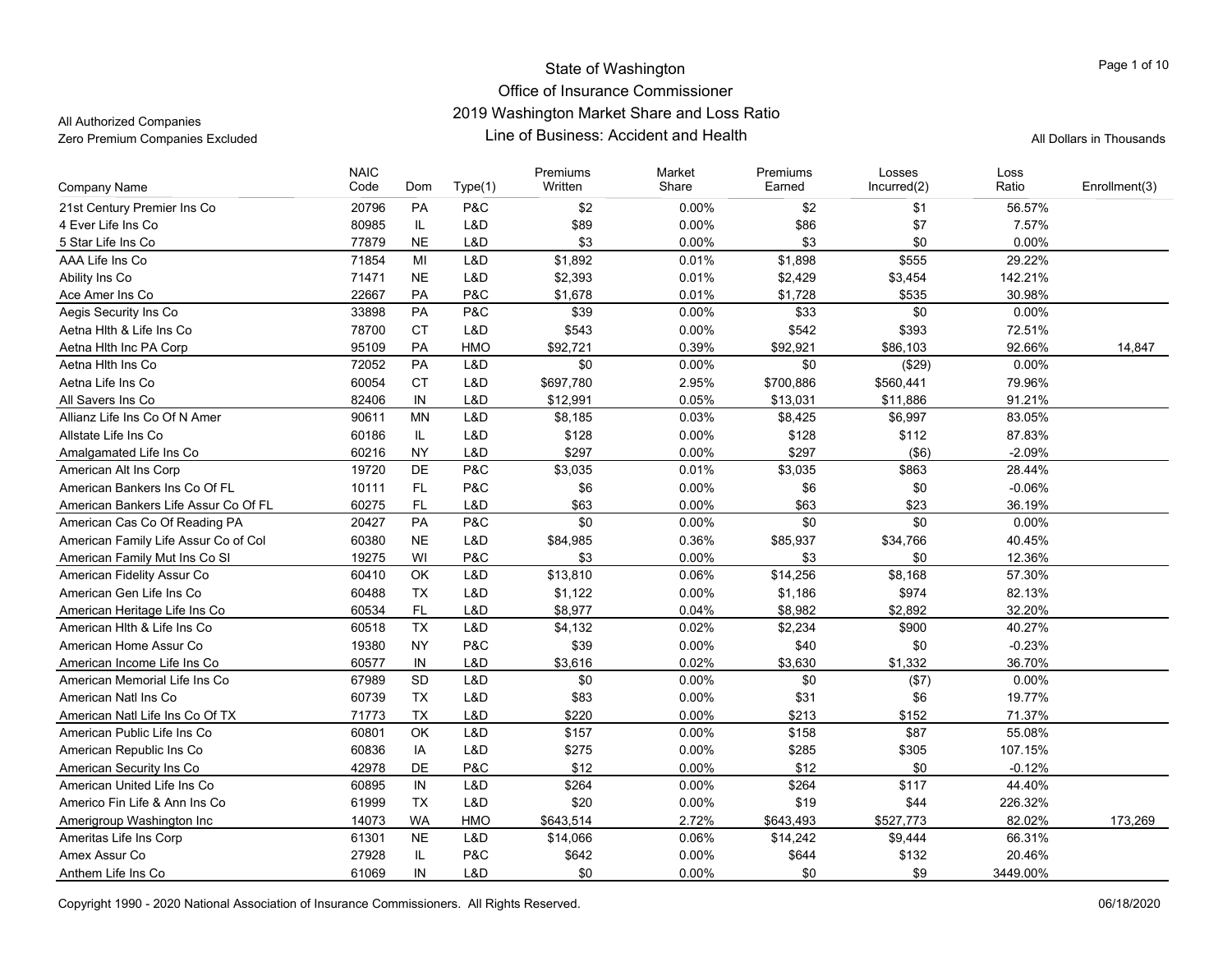All Authorized Companies

| Company Name                        | <b>NAIC</b><br>Code | Dom       | Type(1)     | Premiums<br>Written | Market<br>Share | Premiums<br>Earned | Losses<br>Incurred(2) | Loss<br>Ratio | Enrollment(3) |
|-------------------------------------|---------------------|-----------|-------------|---------------------|-----------------|--------------------|-----------------------|---------------|---------------|
|                                     |                     |           |             |                     |                 |                    |                       |               |               |
| Arcadian Hith Plan Inc              | 12151               | <b>WA</b> | <b>HCSC</b> | \$437,727           | 1.85%           | \$437,727          | \$375,003             | 85.67%        | 47,485        |
| Arch Ins Co                         | 11150               | <b>MO</b> | P&C         | \$384               | 0.00%           | \$366              | \$307                 | 83.81%        |               |
| Assured Life Assn                   | 56499               | CO        | F           | \$103               | 0.00%           | \$104              | \$60                  | 57.83%        |               |
| Assurity Life Ins Co                | 71439               | <b>NE</b> | L&D         | \$1,332             | 0.01%           | \$1,320            | \$729                 | 55.18%        |               |
| Asuris NW Hith                      | 47350               | <b>WA</b> | <b>HCSC</b> | \$157,264           | 0.67%           | \$155,743          | \$119,322             | 76.61%        | 41,092        |
| Athene Ann & Life Co                | 61689               | IA        | L&D         | \$6                 | 0.00%           | \$6                | \$0                   | 0.00%         |               |
| Athene Annuity & Life Assur Co      | 61492               | DE        | L&D         | \$195               | $0.00\%$        | \$193              | $\overline{$11}$      | 5.69%         |               |
| Atlantic Specialty Ins Co           | 27154               | <b>NY</b> | P&C         | \$974               | 0.00%           | \$943              | \$288                 | 30.52%        |               |
| Auto Club Life Ins Co               | 84522               | MI        | L&D         | \$32                | 0.00%           | \$33               | \$50                  | 152.59%       |               |
| AXA Equitable Life Ins Co           | 62944               | <b>NY</b> | L&D         | \$142               | $0.00\%$        | \$138              | \$828                 | 599.34%       |               |
| Axis Ins Co                         | 37273               | IL        | P&C         | \$526               | 0.00%           | \$433              | \$211                 | 48.85%        |               |
| Baltimore Life Ins Co               | 61212               | <b>MD</b> | L&D         | \$2                 | 0.00%           | \$2                | \$0                   | 0.00%         |               |
| Bankers Fidelity Life Ins Co        | 61239               | GA        | L&D         | \$425               | 0.00%           | \$331              | \$190                 | 57.27%        |               |
| Bankers Life & Cas Co               | 61263               | IL        | L&D         | \$21,180            | 0.09%           | \$22,802           | \$26,338              | 115.51%       |               |
| Banner Life Ins Co                  | 94250               | <b>MD</b> | L&D         | \$1                 | 0.00%           | \$1                | \$0                   | 0.00%         |               |
| <b>BCS Ins Co</b>                   | 38245               | OH        | P&C         | \$1,765             | 0.01%           | \$1,765            | \$803                 | 45.49%        |               |
| Beazley Ins Co Inc                  | 37540               | <b>CT</b> | P&C         | \$22                | 0.00%           | \$22               | \$6                   | 28.62%        |               |
| Benchmark Ins Co                    | 41394               | <b>KS</b> | P&C         | \$696               | 0.00%           | \$696              | \$989                 | 142.15%       |               |
| Berkley Life & Hlth Ins Co          | 64890               | IA        | L&D         | \$3,974             | 0.02%           | \$3,947            | \$2,224               | 56.35%        |               |
| Berkshire Hathaway Specialty Ins Co | 22276               | <b>NE</b> | P&C         | \$860               | 0.00%           | \$823              | \$134                 | 16.27%        |               |
| Berkshire Life Ins Co of Amer       | 71714               | <b>MA</b> | L&D         | \$10,930            | 0.05%           | \$10,888           | \$8,402               | 77.16%        |               |
| Best Life & Hith Ins Co             | 90638               | <b>TX</b> | L&D         | \$2,859             | 0.01%           | \$2,769            | \$1,927               | 69.58%        |               |
| Boston Mut Life Ins Co              | 61476               | MA        | L&D         | \$625               | 0.00%           | \$716              | \$143                 | 19.94%        |               |
| BridgeSpan Hlth Co                  | 95303               | UT        | HMO         | \$4,177             | 0.02%           | \$4,177            | \$3,738               | 89.49%        | 621           |
| Brighthouse Life Ins Co             | 87726               | DE        | L&D         | \$1,402             | 0.01%           | \$1,803            | \$4,664               | 258.69%       |               |
| Catholic Order Of Foresters         | 57487               | IL.       | F           | \$0                 | $0.00\%$        | \$0                | \$0                   | 0.00%         |               |
| Central States H & L Co Of Omaha    | 61751               | <b>NE</b> | L&D         | \$109               | 0.00%           | \$115              | \$93                  | 80.95%        |               |
| Central States Ind Co Of Omaha      | 34274               | <b>NE</b> | P&C         | \$50                | 0.00%           | \$51               | \$1                   | 2.72%         |               |
| Centre Life Ins Co                  | 80896               | <b>MA</b> | L&D         | \$218               | 0.00%           | \$228              | (\$87)                | $-38.21%$     |               |
| Chesapeake Life Ins Co              | 61832               | OK        | L&D         | \$3,966             | 0.02%           | \$3,926            | \$947                 | 24.11%        |               |
| Christian Fidelity Life Ins Co      | 61859               | <b>TX</b> | L&D         | \$20                | 0.00%           | \$21               | \$7                   | 34.22%        |               |
| Cigna Hlth & Life Ins Co            | 67369               | <b>CT</b> | L&D         | \$280,142           | 1.19%           | \$280,072          | \$224,059             | 80.00%        |               |
| Clover Ins Co                       | 86371               | <b>NJ</b> | L&D         | \$4                 | 0.00%           | \$0                | \$0                   | 0.00%         |               |
| CMFG Life Ins Co                    | 62626               | IA        | L&D         | \$5,285             | 0.02%           | \$5,282            | \$1,812               | 34.30%        |               |
| Colonial Life & Accident Ins Co     | 62049               | SC        | L&D         | \$23,408            | 0.10%           | \$23,518           | \$7,104               | 30.21%        |               |
| Colonial Penn Life Ins Co           | 62065               | PA        | L&D         | \$8,027             | 0.03%           | \$7,854            | \$5,266               | 67.05%        |               |
| Columbian Mut Life Ins Co           | 62103               | <b>NY</b> | L&D         | \$62                | 0.00%           | \$62               | \$44                  | 70.52%        |               |
| Columbus Life Ins Co                | 99937               | OH        | L&D         | \$0                 | 0.00%           | \$0                | \$0                   | 0.00%         |               |
| Combined Ins Co Of Amer             | 62146               | IL        | L&D         | \$5,408             | 0.02%           | \$5,865            | \$2,804               | 47.81%        |               |
|                                     |                     |           |             |                     |                 |                    |                       |               |               |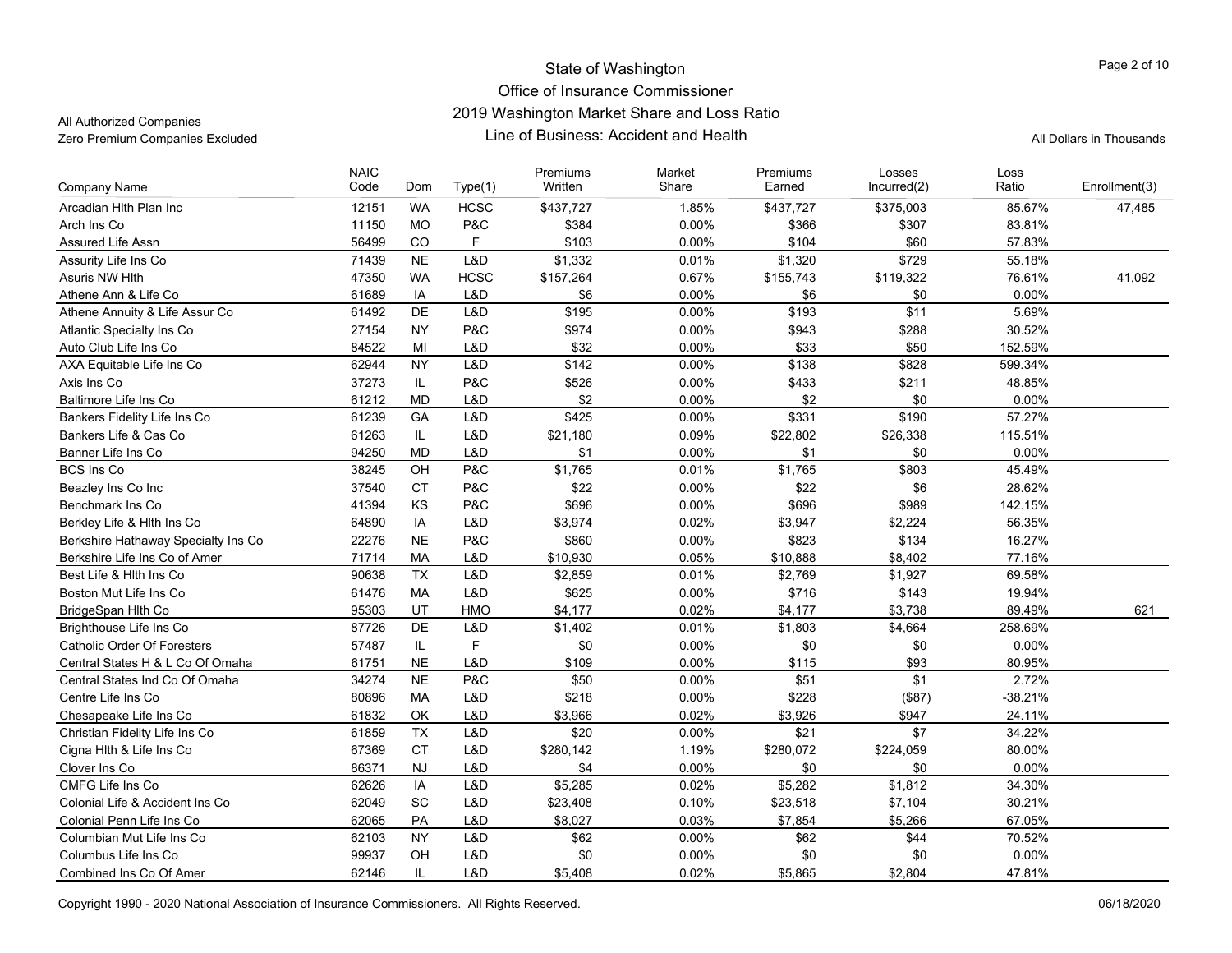All Authorized Companies

| <b>Company Name</b>                          | <b>NAIC</b><br>Code | Dom             | Type(1)      | Premiums<br>Written | Market<br>Share | Premiums<br>Earned | Losses<br>Incurred(2) | Loss<br>Ratio      | Enrollment(3)  |
|----------------------------------------------|---------------------|-----------------|--------------|---------------------|-----------------|--------------------|-----------------------|--------------------|----------------|
| Commencement Bay Risk Mgmt Ins Co            | 78879               | <b>WA</b>       | L&D          | \$23,761            | 0.10%           | \$23,835           | \$21,467              | 90.06%             |                |
| <b>Commercial Travelers Life Ins Co</b>      | 81426               | <b>NY</b>       | L&D          | \$5                 | 0.00%           | \$6                | \$0                   | 2.04%              |                |
| Commonwealth Ann & Life Ins Co               | 84824               | <b>MA</b>       | L&D          | \$9                 | 0.00%           | \$9                | \$162                 | 1878.94%           |                |
| Community Hith Plan of WA                    | 47049               | <b>WA</b>       | <b>HCSC</b>  | \$929,461           | 3.93%           | \$929,461          | \$817,202             | 87.92%             | 262,235        |
| Companion Life Ins Co                        | 77828               | <b>SC</b>       | L&D          | \$14,632            | 0.06%           | \$14,879           | \$8,931               | 60.02%             |                |
| Compbenefits Ins Co                          | 60984               | <b>TX</b>       | L&D          | \$1                 | 0.00%           | \$0                | \$0                   | 0.00%              | $\overline{7}$ |
| Connecticut Gen Life Ins Co                  | 62308               | CT              | L&D          | $\overline{$51}$    | 0.00%           | \$12               | \$162                 | 1379.04%           |                |
| <b>Continental Amer Ins Co</b>               | 71730               | <b>NE</b>       | L&D          | \$11,500            | 0.05%           | \$11,802           | \$3,438               | 29.13%             |                |
|                                              |                     |                 |              |                     |                 |                    |                       |                    |                |
| Continental Cas Co<br>Continental Gen Ins Co | 20443<br>71404      | IL<br><b>TX</b> | P&C<br>L&D   | \$8,088             | 0.03%<br>0.01%  | \$8,254            | \$34,149              | 413.71%<br>162.00% |                |
|                                              |                     |                 |              | \$1,595             |                 | \$1,692            | \$2,741               |                    |                |
| Continental Life Ins Co Brentwood            | 68500               | <b>TN</b>       | L&D          | \$426               | 0.00%           | \$424              | \$352                 | 83.10%             |                |
| <b>Coordinated Care Corp</b>                 | 95831               | IN              | <b>HMO</b>   | \$295,559           | 1.25%           | \$295,559          | \$206,408             | 69.84%             | 45,610         |
| Coordinated Care of WA Inc                   | 15352               | <b>WA</b>       | <b>HCSC</b>  | \$653,815           | 2.77%           | \$653,815          | \$590,498             | 90.32%             | 200,341        |
| Country Life Ins Co                          | 62553               | IL.             | L&D          | \$1,511             | 0.01%           | \$1,523            | \$762                 | 50.03%             |                |
| Croatian Fraternal Union Of Amer             | 56634               | PA              | F            | \$0                 | 0.00%           | \$0                | \$0                   | 0.00%              |                |
| Dearborn Life Ins Co                         | 71129               | IL.             | L&D          | \$129               | 0.00%           | \$129              | \$228                 | 177.49%            |                |
| Delaware Amer Life Ins Co                    | 62634               | DE              | L&D          | \$60                | 0.00%           | \$62               | \$54                  | 86.89%             |                |
| Delta Dental of WA                           | 47341               | <b>WA</b>       | <b>HCSC</b>  | \$511,416           | 2.16%           | \$508,790          | \$425,306             | 83.59%             | 1,103,957      |
| Dental Hith Serv                             | 47490               | <b>WA</b>       | <b>LHCSC</b> | \$8,110             | 0.03%           | \$8,110            | \$4,323               | 53.31%             | 19,509         |
| Dentegra Ins Co                              | 73474               | DE              | L&D          | \$22,560            | 0.10%           | \$22,333           | \$16,741              | 74.96%             | 43,535         |
| DSM USA Ins Co Inc                           | 67636               | <b>TX</b>       | L&D          | \$0                 | 0.00%           | \$0                | \$110                 | 0.00%              |                |
| Elips Life Ins Co                            | 85561               | <b>MO</b>       | L&D          | \$0                 | 0.00%           | \$0                | \$0                   | 0.00%              |                |
| <b>EMC Natl Life Co</b>                      | 62928               | IA              | L&D          | \$18                | 0.00%           | \$18               | \$8                   | 47.27%             |                |
| Envision Ins Co                              | 12747               | OH              | L&D          | \$25,107            | 0.11%           | \$25,107           | \$22,592              | 89.98%             | 50.920         |
| Equitable Life & Cas Ins Co                  | 62952               | UT              | L&D          | \$415               | 0.00%           | \$0                | \$82                  | 0.00%              |                |
| Equitable Natl Life Ins Co Inc               | 91785               | UT              | L&D          | \$2                 | 0.00%           | \$2                | \$0                   | 5.27%              |                |
| Everence Assn Inc                            | 57991               | IN              | F            | \$33                | 0.00%           | \$33               | \$67                  | 201.52%            |                |
| Everest Reins Co                             | 26921               | <b>DE</b>       | P&C          | (\$2)               | 0.00%           | (\$2)              | (\$345)               | 16846.21%          |                |
| Family Heritage Life Ins Co Of Amer          | 77968               | OH              | L&D          | \$4,085             | 0.02%           | \$4,083            | \$532                 | 13.03%             |                |
| Family Life Ins Co                           | 63053               | <b>TX</b>       | L&D          | \$40                | 0.00%           | \$40               | \$13                  | 33.20%             |                |
| Farm Bureau Life Ins Co                      | 63088               | IA              | L&D          | \$4                 | 0.00%           | \$4                | \$13                  | 290.54%            |                |
| Farmers New World Life Ins Co                | 63177               | <b>WA</b>       | L&D          | \$1,032             | 0.00%           | \$1,032            | \$643                 | 62.34%             |                |
| Federal Ins Co                               | 20281               | IN              | P&C          | \$2,438             | 0.01%           | \$2,292            | \$730                 | 31.84%             |                |
| Federal Life Ins Co                          | 63223               | IL              | L&D          | \$0                 | 0.00%           | \$0                | \$0                   | 0.00%              |                |
| Federated Life Ins Co                        | 63258               | <b>MN</b>       | L&D          | \$623               | 0.00%           | \$632              | \$486                 | 76.89%             |                |
| Fidelity Life Assn A Legal Reserve L         | 63290               | IL.             | L&D          | \$1                 | 0.00%           | \$1                | \$0                   | 3.45%              |                |
| <b>Fidelity Security Life Ins Co</b>         | 71870               | <b>MO</b>       | L&D          | \$6,861             | 0.03%           | \$6,862            | \$4,255               | 62.01%             |                |
| First Hith Life & Hith Ins Co                | 90328               | <b>TX</b>       | L&D          | \$789               | 0.00%           | \$503              | \$272                 | 54.22%             |                |
| Forethought Life Ins Co                      | 91642               | IN              | L&D          | \$825               | $0.00\%$        | \$824              | \$32                  | 3.91%              |                |
|                                              |                     |                 |              |                     |                 |                    |                       |                    |                |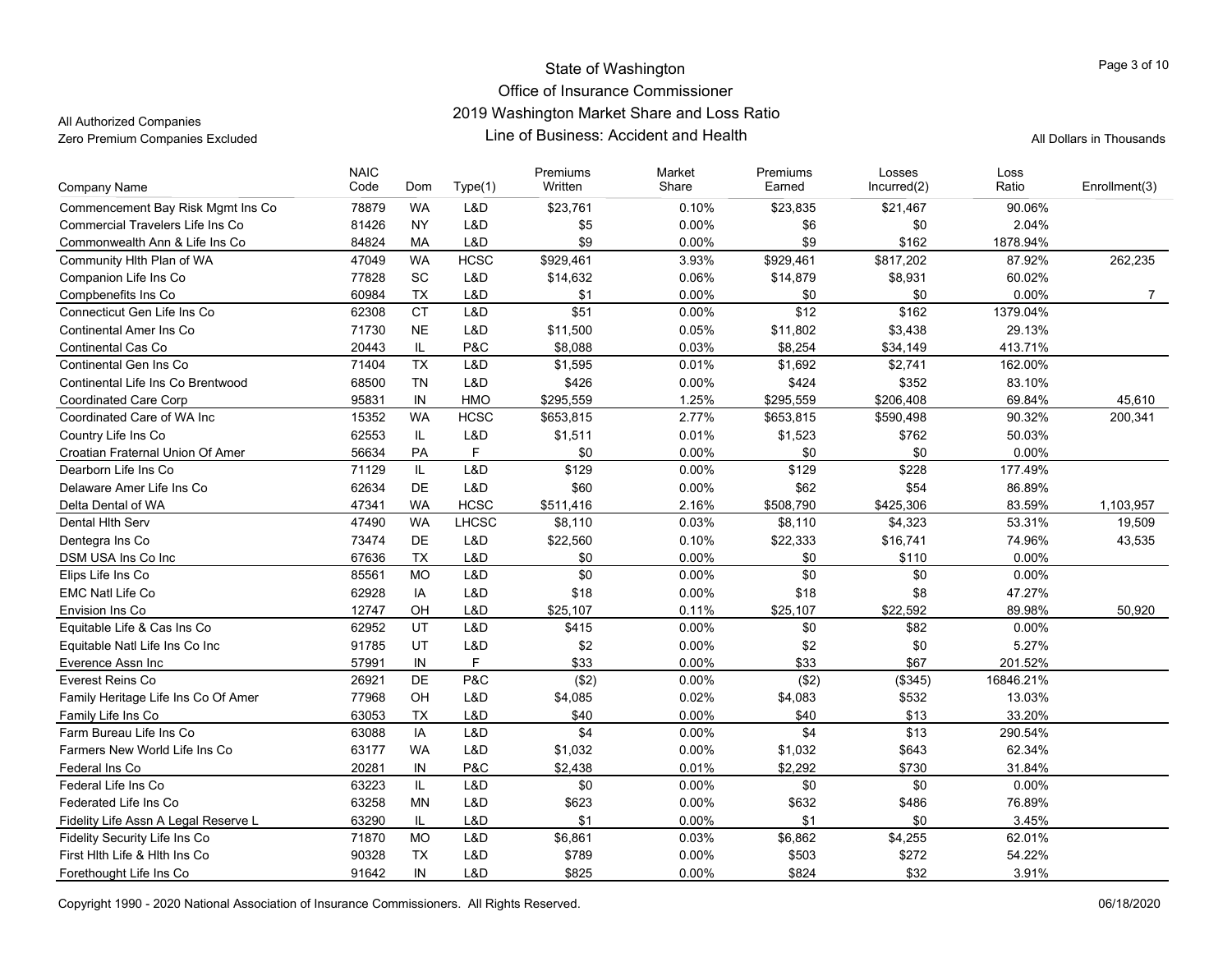All Authorized Companies

| Freedom Life Ins Co Of Amer<br>62324<br><b>TX</b><br>L&D<br>\$246<br>$-0.56%$<br>\$246<br>0.00%<br>( \$1)<br>65536<br><b>VA</b><br>L&D<br>\$220<br>0.00%<br>\$228<br>\$309<br>Genworth Life & Ann Ins Co<br>135.47%<br><b>DE</b><br>0.27%<br>70025<br>L&D<br>\$64,572<br>\$65,314<br>\$72,547<br>111.07%<br>Genworth Life Ins Co<br>\$3,462<br>Gerber Life Ins Co<br>70939<br><b>NY</b><br>L&D<br>\$3,506<br>0.01%<br>\$638<br>18.42%<br>91472<br><b>NE</b><br>L&D<br>\$2,285<br>0.01%<br>\$2,307<br>\$1,525<br>66.09%<br>Globe Life & Accident Ins Co<br>IN<br>L&D<br>\$793<br>\$793<br>\$500<br>Golden Rule Ins Co<br>62286<br>0.00%<br>63.12%<br><b>MD</b><br>P&C<br>\$0<br>\$0<br>\$0<br>Government Employees Ins Co<br>22063<br>0.00%<br>$-13.66%$<br>Government Personnel Mut Life Ins Co<br>63967<br><b>TX</b><br>L&D<br>\$126<br>0.00%<br>\$127<br>\$93<br>73.46%<br>\$485<br>\$491<br>91.67%<br>GPM Hith & Life Ins Co<br>67059<br><b>WA</b><br>L&D<br>0.00%<br>\$450<br>OH<br>P&C<br>\$5<br>\$5<br>\$0<br>Great Amer Ins Co<br>16691<br>0.00%<br>$0.00\%$<br>Great Amer Life Ins Co<br>63312<br>OH<br>L&D<br>\$184<br>0.00%<br>\$197<br>\$493<br>250.43%<br>P&C<br>\$12<br>$0.00\%$<br>\$11<br>\$2<br>Great Northern Ins Co<br>20303<br>IN<br>16.45%<br><b>TX</b><br>\$40<br>\$40<br>(\$36)<br>Great Southern Life Ins Co<br>90212<br>L&D<br>0.00%<br>-90.36%<br>68322<br>CO<br>L&D<br>\$853<br>0.00%<br>Great W Life & Ann Ins Co<br>\$1,893<br>\$1,441<br>76.11%<br>0.01%<br>41.60%<br>64211<br>IL.<br>L&D<br>\$1,359<br>\$566<br>Guarantee Trust Life Ins Co<br>\$1,353<br>IA<br>L&D<br>\$33<br>\$33<br>\$0<br>0.00%<br>Guaranty Income Life Ins Co<br>64238<br>$0.00\%$<br>Guardian Life Ins Co Of Amer<br>64246<br><b>NY</b><br>L&D<br>\$20,553<br>0.09%<br>\$20,586<br>77.55%<br>\$15,963<br>P&C<br>19682<br>CT<br>\$16<br>$0.00\%$<br>\$15<br>\$0<br>0.00%<br>Hartford Fire Ins Co<br><b>CT</b><br>L&D<br>\$75,913<br>\$78,321<br>\$27,351<br>34.92%<br>70815<br>0.32%<br>Hartford Life & Accident Ins Co<br>IN<br>L&D<br>0.10%<br><b>HCC Life Ins Co</b><br>92711<br>\$24,540<br>\$24,584<br>\$26,050<br>105.96%<br><b>WA</b><br><b>HCSC</b><br>\$99,479<br>0.42%<br>\$99,479<br>87.89%<br>Health Alliance NW Hlth Plan<br>15082<br>\$87,430<br>10,991<br><b>OR</b><br>Health Net Hith Plan of OR Inc<br>95800<br><b>HMO</b><br>\$18,971<br>0.08%<br>\$18,971<br>\$20,829<br>109.80%<br>3,597<br>CA<br>0.16%<br>\$668<br>Health Net Life Ins Co<br>66141<br>L&D<br>\$38,827<br>\$38,827<br>1.72%<br>35599<br>P&C<br>\$22<br>0.00%<br>\$22<br>(\$653)<br>-2925.28%<br>Highmark Cas Ins Co<br>PA<br>93440<br>PA<br>L&D<br>\$22,454<br>0.10%<br>\$22,413<br>\$25,361<br>113.15%<br>HM Life Ins Co<br>IL<br>\$10<br>\$9<br>Horace Mann Life Ins Co<br>64513<br>L&D<br>0.00%<br>\$0<br>1.86%<br>39.02%<br>Humana Hith Plan Inc<br>95885<br>KY.<br><b>HMO</b><br>\$780<br>$0.00\%$<br>\$780<br>\$304<br>\$172,657<br>109,205<br>Humana Ins Co<br>73288<br>WI<br>L&D<br>0.73%<br>\$172,657<br>\$133,858<br>77.53%<br>WI<br>L&D<br>0.01%<br>77.65%<br>3,011<br>Humanadental Ins Co<br>70580<br>\$1,340<br>\$1,326<br>\$1,030<br>64580<br>L&D<br>\$718<br>0.00%<br>\$723<br>\$32<br>4.39%<br>Illinois Mut Life Ins Co<br>IL<br>P&C<br><b>DE</b><br>\$55<br>$0.00\%$<br>\$60<br>(\$28)<br>-47.34%<br>Independence Amer Ins Co<br>26581<br>F<br><b>NY</b><br>\$303<br>0.00%<br>\$303<br>Independent Order Of Foresters Us Br<br>58068<br>\$18<br>5.94%<br>\$1<br>\$1<br>0.00%<br>Individual Assur Co Life Hith & Acc<br>81779<br>OK<br>L&D<br>$0.00\%$<br>\$0<br>P&C<br>\$0<br>\$0<br>\$3<br>Insurance Co of N Amer<br>22713<br><b>PA</b><br>0.00%<br>0.00%<br>P&C<br>23647<br><b>MN</b><br>0.01%<br>\$1,231<br>70.61%<br>Ironshore Ind Inc<br>\$1,744<br>\$1,744<br>L&D<br>0.03%<br>\$7,026<br>\$9,251<br>65056<br>MI<br>\$7,157<br>131.67%<br>Jackson Natl Life Ins Co<br><b>NY</b><br>P&C<br>\$1,252<br>0.01%<br>\$1,277<br>Jefferson Ins Co<br>11630<br>\$1,195<br>106.93%<br><b>TX</b><br>\$0<br>0.00%<br>\$0<br>Jefferson Natl Life Ins Co<br>64017<br>L&D<br>\$0<br>$-41.13%$<br>\$437<br>65080<br>WI<br>L&D<br>0.00%<br>\$443<br>\$1,830<br>John Alden Life Ins Co<br>413.44% | Company Name | <b>NAIC</b><br>Code | Dom | Type(1) | Premiums<br>Written | Market<br>Share | Premiums<br>Earned | Losses<br>Incurred(2) | Loss<br>Ratio | Enrollment(3) |
|----------------------------------------------------------------------------------------------------------------------------------------------------------------------------------------------------------------------------------------------------------------------------------------------------------------------------------------------------------------------------------------------------------------------------------------------------------------------------------------------------------------------------------------------------------------------------------------------------------------------------------------------------------------------------------------------------------------------------------------------------------------------------------------------------------------------------------------------------------------------------------------------------------------------------------------------------------------------------------------------------------------------------------------------------------------------------------------------------------------------------------------------------------------------------------------------------------------------------------------------------------------------------------------------------------------------------------------------------------------------------------------------------------------------------------------------------------------------------------------------------------------------------------------------------------------------------------------------------------------------------------------------------------------------------------------------------------------------------------------------------------------------------------------------------------------------------------------------------------------------------------------------------------------------------------------------------------------------------------------------------------------------------------------------------------------------------------------------------------------------------------------------------------------------------------------------------------------------------------------------------------------------------------------------------------------------------------------------------------------------------------------------------------------------------------------------------------------------------------------------------------------------------------------------------------------------------------------------------------------------------------------------------------------------------------------------------------------------------------------------------------------------------------------------------------------------------------------------------------------------------------------------------------------------------------------------------------------------------------------------------------------------------------------------------------------------------------------------------------------------------------------------------------------------------------------------------------------------------------------------------------------------------------------------------------------------------------------------------------------------------------------------------------------------------------------------------------------------------------------------------------------------------------------------------------------------------------------------------------------------------------------------------------------------------------------------------------------------------------------------------------------------------------------------------------------------------------------------------------------------------------------------------------------------------------------------------------------------------------------------------------------------------------------------------------------------------------------------------------------------------------------------------------------------------------------------|--------------|---------------------|-----|---------|---------------------|-----------------|--------------------|-----------------------|---------------|---------------|
|                                                                                                                                                                                                                                                                                                                                                                                                                                                                                                                                                                                                                                                                                                                                                                                                                                                                                                                                                                                                                                                                                                                                                                                                                                                                                                                                                                                                                                                                                                                                                                                                                                                                                                                                                                                                                                                                                                                                                                                                                                                                                                                                                                                                                                                                                                                                                                                                                                                                                                                                                                                                                                                                                                                                                                                                                                                                                                                                                                                                                                                                                                                                                                                                                                                                                                                                                                                                                                                                                                                                                                                                                                                                                                                                                                                                                                                                                                                                                                                                                                                                                                                                                                                              |              |                     |     |         |                     |                 |                    |                       |               |               |
|                                                                                                                                                                                                                                                                                                                                                                                                                                                                                                                                                                                                                                                                                                                                                                                                                                                                                                                                                                                                                                                                                                                                                                                                                                                                                                                                                                                                                                                                                                                                                                                                                                                                                                                                                                                                                                                                                                                                                                                                                                                                                                                                                                                                                                                                                                                                                                                                                                                                                                                                                                                                                                                                                                                                                                                                                                                                                                                                                                                                                                                                                                                                                                                                                                                                                                                                                                                                                                                                                                                                                                                                                                                                                                                                                                                                                                                                                                                                                                                                                                                                                                                                                                                              |              |                     |     |         |                     |                 |                    |                       |               |               |
|                                                                                                                                                                                                                                                                                                                                                                                                                                                                                                                                                                                                                                                                                                                                                                                                                                                                                                                                                                                                                                                                                                                                                                                                                                                                                                                                                                                                                                                                                                                                                                                                                                                                                                                                                                                                                                                                                                                                                                                                                                                                                                                                                                                                                                                                                                                                                                                                                                                                                                                                                                                                                                                                                                                                                                                                                                                                                                                                                                                                                                                                                                                                                                                                                                                                                                                                                                                                                                                                                                                                                                                                                                                                                                                                                                                                                                                                                                                                                                                                                                                                                                                                                                                              |              |                     |     |         |                     |                 |                    |                       |               |               |
|                                                                                                                                                                                                                                                                                                                                                                                                                                                                                                                                                                                                                                                                                                                                                                                                                                                                                                                                                                                                                                                                                                                                                                                                                                                                                                                                                                                                                                                                                                                                                                                                                                                                                                                                                                                                                                                                                                                                                                                                                                                                                                                                                                                                                                                                                                                                                                                                                                                                                                                                                                                                                                                                                                                                                                                                                                                                                                                                                                                                                                                                                                                                                                                                                                                                                                                                                                                                                                                                                                                                                                                                                                                                                                                                                                                                                                                                                                                                                                                                                                                                                                                                                                                              |              |                     |     |         |                     |                 |                    |                       |               |               |
|                                                                                                                                                                                                                                                                                                                                                                                                                                                                                                                                                                                                                                                                                                                                                                                                                                                                                                                                                                                                                                                                                                                                                                                                                                                                                                                                                                                                                                                                                                                                                                                                                                                                                                                                                                                                                                                                                                                                                                                                                                                                                                                                                                                                                                                                                                                                                                                                                                                                                                                                                                                                                                                                                                                                                                                                                                                                                                                                                                                                                                                                                                                                                                                                                                                                                                                                                                                                                                                                                                                                                                                                                                                                                                                                                                                                                                                                                                                                                                                                                                                                                                                                                                                              |              |                     |     |         |                     |                 |                    |                       |               |               |
|                                                                                                                                                                                                                                                                                                                                                                                                                                                                                                                                                                                                                                                                                                                                                                                                                                                                                                                                                                                                                                                                                                                                                                                                                                                                                                                                                                                                                                                                                                                                                                                                                                                                                                                                                                                                                                                                                                                                                                                                                                                                                                                                                                                                                                                                                                                                                                                                                                                                                                                                                                                                                                                                                                                                                                                                                                                                                                                                                                                                                                                                                                                                                                                                                                                                                                                                                                                                                                                                                                                                                                                                                                                                                                                                                                                                                                                                                                                                                                                                                                                                                                                                                                                              |              |                     |     |         |                     |                 |                    |                       |               |               |
|                                                                                                                                                                                                                                                                                                                                                                                                                                                                                                                                                                                                                                                                                                                                                                                                                                                                                                                                                                                                                                                                                                                                                                                                                                                                                                                                                                                                                                                                                                                                                                                                                                                                                                                                                                                                                                                                                                                                                                                                                                                                                                                                                                                                                                                                                                                                                                                                                                                                                                                                                                                                                                                                                                                                                                                                                                                                                                                                                                                                                                                                                                                                                                                                                                                                                                                                                                                                                                                                                                                                                                                                                                                                                                                                                                                                                                                                                                                                                                                                                                                                                                                                                                                              |              |                     |     |         |                     |                 |                    |                       |               |               |
|                                                                                                                                                                                                                                                                                                                                                                                                                                                                                                                                                                                                                                                                                                                                                                                                                                                                                                                                                                                                                                                                                                                                                                                                                                                                                                                                                                                                                                                                                                                                                                                                                                                                                                                                                                                                                                                                                                                                                                                                                                                                                                                                                                                                                                                                                                                                                                                                                                                                                                                                                                                                                                                                                                                                                                                                                                                                                                                                                                                                                                                                                                                                                                                                                                                                                                                                                                                                                                                                                                                                                                                                                                                                                                                                                                                                                                                                                                                                                                                                                                                                                                                                                                                              |              |                     |     |         |                     |                 |                    |                       |               |               |
|                                                                                                                                                                                                                                                                                                                                                                                                                                                                                                                                                                                                                                                                                                                                                                                                                                                                                                                                                                                                                                                                                                                                                                                                                                                                                                                                                                                                                                                                                                                                                                                                                                                                                                                                                                                                                                                                                                                                                                                                                                                                                                                                                                                                                                                                                                                                                                                                                                                                                                                                                                                                                                                                                                                                                                                                                                                                                                                                                                                                                                                                                                                                                                                                                                                                                                                                                                                                                                                                                                                                                                                                                                                                                                                                                                                                                                                                                                                                                                                                                                                                                                                                                                                              |              |                     |     |         |                     |                 |                    |                       |               |               |
|                                                                                                                                                                                                                                                                                                                                                                                                                                                                                                                                                                                                                                                                                                                                                                                                                                                                                                                                                                                                                                                                                                                                                                                                                                                                                                                                                                                                                                                                                                                                                                                                                                                                                                                                                                                                                                                                                                                                                                                                                                                                                                                                                                                                                                                                                                                                                                                                                                                                                                                                                                                                                                                                                                                                                                                                                                                                                                                                                                                                                                                                                                                                                                                                                                                                                                                                                                                                                                                                                                                                                                                                                                                                                                                                                                                                                                                                                                                                                                                                                                                                                                                                                                                              |              |                     |     |         |                     |                 |                    |                       |               |               |
|                                                                                                                                                                                                                                                                                                                                                                                                                                                                                                                                                                                                                                                                                                                                                                                                                                                                                                                                                                                                                                                                                                                                                                                                                                                                                                                                                                                                                                                                                                                                                                                                                                                                                                                                                                                                                                                                                                                                                                                                                                                                                                                                                                                                                                                                                                                                                                                                                                                                                                                                                                                                                                                                                                                                                                                                                                                                                                                                                                                                                                                                                                                                                                                                                                                                                                                                                                                                                                                                                                                                                                                                                                                                                                                                                                                                                                                                                                                                                                                                                                                                                                                                                                                              |              |                     |     |         |                     |                 |                    |                       |               |               |
|                                                                                                                                                                                                                                                                                                                                                                                                                                                                                                                                                                                                                                                                                                                                                                                                                                                                                                                                                                                                                                                                                                                                                                                                                                                                                                                                                                                                                                                                                                                                                                                                                                                                                                                                                                                                                                                                                                                                                                                                                                                                                                                                                                                                                                                                                                                                                                                                                                                                                                                                                                                                                                                                                                                                                                                                                                                                                                                                                                                                                                                                                                                                                                                                                                                                                                                                                                                                                                                                                                                                                                                                                                                                                                                                                                                                                                                                                                                                                                                                                                                                                                                                                                                              |              |                     |     |         |                     |                 |                    |                       |               |               |
|                                                                                                                                                                                                                                                                                                                                                                                                                                                                                                                                                                                                                                                                                                                                                                                                                                                                                                                                                                                                                                                                                                                                                                                                                                                                                                                                                                                                                                                                                                                                                                                                                                                                                                                                                                                                                                                                                                                                                                                                                                                                                                                                                                                                                                                                                                                                                                                                                                                                                                                                                                                                                                                                                                                                                                                                                                                                                                                                                                                                                                                                                                                                                                                                                                                                                                                                                                                                                                                                                                                                                                                                                                                                                                                                                                                                                                                                                                                                                                                                                                                                                                                                                                                              |              |                     |     |         |                     |                 |                    |                       |               |               |
|                                                                                                                                                                                                                                                                                                                                                                                                                                                                                                                                                                                                                                                                                                                                                                                                                                                                                                                                                                                                                                                                                                                                                                                                                                                                                                                                                                                                                                                                                                                                                                                                                                                                                                                                                                                                                                                                                                                                                                                                                                                                                                                                                                                                                                                                                                                                                                                                                                                                                                                                                                                                                                                                                                                                                                                                                                                                                                                                                                                                                                                                                                                                                                                                                                                                                                                                                                                                                                                                                                                                                                                                                                                                                                                                                                                                                                                                                                                                                                                                                                                                                                                                                                                              |              |                     |     |         |                     |                 |                    |                       |               |               |
|                                                                                                                                                                                                                                                                                                                                                                                                                                                                                                                                                                                                                                                                                                                                                                                                                                                                                                                                                                                                                                                                                                                                                                                                                                                                                                                                                                                                                                                                                                                                                                                                                                                                                                                                                                                                                                                                                                                                                                                                                                                                                                                                                                                                                                                                                                                                                                                                                                                                                                                                                                                                                                                                                                                                                                                                                                                                                                                                                                                                                                                                                                                                                                                                                                                                                                                                                                                                                                                                                                                                                                                                                                                                                                                                                                                                                                                                                                                                                                                                                                                                                                                                                                                              |              |                     |     |         |                     |                 |                    |                       |               |               |
|                                                                                                                                                                                                                                                                                                                                                                                                                                                                                                                                                                                                                                                                                                                                                                                                                                                                                                                                                                                                                                                                                                                                                                                                                                                                                                                                                                                                                                                                                                                                                                                                                                                                                                                                                                                                                                                                                                                                                                                                                                                                                                                                                                                                                                                                                                                                                                                                                                                                                                                                                                                                                                                                                                                                                                                                                                                                                                                                                                                                                                                                                                                                                                                                                                                                                                                                                                                                                                                                                                                                                                                                                                                                                                                                                                                                                                                                                                                                                                                                                                                                                                                                                                                              |              |                     |     |         |                     |                 |                    |                       |               |               |
|                                                                                                                                                                                                                                                                                                                                                                                                                                                                                                                                                                                                                                                                                                                                                                                                                                                                                                                                                                                                                                                                                                                                                                                                                                                                                                                                                                                                                                                                                                                                                                                                                                                                                                                                                                                                                                                                                                                                                                                                                                                                                                                                                                                                                                                                                                                                                                                                                                                                                                                                                                                                                                                                                                                                                                                                                                                                                                                                                                                                                                                                                                                                                                                                                                                                                                                                                                                                                                                                                                                                                                                                                                                                                                                                                                                                                                                                                                                                                                                                                                                                                                                                                                                              |              |                     |     |         |                     |                 |                    |                       |               |               |
|                                                                                                                                                                                                                                                                                                                                                                                                                                                                                                                                                                                                                                                                                                                                                                                                                                                                                                                                                                                                                                                                                                                                                                                                                                                                                                                                                                                                                                                                                                                                                                                                                                                                                                                                                                                                                                                                                                                                                                                                                                                                                                                                                                                                                                                                                                                                                                                                                                                                                                                                                                                                                                                                                                                                                                                                                                                                                                                                                                                                                                                                                                                                                                                                                                                                                                                                                                                                                                                                                                                                                                                                                                                                                                                                                                                                                                                                                                                                                                                                                                                                                                                                                                                              |              |                     |     |         |                     |                 |                    |                       |               |               |
|                                                                                                                                                                                                                                                                                                                                                                                                                                                                                                                                                                                                                                                                                                                                                                                                                                                                                                                                                                                                                                                                                                                                                                                                                                                                                                                                                                                                                                                                                                                                                                                                                                                                                                                                                                                                                                                                                                                                                                                                                                                                                                                                                                                                                                                                                                                                                                                                                                                                                                                                                                                                                                                                                                                                                                                                                                                                                                                                                                                                                                                                                                                                                                                                                                                                                                                                                                                                                                                                                                                                                                                                                                                                                                                                                                                                                                                                                                                                                                                                                                                                                                                                                                                              |              |                     |     |         |                     |                 |                    |                       |               |               |
|                                                                                                                                                                                                                                                                                                                                                                                                                                                                                                                                                                                                                                                                                                                                                                                                                                                                                                                                                                                                                                                                                                                                                                                                                                                                                                                                                                                                                                                                                                                                                                                                                                                                                                                                                                                                                                                                                                                                                                                                                                                                                                                                                                                                                                                                                                                                                                                                                                                                                                                                                                                                                                                                                                                                                                                                                                                                                                                                                                                                                                                                                                                                                                                                                                                                                                                                                                                                                                                                                                                                                                                                                                                                                                                                                                                                                                                                                                                                                                                                                                                                                                                                                                                              |              |                     |     |         |                     |                 |                    |                       |               |               |
|                                                                                                                                                                                                                                                                                                                                                                                                                                                                                                                                                                                                                                                                                                                                                                                                                                                                                                                                                                                                                                                                                                                                                                                                                                                                                                                                                                                                                                                                                                                                                                                                                                                                                                                                                                                                                                                                                                                                                                                                                                                                                                                                                                                                                                                                                                                                                                                                                                                                                                                                                                                                                                                                                                                                                                                                                                                                                                                                                                                                                                                                                                                                                                                                                                                                                                                                                                                                                                                                                                                                                                                                                                                                                                                                                                                                                                                                                                                                                                                                                                                                                                                                                                                              |              |                     |     |         |                     |                 |                    |                       |               |               |
|                                                                                                                                                                                                                                                                                                                                                                                                                                                                                                                                                                                                                                                                                                                                                                                                                                                                                                                                                                                                                                                                                                                                                                                                                                                                                                                                                                                                                                                                                                                                                                                                                                                                                                                                                                                                                                                                                                                                                                                                                                                                                                                                                                                                                                                                                                                                                                                                                                                                                                                                                                                                                                                                                                                                                                                                                                                                                                                                                                                                                                                                                                                                                                                                                                                                                                                                                                                                                                                                                                                                                                                                                                                                                                                                                                                                                                                                                                                                                                                                                                                                                                                                                                                              |              |                     |     |         |                     |                 |                    |                       |               |               |
|                                                                                                                                                                                                                                                                                                                                                                                                                                                                                                                                                                                                                                                                                                                                                                                                                                                                                                                                                                                                                                                                                                                                                                                                                                                                                                                                                                                                                                                                                                                                                                                                                                                                                                                                                                                                                                                                                                                                                                                                                                                                                                                                                                                                                                                                                                                                                                                                                                                                                                                                                                                                                                                                                                                                                                                                                                                                                                                                                                                                                                                                                                                                                                                                                                                                                                                                                                                                                                                                                                                                                                                                                                                                                                                                                                                                                                                                                                                                                                                                                                                                                                                                                                                              |              |                     |     |         |                     |                 |                    |                       |               |               |
|                                                                                                                                                                                                                                                                                                                                                                                                                                                                                                                                                                                                                                                                                                                                                                                                                                                                                                                                                                                                                                                                                                                                                                                                                                                                                                                                                                                                                                                                                                                                                                                                                                                                                                                                                                                                                                                                                                                                                                                                                                                                                                                                                                                                                                                                                                                                                                                                                                                                                                                                                                                                                                                                                                                                                                                                                                                                                                                                                                                                                                                                                                                                                                                                                                                                                                                                                                                                                                                                                                                                                                                                                                                                                                                                                                                                                                                                                                                                                                                                                                                                                                                                                                                              |              |                     |     |         |                     |                 |                    |                       |               |               |
|                                                                                                                                                                                                                                                                                                                                                                                                                                                                                                                                                                                                                                                                                                                                                                                                                                                                                                                                                                                                                                                                                                                                                                                                                                                                                                                                                                                                                                                                                                                                                                                                                                                                                                                                                                                                                                                                                                                                                                                                                                                                                                                                                                                                                                                                                                                                                                                                                                                                                                                                                                                                                                                                                                                                                                                                                                                                                                                                                                                                                                                                                                                                                                                                                                                                                                                                                                                                                                                                                                                                                                                                                                                                                                                                                                                                                                                                                                                                                                                                                                                                                                                                                                                              |              |                     |     |         |                     |                 |                    |                       |               |               |
|                                                                                                                                                                                                                                                                                                                                                                                                                                                                                                                                                                                                                                                                                                                                                                                                                                                                                                                                                                                                                                                                                                                                                                                                                                                                                                                                                                                                                                                                                                                                                                                                                                                                                                                                                                                                                                                                                                                                                                                                                                                                                                                                                                                                                                                                                                                                                                                                                                                                                                                                                                                                                                                                                                                                                                                                                                                                                                                                                                                                                                                                                                                                                                                                                                                                                                                                                                                                                                                                                                                                                                                                                                                                                                                                                                                                                                                                                                                                                                                                                                                                                                                                                                                              |              |                     |     |         |                     |                 |                    |                       |               |               |
|                                                                                                                                                                                                                                                                                                                                                                                                                                                                                                                                                                                                                                                                                                                                                                                                                                                                                                                                                                                                                                                                                                                                                                                                                                                                                                                                                                                                                                                                                                                                                                                                                                                                                                                                                                                                                                                                                                                                                                                                                                                                                                                                                                                                                                                                                                                                                                                                                                                                                                                                                                                                                                                                                                                                                                                                                                                                                                                                                                                                                                                                                                                                                                                                                                                                                                                                                                                                                                                                                                                                                                                                                                                                                                                                                                                                                                                                                                                                                                                                                                                                                                                                                                                              |              |                     |     |         |                     |                 |                    |                       |               |               |
|                                                                                                                                                                                                                                                                                                                                                                                                                                                                                                                                                                                                                                                                                                                                                                                                                                                                                                                                                                                                                                                                                                                                                                                                                                                                                                                                                                                                                                                                                                                                                                                                                                                                                                                                                                                                                                                                                                                                                                                                                                                                                                                                                                                                                                                                                                                                                                                                                                                                                                                                                                                                                                                                                                                                                                                                                                                                                                                                                                                                                                                                                                                                                                                                                                                                                                                                                                                                                                                                                                                                                                                                                                                                                                                                                                                                                                                                                                                                                                                                                                                                                                                                                                                              |              |                     |     |         |                     |                 |                    |                       |               |               |
|                                                                                                                                                                                                                                                                                                                                                                                                                                                                                                                                                                                                                                                                                                                                                                                                                                                                                                                                                                                                                                                                                                                                                                                                                                                                                                                                                                                                                                                                                                                                                                                                                                                                                                                                                                                                                                                                                                                                                                                                                                                                                                                                                                                                                                                                                                                                                                                                                                                                                                                                                                                                                                                                                                                                                                                                                                                                                                                                                                                                                                                                                                                                                                                                                                                                                                                                                                                                                                                                                                                                                                                                                                                                                                                                                                                                                                                                                                                                                                                                                                                                                                                                                                                              |              |                     |     |         |                     |                 |                    |                       |               |               |
|                                                                                                                                                                                                                                                                                                                                                                                                                                                                                                                                                                                                                                                                                                                                                                                                                                                                                                                                                                                                                                                                                                                                                                                                                                                                                                                                                                                                                                                                                                                                                                                                                                                                                                                                                                                                                                                                                                                                                                                                                                                                                                                                                                                                                                                                                                                                                                                                                                                                                                                                                                                                                                                                                                                                                                                                                                                                                                                                                                                                                                                                                                                                                                                                                                                                                                                                                                                                                                                                                                                                                                                                                                                                                                                                                                                                                                                                                                                                                                                                                                                                                                                                                                                              |              |                     |     |         |                     |                 |                    |                       |               |               |
|                                                                                                                                                                                                                                                                                                                                                                                                                                                                                                                                                                                                                                                                                                                                                                                                                                                                                                                                                                                                                                                                                                                                                                                                                                                                                                                                                                                                                                                                                                                                                                                                                                                                                                                                                                                                                                                                                                                                                                                                                                                                                                                                                                                                                                                                                                                                                                                                                                                                                                                                                                                                                                                                                                                                                                                                                                                                                                                                                                                                                                                                                                                                                                                                                                                                                                                                                                                                                                                                                                                                                                                                                                                                                                                                                                                                                                                                                                                                                                                                                                                                                                                                                                                              |              |                     |     |         |                     |                 |                    |                       |               |               |
|                                                                                                                                                                                                                                                                                                                                                                                                                                                                                                                                                                                                                                                                                                                                                                                                                                                                                                                                                                                                                                                                                                                                                                                                                                                                                                                                                                                                                                                                                                                                                                                                                                                                                                                                                                                                                                                                                                                                                                                                                                                                                                                                                                                                                                                                                                                                                                                                                                                                                                                                                                                                                                                                                                                                                                                                                                                                                                                                                                                                                                                                                                                                                                                                                                                                                                                                                                                                                                                                                                                                                                                                                                                                                                                                                                                                                                                                                                                                                                                                                                                                                                                                                                                              |              |                     |     |         |                     |                 |                    |                       |               |               |
|                                                                                                                                                                                                                                                                                                                                                                                                                                                                                                                                                                                                                                                                                                                                                                                                                                                                                                                                                                                                                                                                                                                                                                                                                                                                                                                                                                                                                                                                                                                                                                                                                                                                                                                                                                                                                                                                                                                                                                                                                                                                                                                                                                                                                                                                                                                                                                                                                                                                                                                                                                                                                                                                                                                                                                                                                                                                                                                                                                                                                                                                                                                                                                                                                                                                                                                                                                                                                                                                                                                                                                                                                                                                                                                                                                                                                                                                                                                                                                                                                                                                                                                                                                                              |              |                     |     |         |                     |                 |                    |                       |               |               |
|                                                                                                                                                                                                                                                                                                                                                                                                                                                                                                                                                                                                                                                                                                                                                                                                                                                                                                                                                                                                                                                                                                                                                                                                                                                                                                                                                                                                                                                                                                                                                                                                                                                                                                                                                                                                                                                                                                                                                                                                                                                                                                                                                                                                                                                                                                                                                                                                                                                                                                                                                                                                                                                                                                                                                                                                                                                                                                                                                                                                                                                                                                                                                                                                                                                                                                                                                                                                                                                                                                                                                                                                                                                                                                                                                                                                                                                                                                                                                                                                                                                                                                                                                                                              |              |                     |     |         |                     |                 |                    |                       |               |               |
|                                                                                                                                                                                                                                                                                                                                                                                                                                                                                                                                                                                                                                                                                                                                                                                                                                                                                                                                                                                                                                                                                                                                                                                                                                                                                                                                                                                                                                                                                                                                                                                                                                                                                                                                                                                                                                                                                                                                                                                                                                                                                                                                                                                                                                                                                                                                                                                                                                                                                                                                                                                                                                                                                                                                                                                                                                                                                                                                                                                                                                                                                                                                                                                                                                                                                                                                                                                                                                                                                                                                                                                                                                                                                                                                                                                                                                                                                                                                                                                                                                                                                                                                                                                              |              |                     |     |         |                     |                 |                    |                       |               |               |
|                                                                                                                                                                                                                                                                                                                                                                                                                                                                                                                                                                                                                                                                                                                                                                                                                                                                                                                                                                                                                                                                                                                                                                                                                                                                                                                                                                                                                                                                                                                                                                                                                                                                                                                                                                                                                                                                                                                                                                                                                                                                                                                                                                                                                                                                                                                                                                                                                                                                                                                                                                                                                                                                                                                                                                                                                                                                                                                                                                                                                                                                                                                                                                                                                                                                                                                                                                                                                                                                                                                                                                                                                                                                                                                                                                                                                                                                                                                                                                                                                                                                                                                                                                                              |              |                     |     |         |                     |                 |                    |                       |               |               |
|                                                                                                                                                                                                                                                                                                                                                                                                                                                                                                                                                                                                                                                                                                                                                                                                                                                                                                                                                                                                                                                                                                                                                                                                                                                                                                                                                                                                                                                                                                                                                                                                                                                                                                                                                                                                                                                                                                                                                                                                                                                                                                                                                                                                                                                                                                                                                                                                                                                                                                                                                                                                                                                                                                                                                                                                                                                                                                                                                                                                                                                                                                                                                                                                                                                                                                                                                                                                                                                                                                                                                                                                                                                                                                                                                                                                                                                                                                                                                                                                                                                                                                                                                                                              |              |                     |     |         |                     |                 |                    |                       |               |               |
|                                                                                                                                                                                                                                                                                                                                                                                                                                                                                                                                                                                                                                                                                                                                                                                                                                                                                                                                                                                                                                                                                                                                                                                                                                                                                                                                                                                                                                                                                                                                                                                                                                                                                                                                                                                                                                                                                                                                                                                                                                                                                                                                                                                                                                                                                                                                                                                                                                                                                                                                                                                                                                                                                                                                                                                                                                                                                                                                                                                                                                                                                                                                                                                                                                                                                                                                                                                                                                                                                                                                                                                                                                                                                                                                                                                                                                                                                                                                                                                                                                                                                                                                                                                              |              |                     |     |         |                     |                 |                    |                       |               |               |
|                                                                                                                                                                                                                                                                                                                                                                                                                                                                                                                                                                                                                                                                                                                                                                                                                                                                                                                                                                                                                                                                                                                                                                                                                                                                                                                                                                                                                                                                                                                                                                                                                                                                                                                                                                                                                                                                                                                                                                                                                                                                                                                                                                                                                                                                                                                                                                                                                                                                                                                                                                                                                                                                                                                                                                                                                                                                                                                                                                                                                                                                                                                                                                                                                                                                                                                                                                                                                                                                                                                                                                                                                                                                                                                                                                                                                                                                                                                                                                                                                                                                                                                                                                                              |              |                     |     |         |                     |                 |                    |                       |               |               |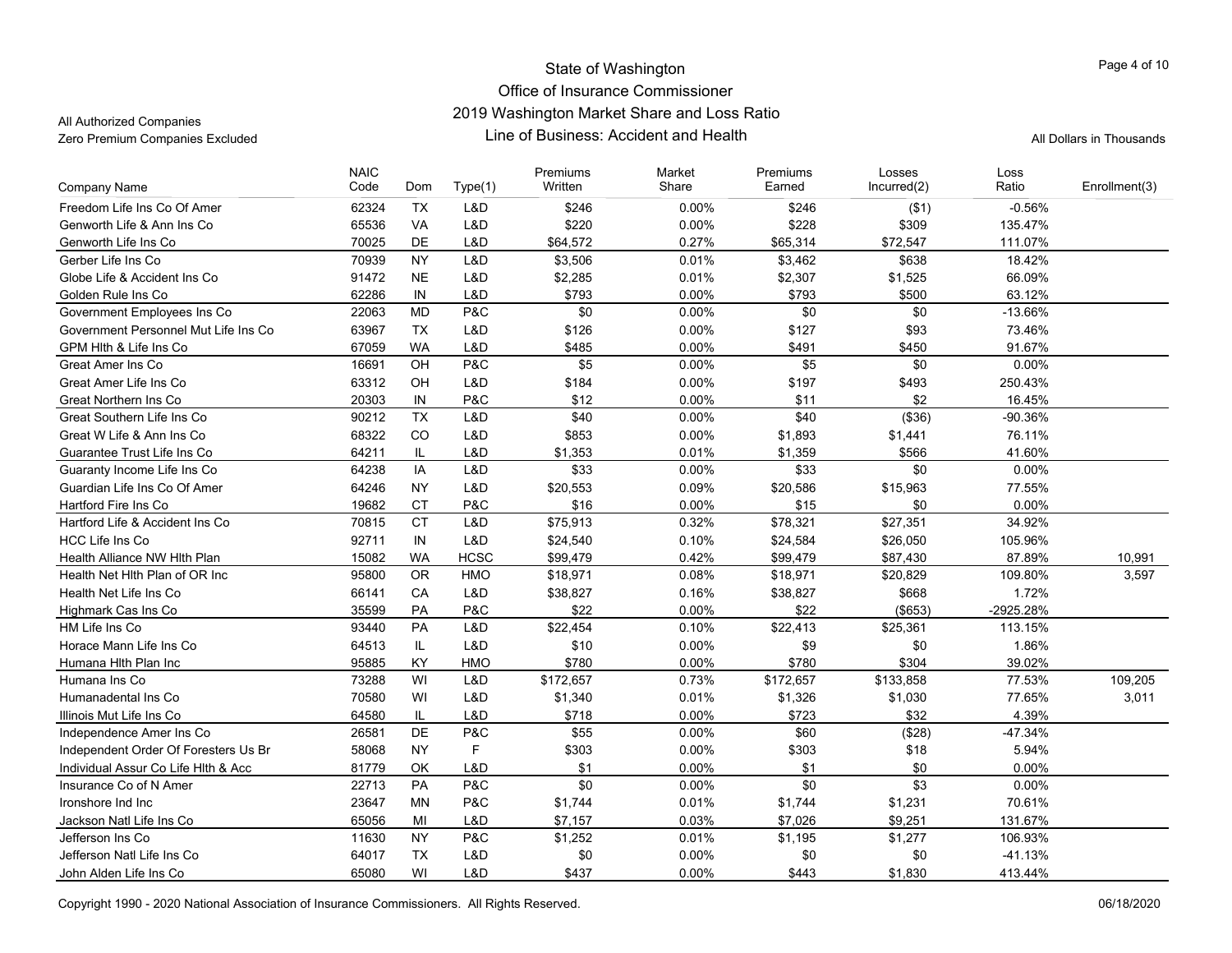All Authorized Companies

| L&D<br>John Hancock Life & Hith Ins Co<br>93610<br>MA<br>\$292<br>$0.00\%$<br>\$293<br>\$386<br>131.98%<br>65838<br>MI<br>L&D<br>0.16%<br>John Hancock Life Ins Co USA<br>\$37,122<br>\$37,492<br>\$29,864<br>79.65%<br><b>OR</b><br><b>HCSC</b><br>95540<br>\$735,203<br>3.11%<br>\$735,203<br>\$739,369<br>100.57%<br>95,244<br>Kaiser Found Hith Plan of the NW<br><b>WA</b><br><b>HCSC</b><br>\$945.104<br>4.00%<br>\$940,371<br>\$837,414<br>89.05%<br>160,579<br>Kaiser Found Hlth Plan of WA Options<br>47055<br>95672<br><b>WA</b><br><b>HMO</b><br>\$3,073,095<br>13.00%<br>\$3,083,292<br>\$2,798,398<br>90.76%<br>420,724<br>Kaiser Foundation Hith Plan of WA<br>65129<br><b>MO</b><br>L&D<br>0.01%<br>\$1,203<br>\$785<br>65.28%<br>Kansas City Life Ins Co<br>\$1,194<br>$\mathsf F$<br><b>CT</b><br>Knights Of Columbus<br>58033<br>\$1,399<br>0.01%<br>\$1,416<br>\$450<br>31.80%<br>\$1<br>\$1<br>65242<br>OH<br>L&D<br>0.00%<br>\$19<br>1260.87%<br>Lafayette Life Ins Co<br>\$0<br>20621<br>PA<br>P&C<br>$0.00\%$<br>\$0<br>\$0<br>0.00%<br>Lamorak Ins Co<br>\$0<br>UT<br>\$1<br>\$0<br>Landcar Life Ins Co<br>92274<br>L&D<br>0.00%<br>$-8.08%$<br>68543<br>OK<br>L&D<br>\$1<br>0.00%<br>\$1<br>\$1<br>75.25%<br>Liberty Bankers Life Ins Co<br>P&C<br>\$309<br>0.00%<br>\$237<br>19917<br>IL<br>\$308<br>77.01%<br>Liberty Ins Underwriters Inc<br><b>NE</b><br>L&D<br>\$30<br>0.00%<br>\$30<br>\$0<br>0.00%<br>Liberty Natl Life Ins Co<br>65331<br>65498<br><b>PA</b><br>L&D<br>\$62,800<br>0.27%<br>\$63,455<br>\$49,927<br>78.68%<br>Life Ins Co Of N Amer<br>65528<br><b>TX</b><br>L&D<br>\$0<br>0.00%<br>\$0<br>0.00%<br>Life Ins Co Of The Southwest<br>\$0<br>L&D<br>\$309<br>0.00%<br>\$397<br>\$119<br>30.05%<br>Life Of The South Ins Co<br>97691<br><b>GA</b><br>97985<br><b>OR</b><br>L&D<br>\$18,447<br>0.08%<br>\$18,315<br>\$13,327<br>72.77%<br>LifeMap Assur Co<br>MI<br>L&D<br>\$2,532<br>\$55<br>2.16%<br>77720<br>\$2,562<br>0.01%<br>LifeSecure Ins Co<br>OK<br>L&D<br>0.01%<br>\$1,642<br>\$400<br>24.35%<br>LifeShield Natl Ins Co<br>99724<br>\$1,642<br><b>WA</b><br>94188<br>L&D<br>\$158,216<br>0.67%<br>\$108,894<br>70.30%<br>Lifewise Assur Co<br>\$154,894<br><b>WA</b><br><b>HCSC</b><br>\$121,048<br>0.51%<br>\$121,048<br>\$90,249<br>74.56%<br>LifeWise Hlth Plan of WA<br>52633<br>17,296<br><b>NE</b><br>Lincoln Benefit Life Co<br>65595<br>L&D<br>0.01%<br>121.97%<br>\$1,573<br>\$1,699<br>\$2,072<br>65927<br>IL.<br>L&D<br>\$8<br>0.00%<br>\$8<br>0.00%<br>\$0<br>Lincoln Heritage Life Ins Co<br>L&D<br>\$73<br>0.00%<br>\$47<br>62057<br><b>NY</b><br>\$68<br>68.56%<br>Lincoln Life & Ann Co of NY<br>L&D<br>\$14,851<br>\$15,008<br>Lincoln Life Assur Co of Boston<br>65315<br><b>NH</b><br>0.06%<br>\$14,526<br>96.79%<br>0.12%<br>Lincoln Natl Life Ins Co<br>65676<br>IN<br>L&D<br>\$29,459<br>\$29,654<br>\$21,376<br>72.08%<br>65722<br>L&D<br>\$40,636<br>0.17%<br>\$40,864<br>85.97%<br>Loyal Amer Life Ins Co<br>OH<br>\$35,131<br><b>MO</b><br>L&D<br>\$8<br>0.00%<br>\$8<br>\$8<br>Lumico Life Ins Co<br>73504<br>103.31%<br>DE<br>P&C<br>$0.00\%$<br>\$70<br>\$7<br>Lyndon Southern Ins Co<br>10051<br>(\$10)<br>10.00%<br>WI<br>L&D<br>\$763<br>0.00%<br>\$752<br>59.08%<br>65781<br>\$444<br>Madison Natl Life Ins Co Inc<br><b>NY</b><br>L&D<br>\$159<br>0.00%<br>\$159<br>\$136<br>85.41%<br>Manhattan Life Ins Co<br>65870<br>ManhattanLife Assur Co of Amer<br>61883<br><b>AR</b><br>L&D<br>\$543<br>0.00%<br>\$530<br>\$377<br>71.09%<br>P&C<br>38970<br>IL<br>\$154<br>0.00%<br>\$153<br>\$2<br>1.14%<br>Markel Ins Co<br>Massachusetts Mut Life Ins Co<br>MA<br>L&D<br>\$5,409<br>65935<br>\$11,459<br>0.05%<br>\$10,660<br>50.74%<br>PA<br>L&D<br>0.01%<br>39.50%<br>Medamerica Ins Co<br>69515<br>\$2,574<br>\$2,600<br>\$1,027<br>PA<br>L&D<br>0.03%<br>91.96%<br>63762<br>\$7,702<br>\$7,702<br>\$7,083<br>9.431<br>Medco Containment Life Ins Co<br>L&D<br>\$101<br>\$101<br>\$134<br>Medico Corp Life Ins Co<br>79987<br>IA<br>0.00%<br>132.50%<br>Medico Ins Co<br>31119<br>IA<br>L&D<br>\$1,580<br>0.01%<br>\$1,587<br>\$1,528<br>96.29%<br>65951<br><b>TX</b><br>L&D<br>(\$225)<br>\$308<br>(\$43)<br>Merit Life Ins Co<br>$0.00\%$<br>-14.12% | <b>Company Name</b> | <b>NAIC</b><br>Code | Dom | Type(1) | Premiums<br>Written | Market<br>Share | Premiums<br>Earned | Losses<br>Incurred(2) | Loss<br>Ratio | Enrollment(3) |
|---------------------------------------------------------------------------------------------------------------------------------------------------------------------------------------------------------------------------------------------------------------------------------------------------------------------------------------------------------------------------------------------------------------------------------------------------------------------------------------------------------------------------------------------------------------------------------------------------------------------------------------------------------------------------------------------------------------------------------------------------------------------------------------------------------------------------------------------------------------------------------------------------------------------------------------------------------------------------------------------------------------------------------------------------------------------------------------------------------------------------------------------------------------------------------------------------------------------------------------------------------------------------------------------------------------------------------------------------------------------------------------------------------------------------------------------------------------------------------------------------------------------------------------------------------------------------------------------------------------------------------------------------------------------------------------------------------------------------------------------------------------------------------------------------------------------------------------------------------------------------------------------------------------------------------------------------------------------------------------------------------------------------------------------------------------------------------------------------------------------------------------------------------------------------------------------------------------------------------------------------------------------------------------------------------------------------------------------------------------------------------------------------------------------------------------------------------------------------------------------------------------------------------------------------------------------------------------------------------------------------------------------------------------------------------------------------------------------------------------------------------------------------------------------------------------------------------------------------------------------------------------------------------------------------------------------------------------------------------------------------------------------------------------------------------------------------------------------------------------------------------------------------------------------------------------------------------------------------------------------------------------------------------------------------------------------------------------------------------------------------------------------------------------------------------------------------------------------------------------------------------------------------------------------------------------------------------------------------------------------------------------------------------------------------------------------------------------------------------------------------------------------------------------------------------------------------------------------------------------------------------------------------------------------------------------------------------------------------------------------------------------------------------------------------------------------------------------------------------------------------------------------------------------------------------------------------------------------------------------------------|---------------------|---------------------|-----|---------|---------------------|-----------------|--------------------|-----------------------|---------------|---------------|
|                                                                                                                                                                                                                                                                                                                                                                                                                                                                                                                                                                                                                                                                                                                                                                                                                                                                                                                                                                                                                                                                                                                                                                                                                                                                                                                                                                                                                                                                                                                                                                                                                                                                                                                                                                                                                                                                                                                                                                                                                                                                                                                                                                                                                                                                                                                                                                                                                                                                                                                                                                                                                                                                                                                                                                                                                                                                                                                                                                                                                                                                                                                                                                                                                                                                                                                                                                                                                                                                                                                                                                                                                                                                                                                                                                                                                                                                                                                                                                                                                                                                                                                                                                                                                                                   |                     |                     |     |         |                     |                 |                    |                       |               |               |
|                                                                                                                                                                                                                                                                                                                                                                                                                                                                                                                                                                                                                                                                                                                                                                                                                                                                                                                                                                                                                                                                                                                                                                                                                                                                                                                                                                                                                                                                                                                                                                                                                                                                                                                                                                                                                                                                                                                                                                                                                                                                                                                                                                                                                                                                                                                                                                                                                                                                                                                                                                                                                                                                                                                                                                                                                                                                                                                                                                                                                                                                                                                                                                                                                                                                                                                                                                                                                                                                                                                                                                                                                                                                                                                                                                                                                                                                                                                                                                                                                                                                                                                                                                                                                                                   |                     |                     |     |         |                     |                 |                    |                       |               |               |
|                                                                                                                                                                                                                                                                                                                                                                                                                                                                                                                                                                                                                                                                                                                                                                                                                                                                                                                                                                                                                                                                                                                                                                                                                                                                                                                                                                                                                                                                                                                                                                                                                                                                                                                                                                                                                                                                                                                                                                                                                                                                                                                                                                                                                                                                                                                                                                                                                                                                                                                                                                                                                                                                                                                                                                                                                                                                                                                                                                                                                                                                                                                                                                                                                                                                                                                                                                                                                                                                                                                                                                                                                                                                                                                                                                                                                                                                                                                                                                                                                                                                                                                                                                                                                                                   |                     |                     |     |         |                     |                 |                    |                       |               |               |
|                                                                                                                                                                                                                                                                                                                                                                                                                                                                                                                                                                                                                                                                                                                                                                                                                                                                                                                                                                                                                                                                                                                                                                                                                                                                                                                                                                                                                                                                                                                                                                                                                                                                                                                                                                                                                                                                                                                                                                                                                                                                                                                                                                                                                                                                                                                                                                                                                                                                                                                                                                                                                                                                                                                                                                                                                                                                                                                                                                                                                                                                                                                                                                                                                                                                                                                                                                                                                                                                                                                                                                                                                                                                                                                                                                                                                                                                                                                                                                                                                                                                                                                                                                                                                                                   |                     |                     |     |         |                     |                 |                    |                       |               |               |
|                                                                                                                                                                                                                                                                                                                                                                                                                                                                                                                                                                                                                                                                                                                                                                                                                                                                                                                                                                                                                                                                                                                                                                                                                                                                                                                                                                                                                                                                                                                                                                                                                                                                                                                                                                                                                                                                                                                                                                                                                                                                                                                                                                                                                                                                                                                                                                                                                                                                                                                                                                                                                                                                                                                                                                                                                                                                                                                                                                                                                                                                                                                                                                                                                                                                                                                                                                                                                                                                                                                                                                                                                                                                                                                                                                                                                                                                                                                                                                                                                                                                                                                                                                                                                                                   |                     |                     |     |         |                     |                 |                    |                       |               |               |
|                                                                                                                                                                                                                                                                                                                                                                                                                                                                                                                                                                                                                                                                                                                                                                                                                                                                                                                                                                                                                                                                                                                                                                                                                                                                                                                                                                                                                                                                                                                                                                                                                                                                                                                                                                                                                                                                                                                                                                                                                                                                                                                                                                                                                                                                                                                                                                                                                                                                                                                                                                                                                                                                                                                                                                                                                                                                                                                                                                                                                                                                                                                                                                                                                                                                                                                                                                                                                                                                                                                                                                                                                                                                                                                                                                                                                                                                                                                                                                                                                                                                                                                                                                                                                                                   |                     |                     |     |         |                     |                 |                    |                       |               |               |
|                                                                                                                                                                                                                                                                                                                                                                                                                                                                                                                                                                                                                                                                                                                                                                                                                                                                                                                                                                                                                                                                                                                                                                                                                                                                                                                                                                                                                                                                                                                                                                                                                                                                                                                                                                                                                                                                                                                                                                                                                                                                                                                                                                                                                                                                                                                                                                                                                                                                                                                                                                                                                                                                                                                                                                                                                                                                                                                                                                                                                                                                                                                                                                                                                                                                                                                                                                                                                                                                                                                                                                                                                                                                                                                                                                                                                                                                                                                                                                                                                                                                                                                                                                                                                                                   |                     |                     |     |         |                     |                 |                    |                       |               |               |
|                                                                                                                                                                                                                                                                                                                                                                                                                                                                                                                                                                                                                                                                                                                                                                                                                                                                                                                                                                                                                                                                                                                                                                                                                                                                                                                                                                                                                                                                                                                                                                                                                                                                                                                                                                                                                                                                                                                                                                                                                                                                                                                                                                                                                                                                                                                                                                                                                                                                                                                                                                                                                                                                                                                                                                                                                                                                                                                                                                                                                                                                                                                                                                                                                                                                                                                                                                                                                                                                                                                                                                                                                                                                                                                                                                                                                                                                                                                                                                                                                                                                                                                                                                                                                                                   |                     |                     |     |         |                     |                 |                    |                       |               |               |
|                                                                                                                                                                                                                                                                                                                                                                                                                                                                                                                                                                                                                                                                                                                                                                                                                                                                                                                                                                                                                                                                                                                                                                                                                                                                                                                                                                                                                                                                                                                                                                                                                                                                                                                                                                                                                                                                                                                                                                                                                                                                                                                                                                                                                                                                                                                                                                                                                                                                                                                                                                                                                                                                                                                                                                                                                                                                                                                                                                                                                                                                                                                                                                                                                                                                                                                                                                                                                                                                                                                                                                                                                                                                                                                                                                                                                                                                                                                                                                                                                                                                                                                                                                                                                                                   |                     |                     |     |         |                     |                 |                    |                       |               |               |
|                                                                                                                                                                                                                                                                                                                                                                                                                                                                                                                                                                                                                                                                                                                                                                                                                                                                                                                                                                                                                                                                                                                                                                                                                                                                                                                                                                                                                                                                                                                                                                                                                                                                                                                                                                                                                                                                                                                                                                                                                                                                                                                                                                                                                                                                                                                                                                                                                                                                                                                                                                                                                                                                                                                                                                                                                                                                                                                                                                                                                                                                                                                                                                                                                                                                                                                                                                                                                                                                                                                                                                                                                                                                                                                                                                                                                                                                                                                                                                                                                                                                                                                                                                                                                                                   |                     |                     |     |         |                     |                 |                    |                       |               |               |
|                                                                                                                                                                                                                                                                                                                                                                                                                                                                                                                                                                                                                                                                                                                                                                                                                                                                                                                                                                                                                                                                                                                                                                                                                                                                                                                                                                                                                                                                                                                                                                                                                                                                                                                                                                                                                                                                                                                                                                                                                                                                                                                                                                                                                                                                                                                                                                                                                                                                                                                                                                                                                                                                                                                                                                                                                                                                                                                                                                                                                                                                                                                                                                                                                                                                                                                                                                                                                                                                                                                                                                                                                                                                                                                                                                                                                                                                                                                                                                                                                                                                                                                                                                                                                                                   |                     |                     |     |         |                     |                 |                    |                       |               |               |
|                                                                                                                                                                                                                                                                                                                                                                                                                                                                                                                                                                                                                                                                                                                                                                                                                                                                                                                                                                                                                                                                                                                                                                                                                                                                                                                                                                                                                                                                                                                                                                                                                                                                                                                                                                                                                                                                                                                                                                                                                                                                                                                                                                                                                                                                                                                                                                                                                                                                                                                                                                                                                                                                                                                                                                                                                                                                                                                                                                                                                                                                                                                                                                                                                                                                                                                                                                                                                                                                                                                                                                                                                                                                                                                                                                                                                                                                                                                                                                                                                                                                                                                                                                                                                                                   |                     |                     |     |         |                     |                 |                    |                       |               |               |
|                                                                                                                                                                                                                                                                                                                                                                                                                                                                                                                                                                                                                                                                                                                                                                                                                                                                                                                                                                                                                                                                                                                                                                                                                                                                                                                                                                                                                                                                                                                                                                                                                                                                                                                                                                                                                                                                                                                                                                                                                                                                                                                                                                                                                                                                                                                                                                                                                                                                                                                                                                                                                                                                                                                                                                                                                                                                                                                                                                                                                                                                                                                                                                                                                                                                                                                                                                                                                                                                                                                                                                                                                                                                                                                                                                                                                                                                                                                                                                                                                                                                                                                                                                                                                                                   |                     |                     |     |         |                     |                 |                    |                       |               |               |
|                                                                                                                                                                                                                                                                                                                                                                                                                                                                                                                                                                                                                                                                                                                                                                                                                                                                                                                                                                                                                                                                                                                                                                                                                                                                                                                                                                                                                                                                                                                                                                                                                                                                                                                                                                                                                                                                                                                                                                                                                                                                                                                                                                                                                                                                                                                                                                                                                                                                                                                                                                                                                                                                                                                                                                                                                                                                                                                                                                                                                                                                                                                                                                                                                                                                                                                                                                                                                                                                                                                                                                                                                                                                                                                                                                                                                                                                                                                                                                                                                                                                                                                                                                                                                                                   |                     |                     |     |         |                     |                 |                    |                       |               |               |
|                                                                                                                                                                                                                                                                                                                                                                                                                                                                                                                                                                                                                                                                                                                                                                                                                                                                                                                                                                                                                                                                                                                                                                                                                                                                                                                                                                                                                                                                                                                                                                                                                                                                                                                                                                                                                                                                                                                                                                                                                                                                                                                                                                                                                                                                                                                                                                                                                                                                                                                                                                                                                                                                                                                                                                                                                                                                                                                                                                                                                                                                                                                                                                                                                                                                                                                                                                                                                                                                                                                                                                                                                                                                                                                                                                                                                                                                                                                                                                                                                                                                                                                                                                                                                                                   |                     |                     |     |         |                     |                 |                    |                       |               |               |
|                                                                                                                                                                                                                                                                                                                                                                                                                                                                                                                                                                                                                                                                                                                                                                                                                                                                                                                                                                                                                                                                                                                                                                                                                                                                                                                                                                                                                                                                                                                                                                                                                                                                                                                                                                                                                                                                                                                                                                                                                                                                                                                                                                                                                                                                                                                                                                                                                                                                                                                                                                                                                                                                                                                                                                                                                                                                                                                                                                                                                                                                                                                                                                                                                                                                                                                                                                                                                                                                                                                                                                                                                                                                                                                                                                                                                                                                                                                                                                                                                                                                                                                                                                                                                                                   |                     |                     |     |         |                     |                 |                    |                       |               |               |
|                                                                                                                                                                                                                                                                                                                                                                                                                                                                                                                                                                                                                                                                                                                                                                                                                                                                                                                                                                                                                                                                                                                                                                                                                                                                                                                                                                                                                                                                                                                                                                                                                                                                                                                                                                                                                                                                                                                                                                                                                                                                                                                                                                                                                                                                                                                                                                                                                                                                                                                                                                                                                                                                                                                                                                                                                                                                                                                                                                                                                                                                                                                                                                                                                                                                                                                                                                                                                                                                                                                                                                                                                                                                                                                                                                                                                                                                                                                                                                                                                                                                                                                                                                                                                                                   |                     |                     |     |         |                     |                 |                    |                       |               |               |
|                                                                                                                                                                                                                                                                                                                                                                                                                                                                                                                                                                                                                                                                                                                                                                                                                                                                                                                                                                                                                                                                                                                                                                                                                                                                                                                                                                                                                                                                                                                                                                                                                                                                                                                                                                                                                                                                                                                                                                                                                                                                                                                                                                                                                                                                                                                                                                                                                                                                                                                                                                                                                                                                                                                                                                                                                                                                                                                                                                                                                                                                                                                                                                                                                                                                                                                                                                                                                                                                                                                                                                                                                                                                                                                                                                                                                                                                                                                                                                                                                                                                                                                                                                                                                                                   |                     |                     |     |         |                     |                 |                    |                       |               |               |
|                                                                                                                                                                                                                                                                                                                                                                                                                                                                                                                                                                                                                                                                                                                                                                                                                                                                                                                                                                                                                                                                                                                                                                                                                                                                                                                                                                                                                                                                                                                                                                                                                                                                                                                                                                                                                                                                                                                                                                                                                                                                                                                                                                                                                                                                                                                                                                                                                                                                                                                                                                                                                                                                                                                                                                                                                                                                                                                                                                                                                                                                                                                                                                                                                                                                                                                                                                                                                                                                                                                                                                                                                                                                                                                                                                                                                                                                                                                                                                                                                                                                                                                                                                                                                                                   |                     |                     |     |         |                     |                 |                    |                       |               |               |
|                                                                                                                                                                                                                                                                                                                                                                                                                                                                                                                                                                                                                                                                                                                                                                                                                                                                                                                                                                                                                                                                                                                                                                                                                                                                                                                                                                                                                                                                                                                                                                                                                                                                                                                                                                                                                                                                                                                                                                                                                                                                                                                                                                                                                                                                                                                                                                                                                                                                                                                                                                                                                                                                                                                                                                                                                                                                                                                                                                                                                                                                                                                                                                                                                                                                                                                                                                                                                                                                                                                                                                                                                                                                                                                                                                                                                                                                                                                                                                                                                                                                                                                                                                                                                                                   |                     |                     |     |         |                     |                 |                    |                       |               |               |
|                                                                                                                                                                                                                                                                                                                                                                                                                                                                                                                                                                                                                                                                                                                                                                                                                                                                                                                                                                                                                                                                                                                                                                                                                                                                                                                                                                                                                                                                                                                                                                                                                                                                                                                                                                                                                                                                                                                                                                                                                                                                                                                                                                                                                                                                                                                                                                                                                                                                                                                                                                                                                                                                                                                                                                                                                                                                                                                                                                                                                                                                                                                                                                                                                                                                                                                                                                                                                                                                                                                                                                                                                                                                                                                                                                                                                                                                                                                                                                                                                                                                                                                                                                                                                                                   |                     |                     |     |         |                     |                 |                    |                       |               |               |
|                                                                                                                                                                                                                                                                                                                                                                                                                                                                                                                                                                                                                                                                                                                                                                                                                                                                                                                                                                                                                                                                                                                                                                                                                                                                                                                                                                                                                                                                                                                                                                                                                                                                                                                                                                                                                                                                                                                                                                                                                                                                                                                                                                                                                                                                                                                                                                                                                                                                                                                                                                                                                                                                                                                                                                                                                                                                                                                                                                                                                                                                                                                                                                                                                                                                                                                                                                                                                                                                                                                                                                                                                                                                                                                                                                                                                                                                                                                                                                                                                                                                                                                                                                                                                                                   |                     |                     |     |         |                     |                 |                    |                       |               |               |
|                                                                                                                                                                                                                                                                                                                                                                                                                                                                                                                                                                                                                                                                                                                                                                                                                                                                                                                                                                                                                                                                                                                                                                                                                                                                                                                                                                                                                                                                                                                                                                                                                                                                                                                                                                                                                                                                                                                                                                                                                                                                                                                                                                                                                                                                                                                                                                                                                                                                                                                                                                                                                                                                                                                                                                                                                                                                                                                                                                                                                                                                                                                                                                                                                                                                                                                                                                                                                                                                                                                                                                                                                                                                                                                                                                                                                                                                                                                                                                                                                                                                                                                                                                                                                                                   |                     |                     |     |         |                     |                 |                    |                       |               |               |
|                                                                                                                                                                                                                                                                                                                                                                                                                                                                                                                                                                                                                                                                                                                                                                                                                                                                                                                                                                                                                                                                                                                                                                                                                                                                                                                                                                                                                                                                                                                                                                                                                                                                                                                                                                                                                                                                                                                                                                                                                                                                                                                                                                                                                                                                                                                                                                                                                                                                                                                                                                                                                                                                                                                                                                                                                                                                                                                                                                                                                                                                                                                                                                                                                                                                                                                                                                                                                                                                                                                                                                                                                                                                                                                                                                                                                                                                                                                                                                                                                                                                                                                                                                                                                                                   |                     |                     |     |         |                     |                 |                    |                       |               |               |
|                                                                                                                                                                                                                                                                                                                                                                                                                                                                                                                                                                                                                                                                                                                                                                                                                                                                                                                                                                                                                                                                                                                                                                                                                                                                                                                                                                                                                                                                                                                                                                                                                                                                                                                                                                                                                                                                                                                                                                                                                                                                                                                                                                                                                                                                                                                                                                                                                                                                                                                                                                                                                                                                                                                                                                                                                                                                                                                                                                                                                                                                                                                                                                                                                                                                                                                                                                                                                                                                                                                                                                                                                                                                                                                                                                                                                                                                                                                                                                                                                                                                                                                                                                                                                                                   |                     |                     |     |         |                     |                 |                    |                       |               |               |
|                                                                                                                                                                                                                                                                                                                                                                                                                                                                                                                                                                                                                                                                                                                                                                                                                                                                                                                                                                                                                                                                                                                                                                                                                                                                                                                                                                                                                                                                                                                                                                                                                                                                                                                                                                                                                                                                                                                                                                                                                                                                                                                                                                                                                                                                                                                                                                                                                                                                                                                                                                                                                                                                                                                                                                                                                                                                                                                                                                                                                                                                                                                                                                                                                                                                                                                                                                                                                                                                                                                                                                                                                                                                                                                                                                                                                                                                                                                                                                                                                                                                                                                                                                                                                                                   |                     |                     |     |         |                     |                 |                    |                       |               |               |
|                                                                                                                                                                                                                                                                                                                                                                                                                                                                                                                                                                                                                                                                                                                                                                                                                                                                                                                                                                                                                                                                                                                                                                                                                                                                                                                                                                                                                                                                                                                                                                                                                                                                                                                                                                                                                                                                                                                                                                                                                                                                                                                                                                                                                                                                                                                                                                                                                                                                                                                                                                                                                                                                                                                                                                                                                                                                                                                                                                                                                                                                                                                                                                                                                                                                                                                                                                                                                                                                                                                                                                                                                                                                                                                                                                                                                                                                                                                                                                                                                                                                                                                                                                                                                                                   |                     |                     |     |         |                     |                 |                    |                       |               |               |
|                                                                                                                                                                                                                                                                                                                                                                                                                                                                                                                                                                                                                                                                                                                                                                                                                                                                                                                                                                                                                                                                                                                                                                                                                                                                                                                                                                                                                                                                                                                                                                                                                                                                                                                                                                                                                                                                                                                                                                                                                                                                                                                                                                                                                                                                                                                                                                                                                                                                                                                                                                                                                                                                                                                                                                                                                                                                                                                                                                                                                                                                                                                                                                                                                                                                                                                                                                                                                                                                                                                                                                                                                                                                                                                                                                                                                                                                                                                                                                                                                                                                                                                                                                                                                                                   |                     |                     |     |         |                     |                 |                    |                       |               |               |
|                                                                                                                                                                                                                                                                                                                                                                                                                                                                                                                                                                                                                                                                                                                                                                                                                                                                                                                                                                                                                                                                                                                                                                                                                                                                                                                                                                                                                                                                                                                                                                                                                                                                                                                                                                                                                                                                                                                                                                                                                                                                                                                                                                                                                                                                                                                                                                                                                                                                                                                                                                                                                                                                                                                                                                                                                                                                                                                                                                                                                                                                                                                                                                                                                                                                                                                                                                                                                                                                                                                                                                                                                                                                                                                                                                                                                                                                                                                                                                                                                                                                                                                                                                                                                                                   |                     |                     |     |         |                     |                 |                    |                       |               |               |
|                                                                                                                                                                                                                                                                                                                                                                                                                                                                                                                                                                                                                                                                                                                                                                                                                                                                                                                                                                                                                                                                                                                                                                                                                                                                                                                                                                                                                                                                                                                                                                                                                                                                                                                                                                                                                                                                                                                                                                                                                                                                                                                                                                                                                                                                                                                                                                                                                                                                                                                                                                                                                                                                                                                                                                                                                                                                                                                                                                                                                                                                                                                                                                                                                                                                                                                                                                                                                                                                                                                                                                                                                                                                                                                                                                                                                                                                                                                                                                                                                                                                                                                                                                                                                                                   |                     |                     |     |         |                     |                 |                    |                       |               |               |
|                                                                                                                                                                                                                                                                                                                                                                                                                                                                                                                                                                                                                                                                                                                                                                                                                                                                                                                                                                                                                                                                                                                                                                                                                                                                                                                                                                                                                                                                                                                                                                                                                                                                                                                                                                                                                                                                                                                                                                                                                                                                                                                                                                                                                                                                                                                                                                                                                                                                                                                                                                                                                                                                                                                                                                                                                                                                                                                                                                                                                                                                                                                                                                                                                                                                                                                                                                                                                                                                                                                                                                                                                                                                                                                                                                                                                                                                                                                                                                                                                                                                                                                                                                                                                                                   |                     |                     |     |         |                     |                 |                    |                       |               |               |
|                                                                                                                                                                                                                                                                                                                                                                                                                                                                                                                                                                                                                                                                                                                                                                                                                                                                                                                                                                                                                                                                                                                                                                                                                                                                                                                                                                                                                                                                                                                                                                                                                                                                                                                                                                                                                                                                                                                                                                                                                                                                                                                                                                                                                                                                                                                                                                                                                                                                                                                                                                                                                                                                                                                                                                                                                                                                                                                                                                                                                                                                                                                                                                                                                                                                                                                                                                                                                                                                                                                                                                                                                                                                                                                                                                                                                                                                                                                                                                                                                                                                                                                                                                                                                                                   |                     |                     |     |         |                     |                 |                    |                       |               |               |
|                                                                                                                                                                                                                                                                                                                                                                                                                                                                                                                                                                                                                                                                                                                                                                                                                                                                                                                                                                                                                                                                                                                                                                                                                                                                                                                                                                                                                                                                                                                                                                                                                                                                                                                                                                                                                                                                                                                                                                                                                                                                                                                                                                                                                                                                                                                                                                                                                                                                                                                                                                                                                                                                                                                                                                                                                                                                                                                                                                                                                                                                                                                                                                                                                                                                                                                                                                                                                                                                                                                                                                                                                                                                                                                                                                                                                                                                                                                                                                                                                                                                                                                                                                                                                                                   |                     |                     |     |         |                     |                 |                    |                       |               |               |
|                                                                                                                                                                                                                                                                                                                                                                                                                                                                                                                                                                                                                                                                                                                                                                                                                                                                                                                                                                                                                                                                                                                                                                                                                                                                                                                                                                                                                                                                                                                                                                                                                                                                                                                                                                                                                                                                                                                                                                                                                                                                                                                                                                                                                                                                                                                                                                                                                                                                                                                                                                                                                                                                                                                                                                                                                                                                                                                                                                                                                                                                                                                                                                                                                                                                                                                                                                                                                                                                                                                                                                                                                                                                                                                                                                                                                                                                                                                                                                                                                                                                                                                                                                                                                                                   |                     |                     |     |         |                     |                 |                    |                       |               |               |
|                                                                                                                                                                                                                                                                                                                                                                                                                                                                                                                                                                                                                                                                                                                                                                                                                                                                                                                                                                                                                                                                                                                                                                                                                                                                                                                                                                                                                                                                                                                                                                                                                                                                                                                                                                                                                                                                                                                                                                                                                                                                                                                                                                                                                                                                                                                                                                                                                                                                                                                                                                                                                                                                                                                                                                                                                                                                                                                                                                                                                                                                                                                                                                                                                                                                                                                                                                                                                                                                                                                                                                                                                                                                                                                                                                                                                                                                                                                                                                                                                                                                                                                                                                                                                                                   |                     |                     |     |         |                     |                 |                    |                       |               |               |
|                                                                                                                                                                                                                                                                                                                                                                                                                                                                                                                                                                                                                                                                                                                                                                                                                                                                                                                                                                                                                                                                                                                                                                                                                                                                                                                                                                                                                                                                                                                                                                                                                                                                                                                                                                                                                                                                                                                                                                                                                                                                                                                                                                                                                                                                                                                                                                                                                                                                                                                                                                                                                                                                                                                                                                                                                                                                                                                                                                                                                                                                                                                                                                                                                                                                                                                                                                                                                                                                                                                                                                                                                                                                                                                                                                                                                                                                                                                                                                                                                                                                                                                                                                                                                                                   |                     |                     |     |         |                     |                 |                    |                       |               |               |
|                                                                                                                                                                                                                                                                                                                                                                                                                                                                                                                                                                                                                                                                                                                                                                                                                                                                                                                                                                                                                                                                                                                                                                                                                                                                                                                                                                                                                                                                                                                                                                                                                                                                                                                                                                                                                                                                                                                                                                                                                                                                                                                                                                                                                                                                                                                                                                                                                                                                                                                                                                                                                                                                                                                                                                                                                                                                                                                                                                                                                                                                                                                                                                                                                                                                                                                                                                                                                                                                                                                                                                                                                                                                                                                                                                                                                                                                                                                                                                                                                                                                                                                                                                                                                                                   |                     |                     |     |         |                     |                 |                    |                       |               |               |
|                                                                                                                                                                                                                                                                                                                                                                                                                                                                                                                                                                                                                                                                                                                                                                                                                                                                                                                                                                                                                                                                                                                                                                                                                                                                                                                                                                                                                                                                                                                                                                                                                                                                                                                                                                                                                                                                                                                                                                                                                                                                                                                                                                                                                                                                                                                                                                                                                                                                                                                                                                                                                                                                                                                                                                                                                                                                                                                                                                                                                                                                                                                                                                                                                                                                                                                                                                                                                                                                                                                                                                                                                                                                                                                                                                                                                                                                                                                                                                                                                                                                                                                                                                                                                                                   |                     |                     |     |         |                     |                 |                    |                       |               |               |
|                                                                                                                                                                                                                                                                                                                                                                                                                                                                                                                                                                                                                                                                                                                                                                                                                                                                                                                                                                                                                                                                                                                                                                                                                                                                                                                                                                                                                                                                                                                                                                                                                                                                                                                                                                                                                                                                                                                                                                                                                                                                                                                                                                                                                                                                                                                                                                                                                                                                                                                                                                                                                                                                                                                                                                                                                                                                                                                                                                                                                                                                                                                                                                                                                                                                                                                                                                                                                                                                                                                                                                                                                                                                                                                                                                                                                                                                                                                                                                                                                                                                                                                                                                                                                                                   |                     |                     |     |         |                     |                 |                    |                       |               |               |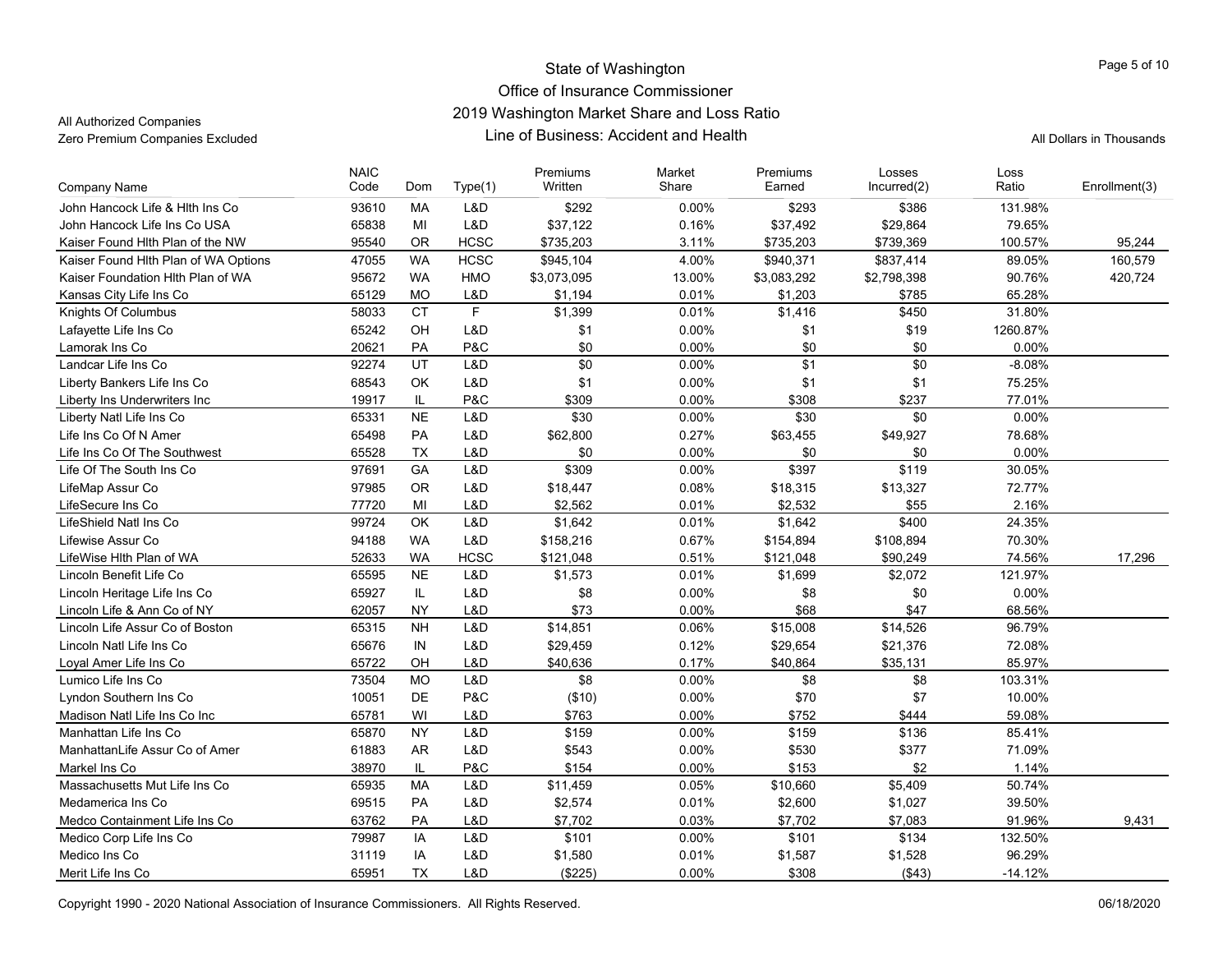All Authorized Companies

| <b>Company Name</b>                 | <b>NAIC</b><br>Code | Dom       | Type(1)    | Premiums<br>Written | Market<br>Share | Premiums<br>Earned | Losses<br>Incurred(2) | Loss<br>Ratio | Enrollment(3) |
|-------------------------------------|---------------------|-----------|------------|---------------------|-----------------|--------------------|-----------------------|---------------|---------------|
| Metropolitan Life Ins Co            | 65978               | <b>NY</b> | L&D        | \$123,005           | 0.52%           | \$117,148          | \$82,966              | 70.82%        |               |
| Metropolitan Tower Life Ins Co      | 97136               | <b>NE</b> | L&D        | \$32                | 0.00%           | \$34               | \$51                  | 149.97%       |               |
| Mid West Natl Life Ins Co Of TN     | 66087               | <b>TX</b> | L&D        | \$147               | 0.00%           | \$150              | \$133                 | 88.87%        |               |
| Minnesota Life Ins Co               | 66168               | <b>MN</b> | L&D        | \$11,172            | 0.05%           | \$10,956           | \$4,838               | 44.16%        |               |
| Modern Woodmen Of Amer              | 57541               | IL.       | F          | \$0                 | 0.00%           | \$0                | \$3                   | 4241.10%      |               |
| Molina Hithcare of WA Inc           | 96270               | <b>WA</b> | <b>HMO</b> | \$2,755,853         | 11.66%          | \$2,751,329        | \$2,330,307           | 84.70%        | 831,972       |
| Mony Life Ins Co                    | 66370               | <b>NY</b> | L&D        | \$423               | 0.00%           | \$453              | \$519                 | 114.63%       |               |
| Mony Life Ins Co Of Amer            | 78077               | AZ        | L&D        | \$34                | 0.00%           | \$34               | \$0                   | 1.11%         |               |
| Mutual Of Amer Life Ins Co          | 88668               | <b>NY</b> | L&D        | \$7                 | 0.00%           | \$7                | \$7                   | 102.33%       |               |
| Mutual Of Omaha Ins Co              | 71412               | <b>NE</b> | L&D        | \$32,055            | 0.14%           | \$31,039           | \$15,987              | 51.51%        |               |
| Mutual Trust Life Ins Co a Pan Amer | 66427               | IL.       | L&D        | \$0                 | 0.00%           | \$0                | \$0                   | 0.00%         |               |
| Nassau Life Ins Co                  | 67814               | <b>NY</b> | L&D        | \$2                 | 0.00%           | \$0                | \$0                   | 0.00%         |               |
| Nassau Life Ins Co of KS            | 68284               | KS        | L&D        | \$13                | 0.00%           | \$13               | \$5                   | 38.34%        |               |
| Nassau Life Ins Co of TX            | 62359               | <b>TX</b> | L&D        | \$156               | 0.00%           | \$176              | \$155                 | 87.89%        |               |
| National Benefit Life Ins Co        | 61409               | <b>NY</b> | L&D        | \$2                 | 0.00%           | \$2                | \$0                   | 0.00%         |               |
| National Cas Co                     | 11991               | OH        | P&C        | \$2                 | 0.00%           | \$2                | (\$1)                 | -43.53%       |               |
| National Guardian Life Ins Co       | 66583               | WI        | L&D        | \$2,438             | 0.01%           | \$2,494            | \$1,301               | 52.15%        |               |
| National Hith Ins Co                | 82538               | <b>TX</b> | L&D        | \$8,187             | 0.03%           | \$8,294            | \$5,363               | 64.65%        |               |
| National Life Ins Co                | 66680               | VT        | L&D        | \$51                | 0.00%           | \$69               | \$120                 | 173.17%       |               |
| National Teachers Assoc Life Ins Co | 87963               | <b>TX</b> | L&D        | \$51                | 0.00%           | \$50               | \$21                  | 42.31%        |               |
| National Union Fire Ins Co Of Pitts | 19445               | PA        | P&C        | \$21,046            | 0.09%           | \$34,298           | \$6,754               | 19.69%        |               |
| Nationwide Life Ins Co              | 66869               | OH        | L&D        | \$5,263             | 0.02%           | \$5,263            | \$4,046               | 76.88%        |               |
| Natl Foundation Life Ins Co         | 98205               | <b>TX</b> | L&D        | \$66                | 0.00%           | \$67               | \$7                   | 9.94%         |               |
| New England Life Ins Co             | 91626               | MA        | L&D        | \$32                | $0.00\%$        | \$31               | \$0                   | 0.00%         |               |
| New Era Life Ins Co                 | 78743               | <b>TX</b> | L&D        | \$0                 | 0.00%           | \$0                | \$0                   | 0.00%         |               |
| New York Life Ins Co                | 66915               | <b>NY</b> | L&D        | \$12,715            | 0.05%           | \$12,421           | \$4,706               | 37.89%        |               |
| North Amer Co Life & Hith Ins       | 66974               | IA        | L&D        | \$0                 | 0.00%           | \$0                | \$0                   | 0.00%         |               |
| North River Ins Co.                 | 21105               | <b>NJ</b> | P&C        | \$0                 | 0.00%           | \$0                | (\$281)               | 0.00%         |               |
| Northwestern Long Term Care Ins Co  | 69000               | WI        | L&D        | \$15,856            | 0.07%           | \$15,636           | \$5,524               | 35.33%        |               |
| Northwestern Mut Life Ins Co        | 67091               | WI        | L&D        | \$22,881            | 0.10%           | \$22,557           | \$14,941              | 66.23%        |               |
| Ohio Natl Life Assur Corp           | 89206               | OH        | L&D        | \$627               | 0.00%           | \$629              | \$803                 | 127.72%       |               |
| Ohio Natl Life Ins Co               | 67172               | OH        | L&D        | \$110               | 0.00%           | \$110              | \$30                  | 27.14%        |               |
| Old Amer Ins Co                     | 67199               | <b>MO</b> | L&D        | \$34                | 0.00%           | \$35               | \$368                 | 1052.82%      |               |
| Old Republic Ins Co.                | 24147               | PA        | P&C        | \$0                 | 0.00%           | \$0                | (\$8)                 | 0.00%         |               |
| Omaha Hith Ins Co                   | 88080               | <b>NE</b> | L&D        | \$1,117             | 0.00%           | \$1,117            | \$998                 | 89.42%        | 1,372         |
| Omaha Ins Co                        | 13100               | <b>NE</b> | L&D        | \$615               | 0.00%           | \$609              | \$500                 | 82.20%        |               |
| Oxford Life Ins Co                  | 76112               | AZ        | L&D        | \$208               | 0.00%           | \$206              | \$186                 | 90.35%        |               |
| Pacific Guardian Life Ins Co Ltd    | 64343               | HI        | L&D        | \$0                 | 0.00%           | \$0                | \$0                   | 0.00%         |               |
| Pacific Ind Co                      | 20346               | WI        | P&C        | \$0                 | 0.00%           | \$0                | \$0                   | 0.00%         |               |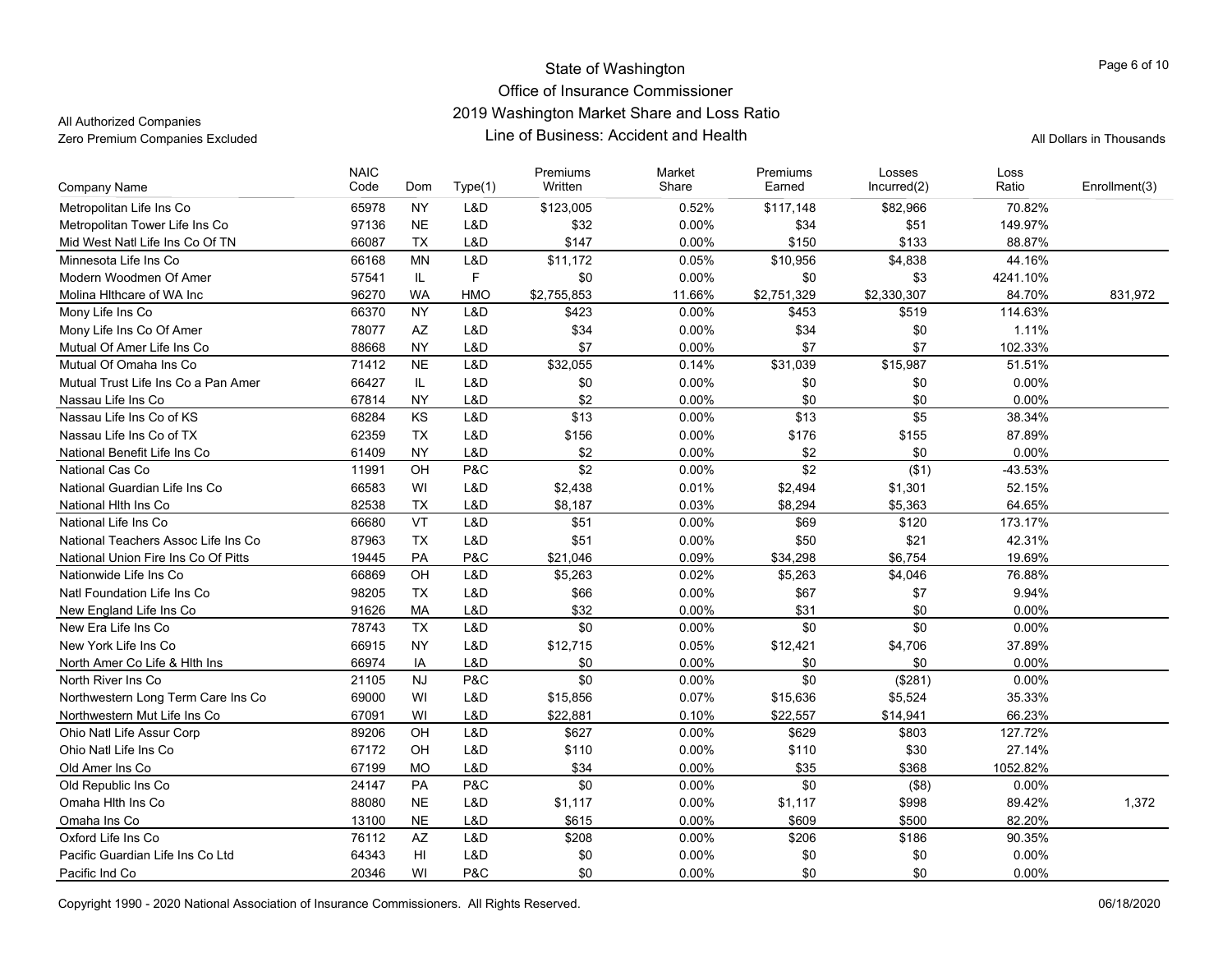All Authorized Companies

| Written<br>Code<br>Share<br>Earned<br>Incurred(2)<br>Ratio<br>Dom<br>Type(1)<br>Company Name<br>Pacific Life & Ann Co<br>97268<br>AZ<br>L&D<br>\$0<br>0.00%<br>0.00%<br>\$0<br>\$4<br>L&D<br>70785<br>IN<br>\$1,850<br>0.01%<br>\$1,850<br>95.44%<br>Pacificare Life & Hith Ins Co.<br>\$1,766<br><b>HCSC</b><br>12595<br><b>OR</b><br>\$6,414<br>0.03%<br>\$6,385<br>\$5,493<br>86.03%<br>Pacificsource Comm Hith Plans<br>LA<br>L&D<br>\$699<br>0.00%<br>\$710<br>\$264<br>Pan Amer Life Ins Co<br>67539<br>37.12%<br>Paul Revere Life Ins Co<br>67598<br>L&D<br>\$2,533<br>0.01%<br>\$2,802<br>\$5,218<br>186.18%<br>MA<br>93777<br>L&D<br>0.00%<br>\$31<br>(\$6)<br>Pavonia Life Ins Co of MI<br>MI<br>\$31<br>$-19.23%$<br>PA<br>L&D<br>Penn Mut Life Ins Co<br>67644 | Enrollment(3)<br>792<br>\$64<br>\$64<br>\$479<br>0.00%<br>742.69%<br>\$486<br>0.00%<br>\$109<br>23.90%<br>\$458<br>\$35<br>0.00%<br>\$37<br>\$23<br>61.51%<br>\$2,029<br>\$1,946<br>\$2,613<br>0.01%<br>134.26% |
|----------------------------------------------------------------------------------------------------------------------------------------------------------------------------------------------------------------------------------------------------------------------------------------------------------------------------------------------------------------------------------------------------------------------------------------------------------------------------------------------------------------------------------------------------------------------------------------------------------------------------------------------------------------------------------------------------------------------------------------------------------------------------|-----------------------------------------------------------------------------------------------------------------------------------------------------------------------------------------------------------------|
|                                                                                                                                                                                                                                                                                                                                                                                                                                                                                                                                                                                                                                                                                                                                                                            |                                                                                                                                                                                                                 |
|                                                                                                                                                                                                                                                                                                                                                                                                                                                                                                                                                                                                                                                                                                                                                                            |                                                                                                                                                                                                                 |
|                                                                                                                                                                                                                                                                                                                                                                                                                                                                                                                                                                                                                                                                                                                                                                            |                                                                                                                                                                                                                 |
|                                                                                                                                                                                                                                                                                                                                                                                                                                                                                                                                                                                                                                                                                                                                                                            |                                                                                                                                                                                                                 |
|                                                                                                                                                                                                                                                                                                                                                                                                                                                                                                                                                                                                                                                                                                                                                                            |                                                                                                                                                                                                                 |
|                                                                                                                                                                                                                                                                                                                                                                                                                                                                                                                                                                                                                                                                                                                                                                            |                                                                                                                                                                                                                 |
|                                                                                                                                                                                                                                                                                                                                                                                                                                                                                                                                                                                                                                                                                                                                                                            |                                                                                                                                                                                                                 |
| 67784<br><b>TX</b><br>L&D<br>Philadelphia Amer Life Ins Co                                                                                                                                                                                                                                                                                                                                                                                                                                                                                                                                                                                                                                                                                                                 |                                                                                                                                                                                                                 |
| <b>NE</b><br>L&D<br>72125<br>Physicians Life Ins Co                                                                                                                                                                                                                                                                                                                                                                                                                                                                                                                                                                                                                                                                                                                        |                                                                                                                                                                                                                 |
| <b>NE</b><br>L&D<br>Physicians Mut Ins Co<br>80578                                                                                                                                                                                                                                                                                                                                                                                                                                                                                                                                                                                                                                                                                                                         |                                                                                                                                                                                                                 |
| L&D<br>8.68%<br>Plateau Ins Co<br>97152<br><b>TN</b><br>\$180<br>0.00%<br>\$177<br>\$15                                                                                                                                                                                                                                                                                                                                                                                                                                                                                                                                                                                                                                                                                    |                                                                                                                                                                                                                 |
| 47570<br><b>WA</b><br><b>HCSC</b><br>13.02%<br>\$2,599,846<br>Premera Blue Cross<br>\$3,077,045<br>\$3,053,964<br>85.13%                                                                                                                                                                                                                                                                                                                                                                                                                                                                                                                                                                                                                                                   | 616,917                                                                                                                                                                                                         |
| <b>TN</b><br>L&D<br>\$2<br>\$0<br>Primerica Life Ins Co<br>65919<br>0.00%<br>\$2<br>$-1.73%$                                                                                                                                                                                                                                                                                                                                                                                                                                                                                                                                                                                                                                                                               |                                                                                                                                                                                                                 |
| 61271<br>IA<br>L&D<br>0.22%<br>Principal Life Ins Co<br>\$52,342<br>\$49,378<br>\$25,394<br>51.43%                                                                                                                                                                                                                                                                                                                                                                                                                                                                                                                                                                                                                                                                         |                                                                                                                                                                                                                 |
| <b>TX</b><br>L&D<br>0.00%<br>2.29%<br>68047<br>\$28<br>\$28<br>\$1<br>Professional Ins Co                                                                                                                                                                                                                                                                                                                                                                                                                                                                                                                                                                                                                                                                                  |                                                                                                                                                                                                                 |
| L&D<br>\$18<br>\$19<br>\$23<br><b>TN</b><br>0.00%<br>117.03%<br>Protective Life Ins Co<br>68136                                                                                                                                                                                                                                                                                                                                                                                                                                                                                                                                                                                                                                                                            |                                                                                                                                                                                                                 |
| 15203<br><b>OR</b><br><b>HCSC</b><br>\$40,012<br>0.17%<br>\$40,012<br>\$35,187<br>87.94%<br>Providence Hith Assur                                                                                                                                                                                                                                                                                                                                                                                                                                                                                                                                                                                                                                                          | 3,411                                                                                                                                                                                                           |
| <b>OR</b><br>95005<br>HMO<br>0.15%<br>\$35,218<br>90.50%<br>\$35,218<br>\$31,871<br>Providence Hith Plan                                                                                                                                                                                                                                                                                                                                                                                                                                                                                                                                                                                                                                                                   | 5,541                                                                                                                                                                                                           |
| <b>TN</b><br>L&D<br>0.08%<br>Provident Life & Accident Ins Co<br>68195<br>\$19,987<br>\$20,253<br>\$13,216<br>65.25%                                                                                                                                                                                                                                                                                                                                                                                                                                                                                                                                                                                                                                                       |                                                                                                                                                                                                                 |
| <b>TN</b><br>L&D<br>\$446<br>0.00%<br>\$454<br>\$252<br>Provident Life & Cas Ins Co<br>68209<br>55.54%                                                                                                                                                                                                                                                                                                                                                                                                                                                                                                                                                                                                                                                                     |                                                                                                                                                                                                                 |
| <b>NJ</b><br>L&D<br>0.28%<br>\$64,554<br>\$30,284<br>46.91%<br>Prudential Ins Co Of Amer<br>68241<br>\$65,797                                                                                                                                                                                                                                                                                                                                                                                                                                                                                                                                                                                                                                                              |                                                                                                                                                                                                                 |
| <b>AZ</b><br>L&D<br>\$11<br>0.00%<br>\$1<br>\$0<br>0.00%<br>Puritan Life Ins Co of Amer<br>71390                                                                                                                                                                                                                                                                                                                                                                                                                                                                                                                                                                                                                                                                           |                                                                                                                                                                                                                 |
| 39217<br><b>PA</b><br>P&C<br>0.08%<br>76.60%<br>QBE Ins Corp<br>\$19,587<br>\$17,806<br>\$13,640                                                                                                                                                                                                                                                                                                                                                                                                                                                                                                                                                                                                                                                                           |                                                                                                                                                                                                                 |
| 54933<br><b>OR</b><br><b>HCSC</b><br>\$280,774<br>1.19%<br>\$240,382<br>85.64%<br>Regence BCBS of OR<br>\$280,695                                                                                                                                                                                                                                                                                                                                                                                                                                                                                                                                                                                                                                                          | 60,431                                                                                                                                                                                                          |
| <b>HCSC</b><br>Regence BlueShield<br>53902<br><b>WA</b><br>\$1,699,928<br>7.19%<br>\$1,716,198<br>\$1,392,570<br>81.14%                                                                                                                                                                                                                                                                                                                                                                                                                                                                                                                                                                                                                                                    | 437,916                                                                                                                                                                                                         |
| ID<br>L&D<br>0.04%<br>89.28%<br>Regence Blueshield Of ID Inc<br>60131<br>\$9,115<br>\$9,113<br>\$8,136                                                                                                                                                                                                                                                                                                                                                                                                                                                                                                                                                                                                                                                                     | 1,758                                                                                                                                                                                                           |
| \$0<br>\$0<br>Reliable Life Ins Co<br>68357<br><b>MO</b><br>L&D<br>0.00%<br>\$0<br>$0.00\%$                                                                                                                                                                                                                                                                                                                                                                                                                                                                                                                                                                                                                                                                                |                                                                                                                                                                                                                 |
| Reliance Standard Life Ins Co<br>IL.<br>L&D<br>\$15,387<br>0.07%<br>\$15,140<br>75.49%<br>68381<br>\$11,430                                                                                                                                                                                                                                                                                                                                                                                                                                                                                                                                                                                                                                                                |                                                                                                                                                                                                                 |
| 67105<br><b>MN</b><br>L&D<br>0.07%<br>\$9,971<br>59.29%<br>Reliastar Life Ins Co<br>\$16,885<br>\$16,816                                                                                                                                                                                                                                                                                                                                                                                                                                                                                                                                                                                                                                                                   |                                                                                                                                                                                                                 |
| \$276<br>\$0<br><b>NY</b><br>L&D<br>0.00%<br>\$282<br>0.00%<br>Reliastar Life Ins Co Of NY<br>61360                                                                                                                                                                                                                                                                                                                                                                                                                                                                                                                                                                                                                                                                        |                                                                                                                                                                                                                 |
| 61700<br>IN<br>L&D<br>\$2,104<br>0.01%<br>\$2,104<br>\$1,506<br>71.56%<br>Renaissance Life & Hith Ins Co of Am                                                                                                                                                                                                                                                                                                                                                                                                                                                                                                                                                                                                                                                             |                                                                                                                                                                                                                 |
| IL.<br>L&D<br>\$89<br>0.00%<br>\$114<br>\$27<br>23.39%<br>Reserve Natl Ins Co.<br>68462                                                                                                                                                                                                                                                                                                                                                                                                                                                                                                                                                                                                                                                                                    |                                                                                                                                                                                                                 |
| L&D<br>\$9,566<br>RiverSource Life Ins Co<br>65005<br><b>MN</b><br>\$8,737<br>0.04%<br>\$8,804<br>108.66%                                                                                                                                                                                                                                                                                                                                                                                                                                                                                                                                                                                                                                                                  |                                                                                                                                                                                                                 |
| F<br>57657<br>IL.<br>\$27<br>0.00%<br>\$27<br>\$4<br>16.28%<br>Royal Neighbors Of Amer                                                                                                                                                                                                                                                                                                                                                                                                                                                                                                                                                                                                                                                                                     |                                                                                                                                                                                                                 |
| AZ<br>S USA Life Ins Co Inc<br>60183<br>L&D<br>\$2<br>0.00%<br>\$2<br>\$0<br>$-6.64%$                                                                                                                                                                                                                                                                                                                                                                                                                                                                                                                                                                                                                                                                                      |                                                                                                                                                                                                                 |
| \$2<br><b>NY</b><br>L&D<br>0.00%<br>\$2<br>\$2<br>130.64%<br>SBLI USA Life Ins Co Inc<br>60176                                                                                                                                                                                                                                                                                                                                                                                                                                                                                                                                                                                                                                                                             |                                                                                                                                                                                                                 |
| <b>MN</b><br>L&D<br>\$846<br>0.00%<br>\$843<br>\$1,146<br>Securian Life Ins Co<br>93742<br>136.03%                                                                                                                                                                                                                                                                                                                                                                                                                                                                                                                                                                                                                                                                         |                                                                                                                                                                                                                 |
| <b>NY</b><br>L&D<br>\$0<br>0.00%<br>\$0<br>Security Mut Life Ins Co Of NY<br>68772<br>\$0<br>0.00%                                                                                                                                                                                                                                                                                                                                                                                                                                                                                                                                                                                                                                                                         |                                                                                                                                                                                                                 |
| UT<br>L&D<br>68802<br>\$18<br>0.00%<br>\$18<br>\$15<br>83.99%<br>Sentinel Security Life Ins Co                                                                                                                                                                                                                                                                                                                                                                                                                                                                                                                                                                                                                                                                             |                                                                                                                                                                                                                 |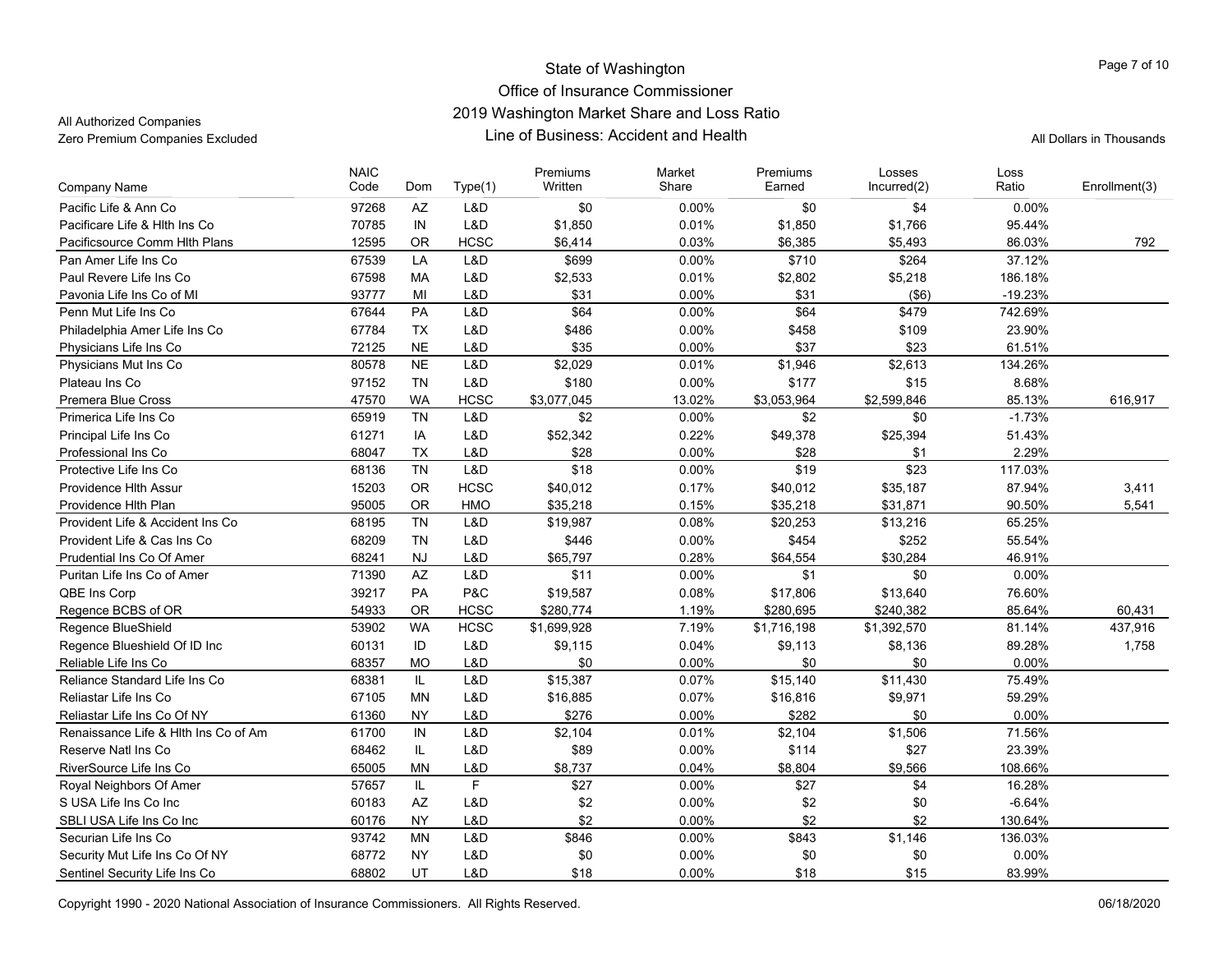All Authorized Companies

|                                            | <b>NAIC</b> |           |             | Premiums | Market   | Premiums | Losses      | Loss         |               |
|--------------------------------------------|-------------|-----------|-------------|----------|----------|----------|-------------|--------------|---------------|
| <b>Company Name</b>                        | Code        | Dom       | Type(1)     | Written  | Share    | Earned   | Incurred(2) | Ratio        | Enrollment(3) |
| Sentry Ins A Mut Co                        | 24988       | WI        | P&C         | \$108    | 0.00%    | \$225    | \$285       | 126.78%      |               |
| Sentry Life Ins Co                         | 68810       | WI        | L&D         | \$1      | 0.00%    | \$1      | \$18        | 1980.78%     |               |
| Shenandoah Life Ins Co                     | 68845       | VA        | L&D         | \$16     | 0.00%    | \$16     | \$29        | 177.00%      |               |
| Sierra Hith & Life Ins Co Inc              | 71420       | <b>NV</b> | L&D         | \$68,369 | 0.29%    | \$68,347 | \$61,461    | 89.92%       | 2.578         |
| SilverScript Ins Co                        | 12575       | <b>TN</b> | <b>HCSC</b> | \$51,701 | 0.22%    | \$51,680 | \$38,578    | 74.65%       | 77,346        |
| Sirius Amer Ins Co                         | 38776       | <b>NY</b> | P&C         | \$767    | 0.00%    | \$988    | \$768       | 77.70%       |               |
| Slovene Natl Benefit Society               | 57673       | PA        | $\mathsf F$ | \$0      | 0.00%    | \$0      | \$0         | 0.00%        |               |
| Sons Of Norway                             | 57142       | <b>MN</b> | $\mathsf F$ | \$0      | 0.00%    | \$0      | \$0         | 0.00%        |               |
| Soundpath Hith                             | 12909       | <b>WA</b> | <b>HCSC</b> | \$212    | 0.00%    | \$212    | (\$3,001)   | $-1417.11%$  |               |
| Southern Guar Ins Co                       | 19178       | WI        | P&C         | \$1      | 0.00%    | \$1      | \$0         | 23.16%       |               |
| St Paul Fire & Marine Ins Co.              | 24767       | <b>CT</b> | P&C         | \$0      | 0.00%    | \$0      | \$0         | 0.00%        |               |
| Standard Ins Co                            | 69019       | <b>OR</b> | L&D         | \$97,923 | 0.41%    | \$92,495 | \$79,060    | 85.47%       |               |
| Standard Life & Accident Ins Co.           | 86355       | <b>TX</b> | L&D         | \$1,072  | 0.00%    | \$1,122  | \$777       | 69.21%       |               |
| Standard Security Life Ins Co Of NY        | 69078       | <b>NY</b> | L&D         | \$17     | 0.00%    | \$18     | \$1         | 4.85%        |               |
| Starmount Life Ins Co                      | 68985       | <b>ME</b> | L&D         | \$751    | 0.00%    | \$748    | \$658       | 87.98%       |               |
| Starnet Ins Co                             | 40045       | IA        | P&C         | \$0      | 0.00%    | \$0      | (\$36)      | $-10331.61%$ |               |
| Starr Ind & Liab Co                        | 38318       | <b>TX</b> | P&C         | \$304    | 0.00%    | \$293    | \$228       | 77.88%       |               |
| State Farm Mut Auto Ins Co                 | 25178       | IL.       | P&C         | \$22,706 | 0.10%    | \$17,602 | \$11,498    | 65.32%       |               |
| State Life Ins Co                          | 69116       | IN        | L&D         | \$277    | 0.00%    | \$278    | \$147       | 52.66%       |               |
| State Mut Ins Co                           | 69132       | GA        | L&D         | \$26     | 0.00%    | \$26     | \$6         | 22.63%       |               |
| Sterling Investors Life Ins Co             | 89184       | IN        | L&D         | \$27     | 0.00%    | \$0      | \$0         | 0.00%        |               |
| Sterling Life Ins Co                       | 77399       | IL        | L&D         | \$9,617  | 0.04%    | \$9,673  | \$6,348     | 65.62%       |               |
| Sun Life & Hlth Ins Co                     | 80926       | MI        | L&D         | \$141    | 0.00%    | \$141    | \$345       | 245.33%      |               |
| Sunset Life Ins Co Of Amer                 | 69272       | <b>MO</b> | L&D         | \$0      | 0.00%    | \$0      | \$0         | $-100.00\%$  |               |
| Surety Life Ins Co                         | 69310       | <b>NE</b> | L&D         | \$3      | 0.00%    | \$3      | \$0         | 0.00%        |               |
| Symetra Life Ins Co                        | 68608       | IA        | L&D         | \$37,553 | 0.16%    | \$37,497 | \$32,610    | 86.97%       |               |
| Symphonix Hith Ins Inc                     | 84549       | IL.       | L&D         | ( \$4)   | $0.00\%$ | ( \$4)   | \$0         | $-12.77%$    |               |
| Talcott Resolution Life & Ann Ins Co       | 71153       | <b>CT</b> | L&D         | \$2      | 0.00%    | \$2      | \$0         | 0.00%        |               |
| <b>Talcott Resolution Life Ins Co</b>      | 88072       | <b>CT</b> | L&D         | \$625    | 0.00%    | \$613    | \$323       | 52.69%       |               |
| Teachers Ins & Ann Assoc Of Amer           | 69345       | <b>NY</b> | L&D         | \$347    | 0.00%    | \$348    | \$758       | 217.72%      |               |
| The Cincinnati Life Ins Co                 | 76236       | OH        | L&D         | (\$32)   | 0.00%    | \$11     | \$88        | 794.80%      |               |
| <b>Thrivent Financial For Lutherans</b>    | 56014       | WI        | $\mathsf F$ | \$8,958  | 0.04%    | \$8,898  | \$5,267     | 59.19%       |               |
| TIAA Cref Life Ins Co                      | 60142       | <b>NY</b> | L&D         | \$122    | 0.00%    | \$122    | \$22        | 17.83%       |               |
| <b>Timber Products Manufacturers Trust</b> | 12239       | <b>WA</b> | <b>MEWA</b> | \$22,561 | 0.10%    | \$22,561 | \$18,602    | 82.45%       | 7.982         |
| Time Ins Co II                             | 69477       | <b>PR</b> | L&D         | \$4,095  | 0.02%    | \$4,121  | \$10,959    | 265.91%      |               |
| Transamerica Cas Ins Co                    | 10952       | IA        | P&C         | \$0      | 0.00%    | \$0      | \$0         | 0.00%        |               |
| Transamerica Financial Life Ins Co         | 70688       | <b>NY</b> | L&D         | \$50     | 0.00%    | \$50     | \$3         | 5.51%        |               |
| Transamerica Life Ins Co                   | 86231       | IA        | L&D         | \$28,637 | 0.12%    | \$27,997 | \$23,203    | 82.88%       |               |
| Transamerica Premier Life Ins Co           | 66281       | IA        | L&D         | \$7,774  | 0.03%    | \$7,687  | \$4,748     | 61.76%       |               |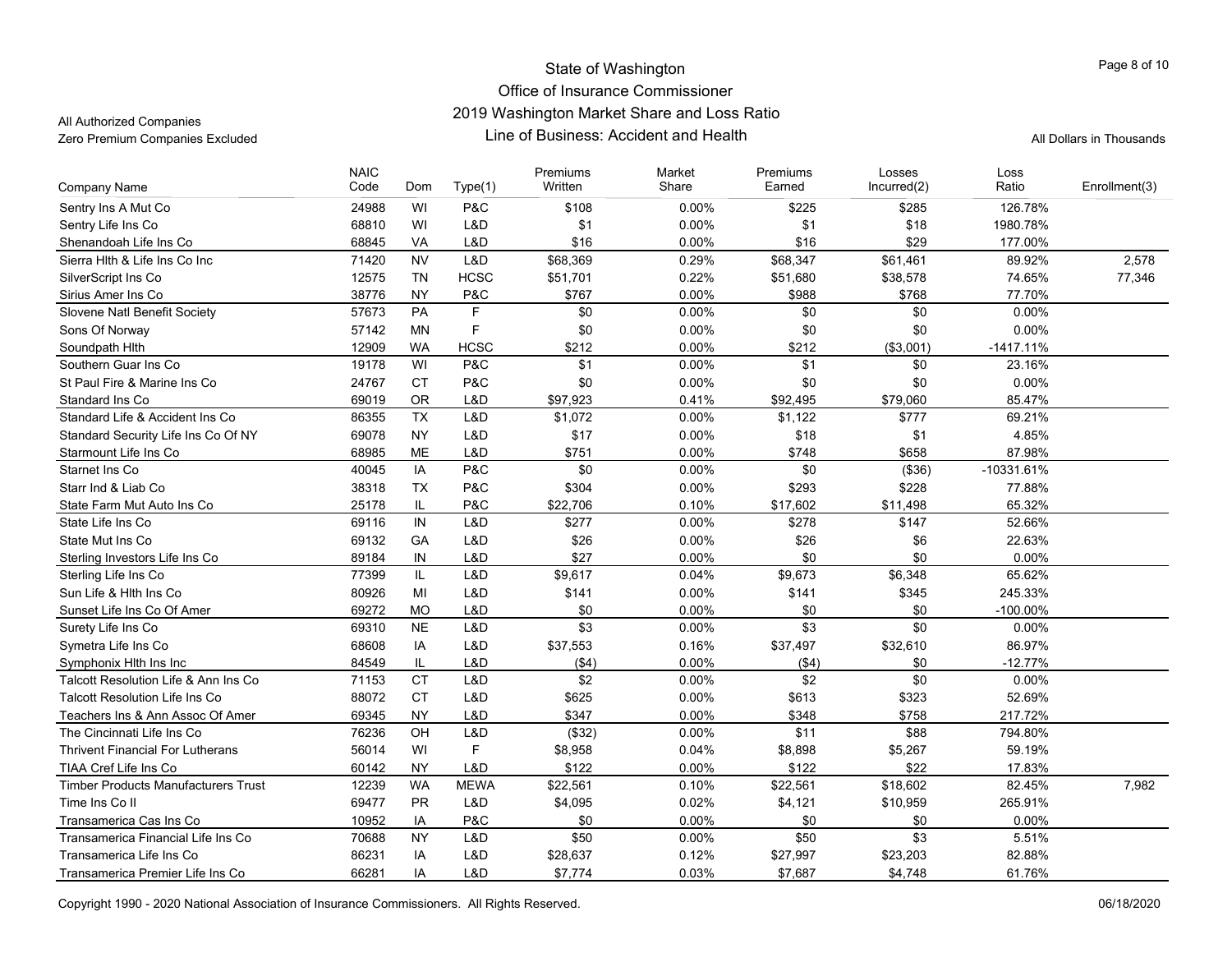All Authorized Companies

| <b>Company Name</b>                      | <b>NAIC</b><br>Code | Dom             | Type(1)     | Premiums<br>Written | Market<br>Share | Premiums<br>Earned | Losses<br>Incurred(2) | Loss<br>Ratio | Enrollment(3) |
|------------------------------------------|---------------------|-----------------|-------------|---------------------|-----------------|--------------------|-----------------------|---------------|---------------|
|                                          |                     |                 |             |                     |                 |                    |                       |               |               |
| <b>Travelers Ind Co</b>                  | 25658               | <b>CT</b>       | P&C         | \$0                 | 0.00%           | \$18               | \$0                   | 0.00%         |               |
| Travelers Ind Co Of CT                   | 25682               | <b>CT</b>       | P&C         | \$0                 | $0.00\%$        | \$0                | (\$30)                | 0.00%         |               |
| <b>Travelers Protective Assn Of Amer</b> | 56006               | <b>MO</b>       | F           | \$0                 | 0.00%           | \$0                | \$0                   | 0.00%         |               |
| <b>Trustmark Ins Co</b>                  | 61425               | IL.             | L&D         | \$215               | 0.00%           | \$214              | \$227                 | 106.00%       |               |
| Trustmark Life Ins Co                    | 62863               | IL              | L&D         | \$2,512             | 0.01%           | \$2,487            | \$872                 | 35.06%        |               |
| Unicare Life & Hith Ins Co               | 80314               | IN              | L&D         | \$96                | 0.00%           | \$100              | \$88                  | 87.50%        |               |
| Unified Life Ins Co                      | 11121               | <b>TX</b>       | L&D         | \$12                | 0.00%           | \$13               | \$141                 | 1106.85%      |               |
| Unimerica Ins Co                         | 91529               | WI              | L&D         | \$10,335            | 0.04%           | \$10,299           | \$9,304               | 90.34%        |               |
| Union Fidelity Life Ins Co               | 62596               | KS              | L&D         | \$299               | 0.00%           | \$302              | \$70                  | 23.04%        |               |
| Union Labor Life Ins Co                  | 69744               | <b>MD</b>       | L&D         | \$6,338             | 0.03%           | \$6,333            | \$2,236               | 35.32%        |               |
| Union Security Ins Co                    | 70408               | KS              | L&D         | \$8,609             | 0.04%           | \$8,318            | \$5,909               | 71.04%        |               |
| United Amer Ins Co                       | 92916               | NE              | L&D         | \$5,829             | 0.02%           | \$5,844            | \$4,807               | 82.24%        |               |
| United Concordia Ins Co                  | 85766               | $\overline{AZ}$ | L&D         | \$3,798             | 0.02%           | \$3,798            | \$2,814               | 74.09%        | 7,694         |
| United Heritage Life Ins Co              | 63983               | ID              | L&D         | \$272               | 0.00%           | \$270              | \$352                 | 130.36%       |               |
| United Home Life Ins Co                  | 69922               | IN              | L&D         | \$0                 | 0.00%           | \$0                | \$0                   | 0.00%         |               |
| United Ins Co Of Amer                    | 69930               | IL.             | L&D         | \$0                 | 0.00%           | \$0                | \$0                   | 0.00%         |               |
| United Of Omaha Life Ins Co              | 69868               | <b>NE</b>       | L&D         | \$78,536            | 0.33%           | \$78,680           | \$58,543              | 74.41%        |               |
| United Security Assur Co Of PA           | 42129               | PA              | L&D         | \$729               | 0.00%           | \$756              | \$733                 | 96.96%        |               |
| United States Fidelity & Guar Co         | 25887               | <b>CT</b>       | P&C         | \$0                 | 0.00%           | \$0                | \$0                   | 0.00%         |               |
| United States Fire Ins Co                | 21113               | DE              | P&C         | \$5,144             | 0.02%           | \$5,144            | \$5,074               | 98.65%        |               |
| United States Life Ins Co in the Cit     | 70106               | <b>NY</b>       | L&D         | \$648               | 0.00%           | \$723              | \$273                 | 37.79%        |               |
| United Transportation Union Ins Assn     | 56413               | OH              | F           | \$51                | 0.00%           | \$51               | \$8                   | 15.00%        |               |
| United World Life Ins Co                 | 72850               | <b>NE</b>       | L&D         | \$452               | 0.00%           | \$450              | \$247                 | 54.75%        |               |
| UnitedHealthcare Ins Co                  | 79413               | <b>CT</b>       | L&D         | \$1,502,848         | 6.36%           | \$1,522,722        | \$1,220,585           | 80.16%        |               |
| UnitedHealthcare Life Ins Co             | 97179               | WI              | L&D         | \$0                 | 0.00%           | \$0                | \$3                   | 0.00%         |               |
| UnitedHealthcare of OR Inc               | 95893               | <b>OR</b>       | HMO         | \$1,041,342         | 4.41%           | \$1,034,499        | \$842,263             | 81.42%        | 89,840        |
| UnitedHealthCare of WA Inc               | 48038               | <b>WA</b>       | <b>HCSC</b> | \$865,108           | 3.66%           | \$864,848          | \$733,975             | 84.87%        | 231,210       |
| Universal Guar Life Ins Co               | 70130               | OH              | L&D         | \$4                 | 0.00%           | \$4                | \$0                   | 0.00%         |               |
| Unum Ins Co                              | 67601               | ME              | L&D         | \$16                | $0.00\%$        | \$18               | \$0                   | 0.00%         |               |
| Unum Life Ins Co Of Amer                 | 62235               | <b>ME</b>       | L&D         | \$103,554           | 0.44%           | \$104,540          | \$130,548             | 124.88%       |               |
| US Br Great West Life Assur Co           | 80705               | MI              | L&D         | \$112               | 0.00%           | \$113              | \$137                 | 120.68%       |               |
| US Br Sun Life Assur Co of Canada        | 80802               | MI              | L&D         | \$121,638           | 0.51%           | \$121,819          | \$83,732              | 68.73%        |               |
| US Business of Canada Life Assur Co      | 80659               | MI              | L&D         | \$12                | 0.00%           | \$13               | \$76                  | 601.27%       |               |
| USAA Life Ins Co                         | 69663               | <b>TX</b>       | L&D         | \$13,647            | 0.06%           | \$13,648           | \$9,667               | 70.83%        |               |
| <b>USAble Life</b>                       | 94358               | <b>AR</b>       | L&D         | \$703               | 0.00%           | \$715              | \$764                 | 106.88%       |               |
| Vigilant Ins Co                          | 20397               | <b>NY</b>       | P&C         | \$0                 | 0.00%           | \$0                | \$0                   | 0.00%         |               |
| Voya Ins & Ann Co                        | 80942               | IA              | L&D         | \$0                 | 0.00%           | \$0                | \$24                  | 48244.90%     |               |
| <b>VSP Vision Care Inc</b>               | 53031               | <b>VA</b>       | <b>HCSC</b> | \$60,406            | 0.26%           | \$60,406           | \$44,090              | 72.99%        | 959,668       |
| Washington Natl Ins Co                   | 70319               | IN              | L&D         | \$1,346             | 0.01%           | \$1,348            | \$1,158               | 85.94%        |               |
|                                          |                     |                 |             |                     |                 |                    |                       |               |               |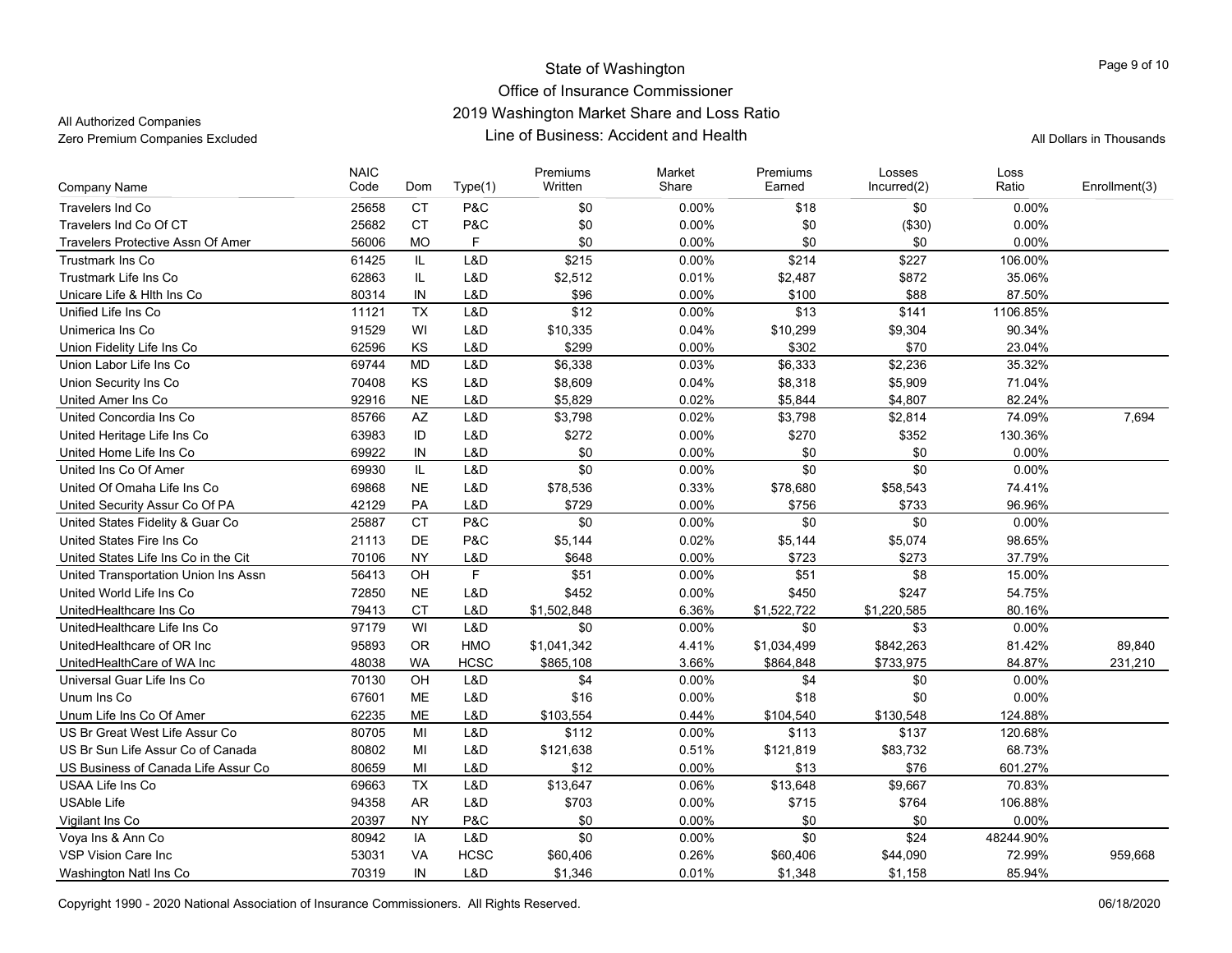#### State of Washington Office of Insurance Commissioner 2019 Washington Market Share and Loss Ratio Line of Business: Accident and HealthZero Premium Companies Excluded **All Dollars in Thousands** Line of Business: Accident and Health All Dollars in Thousands

All Authorized Companies

| Company Name                         | <b>NAIC</b><br>Code | Dom       | Type(1)      | Premiums<br>Written | Market<br>Share | Premiums<br>Earned | Losses<br>Incurred(2) | Loss<br>Ratio | Enrollment(3) |
|--------------------------------------|---------------------|-----------|--------------|---------------------|-----------------|--------------------|-----------------------|---------------|---------------|
| WellCare Prescription Ins Inc        | 10155               | FL.       | <b>HCSC</b>  | \$48,000            | 0.20%           | \$48,954           | \$35,850              | 73.23%        | 70.743        |
| Wesco Ins Co                         | 25011               | DE        | P&C          | \$0                 | $0.00\%$        | \$0                | (\$26)                | $0.00\%$      |               |
| Western & Southern Life Ins Co       | 70483               | OH        | L&D          | \$13                | $0.00\%$        | \$13               | \$0                   | $0.00\%$      |               |
| Western Grocers Employee Benefit Tru | 12339               | <b>OR</b> | <b>MEWA</b>  | \$10,603            | $0.04\%$        | \$10,603           | \$10,944              | 103.21%       | 2,586         |
| Western United Life Assur Co         | 85189               | <b>WA</b> | L&D          | \$344               | $0.00\%$        | \$345              | \$390                 | 113.19%       |               |
| Westport Ins Corp                    | 39845               | <b>MO</b> | P&C          | \$2,470             | 0.01%           | \$2,466            | \$534                 | 21.64%        |               |
| Wilcac Life Ins Co                   | 62413               | IL        | L&D          | \$0                 | $0.00\%$        | \$0                | \$5                   | $0.00\%$      |               |
| Wilco Life Ins Co                    | 65900               | IN        | L&D          | \$22                | $0.00\%$        | \$22               | \$43                  | 197.84%       |               |
| Willamette Dental of WA Inc          | 47050               | <b>WA</b> | <b>LHCSC</b> | \$69,862            | 0.30%           | \$69,862           | \$63,480              | 90.86%        | 148,651       |
| Wilton Reassur Life Co of NY         | 60704               | <b>NY</b> | L&D          | \$0                 | $0.00\%$        | \$0                | \$0                   | $0.00\%$      |               |
| Woodmen World Life Ins Soc           | 57320               | <b>NE</b> | F            | \$47                | $0.00\%$        | \$47               | \$0                   | $0.00\%$      |               |
| Zurich Amer Ins Co                   | 16535               | <b>NY</b> | P&C          | \$268               | $0.00\%$        | \$252              | \$40                  | 16.05%        |               |
| Zurich Amer Life Ins Co              | 90557               | IL        | L&D          | \$302               | $0.00\%$        | \$317              | \$150                 | 47.48%        |               |
| Totals (Loss Ratio is average)(4)    |                     |           | \$23,633,640 | 100.00%             | \$23,634,511    | \$19,883,394       | 84.13%                | 6,391,914     |               |

(1)L&D=Life and Disability Ins. Co., P&C=Property and Casualty Ins. Co., HMO=Health Maintenance Organization, HCSC=Health Care Service Contractor, LHCSC=Limited HCSC,

F=Fraternal, MEWA=Multiple Employer Welfare Arrangement

(2)Includes Risk Revenue-related claims and benefits. However, Premiums Written and Premiums Earned do not include Risk Revenue.

(3) Enrollment only provided by companies filing the NAIC Health blank.

(4)Totals do not represent all health coverage in Washington.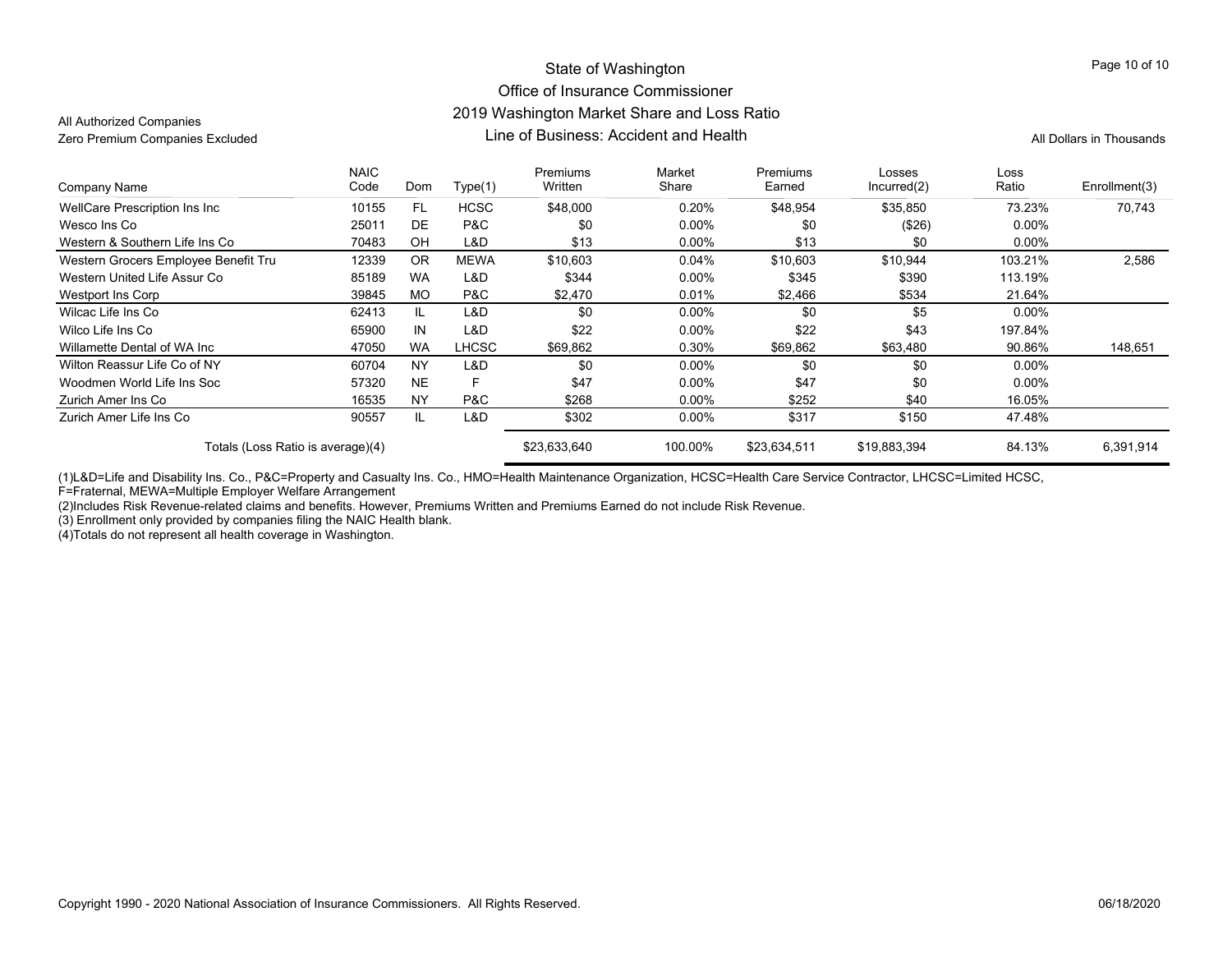### All Authorized Companies

| Company Name                         | <b>NAIC</b><br>Code | Dom       | Ordinary | Credit  | Group   | Industrial | Total    | Market<br>Share |
|--------------------------------------|---------------------|-----------|----------|---------|---------|------------|----------|-----------------|
| 4 Ever Life Ins Co                   | 80985               | IL.       | \$0      | \$0     | \$107   | \$0        | \$107    | $0.00\%$        |
| 5 Star Life Ins Co                   | 77879               | <b>NE</b> | \$293    | \$0     | \$2,996 | \$0        | \$3,290  | 0.12%           |
| AAA Life Ins Co                      | 71854               | MI        | \$9,536  | \$0     | \$4,953 | \$0        | \$14,488 | 0.51%           |
| Ability Ins Co                       | 71471               | <b>NE</b> | \$1      | \$0     | \$0     | \$0        | \$1      | $0.00\%$        |
| Accordia Life & Ann Co               | 62200               | IA        | \$13,687 | \$0     | \$0     | \$0        | \$13,687 | 0.48%           |
| Aetna Life Ins Co                    | 60054               | <b>CT</b> | \$546    | \$0     | \$6.882 | \$0        | \$7.427  | 0.26%           |
| Allianz Life Ins Co Of N Amer        | 90611               | <b>MN</b> | \$15,640 | \$0     | \$19    | \$0        | \$15,659 | 0.55%           |
| Allstate Assur Co                    | 70866               | IL        | \$8,860  | \$0     | \$0     | \$0        | \$8,860  | 0.31%           |
| Allstate Life Ins Co                 | 60186               | IL        | \$8,481  | \$0     | \$205   | \$0        | \$8,686  | 0.31%           |
| American Amicable Life Ins Co Of TX  | 68594               | <b>TX</b> | \$1,173  | \$0     | \$80    | \$0        | \$1,253  | 0.04%           |
| American Bankers Life Assur Co Of FL | 60275               | FL.       | \$52     | \$20    | \$0     | \$0        | \$72     | 0.00%           |
| American Equity Invest Life Ins Co   | 92738               | IA        | \$6      | \$0     | \$0     | \$0        | \$6      | $0.00\%$        |
| American Family Life Assur Co of Col | 60380               | <b>NE</b> | \$2,781  | \$0     | \$11    | \$0        | \$2,793  | 0.10%           |
| American Family Life Ins Co          | 60399               | WI        | \$9,656  | \$0     | \$30    | \$0        | \$9,686  | 0.34%           |
| American Fidelity Assur Co           | 60410               | OK        | \$2,483  | \$0     | \$0     | \$0        | \$2,483  | 0.09%           |
| American Fidelity Life Ins Co        | 60429               | FL        | \$68     | \$0     | \$0     | \$0        | \$68     | $0.00\%$        |
| American Gen Life Ins Co             | 60488               | <b>TX</b> | \$44,798 | \$0     | \$35    | \$0        | \$44,832 | 1.57%           |
| American Heritage Life Ins Co        | 60534               | FL.       | \$159    | \$0     | \$451   | \$0        | \$610    | 0.02%           |
| American Hith & Life Ins Co          | 60518               | <b>TX</b> | \$2,411  | \$2,635 | \$6     | \$0        | \$5,052  | 0.18%           |
| American Income Life Ins Co          | 60577               | IN        | \$25,487 | \$0     | \$49    | \$0        | \$25,536 | 0.90%           |
| American Memorial Life Ins Co        | 67989               | <b>SD</b> | \$11,955 | \$0     | \$219   | \$0        | \$12,174 | 0.43%           |
| American Natl Ins Co                 | 60739               | <b>TX</b> | \$8,103  | \$36    | \$21    | \$0        | \$8,160  | 0.29%           |
| American Natl Life Ins Co Of TX      | 71773               | TX        | \$13     | \$0     | \$0     | \$0        | \$13     | 0.00%           |
| American Public Life Ins Co          | 60801               | OK        | \$1      | \$0     | \$2     | \$0        | \$3      | 0.00%           |
| American Republic Ins Co             | 60836               | IA        | \$74     | \$0     | \$0     | \$0        | \$74     | 0.00%           |
| American United Life Ins Co          | 60895               | IN        | \$5,802  | \$0     | \$47    | \$0        | \$5,849  | 0.21%           |
| Americo Fin Life & Ann Ins Co        | 61999               | <b>TX</b> | \$2,870  | \$0     | \$18    | \$0        | \$2,888  | 0.10%           |
| Ameritas Life Ins Corp               | 61301               | <b>NE</b> | \$10,750 | \$0     | \$1     | \$0        | \$10,752 | 0.38%           |
| Amica Life Ins Co                    | 72222               | RI        | \$2,148  | \$0     | \$101   | \$0        | \$2,250  | 0.08%           |
| Anthem Life Ins Co                   | 61069               | IN        | \$73     | \$0     | \$127   | \$0        | \$200    | 0.01%           |
| <b>Assured Life Assn</b>             | 56499               | CO        | \$29     | \$0     | \$0     | \$0        | \$29     | 0.00%           |
| Assurity Life Ins Co                 | 71439               | <b>NE</b> | \$1,432  | \$0     | \$27    | \$0        | \$1,459  | 0.05%           |
| Athene Ann & Life Assur Co of NY     | 68039               | <b>NY</b> | \$15     | \$0     | \$0     | \$0        | \$15     | $0.00\%$        |
| Athene Ann & Life Co                 | 61689               | IA        | \$5,675  | \$0     | \$0     | \$0        | \$5,675  | 0.20%           |
| Athene Annuity & Life Assur Co       | 61492               | DE        | \$801    | \$0     | \$12    | \$0        | \$813    | 0.03%           |
| Aurora Natl Life Assur Co            | 61182               | CA        | \$196    | \$0     | \$4     | \$0        | \$200    | 0.01%           |
| Auto Club Life Ins Co                | 84522               | MI        | \$13     | \$0     | \$0     | \$0        | \$13     | 0.00%           |

Copyright 1990 - 2020 National Association of Insurance Commissioners. All Rights Reserved. 06/18/2020

Page 1 of 10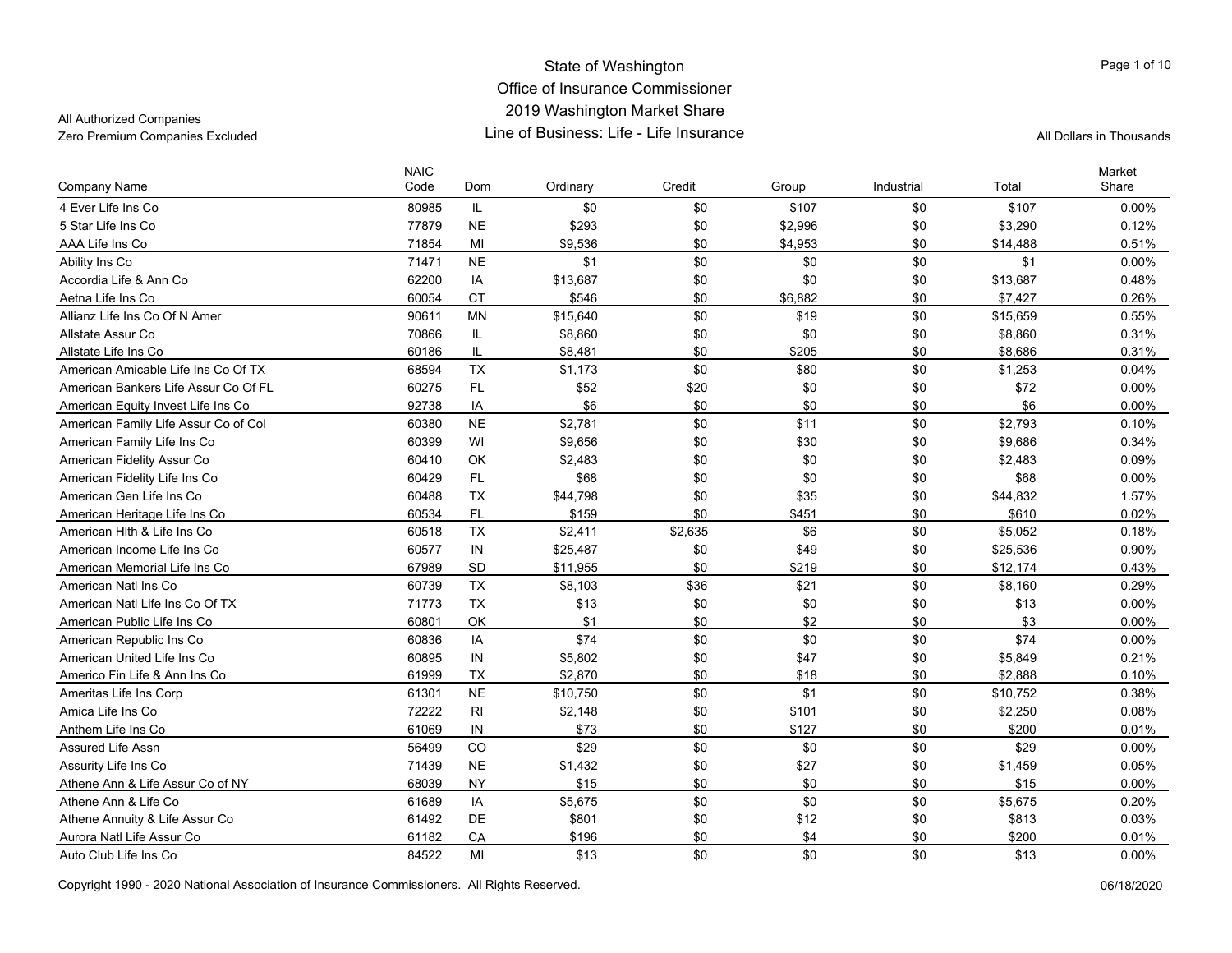All Authorized Companies

Page 2 of 10

| Company Name                      | <b>NAIC</b><br>Code | Dom       | Ordinary | Credit | Group   | Industrial | Total    | Market<br>Share |
|-----------------------------------|---------------------|-----------|----------|--------|---------|------------|----------|-----------------|
| Auto Owners Life Ins Co           | 61190               | MI        | \$76     | \$0    | \$0     | \$0        | \$76     | $0.00\%$        |
| AXA Equitable Life & Ann Co       | 62880               | CO        | \$100    | \$0    | \$0     | \$0        | \$100    | 0.00%           |
| AXA Equitable Life Ins Co         | 62944               | <b>NY</b> | \$20,962 | \$0    | \$14    | \$0        | \$20,976 | 0.74%           |
| Baltimore Life Ins Co             | 61212               | <b>MD</b> | \$345    | \$0    | \$0     | \$0        | \$345    | 0.01%           |
| Bankers Fidelity Life Ins Co      | 61239               | GA        | \$2      | \$0    | \$0     | \$0        | \$2      | 0.00%           |
| Bankers Life & Cas Co             | 61263               | IL        | \$8,571  | \$0    | \$0     | \$0        | \$8.571  | 0.30%           |
| Banner Life Ins Co                | 94250               | <b>MD</b> | \$27,092 | \$0    | \$0     | \$0        | \$27,092 | 0.95%           |
| <b>Beneficial Life Ins Co</b>     | 61395               | UT        | \$4,239  | \$0    | \$0     | \$0        | \$4,239  | 0.15%           |
| Berkley Life & Hith Ins Co        | 64890               | IA        | \$40     | \$0    | \$0     | \$0        | \$40     | 0.00%           |
| Berkshire Life Ins Co of Amer     | 71714               | <b>MA</b> | \$55     | \$0    | \$0     | \$0        | \$55     | $0.00\%$        |
| Best Life & Hith Ins Co           | 90638               | <b>TX</b> | \$0      | \$0    | \$21    | \$0        | \$21     | 0.00%           |
| Boston Mut Life Ins Co            | 61476               | <b>MA</b> | \$1.024  | \$0    | \$0     | \$0        | \$1.025  | 0.04%           |
| Brighthouse Life Ins Co           | 87726               | DE        | \$28,085 | \$0    | \$0     | \$0        | \$28,085 | 0.99%           |
| Capitol Life Ins Co               | 61581               | <b>TX</b> | \$0      | \$0    | \$0     | \$0        | \$0      | 0.00%           |
| <b>Catholic Financial Life</b>    | 56030               | WI        | \$159    | \$0    | \$0     | \$0        | \$159    | 0.01%           |
| Catholic Order Of Foresters       | 57487               | IL        | \$30     | \$0    | \$0     | \$0        | \$30     | $0.00\%$        |
| Central Security Life Ins Co      | 61735               | <b>TX</b> | \$3      | \$0    | \$0     | \$0        | \$3      | 0.00%           |
| Central States H & L Co Of Omaha  | 61751               | <b>NE</b> | \$16     | \$111  | \$0     | \$0        | \$127    | $0.00\%$        |
| Chesapeake Life Ins Co            | 61832               | OK        | \$280    | \$0    | \$0     | \$0        | \$280    | 0.01%           |
| Christian Fidelity Life Ins Co    | 61859               | <b>TX</b> | \$0      | \$0    | \$0     | \$0        | \$0      | 0.00%           |
| Church Life Ins Corp              | 61875               | <b>NY</b> | \$8      | \$0    | \$507   | \$0        | \$515    | 0.02%           |
| CICA Life Ins Co of Amer          | 71463               | CO        | \$13     | \$0    | \$0     | \$0        | \$13     | $0.00\%$        |
| Cigna Hlth & Life Ins Co          | 67369               | <b>CT</b> | \$0      | \$0    | \$0     | \$0        | \$0      | 0.00%           |
| CM Life Ins Co                    | 93432               | <b>CT</b> | \$2,311  | \$0    | \$0     | \$0        | \$2,311  | 0.08%           |
| CMFG Life Ins Co                  | 62626               | IA        | \$5,956  | \$365  | \$408   | \$0        | \$6,729  | 0.24%           |
| Colonial Life & Accident Ins Co.  | 62049               | SC        | \$3,946  | \$0    | \$672   | \$0        | \$4,618  | 0.16%           |
| Colonial Penn Life Ins Co         | 62065               | PA        | \$1,682  | \$0    | \$123   | \$0        | \$1,805  | 0.06%           |
| Columbian Life Ins Co             | 76023               | IL        | \$760    | \$0    | \$19    | \$0        | \$779    | 0.03%           |
| Columbian Mut Life Ins Co         | 62103               | <b>NY</b> | \$25     | \$0    | \$0     | \$0        | \$25     | 0.00%           |
| Columbus Life Ins Co              | 99937               | OH        | \$4,021  | \$0    | \$0     | \$0        | \$4,021  | 0.14%           |
| Combined Ins Co Of Amer           | 62146               | IL        | \$580    | \$0    | \$252   | \$0        | \$832    | 0.03%           |
| Commonwealth Ann & Life Ins Co    | 84824               | <b>MA</b> | \$422    | \$0    | \$2     | \$0        | \$424    | 0.01%           |
| Companion Life Ins Co             | 77828               | SC        | \$0      | \$0    | \$35    | \$0        | \$35     | $0.00\%$        |
| Connecticut Gen Life Ins Co       | 62308               | <b>CT</b> | \$1,475  | \$0    | \$2,178 | \$0        | \$3,654  | 0.13%           |
| <b>Continental Amer Ins Co</b>    | 71730               | <b>NE</b> | \$0      | \$0    | \$317   | \$0        | \$317    | 0.01%           |
| Continental Gen Ins Co            | 71404               | <b>TX</b> | \$70     | \$0    | \$0     | \$0        | \$70     | 0.00%           |
| Continental Life Ins Co Brentwood | 68500               | <b>TN</b> | \$2      | \$0    | \$0     | \$0        | \$2      | 0.00%           |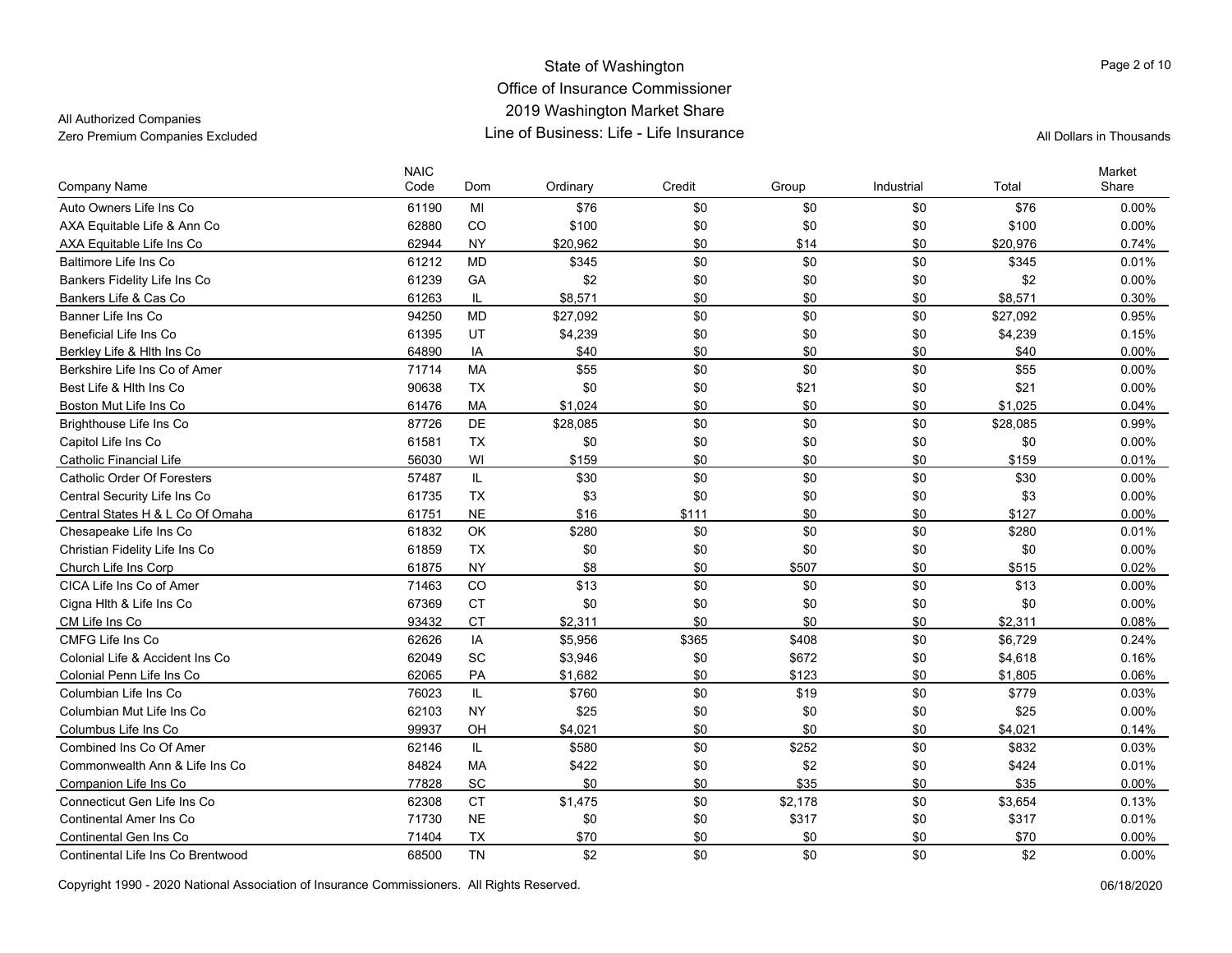All Authorized Companies

| Company Name                         | <b>NAIC</b><br>Code | Dom       | Ordinary | Credit | Group   | Industrial | Total    | Market<br>Share |
|--------------------------------------|---------------------|-----------|----------|--------|---------|------------|----------|-----------------|
| Country Investors Life Assur Co      | 94218               | IL.       | \$1,066  | \$0    | \$0     | \$0        | \$1,066  | 0.04%           |
| Country Life Ins Co                  | 62553               | $\sf IL$  | \$19,689 | \$0    | \$61    | \$0        | \$19,750 | 0.69%           |
| Croatian Fraternal Union Of Amer     | 56634               | PA        | \$43     | \$0    | \$0     | \$0        | \$43     | 0.00%           |
| CSI Life Ins Co                      | 82880               | <b>NE</b> | \$1      | \$0    | \$0     | \$0        | \$1      | $0.00\%$        |
| Dearborn Life Ins Co                 | 71129               | IL        | \$25     | \$0    | \$1,768 | \$0        | \$1,793  | 0.06%           |
| Delaware Amer Life Ins Co            | 62634               | DE        | \$21     | \$0    | \$3     | \$0        | \$24     | 0.00%           |
| Delaware Life Ins Co                 | 79065               | DE        | \$1,995  | \$0    | \$0     | \$0        | \$1,995  | 0.07%           |
| ELCO Mut Life & Ann                  | 84174               | IL.       | \$1      | \$0    | \$0     | \$0        | \$1      | 0.00%           |
| Elips Life Ins Co                    | 85561               | <b>MO</b> | \$9      | \$0    | \$0     | \$0        | \$9      | 0.00%           |
| <b>EMC Natl Life Co</b>              | 62928               | IA        | \$401    | \$0    | \$1     | \$0        | \$402    | 0.01%           |
| Equitable Life & Cas Ins Co          | 62952               | UT        | \$10     | \$0    | \$0     | \$0        | \$10     | 0.00%           |
| Equitrust Life Ins Co                | 62510               | IL        | \$298    | \$0    | \$0     | \$0        | \$298    | 0.01%           |
| Everence Assn Inc.                   | 57991               | IN        | \$8      | \$0    | \$0     | \$0        | \$8      | 0.00%           |
| Family Heritage Life Ins Co Of Amer  | 77968               | OH        | \$113    | \$0    | \$0     | \$0        | \$113    | 0.00%           |
| Family Life Ins Co                   | 63053               | <b>TX</b> | \$257    | \$0    | \$0     | \$0        | \$257    | 0.01%           |
| Farm Bureau Life Ins Co              | 63088               | IA        | \$618    | \$0    | \$27    | \$0        | \$646    | 0.02%           |
| Farmers New World Life Ins Co        | 63177               | <b>WA</b> | \$40,107 | \$0    | \$0     | \$0        | \$40,107 | 1.41%           |
| Federal Life Ins Co                  | 63223               | IL        | \$96     | \$0    | \$1     | \$0        | \$97     | 0.00%           |
| Federated Life Ins Co                | 63258               | <b>MN</b> | \$2,305  | \$0    | \$0     | \$0        | \$2,305  | 0.08%           |
| Fidelity & Guar Life Ins Co          | 63274               | IA        | \$8,279  | \$0    | \$0     | \$0        | \$8,279  | 0.29%           |
| Fidelity Investments Life Ins Co     | 93696               | UT        | \$329    | \$0    | \$0     | \$0        | \$329    | 0.01%           |
| Fidelity Life Assn A Legal Reserve L | 63290               | IL        | \$1,342  | \$0    | \$5     | \$0        | \$1,347  | 0.05%           |
| Fidelity Security Life Ins Co        | 71870               | <b>MO</b> | \$323    | \$0    | \$5     | \$0        | \$328    | 0.01%           |
| First Allmerica Fin Life Ins Co      | 69140               | MA        | \$68     | \$0    | \$0     | \$0        | \$68     | 0.00%           |
| First Cath Slovak Ladies Assn USA    | 56332               | OH        | \$9      | \$0    | \$0     | \$0        | \$9      | 0.00%           |
| First Hith Life & Hith Ins Co        | 90328               | <b>TX</b> | \$33     | \$0    | \$0     | \$0        | \$33     | 0.00%           |
| First Penn Pacific Life Ins Co       | 67652               | IN        | \$1,895  | \$0    | \$5     | \$0        | \$1,901  | 0.07%           |
| Foresters Life Ins Ann Co            | 63495               | <b>NY</b> | \$1,275  | \$0    | \$0     | \$0        | \$1,275  | 0.04%           |
| Forethought Life Ins Co              | 91642               | IN        | \$20,339 | \$0    | \$52    | \$0        | \$20,391 | 0.72%           |
| Freedom Life Ins Co Of Amer          | 62324               | <b>TX</b> | \$30     | \$0    | \$0     | \$0        | \$30     | 0.00%           |
| Garden State Life Ins Co             | 63657               | <b>TX</b> | \$274    | \$0    | \$0     | \$0        | \$274    | 0.01%           |
| General Fidelity Life Ins Co         | 93521               | SC        | \$0      | \$6    | \$0     | \$0        | \$6      | 0.00%           |
| Genworth Life & Ann Ins Co           | 65536               | VA        | \$27,907 | \$0    | \$124   | \$0        | \$28,031 | 0.98%           |
| Genworth Life Ins Co                 | 70025               | DE        | \$4,980  | \$0    | \$101   | \$0        | \$5,081  | 0.18%           |
| Gerber Life Ins Co                   | 70939               | <b>NY</b> | \$6,560  | \$0    | \$1     | \$0        | \$6,560  | 0.23%           |
| Globe Life & Accident Ins Co         | 91472               | <b>NE</b> | \$3,134  | \$0    | \$3,589 | \$0        | \$6,723  | 0.24%           |
| Golden Rule Ins Co                   | 62286               | IN        | \$157    | \$0    | \$0     | \$0        | \$157    | 0.01%           |

Copyright 1990 - 2020 National Association of Insurance Commissioners. All Rights Reserved. 06/18/2020

Page 3 of 10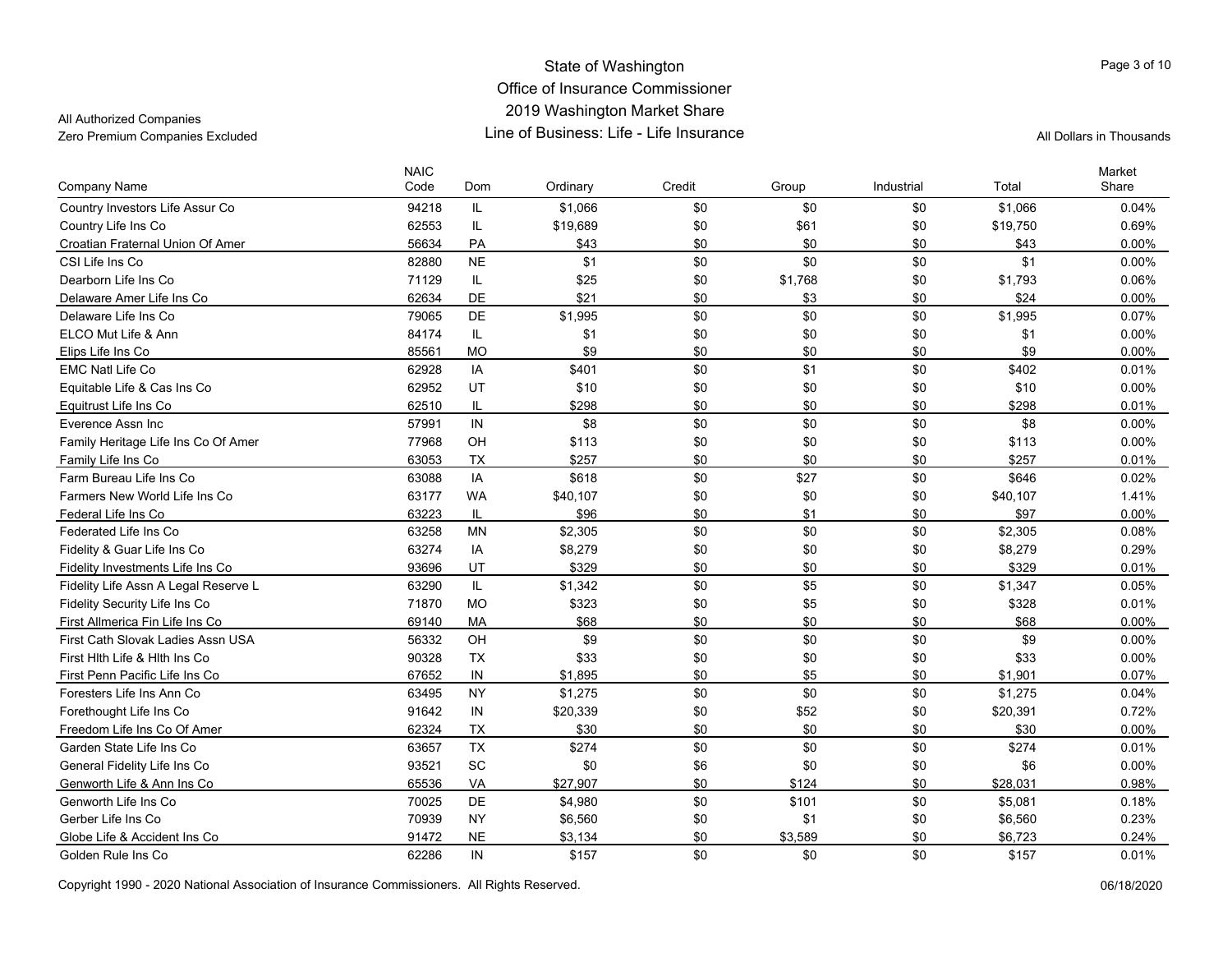All Authorized Companies

| <b>Company Name</b>                  | <b>NAIC</b><br>Code | Dom       | Ordinary | Credit | Group     | Industrial | Total    | Market<br>Share |
|--------------------------------------|---------------------|-----------|----------|--------|-----------|------------|----------|-----------------|
| Government Personnel Mut Life Ins Co | 63967               | <b>TX</b> | \$1,143  | \$0    | \$0       | \$0        | \$1.143  | 0.04%           |
| GPM Hith & Life Ins Co               | 67059               | <b>WA</b> | \$185    | \$0    | \$0       | \$0        | \$185    | 0.01%           |
| Great Amer Life Ins Co               | 63312               | OH        | \$534    | \$0    | \$0       | \$0        | \$534    | 0.02%           |
| Great Southern Life Ins Co           | 90212               | <b>TX</b> | \$330    | \$0    | \$0       | \$0        | \$330    | 0.01%           |
| Great W Life & Ann Ins Co            | 68322               | CO        | \$11,039 | \$0    | \$2,300   | \$0        | \$13,339 | 0.47%           |
| Great Western Ins Co                 | 71480               | IA        | \$29     | \$0    | \$0       | \$0        | \$29     | 0.00%           |
| Guarantee Trust Life Ins Co          | 64211               | IL.       | \$87     | \$0    | \$0       | \$0        | \$87     | 0.00%           |
| Guaranty Income Life Ins Co          | 64238               | IA        | \$36     | \$0    | \$0       | \$0        | \$36     | 0.00%           |
| Guardian Ins & Ann Co Inc            | 78778               | DE        | \$106    | \$0    | \$8       | \$0        | \$113    | $0.00\%$        |
| Guardian Life Ins Co Of Amer         | 64246               | <b>NY</b> | \$22,281 | \$0    | \$3,344   | \$0        | \$25,625 | 0.90%           |
| Guggenheim Life & Ann Co             | 83607               | DE        | \$5      | \$0    | \$0       | \$0        | \$5      | 0.00%           |
| Hartford Life & Accident Ins Co      | 70815               | <b>CT</b> | \$131    | \$0    | \$24,371  | \$0        | \$24.503 | 0.86%           |
| HCC Life Ins Co                      | 92711               | IN        | \$270    | \$0    | \$0       | \$0        | \$270    | 0.01%           |
| Homesteaders Life Co                 | 64505               | IA        | \$37     | \$0    | \$242     | \$0        | \$279    | 0.01%           |
| Horace Mann Life Ins Co              | 64513               | IL        | \$841    | \$0    | \$5       | \$0        | \$846    | 0.03%           |
| IA Amer Life Ins Co                  | 91693               | <b>TX</b> | \$416    | \$0    | \$0       | \$0        | \$416    | 0.01%           |
| Idealife Ins Co                      | 97764               | <b>CT</b> | \$17     | \$0    | \$0       | \$0        | \$17     | 0.00%           |
| Illinois Mut Life Ins Co             | 64580               | IL.       | \$184    | \$0    | \$0       | \$0        | \$184    | 0.01%           |
| Independent Order Of Foresters Us Br | 58068               | <b>NY</b> | \$9,666  | \$0    | \$0       | \$0        | \$9,666  | 0.34%           |
| Individual Assur Co Life Hith & Acc  | 81779               | OK        | \$1      | \$0    | \$0       | \$0        | \$1      | 0.00%           |
| Industrial Alliance Ins & Fin Serv I | 14406               | <b>TX</b> | \$115    | \$0    | \$0       | \$0        | \$115    | 0.00%           |
| Integrity Life Ins Co                | 74780               | OH        | \$5      | \$0    | \$0       | \$0        | \$5      | $0.00\%$        |
| Investors Heritage Life Ins Co       | 64904               | KY        | \$14     | \$0    | \$0       | \$0        | \$14     | $0.00\%$        |
| Investors Life Ins Co N Amer         | 63487               | TX        | \$101    | \$0    | \$0       | \$0        | \$101    | 0.00%           |
| Jackson Natl Life Ins Co             | 65056               | MI        | \$12,803 | \$0    | \$44      | \$0        | \$12,847 | 0.45%           |
| Jefferson Natl Life Ins Co           | 64017               | <b>TX</b> | \$79     | \$0    | \$1       | \$0        | \$81     | 0.00%           |
| John Alden Life Ins Co               | 65080               | WI        | \$67     | \$0    | \$0       | \$0        | \$67     | 0.00%           |
| John Hancock Life & Hith Ins Co      | 93610               | <b>MA</b> | \$7      | \$0    | \$0       | \$0        | \$7      | 0.00%           |
| John Hancock Life Ins Co USA         | 65838               | MI        | \$79,355 | \$0    | (\$1,460) | \$0        | \$77,896 | 2.74%           |
| Kansas City Life Ins Co              | 65129               | <b>MO</b> | \$3.404  | \$0    | \$91      | \$0        | \$3.495  | 0.12%           |
| Knights Of Columbus                  | 58033               | <b>CT</b> | \$10,491 | \$0    | \$0       | \$0        | \$10,491 | 0.37%           |
| Lafayette Life Ins Co                | 65242               | OH        | \$10,631 | \$0    | \$0       | \$0        | \$10,631 | 0.37%           |
| Liberty Bankers Life Ins Co          | 68543               | OK        | \$83     | \$0    | \$0       | \$0        | \$83     | 0.00%           |
| Liberty Natl Life Ins Co             | 65331               | <b>NE</b> | \$4,154  | \$0    | \$22      | \$0        | \$4,177  | 0.15%           |
| Life Ins Co Of N Amer                | 65498               | PA        | \$113    | \$0    | \$31,696  | \$0        | \$31,809 | 1.12%           |
| Life Ins Co Of The Southwest         | 65528               | <b>TX</b> | \$15,409 | \$0    | \$0       | \$0        | \$15,409 | 0.54%           |
| Life Of The South Ins Co             | 97691               | GA        | \$0      | \$131  | \$0       | \$0        | \$131    | $0.00\%$        |

Copyright 1990 - 2020 National Association of Insurance Commissioners. All Rights Reserved. 06/18/2020

Page 4 of 10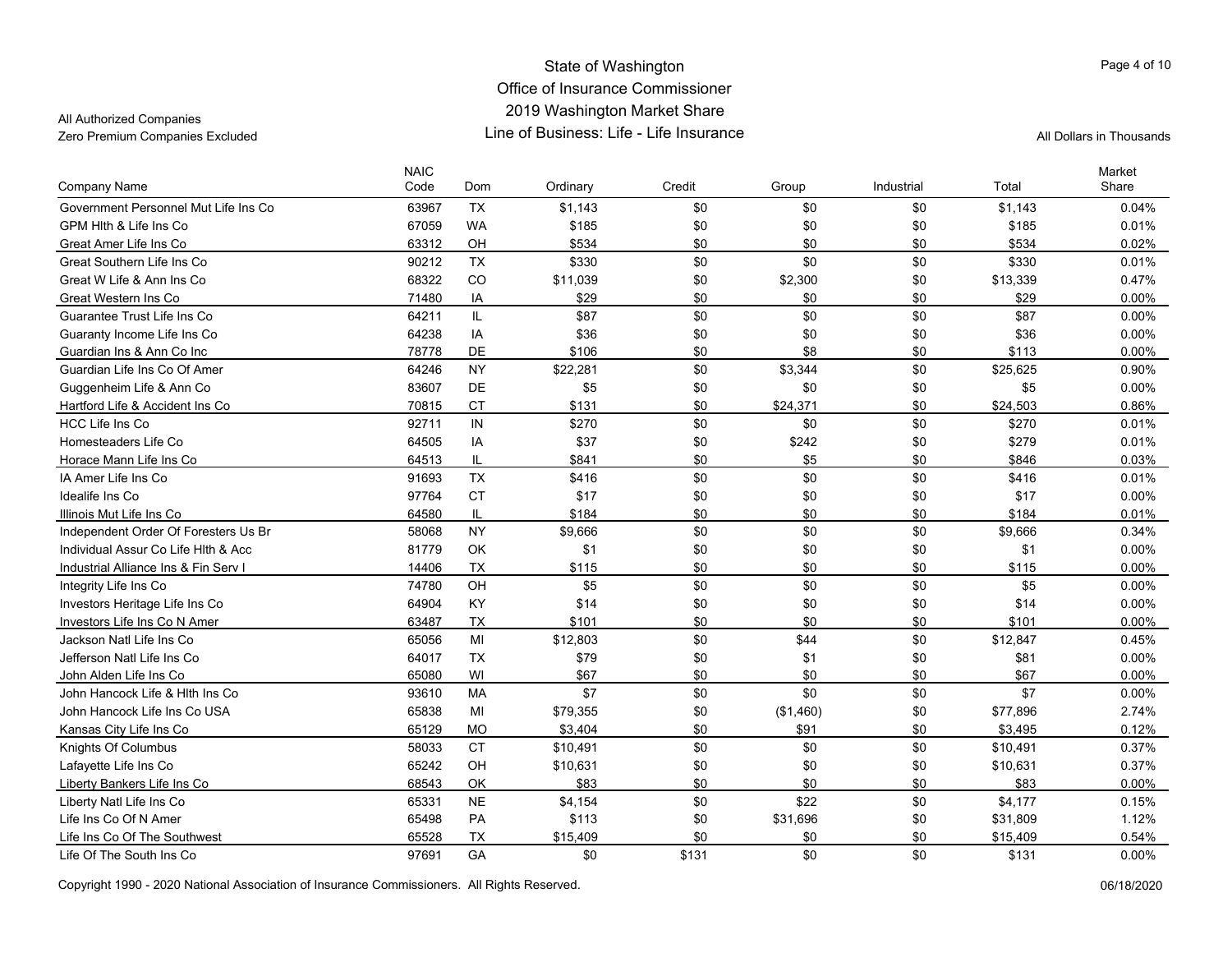All Authorized Companies

| <b>Company Name</b>                 | <b>NAIC</b><br>Code | Dom       | Ordinary  | Credit  | Group     | Industrial | Total     | Market<br>Share |
|-------------------------------------|---------------------|-----------|-----------|---------|-----------|------------|-----------|-----------------|
| LifeMap Assur Co                    | 97985               | <b>OR</b> | \$7       | \$0     | \$8,401   | \$0        | \$8,409   | 0.30%           |
| LifeSecure Ins Co                   | 77720               | MI        | \$14      | \$0     | \$0       | \$0        | \$14      | $0.00\%$        |
| LifeShield Natl Ins Co              | 99724               | OK        | \$0       | \$0     | \$0       | \$0        | \$0       | 0.00%           |
| Lifewise Assur Co                   | 94188               | <b>WA</b> | \$24      | \$0     | \$0       | \$0        | \$24      | 0.00%           |
| Lincoln Benefit Life Co             | 65595               | <b>NE</b> | \$30,406  | \$0     | \$10      | \$0        | \$30,416  | 1.07%           |
| Lincoln Heritage Life Ins Co        | 65927               | IL        | \$1,691   | \$0     | \$0       | \$0        | \$1,691   | 0.06%           |
| Lincoln Life & Ann Co of NY         | 62057               | <b>NY</b> | \$567     | \$0     | \$37      | \$0        | \$604     | 0.02%           |
| Lincoln Life Assur Co of Boston     | 65315               | <b>NH</b> | \$5,051   | \$0     | \$11,422  | \$0        | \$16,473  | 0.58%           |
| Lincoln Natl Life Ins Co            | 65676               | IN        | \$105,330 | \$0     | \$11,704  | \$0        | \$117,034 | 4.11%           |
| Lombard Intl Life Assur Co          | 60232               | PA        | \$5       | \$0     | \$0       | \$0        | \$5       | 0.00%           |
| Loyal Amer Life Ins Co              | 65722               | OH        | \$94      | \$0     | \$0       | \$0        | \$94      | $0.00\%$        |
| Loyal Christian Benefit Assn        | 56758               | PA        | \$3       | \$0     | \$0       | \$0        | \$3       | 0.00%           |
| Lumico Life Ins Co                  | 73504               | <b>MO</b> | \$1,276   | \$0     | \$0       | \$0        | \$1,276   | 0.04%           |
| Madison Natl Life Ins Co Inc        | 65781               | WI        | \$70      | \$0     | \$3       | \$0        | \$73      | 0.00%           |
| Manhattan Life Ins Co               | 65870               | <b>NY</b> | \$196     | \$0     | \$0       | \$0        | \$196     | 0.01%           |
| Manhattan Natl Life Ins Co          | 67083               | OH        | \$192     | \$0     | \$0       | \$0        | \$192     | 0.01%           |
| ManhattanLife Assur Co of Amer      | 61883               | <b>AR</b> | \$12      | \$0     | \$0       | \$0        | \$12      | 0.00%           |
| Massachusetts Mut Life Ins Co       | 65935               | MA        | \$75,120  | \$0     | \$404     | \$0        | \$75,524  | 2.65%           |
| Medico Ins Co                       | 31119               | IA        | \$7       | \$0     | \$0       | \$0        | \$7       | 0.00%           |
| Members Life Ins Co                 | 86126               | IA        | \$1       | \$0     | \$0       | \$0        | \$1       | 0.00%           |
| Merit Life Ins Co                   | 65951               | <b>TX</b> | \$17      | ( \$90) | \$0       | \$0        | ( \$73)   | $0.00\%$        |
| Metropolitan Life Ins Co            | 65978               | <b>NY</b> | \$19,004  | \$0     | \$150,388 | \$0        | \$169,393 | 5.95%           |
| Metropolitan Tower Life Ins Co      | 97136               | <b>NE</b> | \$4,537   | \$0     | \$3,686   | \$0        | \$8,223   | 0.29%           |
| Mid West Natl Life Ins Co Of TN     | 66087               | <b>TX</b> | \$183     | \$0     | \$46      | \$0        | \$229     | 0.01%           |
| Midland Natl Life Ins Co            | 66044               | IA        | \$31,167  | \$0     | \$15      | \$0        | \$31,182  | 1.10%           |
| Midwestern United Life Ins Co       | 66109               | IN        | \$17      | \$0     | \$0       | \$0        | \$17      | 0.00%           |
| Minnesota Life Ins Co               | 66168               | <b>MN</b> | \$36,033  | \$486   | \$15,571  | \$0        | \$52.090  | 1.83%           |
| MML Bay State Life Ins Co           | 70416               | <b>CT</b> | \$597     | \$0     | \$0       | \$0        | \$597     | 0.02%           |
| Modern Woodmen Of Amer              | 57541               | IL.       | \$1,922   | \$0     | \$0       | \$0        | \$1,922   | 0.07%           |
| Mony Life Ins Co                    | 66370               | <b>NY</b> | \$2,146   | \$0     | \$1       | \$0        | \$2,147   | 0.08%           |
| Mony Life Ins Co Of Amer            | 78077               | <b>AZ</b> | \$14,795  | \$0     | \$462     | \$0        | \$15,256  | 0.54%           |
| Mutual Of Amer Life Ins Co          | 88668               | <b>NY</b> | \$7       | \$0     | \$79      | \$0        | \$86      | 0.00%           |
| Mutual Trust Life Ins Co a Pan Amer | 66427               | IL        | \$2,869   | \$0     | \$0       | \$0        | \$2,869   | 0.10%           |
| Nassau Life & Ann Co                | 93734               | <b>CT</b> | \$134     | \$0     | \$0       | \$0        | \$134     | $0.00\%$        |
| Nassau Life Ins Co                  | 67814               | <b>NY</b> | \$1,939   | \$0     | \$0       | \$0        | \$1,939   | 0.07%           |
| Nassau Life Ins Co of KS            | 68284               | KS        | \$7       | \$0     | \$0       | \$0        | \$7       | 0.00%           |
| Nassau Life Ins Co of TX            | 62359               | <b>TX</b> | \$35      | \$0     | \$0       | \$0        | \$35      | 0.00%           |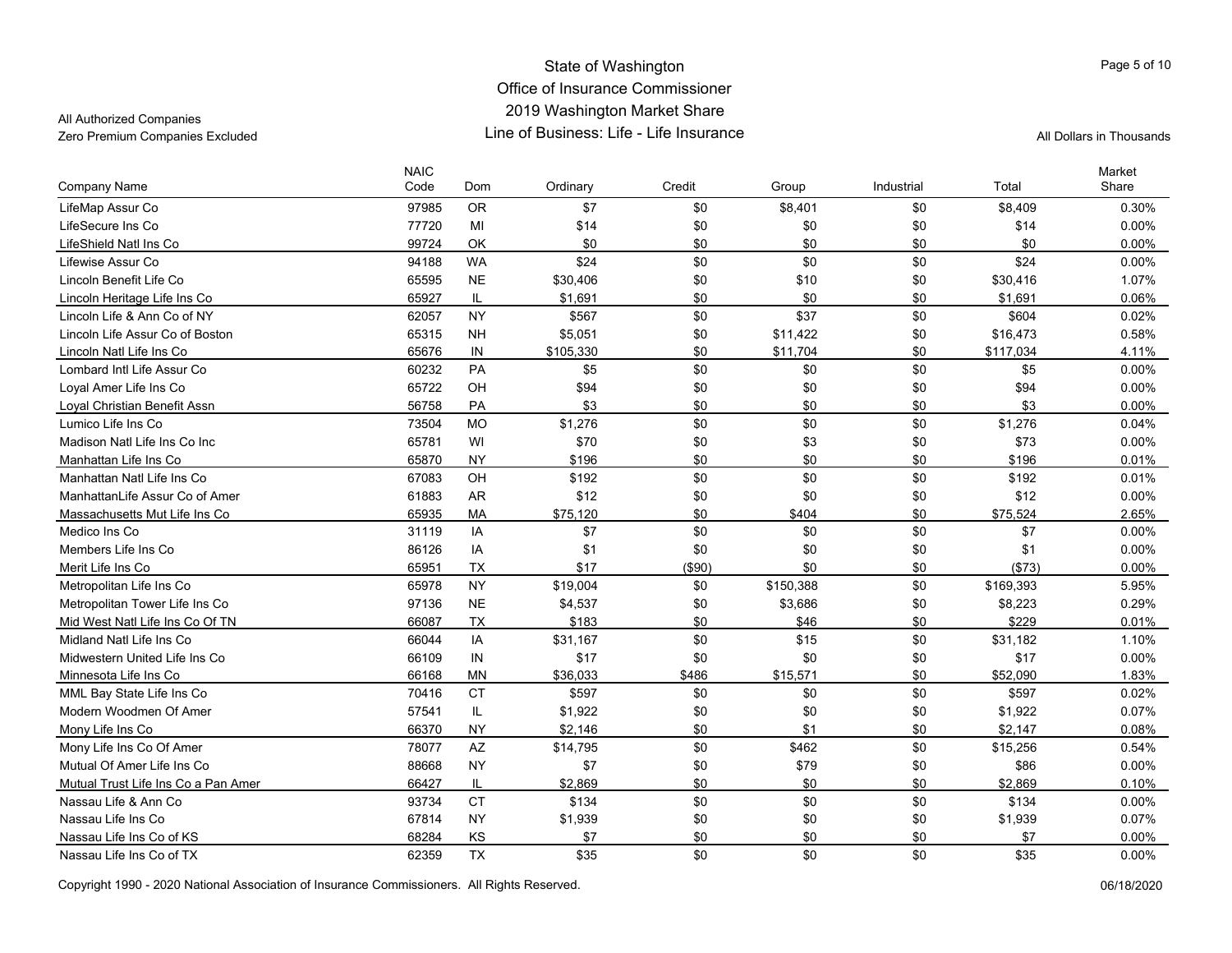# All Authorized Companies

| <b>Company Name</b>                 | <b>NAIC</b><br>Code | Dom                    | Ordinary  | Credit | Group    | Industrial | Total     | Market<br>Share |
|-------------------------------------|---------------------|------------------------|-----------|--------|----------|------------|-----------|-----------------|
| National Benefit Life Ins Co        | 61409               | <b>NY</b>              | \$180     | \$0    | \$0      | \$0        | \$180     | 0.01%           |
| National Catholic Soc Of Foresters  | 57568               | IL                     | \$11      | \$0    | \$0      | \$0        | \$11      | 0.00%           |
| National Farmers Union Life Ins Co  | 66540               | <b>TX</b>              | \$42      | \$0    | \$1      | \$0        | \$43      | 0.00%           |
| National Guardian Life Ins Co       | 66583               | WI                     | \$277     | \$0    | \$3,010  | \$0        | \$3,287   | 0.12%           |
| National Life Ins Co                | 66680               | VT                     | \$2,416   | \$0    | \$0      | \$0        | \$2,416   | 0.08%           |
| National Teachers Assoc Life Ins Co | 87963               | <b>TX</b>              | \$1       | \$0    | \$0      | \$0        | \$1       | 0.00%           |
| National Western Life Ins Co        | 66850               | CO                     | \$1,493   | \$0    | \$0      | \$0        | \$1,493   | 0.05%           |
| Nationwide Life & Ann Ins Co        | 92657               | OH                     | \$33,617  | \$0    | \$0      | \$0        | \$33,617  | 1.18%           |
| Nationwide Life Ins Co              | 66869               | OH                     | \$2,406   | \$0    | \$301    | \$0        | \$2,707   | 0.10%           |
| Natl Foundation Life Ins Co         | 98205               | <b>TX</b>              | \$6       | \$0    | \$0      | \$0        | \$6       | $0.00\%$        |
| New England Life Ins Co             | 91626               | MA                     | \$1,143   | \$0    | \$0      | \$0        | \$1,143   | 0.04%           |
| New Era Life Ins Co                 | 78743               | <b>TX</b>              | \$0       | \$0    | \$0      | \$0        | \$0       | $0.00\%$        |
| New York Life Ins & Ann Corp        | 91596               | DE                     | \$40,834  | \$0    | \$8,133  | \$0        | \$48,967  | 1.72%           |
| New York Life Ins Co                | 66915               | <b>NY</b>              | \$155,709 | \$0    | \$27,807 | \$0        | \$183,517 | 6.45%           |
| Nippon Life Ins Co Of Amer          | 81264               | IA                     | \$0       | \$0    | \$1      | \$0        | \$1       | $0.00\%$        |
| North Amer Co Life & Hith Ins       | 66974               | IA                     | \$22,314  | \$0    | \$22     | \$0        | \$22,336  | 0.78%           |
| Northwestern Mut Life Ins Co        | 67091               | WI                     | \$180,420 | \$0    | \$77     | \$0        | \$180,496 | 6.34%           |
| NYLife Ins Co Of AZ                 | 81353               | $\mathsf{A}\mathsf{Z}$ | \$1,060   | \$0    | \$0      | \$0        | \$1,060   | 0.04%           |
| Occidental Life Ins Co Of NC        | 67148               | <b>TX</b>              | \$247     | \$0    | \$0      | \$0        | \$247     | 0.01%           |
| Oceanview Life & Annuity Co         | 68446               | CO                     | \$5       | \$0    | \$0      | \$0        | \$5       | $0.00\%$        |
| Ohio Natl Life Assur Corp           | 89206               | OH                     | \$7,911   | \$0    | \$0      | \$0        | \$7,911   | 0.28%           |
| Ohio Natl Life Ins Co               | 67172               | OH                     | \$7,015   | \$0    | \$0      | \$0        | \$7,015   | 0.25%           |
| Ohio State Life Ins Co              | 67180               | <b>TX</b>              | \$481     | \$0    | \$0      | \$0        | \$481     | 0.02%           |
| Old Amer Ins Co                     | 67199               | <b>MO</b>              | \$1,153   | \$0    | \$0      | \$0        | \$1,153   | 0.04%           |
| Old Republic Life Ins Co            | 67261               | IL                     | \$288     | \$0    | \$0      | \$0        | \$288     | 0.01%           |
| Optum Ins of OH Inc                 | 69647               | OH                     | \$1       | \$0    | \$0      | \$0        | \$1       | 0.00%           |
| Oxford Life Ins Co                  | 76112               | <b>AZ</b>              | \$238     | \$0    | \$0      | \$0        | \$238     | 0.01%           |
| Pacific Guardian Life Ins Co Ltd    | 64343               | H1                     | \$342     | \$0    | \$0      | \$0        | \$342     | 0.01%           |
| Pacific Life Ins Co                 | 67466               | <b>NE</b>              | \$91,121  | \$0    | \$0      | \$0        | \$91,121  | 3.20%           |
| Pan Amer Assur Co                   | 93459               | LA                     | \$447     | \$0    | \$0      | \$0        | \$447     | 0.02%           |
| Pan Amer Life Ins Co                | 67539               | LA                     | \$20      | \$0    | \$2      | \$0        | \$22      | 0.00%           |
| Park Avenue Life Ins Co             | 60003               | DE                     | \$2       | \$0    | \$0      | \$0        | \$2       | 0.00%           |
| Paul Revere Life Ins Co             | 67598               | <b>MA</b>              | \$23      | \$0    | \$3      | \$0        | \$26      | 0.00%           |
| Pavonia Life Ins Co of MI           | 93777               | MI                     | \$425     | \$38   | \$0      | \$0        | \$463     | 0.02%           |
| Penn Ins & Ann Co                   | 93262               | DE                     | \$17,745  | \$0    | \$0      | \$0        | \$17,745  | 0.62%           |
| Penn Mut Life Ins Co                | 67644               | PA                     | \$30,987  | \$0    | \$0      | \$0        | \$30,987  | 1.09%           |
| Philadelphia Amer Life Ins Co       | 67784               | <b>TX</b>              | \$0       | \$0    | \$0      | \$0        | \$0       | $0.00\%$        |

Copyright 1990 - 2020 National Association of Insurance Commissioners. All Rights Reserved. 06/18/2020

Page 6 of 10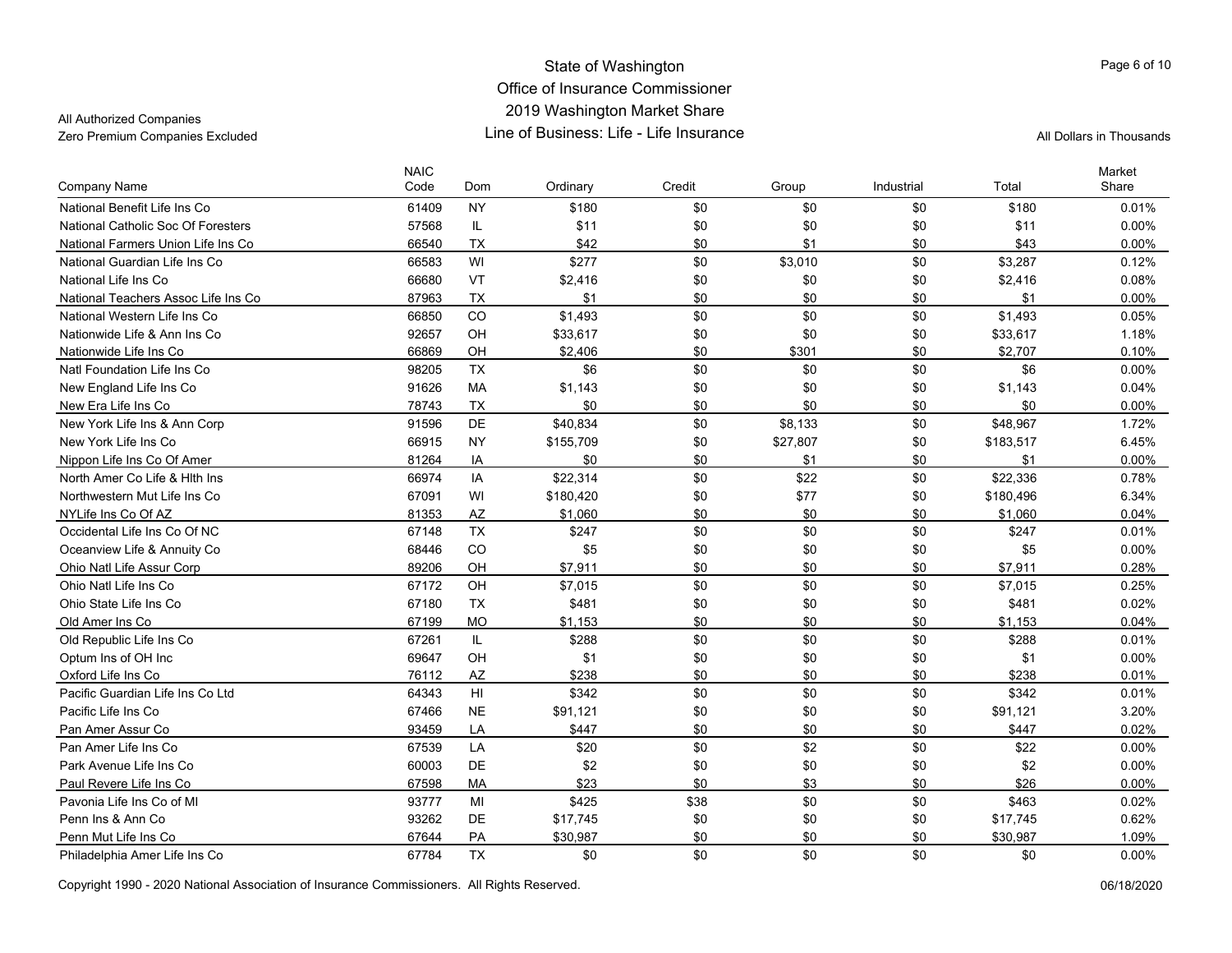### All Authorized Companies

| Company Name                         | <b>NAIC</b><br>Code | Dom       | Ordinary | Credit | Group     | Industrial | Total     | Market<br>Share |
|--------------------------------------|---------------------|-----------|----------|--------|-----------|------------|-----------|-----------------|
| PHL Variable Ins Co                  | 93548               | <b>CT</b> | \$1,380  | \$0    | \$0       | \$0        | \$1,380   | 0.05%           |
| Physicians Life Ins Co               | 72125               | <b>NE</b> | \$1,087  | \$0    | \$12      | \$0        | \$1,099   | 0.04%           |
| Pioneer Amer Ins Co                  | 67873               | <b>TX</b> | \$706    | \$0    | \$1       | \$0        | \$707     | 0.02%           |
| Pioneer Mut Life Ins Co              | 67911               | <b>ND</b> | \$546    | \$0    | \$0       | \$0        | \$546     | 0.02%           |
| Pioneer Security Life Ins Co         | 67946               | <b>TX</b> | \$18     | \$0    | \$1       | \$0        | \$19      | 0.00%           |
| Plateau Ins Co                       | 97152               | <b>TN</b> | \$0      | \$65   | \$0       | \$0        | \$65      | 0.00%           |
| Polish Natl Alliance Us Of Na        | 57622               | IL        | \$54     | \$0    | \$0       | \$0        | \$54      | 0.00%           |
| Primerica Life Ins Co                | 65919               | <b>TN</b> | \$31,870 | \$0    | \$0       | \$0        | \$31,870  | 1.12%           |
| Principal Life Ins Co                | 61271               | IA        | \$6,803  | \$0    | \$8,620   | \$0        | \$15,423  | 0.54%           |
| Principal Natl Life Ins Co           | 71161               | IA        | \$11,829 | \$0    | \$0       | \$0        | \$11,829  | 0.42%           |
| Professional Ins Co                  | 68047               | <b>TX</b> | \$1      | \$0    | \$0       | \$0        | \$1       | 0.00%           |
| Protective Life & Annuity Ins Co     | 88536               | <b>AL</b> | \$10     | \$0    | \$0       | \$0        | \$10      | $0.00\%$        |
| Protective Life Ins Co               | 68136               | <b>TN</b> | \$29,732 | \$0    | \$238     | \$0        | \$29,970  | 1.05%           |
| Provident Life & Accident Ins Co     | 68195               | <b>TN</b> | \$2,843  | \$0    | \$15      | \$0        | \$2,858   | 0.10%           |
| Provident Life & Cas Ins Co          | 68209               | <b>TN</b> | \$1      | \$0    | \$0       | \$0        | \$1       | $0.00\%$        |
| Pruco Life Ins Co                    | 79227               | AZ        | \$63,951 | \$0    | \$0       | \$0        | \$63,951  | 2.25%           |
| Prudential Ann Life Assur Corp       | 86630               | <b>AZ</b> | \$90     | \$0    | \$0       | \$0        | \$90      | 0.00%           |
| Prudential Ins Co Of Amer            | 68241               | <b>NJ</b> | \$8,971  | \$0    | \$144,175 | \$0        | \$153,146 | 5.38%           |
| Puritan Life Ins Co of Amer          | 71390               | AZ        | \$17     | \$0    | \$29      | \$0        | \$46      | 0.00%           |
| Reliable Life Ins Co                 | 68357               | <b>MO</b> | \$4      | \$0    | \$0       | \$0        | \$4       | $0.00\%$        |
| Reliance Standard Life Ins Co        | 68381               | IL        | \$29     | \$0    | \$6,281   | \$0        | \$6,310   | 0.22%           |
| Reliastar Life Ins Co                | 67105               | <b>MN</b> | \$19,525 | \$0    | \$1,976   | \$0        | \$21,501  | 0.76%           |
| Reliastar Life Ins Co Of NY          | 61360               | <b>NY</b> | \$247    | \$0    | \$10      | \$0        | \$257     | 0.01%           |
| Renaissance Life & Hith Ins Co of Am | 61700               | IN        | \$1      | \$0    | \$0       | \$0        | \$1       | 0.00%           |
| Reserve Natl Ins Co.                 | 68462               | IL.       | \$190    | \$0    | \$1       | \$0        | \$191     | 0.01%           |
| RiverSource Life Ins Co              | 65005               | <b>MN</b> | \$33,253 | \$0    | \$0       | \$0        | \$33,253  | 1.17%           |
| Royal Neighbors Of Amer              | 57657               | IL        | \$1,885  | \$0    | \$0       | \$0        | \$1,885   | 0.07%           |
| Rx Life Ins Co                       | 90247               | AZ        | \$22     | \$0    | \$0       | \$0        | \$22      | 0.00%           |
| S USA Life Ins Co Inc                | 60183               | <b>AZ</b> | \$89     | \$0    | \$13      | \$0        | \$102     | 0.00%           |
| Sagicor Life Ins Co                  | 60445               | <b>TX</b> | \$4,001  | \$0    | \$13      | \$0        | \$4,014   | 0.14%           |
| SBLI USA Life Ins Co Inc             | 60176               | <b>NY</b> | \$40     | \$0    | \$27      | \$0        | \$66      | 0.00%           |
| Securian Life Ins Co                 | 93742               | <b>MN</b> | \$21     | \$58   | \$29,807  | \$0        | \$29,885  | 1.05%           |
| Security Benefit Life Ins Co         | 68675               | KS        | \$621    | \$0    | \$0       | \$0        | \$621     | 0.02%           |
| Security Life Of Denver Ins Co       | 68713               | CO        | \$28,005 | \$0    | \$0       | \$0        | \$28,005  | 0.98%           |
| Security Mut Life Ins Co Of NY       | 68772               | <b>NY</b> | \$678    | \$0    | \$0       | \$0        | \$678     | 0.02%           |
| Sentinel Security Life Ins Co        | 68802               | UT        | \$0      | \$0    | \$0       | \$0        | \$0       | 0.00%           |
| Sentry Life Ins Co                   | 68810               | WI        | \$402    | \$0    | \$0       | \$0        | \$402     | 0.01%           |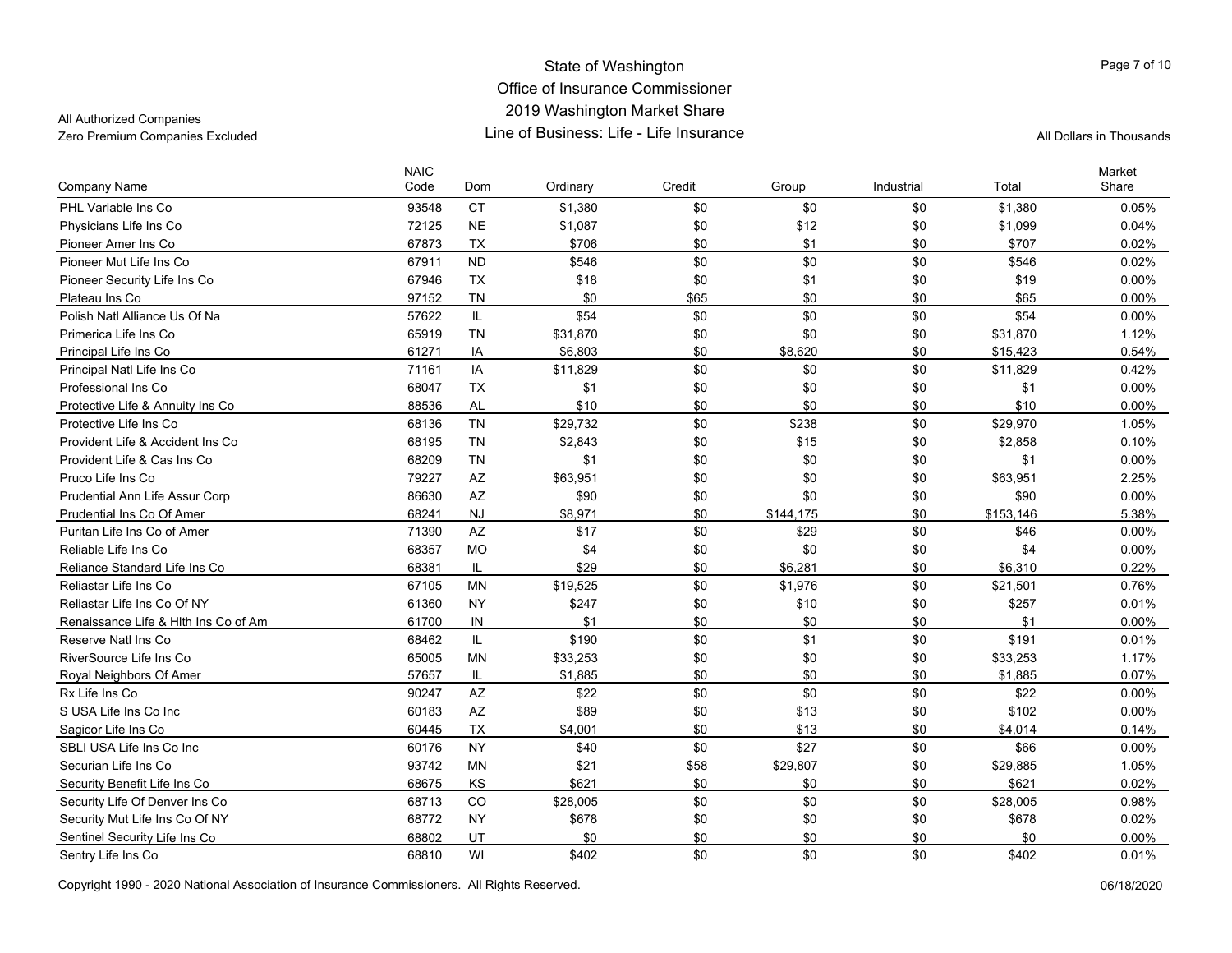### All Authorized Companies

| <b>Company Name</b>                     | <b>NAIC</b><br>Code | Dom       | Ordinary | Credit | Group    | Industrial | Total    | Market<br>Share |
|-----------------------------------------|---------------------|-----------|----------|--------|----------|------------|----------|-----------------|
| Settlers Life Ins Co                    | 97241               | WI        | \$17     | \$0    | \$0      | \$0        | \$17     | 0.00%           |
| Shenandoah Life Ins Co                  | 68845               | VA        | \$30     | \$0    | \$4      | \$0        | \$34     | 0.00%           |
| Slovene Natl Benefit Society            | 57673               | PA        | \$0      | \$0    | \$0      | \$0        | \$0      | 0.00%           |
| Sons Of Norway                          | 57142               | <b>MN</b> | \$980    | \$0    | \$0      | \$0        | \$980    | 0.03%           |
| Standard Ins Co                         | 69019               | <b>OR</b> | \$2,257  | \$0    | \$28,957 | \$0        | \$31,213 | 1.10%           |
| Standard Life & Accident Ins Co         | 86355               | <b>TX</b> | \$54     | \$0    | \$8      | \$0        | \$62     | 0.00%           |
| Standard Security Life Ins Co Of NY     | 69078               | <b>NY</b> | \$2      | \$0    | \$0      | \$0        | \$2      | 0.00%           |
| Starmount Life Ins Co                   | 68985               | <b>ME</b> | \$40     | \$0    | \$0      | \$0        | \$40     | $0.00\%$        |
| State Farm Life Ins Co                  | 69108               | IL        | \$90.253 | \$0    | \$857    | \$0        | \$91.110 | 3.20%           |
| State Life Ins Co                       | 69116               | IN        | \$17,676 | \$0    | \$0      | \$0        | \$17,676 | 0.62%           |
| State Mut Ins Co                        | 69132               | GA        | \$43     | \$0    | \$0      | \$0        | \$43     | 0.00%           |
| Sterling Investors Life Ins Co          | 89184               | IN        | \$22     | \$0    | \$0      | \$0        | \$22     | 0.00%           |
| Sterling Life Ins Co                    | 77399               | IL        | \$106    | \$0    | \$0      | \$0        | \$106    | $0.00\%$        |
| Sun Life & Hith Ins Co                  | 80926               | MI        | \$0      | \$0    | \$553    | \$0        | \$553    | 0.02%           |
| Sunset Life Ins Co Of Amer              | 69272               | <b>MO</b> | \$1,615  | \$4    | \$0      | \$0        | \$1,619  | 0.06%           |
| Supreme Council The Royal Arcanum       | 58181               | <b>MA</b> | \$9      | \$0    | \$0      | \$0        | \$9      | $0.00\%$        |
| Surety Life Ins Co                      | 69310               | <b>NE</b> | \$411    | \$0    | \$0      | \$0        | \$411    | 0.01%           |
| Symetra Life Ins Co                     | 68608               | IA        | \$21,267 | \$0    | \$10,070 | \$0        | \$31,336 | 1.10%           |
| Symetra Natl Life Ins Co                | 90581               | IA        | \$20     | \$0    | \$0      | \$0        | \$20     | $0.00\%$        |
| Talcott Resolution Life & Ann Ins Co    | 71153               | <b>CT</b> | \$14,360 | \$0    | \$8      | \$0        | \$14,367 | 0.50%           |
| <b>Talcott Resolution Life Ins Co</b>   | 88072               | <b>CT</b> | \$1.157  | \$0    | \$87     | \$0        | \$1.244  | 0.04%           |
| Teachers Ins & Ann Assoc Of Amer        | 69345               | <b>NY</b> | \$3,979  | \$0    | \$0      | \$0        | \$3,979  | 0.14%           |
| Texas Life Ins Co                       | 69396               | <b>TX</b> | \$1,145  | \$0    | \$0      | \$0        | \$1,145  | 0.04%           |
| The Cincinnati Life Ins Co              | 76236               | OH        | \$3,558  | \$0    | \$0      | \$0        | \$3,558  | 0.12%           |
| The Savings Bank Mut Life Ins Co of     | 70435               | <b>MA</b> | \$2,886  | \$0    | \$0      | \$0        | \$2,886  | 0.10%           |
| <b>Thrivent Financial For Lutherans</b> | 56014               | WI        | \$49,622 | \$0    | \$0      | \$0        | \$49,622 | 1.74%           |
| TIAA Cref Life Ins Co                   | 60142               | <b>NY</b> | \$10,823 | \$0    | \$23     | \$0        | \$10,846 | 0.38%           |
| Time Ins Co II                          | 69477               | <b>PR</b> | \$175    | \$0    | \$0      | \$0        | \$175    | 0.01%           |
| Trans World Assur Co                    | 69566               | CA        | \$214    | \$0    | \$0      | \$0        | \$214    | 0.01%           |
| Transamerica Financial Life Ins Co      | 70688               | <b>NY</b> | \$126    | \$0    | \$1      | \$0        | \$127    | $0.00\%$        |
| Transamerica Life Ins Co                | 86231               | IA        | \$27,685 | \$4    | \$1,355  | \$0        | \$29,044 | 1.02%           |
| Transamerica Premier Life Ins Co        | 66281               | IA        | \$37,310 | \$0    | \$172    | \$0        | \$37,482 | 1.32%           |
| <b>Trustmark Ins Co</b>                 | 61425               | IL        | \$295    | \$0    | \$62     | \$0        | \$356    | 0.01%           |
| Trustmark Life Ins Co                   | 62863               | IL.       | \$0      | \$0    | \$2      | \$0        | \$2      | $0.00\%$        |
| Unicare Life & Hith Ins Co              | 80314               | IN        | \$1      | \$0    | \$0      | \$0        | \$1      | 0.00%           |
| Unified Life Ins Co                     | 11121               | <b>TX</b> | \$9      | \$0    | \$0      | \$0        | \$9      | 0.00%           |
| Union Fidelity Life Ins Co              | 62596               | KS        | \$29     | \$0    | \$40     | \$0        | \$69     | 0.00%           |

Page 8 of 10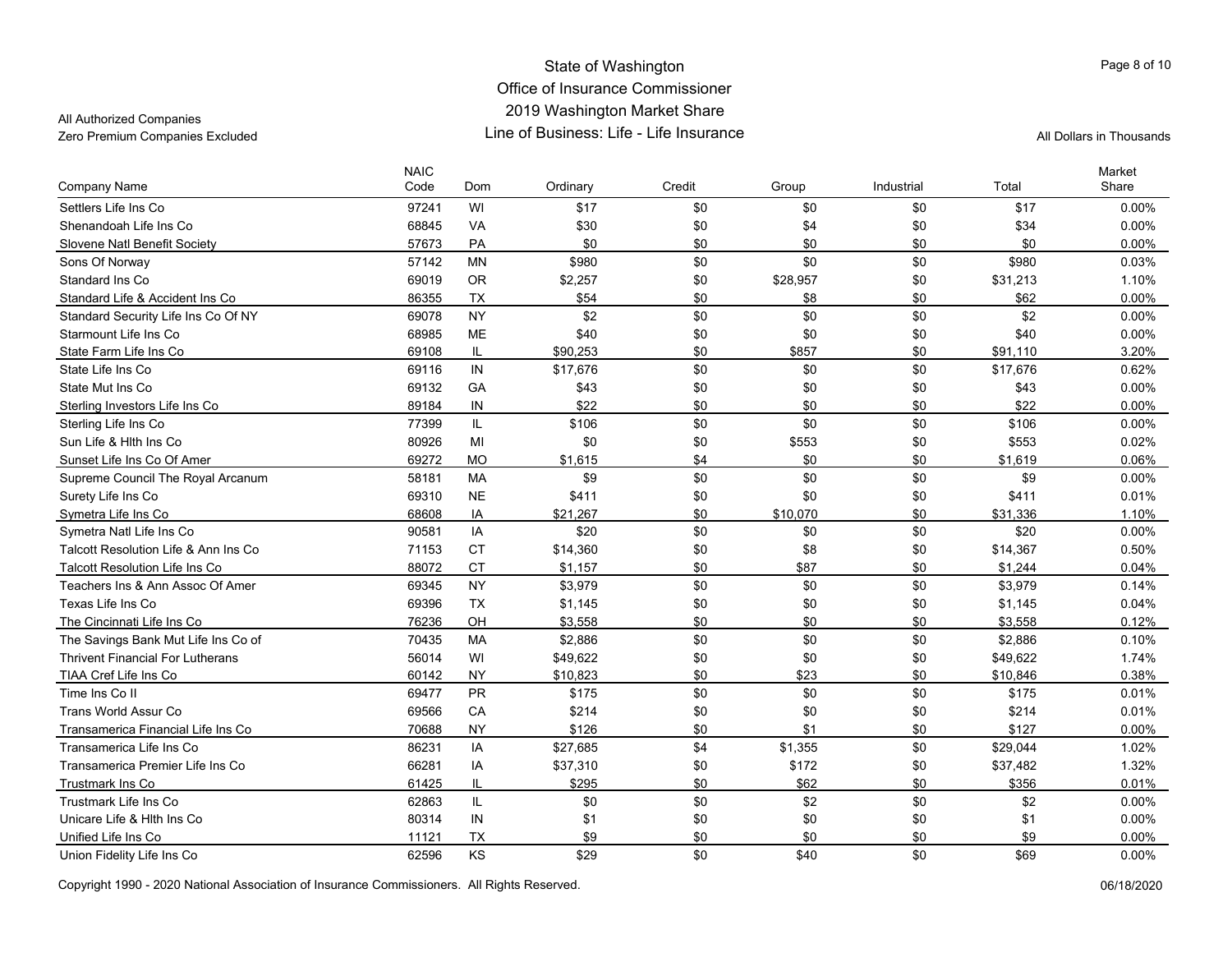# All Authorized Companies

| <b>Company Name</b>                  | <b>NAIC</b><br>Code | Dom       | Ordinary | Credit | Group    | Industrial | Total    | Market<br>Share |
|--------------------------------------|---------------------|-----------|----------|--------|----------|------------|----------|-----------------|
| Union Labor Life Ins Co              | 69744               | <b>MD</b> | \$52     | \$0    | \$2,802  | \$0        | \$2,853  | 0.10%           |
| Union Security Ins Co                | 70408               | KS        | \$2,096  | \$0    | \$779    | \$0        | \$2,875  | 0.10%           |
| United Amer Ins Co                   | 92916               | <b>NE</b> | \$69     | \$0    | \$0      | \$0        | \$69     | 0.00%           |
| United Fidelity Life Ins Co          | 87645               | <b>TX</b> | \$72     | \$0    | \$0      | \$0        | \$72     | $0.00\%$        |
| United Heritage Life Ins Co          | 63983               | ID        | \$1,521  | \$0    | \$263    | \$0        | \$1,785  | 0.06%           |
| United Home Life Ins Co              | 69922               | IN        | \$443    | \$0    | \$0      | \$0        | \$443    | 0.02%           |
| United Ins Co Of Amer                | 69930               | IL        | \$13     | \$0    | \$0      | \$0        | \$13     | 0.00%           |
| United Of Omaha Life Ins Co          | 69868               | <b>NE</b> | \$24,451 | \$0    | \$9,758  | \$0        | \$34,208 | 1.20%           |
| United Security Assur Co Of PA       | 42129               | PA        | \$20     | \$0    | \$0      | \$0        | \$20     | 0.00%           |
| United States Life Ins Co in the Cit | 70106               | <b>NY</b> | \$278    | \$0    | (\$50)   | \$0        | \$228    | 0.01%           |
| United Transportation Union Ins Assn | 56413               | OH        | \$46     | \$0    | \$0      | \$0        | \$46     | 0.00%           |
| United World Life Ins Co             | 72850               | <b>NE</b> | \$21     | \$0    | \$0      | \$0        | \$21     | 0.00%           |
| UnitedHealthcare Ins Co              | 79413               | <b>CT</b> | \$0      | \$0    | \$1,210  | \$0        | \$1,210  | 0.04%           |
| Unity Financial Life Ins Co          | 63819               | OH        | \$4      | \$0    | \$17     | \$0        | \$21     | 0.00%           |
| Universal Guar Life Ins Co           | 70130               | OH        | \$14     | \$0    | \$0      | \$0        | \$14     | 0.00%           |
| Unum Ins Co                          | 67601               | ME        | \$5      | \$0    | \$0      | \$0        | \$5      | 0.00%           |
| Unum Life Ins Co Of Amer             | 62235               | ME        | \$166    | \$0    | \$41,110 | \$0        | \$41,276 | 1.45%           |
| US Br Great West Life Assur Co       | 80705               | MI        | \$290    | \$0    | \$0      | \$0        | \$290    | 0.01%           |
| US Br Sun Life Assur Co of Canada    | 80802               | MI        | \$6,612  | \$0    | \$20,316 | \$0        | \$26,928 | 0.95%           |
| US Business of Canada Life Assur Co  | 80659               | MI        | \$649    | \$0    | \$18     | \$0        | \$667    | 0.02%           |
| US Financial Life Ins Co             | 84530               | OH        | \$1,986  | \$0    | \$0      | \$0        | \$1,986  | 0.07%           |
| USAA Life Ins Co                     | 69663               | <b>TX</b> | \$34,030 | \$0    | \$0      | \$0        | \$34,030 | 1.20%           |
| <b>USAble Life</b>                   | 94358               | <b>AR</b> | \$3      | \$0    | \$1,697  | \$0        | \$1,699  | 0.06%           |
| Vantis Life Ins Co                   | 68632               | <b>CT</b> | \$56     | \$0    | \$7      | \$0        | \$63     | $0.00\%$        |
| Voya Ins & Ann Co                    | 80942               | IA        | \$877    | \$0    | \$0      | \$0        | \$877    | 0.03%           |
| Voya Retirement Ins & Ann Co         | 86509               | <b>CT</b> | \$721    | \$0    | \$48     | \$0        | \$769    | 0.03%           |
| Washington Natl Ins Co               | 70319               | IN        | \$199    | \$0    | \$3      | \$0        | \$203    | 0.01%           |
| West Coast Life Ins Co               | 70335               | <b>NE</b> | \$11,392 | \$0    | \$0      | \$0        | \$11,392 | 0.40%           |
| Western & Southern Life Ins Co       | 70483               | OH        | \$172    | \$0    | \$0      | \$0        | \$172    | 0.01%           |
| Western Fraternal Life Assn          | 58017               | IA        | \$7      | \$0    | \$0      | \$0        | \$7      | $0.00\%$        |
| Western Southern Life Assur Co       | 92622               | OH        | \$2,639  | \$0    | \$0      | \$0        | \$2,639  | 0.09%           |
| Western United Life Assur Co         | 85189               | <b>WA</b> | \$188    | \$0    | \$0      | \$0        | \$188    | 0.01%           |
| Wilcac Life Ins Co                   | 62413               | IL        | \$149    | \$0    | \$0      | \$0        | \$149    | 0.01%           |
| Wilco Life Ins Co                    | 65900               | IN        | \$1,717  | \$0    | \$0      | \$0        | \$1,717  | 0.06%           |
| Wilton Reassur Life Co of NY         | 60704               | <b>NY</b> | \$162    | \$0    | \$0      | \$0        | \$162    | 0.01%           |
| Womans Life Ins Society              | 56170               | MI        | \$4      | \$0    | \$0      | \$0        | \$4      | 0.00%           |
| Woodmen World Life Ins Soc           | 57320               | <b>NE</b> | \$758    | \$0    | \$0      | \$0        | \$758    | 0.03%           |

Copyright 1990 - 2020 National Association of Insurance Commissioners. All Rights Reserved. 06/18/2020

Page 9 of 10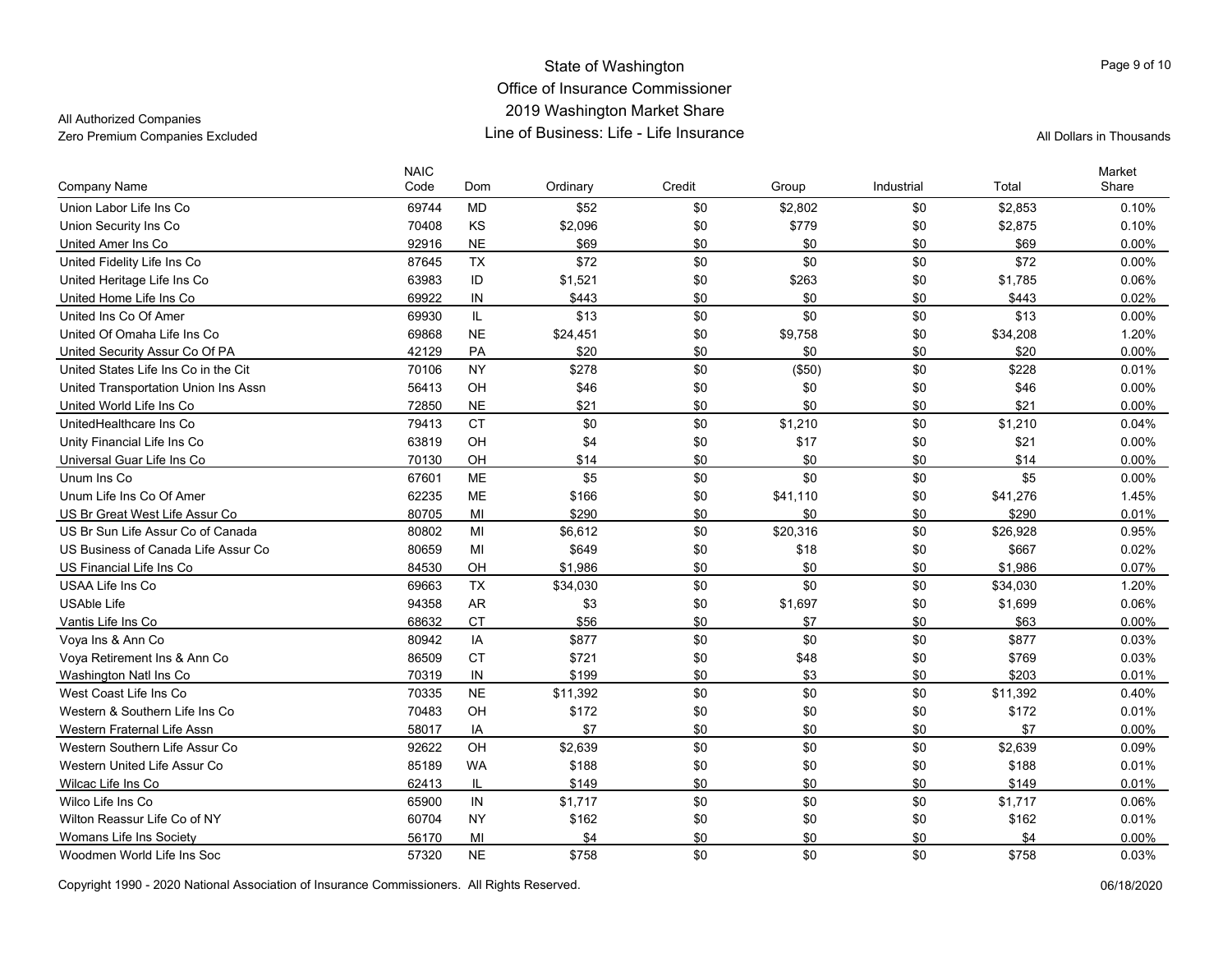|                                 |        |                     |                          | State of Washington |         |           |            |             | Page 10 of 10   |
|---------------------------------|--------|---------------------|--------------------------|---------------------|---------|-----------|------------|-------------|-----------------|
|                                 |        |                     |                          |                     |         |           |            |             |                 |
| All Authorized Companies        |        |                     |                          |                     |         |           |            |             |                 |
| Zero Premium Companies Excluded |        |                     | All Dollars in Thousands |                     |         |           |            |             |                 |
| Company Name                    |        | <b>NAIC</b><br>Code | Dom                      | Ordinary            | Credit  | Group     | Industrial | Total       | Market<br>Share |
| Zurich Amer Life Ins Co         |        | 90557               | IL                       | \$696               | \$0     | \$732     | \$0        | \$1.428     | 0.05%           |
|                                 | Totals |                     |                          | \$2,202,112         | \$3,870 | \$641,073 | \$1        | \$2.847.056 | 100.00%         |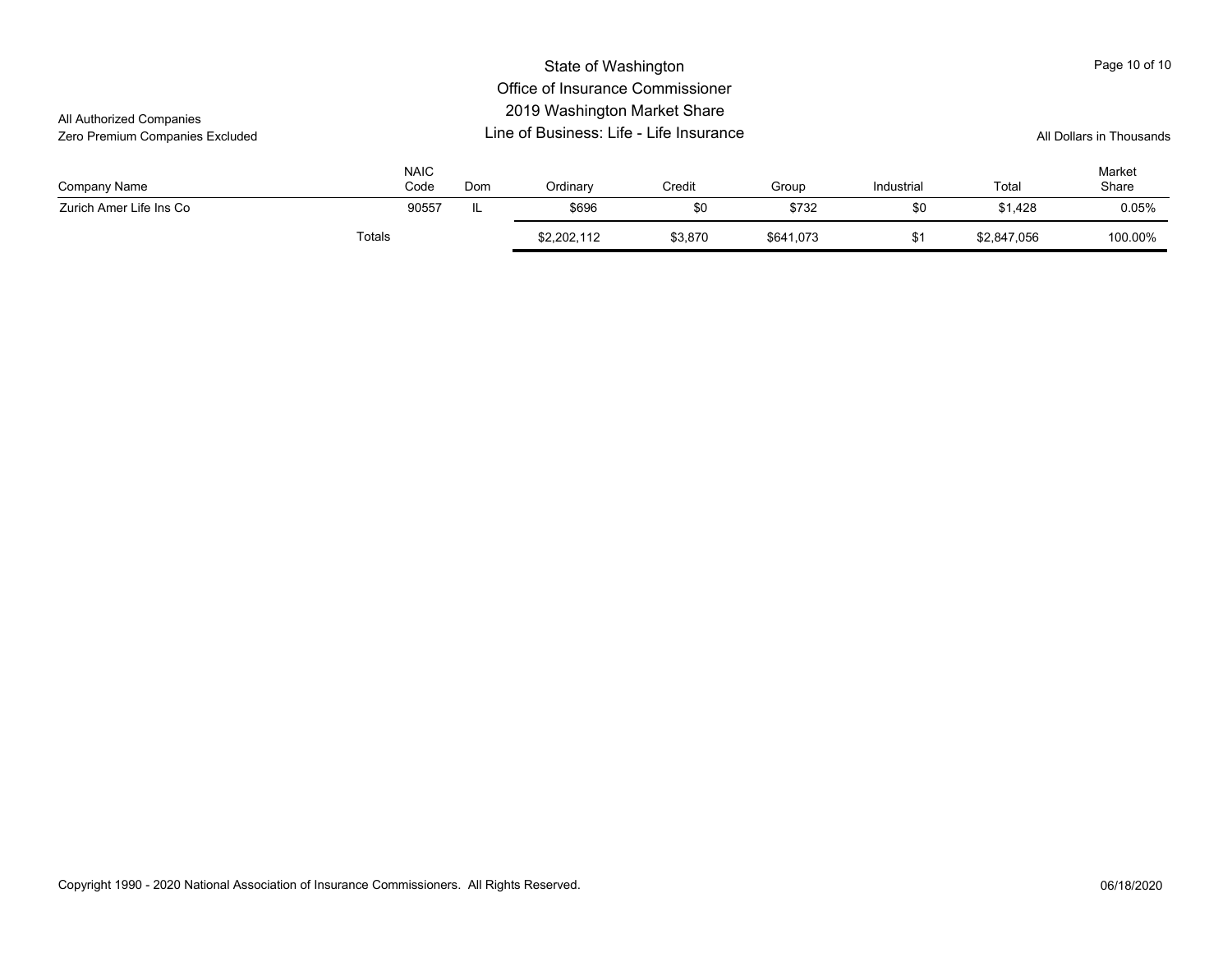### State of Washington Office of Insurance Commissioner 2019 Washington Market Share Line of Business: Life - AnnuitiesZero Premium Companies Excluded **All Dollars in Thousands** Line of Business: Life - Annuities

### All Authorized Companies

| Company Name                         | <b>NAIC</b><br>Code | Dom       | Ordinary  | Credit | Group     | Industrial | Total     | Market<br>Share |
|--------------------------------------|---------------------|-----------|-----------|--------|-----------|------------|-----------|-----------------|
| AAA Life Ins Co                      | 71854               | MI        | \$62      | \$0    | \$0       | \$0        | \$62      | 0.00%           |
| Aetna Life Ins Co                    | 60054               | <b>CT</b> | \$0       | \$0    | (\$30)    | \$0        | (\$30)    | 0.00%           |
| Allianz Life Ins Co Of N Amer        | 90611               | <b>MN</b> | \$202,721 | \$0    | \$0       | \$0        | \$202,721 | 3.56%           |
| Allstate Life Ins Co                 | 60186               | IL.       | \$175     | \$0    | \$3       | \$0        | \$178     | 0.00%           |
| American Amicable Life Ins Co Of TX  | 68594               | <b>TX</b> | \$25      | \$0    | \$0       | \$0        | \$25      | 0.00%           |
| American Bankers Life Assur Co Of FL | 60275               | FL        | \$4       | \$0    | \$0       | \$0        | \$4       | 0.00%           |
| American Equity Invest Life Ins Co   | 92738               | IA        | \$122,329 | \$0    | \$0       | \$0        | \$122,329 | 2.15%           |
| American Family Life Ins Co          | 60399               | WI        | \$10      | \$0    | \$0       | \$0        | \$10      | 0.00%           |
| American Fidelity Assur Co           | 60410               | OK        | \$1,210   | \$0    | \$29      | \$0        | \$1,239   | 0.02%           |
| American Fidelity Life Ins Co        | 60429               | <b>FL</b> | \$1       | \$0    | \$0       | \$0        | \$1       | 0.00%           |
| American Gen Life Ins Co             | 60488               | <b>TX</b> | \$200,738 | \$0    | \$376     | \$0        | \$201,114 | 3.53%           |
| American Memorial Life Ins Co        | 67989               | SD        | \$6       | \$0    | \$0       | \$0        | \$6       | 0.00%           |
| American Natl Ins Co                 | 60739               | <b>TX</b> | \$13,163  | \$0    | \$837     | \$0        | \$14,000  | 0.25%           |
| American Republic Ins Co             | 60836               | IA        | \$1       | \$0    | \$0       | \$0        | \$1       | 0.00%           |
| American United Life Ins Co          | 60895               | IN        | \$4,710   | \$0    | \$74,334  | \$0        | \$79,043  | 1.39%           |
| Americo Fin Life & Ann Ins Co        | 61999               | TX        | \$7,291   | \$0    | \$4       | \$0        | \$7,295   | 0.13%           |
| Ameritas Life Ins Corp               | 61301               | <b>NE</b> | \$6,047   | \$0    | \$12,459  | \$0        | \$18,507  | 0.32%           |
| Amica Life Ins Co                    | 72222               | RI        | \$673     | \$0    | \$0       | \$0        | \$673     | 0.01%           |
| Annuity Investors Life Ins Co        | 93661               | OH        | \$4,318   | \$0    | \$0       | \$0        | \$4,318   | 0.08%           |
| Assured Life Assn                    | 56499               | CO        | \$134     | \$0    | \$0       | \$0        | \$134     | 0.00%           |
| Assurity Life Ins Co                 | 71439               | <b>NE</b> | \$114     | \$0    | \$0       | \$0        | \$114     | 0.00%           |
| Athene Ann & Life Assur Co of NY     | 68039               | <b>NY</b> | \$0       | \$0    | \$0       | \$0        | \$0       | 0.00%           |
| Athene Ann & Life Co                 | 61689               | IA        | \$170,378 | \$0    | \$289,043 | \$0        | \$459,420 | 8.07%           |
| Athene Annuity & Life Assur Co       | 61492               | DE        | \$15      | \$0    | \$0       | \$0        | \$15      | $0.00\%$        |
| Atlantic Coast Life Ins Co           | 61115               | <b>SC</b> | \$1,735   | \$0    | \$0       | \$0        | \$1,735   | 0.03%           |
| AXA Equitable Life Ins Co            | 62944               | <b>NY</b> | \$171,782 | \$0    | \$12,212  | \$0        | \$183,994 | 3.23%           |
| Baltimore Life Ins Co                | 61212               | <b>MD</b> | \$18      | \$0    | \$0       | \$0        | \$18      | 0.00%           |
| Bankers Fidelity Life Ins Co         | 61239               | GA        | \$2       | \$0    | \$0       | \$0        | \$2       | 0.00%           |
| Bankers Life & Cas Co                | 61263               | IL.       | \$47,261  | \$0    | \$0       | \$0        | \$47,261  | 0.83%           |
| Banner Life Ins Co                   | 94250               | <b>MD</b> | \$0       | \$0    | \$14,888  | \$0        | \$14,888  | 0.26%           |
| Beneficial Life Ins Co               | 61395               | UT        | \$240     | \$0    | \$0       | \$0        | \$240     | 0.00%           |
| Berkley Life & Hith Ins Co           | 64890               | IA        | \$3       | \$0    | \$0       | \$0        | \$3       | 0.00%           |
| Brighthouse Life Ins Co              | 87726               | <b>DE</b> | \$111,495 | \$0    | \$2       | \$0        | \$111,497 | 1.96%           |
| <b>Catholic Financial Life</b>       | 56030               | WI        | \$27      | \$0    | \$0       | \$0        | \$27      | 0.00%           |
| <b>Catholic Order Of Foresters</b>   | 57487               | IL        | \$10      | \$0    | \$0       | \$0        | \$10      | 0.00%           |
| Chesapeake Life Ins Co               | 61832               | OK        | \$2       | \$0    | \$0       | \$0        | \$2       | 0.00%           |
| Church Life Ins Corp                 | 61875               | <b>NY</b> | \$21      | \$0    | \$158     | \$0        | \$179     | 0.00%           |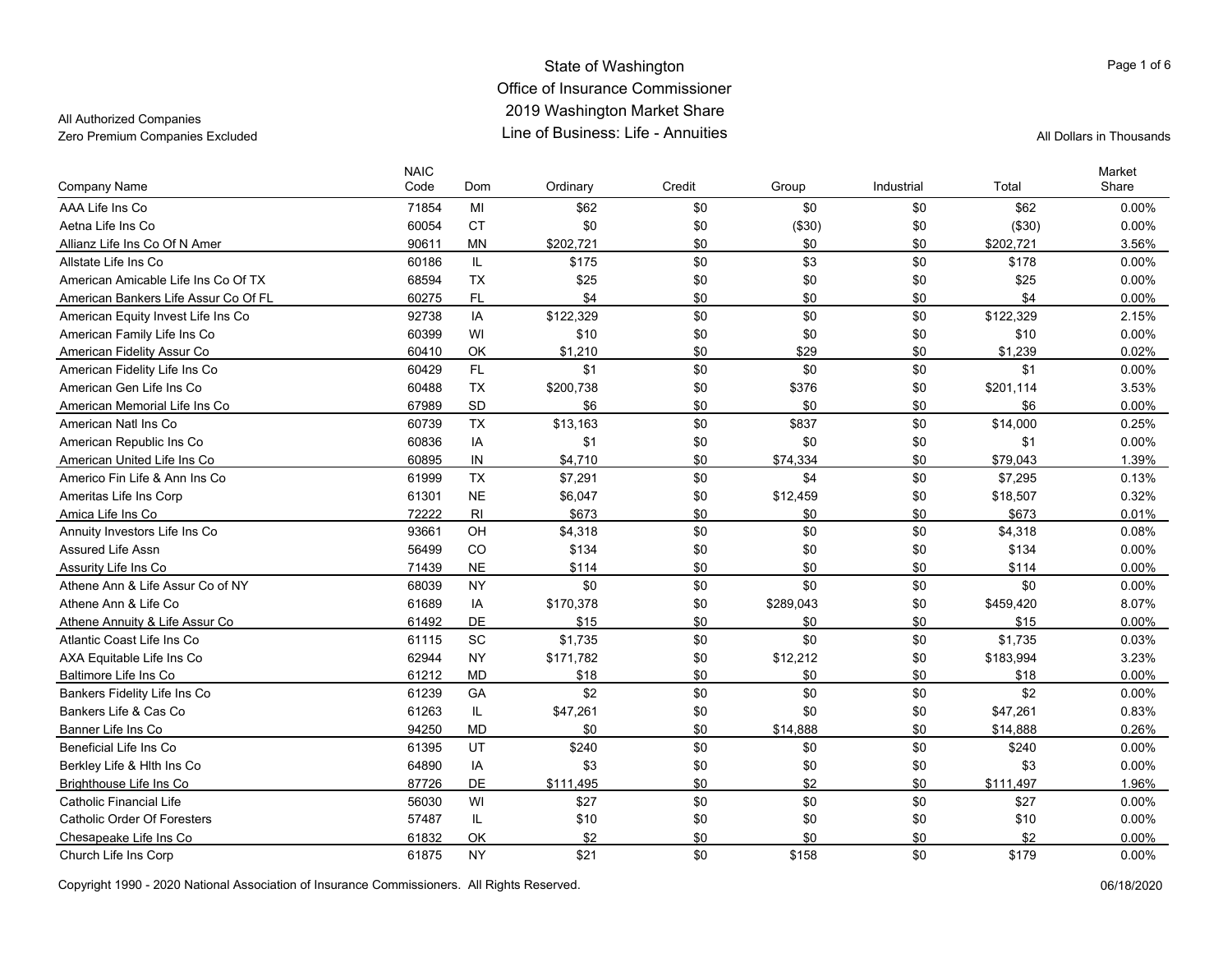#### State of Washington Office of Insurance Commissioner 2019 Washington Market Share Line of Business: Life - AnnuitiesZero Premium Companies Excluded Line of Business: Life - Annuities All Dollars in Thousands

### All Authorized Companies

Page 2 of 6

| <b>Company Name</b>                  | <b>NAIC</b><br>Code | Dom       | Ordinary  | Credit | Group     | Industrial | Total     | Market<br>Share |
|--------------------------------------|---------------------|-----------|-----------|--------|-----------|------------|-----------|-----------------|
| CICA Life Ins Co of Amer             | 71463               | CO        | \$2       | \$0    | \$0       | \$0        | \$2       | 0.00%           |
| CM Life Ins Co                       | 93432               | <b>CT</b> | \$17,830  | \$0    | \$0       | \$0        | \$17,830  | 0.31%           |
| CMFG Life Ins Co                     | 62626               | IA        | \$6,424   | \$0    | \$0       | \$0        | \$6,424   | 0.11%           |
| Columbian Mut Life Ins Co            | 62103               | <b>NY</b> | \$1       | \$0    | \$0       | \$0        | \$1       | 0.00%           |
| Columbus Life Ins Co                 | 99937               | OH        | \$1,915   | \$0    | \$0       | \$0        | \$1,915   | 0.03%           |
| Commonwealth Ann & Life Ins Co       | 84824               | MA        | \$458     | \$0    | \$0       | \$0        | \$458     | 0.01%           |
| Continental Gen Ins Co               | 71404               | <b>TX</b> | \$0       | \$0    | \$0       | \$0        | \$0       | $0.00\%$        |
| Country Investors Life Assur Co      | 94218               | IL.       | \$1,637   | \$0    | \$0       | \$0        | \$1,637   | 0.03%           |
| Country Life Ins Co                  | 62553               | IL        | \$0       | \$0    | \$0       | \$0        | \$0       | $0.00\%$        |
| Croatian Fraternal Union Of Amer     | 56634               | PA        | \$40      | \$0    | \$0       | \$0        | \$40      | $0.00\%$        |
| Delaware Life Ins Co                 | 79065               | DE        | \$64,797  | \$0    | \$1,734   | \$0        | \$66,531  | 1.17%           |
| Eagle Life Ins Co                    | 13183               | ΙA        | \$9,152   | \$0    | \$0       | \$0        | \$9,152   | 0.16%           |
| ELCO Mut Life & Ann                  | 84174               | IL.       | \$146     | \$0    | \$0       | \$0        | \$146     | $0.00\%$        |
| <b>EMC Natl Life Co</b>              | 62928               | IA        | \$19      | \$0    | \$0       | \$0        | \$19      | 0.00%           |
| Equitable Life & Cas Ins Co          | 62952               | UT        | \$36,918  | \$0    | \$0       | \$0        | \$36,918  | 0.65%           |
| Equitrust Life Ins Co                | 62510               | IL.       | \$21,741  | \$0    | \$6       | \$0        | \$21,747  | 0.38%           |
| Everence Assn Inc                    | 57991               | IN        | \$12      | \$0    | \$0       | \$0        | \$12      | $0.00\%$        |
| Family Life Ins Co                   | 63053               | <b>TX</b> | \$0       | \$0    | \$0       | \$0        | \$0       | $0.00\%$        |
| Farm Bureau Life Ins Co              | 63088               | IA        | \$12      | \$0    | \$0       | \$0        | \$12      | $0.00\%$        |
| Farmers New World Life Ins Co        | 63177               | <b>WA</b> | \$886     | \$0    | \$0       | \$0        | \$886     | 0.02%           |
| Federal Life Ins Co                  | 63223               | IL        | \$20      | \$0    | \$0       | \$0        | \$20      | $0.00\%$        |
| Federated Life Ins Co                | 63258               | ΜN        | \$1       | \$0    | \$0       | \$0        | \$1       | $0.00\%$        |
| Fidelity & Guar Life Ins Co          | 63274               | IA        | \$58,565  | \$0    | \$0       | \$0        | \$58,565  | 1.03%           |
| Fidelity Investments Life Ins Co     | 93696               | UT        | \$45,856  | \$0    | \$0       | \$0        | \$45,856  | 0.81%           |
| Fidelity Security Life Ins Co        | 71870               | <b>MO</b> | \$36      | \$0    | \$0       | \$0        | \$36      | $0.00\%$        |
| First Cath Slovak Ladies Assn USA    | 56332               | OH        | \$458     | \$0    | \$0       | \$0        | \$458     | 0.01%           |
| Foresters Life Ins Ann Co            | 63495               | <b>NY</b> | \$366     | \$0    | \$0       | \$0        | \$366     | 0.01%           |
| Forethought Life Ins Co              | 91642               | IN        | \$124,024 | \$0    | \$0       | \$0        | \$124,024 | 2.18%           |
| Genworth Life & Ann Ins Co           | 65536               | VA        | \$538     | \$0    | \$0       | \$0        | \$538     | 0.01%           |
| Genworth Life Ins Co                 | 70025               | <b>DE</b> | \$120     | \$0    | \$26      | \$0        | \$145     | $0.00\%$        |
| Golden Rule Ins Co.                  | 62286               | IN        | \$4       | \$0    | \$0       | \$0        | \$4       | $0.00\%$        |
| Government Personnel Mut Life Ins Co | 63967               | <b>TX</b> | \$18      | \$0    | \$0       | \$0        | \$18      | 0.00%           |
| GPM Hlth & Life Ins Co               | 67059               | WA        | \$53      | \$0    | \$0       | \$0        | \$53      | $0.00\%$        |
| Great Amer Life Ins Co               | 63312               | OH        | \$92,994  | \$0    | \$191     | \$0        | \$93,186  | 1.64%           |
| Great W Life & Ann Ins Co            | 68322               | CO        | \$9,613   | \$0    | \$232,382 | \$0        | \$241,995 | 4.25%           |
| Guarantee Trust Life Ins Co          | 64211               | IL        | \$0       | \$0    | \$0       | \$0        | \$0       | 0.00%           |
| Guaranty Income Life Ins Co          | 64238               | IA        | \$21.935  | \$0    | \$0       | \$0        | \$21.935  | 0.39%           |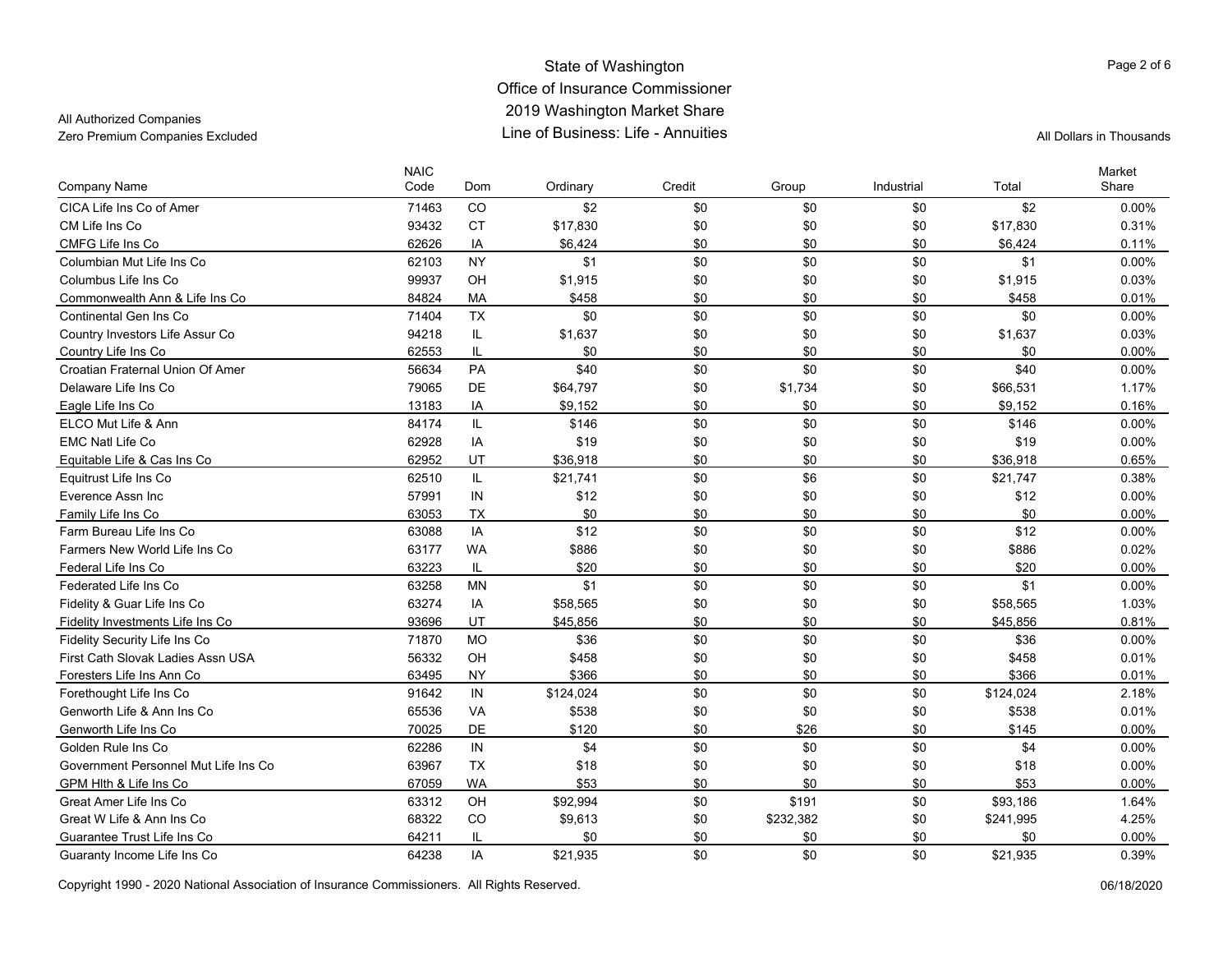### State of Washington Office of Insurance Commissioner 2019 Washington Market Share Line of Business: Life - AnnuitiesZero Premium Companies Excluded **All Dollars in Thousands** Line of Business: Life - Annuities

### All Authorized Companies

| Company Name                         | <b>NAIC</b><br>Code | Dom       | Ordinary  | Credit | Group     | Industrial | Total     | Market<br>Share |
|--------------------------------------|---------------------|-----------|-----------|--------|-----------|------------|-----------|-----------------|
| Guardian Ins & Ann Co Inc            | 78778               | <b>DE</b> | \$7,655   | \$0    | \$395     | \$0        | \$8,050   | 0.14%           |
| Guardian Life Ins Co Of Amer         | 64246               | <b>NY</b> | \$65      | \$0    | \$0       | \$0        | \$65      | 0.00%           |
| Guggenheim Life & Ann Co             | 83607               | DE        | \$19,423  | \$0    | \$0       | \$0        | \$19,423  | 0.34%           |
| HCC Life Ins Co                      | 92711               | IN        | \$14      | \$0    | \$0       | \$0        | \$14      | 0.00%           |
| Homesteaders Life Co                 | 64505               | IA        | \$12      | \$0    | \$0       | \$0        | \$12      | 0.00%           |
| Horace Mann Life Ins Co              | 64513               | IL        | \$2,894   | \$0    | \$0       | \$0        | \$2,894   | $0.05\%$        |
| IA Amer Life Ins Co                  | 91693               | <b>TX</b> | \$11      | \$0    | \$0       | \$0        | \$11      | 0.00%           |
| Independent Order Of Foresters Us Br | 58068               | <b>NY</b> | \$9       | \$0    | \$0       | \$0        | \$9       | 0.00%           |
| Industrial Alliance Ins & Fin Serv I | 14406               | <b>TX</b> | \$22      | \$0    | \$0       | \$0        | \$22      | 0.00%           |
| Integrity Life Ins Co                | 74780               | OH        | \$6,109   | \$0    | \$0       | \$0        | \$6,109   | 0.11%           |
| Investors Life Ins Co N Amer         | 63487               | TX        | \$0       | \$0    | \$0       | \$0        | \$0       | 0.00%           |
| Jackson Natl Life Ins Co             | 65056               | MI        | \$229.820 | \$0    | \$1,203   | \$0        | \$231,022 | 4.06%           |
| Jefferson Natl Life Ins Co           | 64017               | <b>TX</b> | \$33,190  | \$0    | \$0       | \$0        | \$33,190  | 0.58%           |
| John Alden Life Ins Co               | 65080               | WI        | \$15      | \$0    | \$0       | \$0        | \$15      | 0.00%           |
| John Hancock Life Ins Co USA         | 65838               | MI        | \$2.388   | \$0    | \$300     | \$0        | \$2.688   | 0.05%           |
| Kansas City Life Ins Co              | 65129               | <b>MO</b> | \$2,128   | \$0    | \$0       | \$0        | \$2,128   | 0.04%           |
| Knights Of Columbus                  | 58033               | <b>CT</b> | \$82      | \$0    | \$0       | \$0        | \$82      | 0.00%           |
| Lafayette Life Ins Co                | 65242               | OH        | \$2,996   | \$0    | \$168     | \$0        | \$3,164   | 0.06%           |
| Liberty Bankers Life Ins Co          | 68543               | OK        | \$8,480   | \$0    | \$0       | \$0        | \$8,480   | 0.15%           |
| Life Ins Co Of The Southwest         | 65528               | <b>TX</b> | \$3,837   | \$0    | \$182     | \$0        | \$4,020   | 0.07%           |
| LifeSecure Ins Co                    | 77720               | MI        | \$3       | \$0    | \$0       | \$0        | \$3       | 0.00%           |
| Lincoln Benefit Life Co              | 65595               | <b>NE</b> | \$656     | \$0    | \$0       | \$0        | \$656     | 0.01%           |
| Lincoln Heritage Life Ins Co         | 65927               | IL.       | \$3       | \$0    | \$0       | \$0        | \$3       | 0.00%           |
| Lincoln Life & Ann Co of NY          | 62057               | <b>NY</b> | \$0       | \$0    | \$620     | \$0        | \$620     | 0.01%           |
| Lincoln Life Assur Co of Boston      | 65315               | <b>NH</b> | \$32      | \$0    | \$0       | \$0        | \$32      | 0.00%           |
| Lincoln Natl Life Ins Co             | 65676               | IN        | \$267,041 | \$0    | \$20,540  | \$0        | \$287,582 | 5.05%           |
| Lombard Intl Life Assur Co           | 60232               | PA        | \$800     | \$0    | \$371     | \$0        | \$1,171   | 0.02%           |
| Loyal Amer Life Ins Co               | 65722               | OH        | \$0       | \$0    | \$0       | \$0        | \$0       | 0.00%           |
| Madison Natl Life Ins Co Inc         | 65781               | WI        | \$116     | \$0    | \$0       | \$0        | \$116     | 0.00%           |
| Manhattan Life Ins Co                | 65870               | <b>NY</b> | \$1,212   | \$0    | \$0       | \$0        | \$1,212   | 0.02%           |
| ManhattanLife Assur Co of Amer       | 61883               | <b>AR</b> | \$0       | \$0    | \$0       | \$0        | \$0       | 0.00%           |
| Massachusetts Mut Life Ins Co        | 65935               | <b>MA</b> | \$70,060  | \$0    | \$107,191 | \$0        | \$177,251 | 3.11%           |
| Members Life Ins Co                  | 86126               | IA        | \$26,101  | \$0    | \$0       | \$0        | \$26,101  | 0.46%           |
| Metropolitan Life Ins Co             | 65978               | <b>NY</b> | \$1,105   | \$0    | \$164,961 | \$0        | \$166,066 | 2.92%           |
| Metropolitan Tower Life Ins Co       | 97136               | <b>NE</b> | \$9       | \$0    | \$45,728  | \$0        | \$45,737  | 0.80%           |
| Mid West Natl Life Ins Co Of TN      | 66087               | <b>TX</b> | \$2       | \$0    | \$0       | \$0        | \$2       | 0.00%           |
| Midland Natl Life Ins Co             | 66044               | IA        | \$24,161  | \$0    | \$112     | \$0        | \$24,273  | 0.43%           |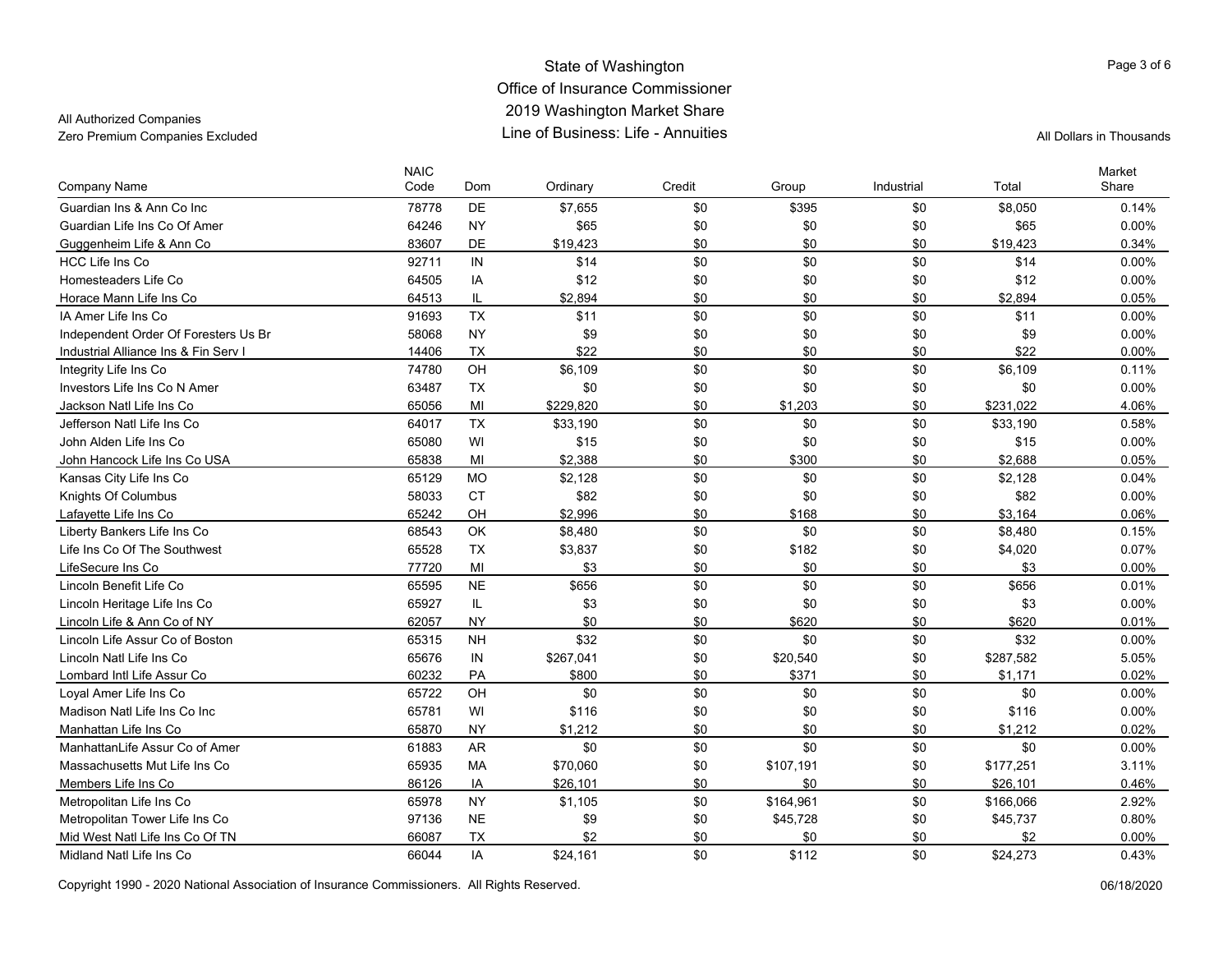#### State of Washington Office of Insurance Commissioner 2019 Washington Market Share Line of Business: Life - AnnuitiesZero Premium Companies Excluded Line of Business: Life - Annuities All Dollars in Thousands

### All Authorized Companies

| Company Name                       | <b>NAIC</b><br>Code | Dom             | Ordinary  | Credit | Group    | Industrial | Total     | Market<br>Share |
|------------------------------------|---------------------|-----------------|-----------|--------|----------|------------|-----------|-----------------|
| Minnesota Life Ins Co              | 66168               | <b>MN</b>       | \$22,376  | \$0    | \$3,013  | \$0        | \$25,389  | 0.45%           |
| Modern Woodmen Of Amer             | 57541               | IL              | \$5,852   | \$0    | \$0      | \$0        | \$5,852   | 0.10%           |
| Mony Life Ins Co                   | 66370               | <b>NY</b>       | \$1       | \$0    | \$0      | \$0        | \$1       | $0.00\%$        |
| Mony Life Ins Co Of Amer           | 78077               | AZ              | \$40      | \$0    | \$0      | \$0        | \$40      | $0.00\%$        |
| Nassau Life & Ann Co               | 93734               | <b>CT</b>       | \$3,047   | \$0    | \$0      | \$0        | \$3,047   | 0.05%           |
| Nassau Life Ins Co                 | 67814               | <b>NY</b>       | \$3       | \$0    | \$0      | \$0        | \$3       | 0.00%           |
| National Catholic Soc Of Foresters | 57568               | IL.             | \$306     | \$0    | \$0      | \$0        | \$306     | 0.01%           |
| National Guardian Life Ins Co      | 66583               | WI              | \$41      | \$0    | \$46     | \$0        | \$86      | 0.00%           |
| National Life Ins Co               | 66680               | VT              | \$61      | \$0    | \$0      | \$0        | \$61      | 0.00%           |
| National Western Life Ins Co       | 66850               | CO              | \$2,544   | \$0    | \$0      | \$0        | \$2,544   | 0.04%           |
| Nationwide Life & Ann Ins Co       | 92657               | OH              | \$115,036 | \$0    | \$0      | \$0        | \$115,036 | 2.02%           |
| Nationwide Life Ins Co             | 66869               | OH              | \$54,974  | \$0    | \$76,973 | \$0        | \$131,947 | 2.32%           |
| New England Life Ins Co            | 91626               | MA              | \$20      | \$0    | \$0      | \$0        | \$20      | 0.00%           |
| New York Life Ins & Ann Corp       | 91596               | DE              | \$284,094 | \$0    | \$855    | \$0        | \$284,949 | 5.00%           |
| New York Life Ins Co               | 66915               | <b>NY</b>       | \$8,539   | \$0    | \$757    | \$0        | \$9,296   | 0.16%           |
| North Amer Co Life & Hith Ins      | 66974               | IA              | \$53,697  | \$0    | \$3      | \$0        | \$53,700  | 0.94%           |
| Northwestern Mut Life Ins Co       | 67091               | WI              | \$21,330  | \$0    | \$0      | \$0        | \$21,330  | 0.37%           |
| Occidental Life Ins Co Of NC       | 67148               | <b>TX</b>       | \$79      | \$0    | \$0      | \$0        | \$79      | 0.00%           |
| Ohio Natl Life Ins Co              | 67172               | OH              | \$591     | \$0    | \$0      | \$0        | \$591     | 0.01%           |
| Ohio State Life Ins Co             | 67180               | <b>TX</b>       | \$6       | \$0    | \$0      | \$0        | \$6       | 0.00%           |
| Oxford Life Ins Co                 | 76112               | AZ              | \$1,045   | \$0    | \$0      | \$0        | \$1,045   | 0.02%           |
| Pacific Guardian Life Ins Co Ltd   | 64343               | H <sub>II</sub> | \$2       | \$0    | \$0      | \$0        | \$2       | $0.00\%$        |
| Pacific Life Ins Co                | 67466               | $N\mathsf{E}$   | \$146,515 | \$0    | \$10,623 | \$0        | \$157,138 | 2.76%           |
| Penn Ins & Ann Co                  | 93262               | <b>DE</b>       | \$808     | \$0    | \$0      | \$0        | \$808     | 0.01%           |
| Penn Mut Life Ins Co               | 67644               | PA              | \$21,697  | \$0    | \$0      | \$0        | \$21,697  | 0.38%           |
| PHL Variable Ins Co                | 93548               | <b>CT</b>       | \$3,612   | \$0    | \$0      | \$0        | \$3,612   | 0.06%           |
| Pioneer Amer Ins Co                | 67873               | <b>TX</b>       | \$3       | \$0    | \$0      | \$0        | \$3       | 0.00%           |
| Pioneer Mut Life Ins Co            | 67911               | <b>ND</b>       | \$133     | \$0    | \$0      | \$0        | \$133     | $0.00\%$        |
| Polish Natl Alliance Us Of Na      | 57622               | IL              | \$11      | \$0    | \$0      | \$0        | \$11      | 0.00%           |
| Primerica Life Ins Co              | 65919               | <b>TN</b>       | \$7       | \$0    | \$0      | \$0        | \$7       | 0.00%           |
| Principal Life Ins Co              | 61271               | IA              | \$61,617  | \$0    | \$23,180 | \$0        | \$84,796  | 1.49%           |
| Protective Life Ins Co             | 68136               | <b>TN</b>       | \$31,536  | \$0    | \$0      | \$0        | \$31,536  | 0.55%           |
| Pruco Life Ins Co                  | 79227               | AZ              | \$114,995 | \$0    | \$0      | \$0        | \$114,995 | 2.02%           |
| Prudential Ann Life Assur Corp     | 86630               | AZ              | \$11,371  | \$0    | \$0      | \$0        | \$11,371  | 0.20%           |
| Prudential Ins Co Of Amer          | 68241               | <b>NJ</b>       | \$4,614   | \$0    | \$92,715 | \$0        | \$97,329  | 1.71%           |
| Reliance Standard Life Ins Co      | 68381               | IL              | \$22,497  | \$0    | \$0      | \$0        | \$22,497  | 0.39%           |
| Reliastar Life Ins Co              | 67105               | <b>MN</b>       | \$5,466   | \$0    | \$587    | \$0        | \$6,053   | 0.11%           |

Copyright 1990 - 2020 National Association of Insurance Commissioners. All Rights Reserved. 06/18/2020

Page 4 of 6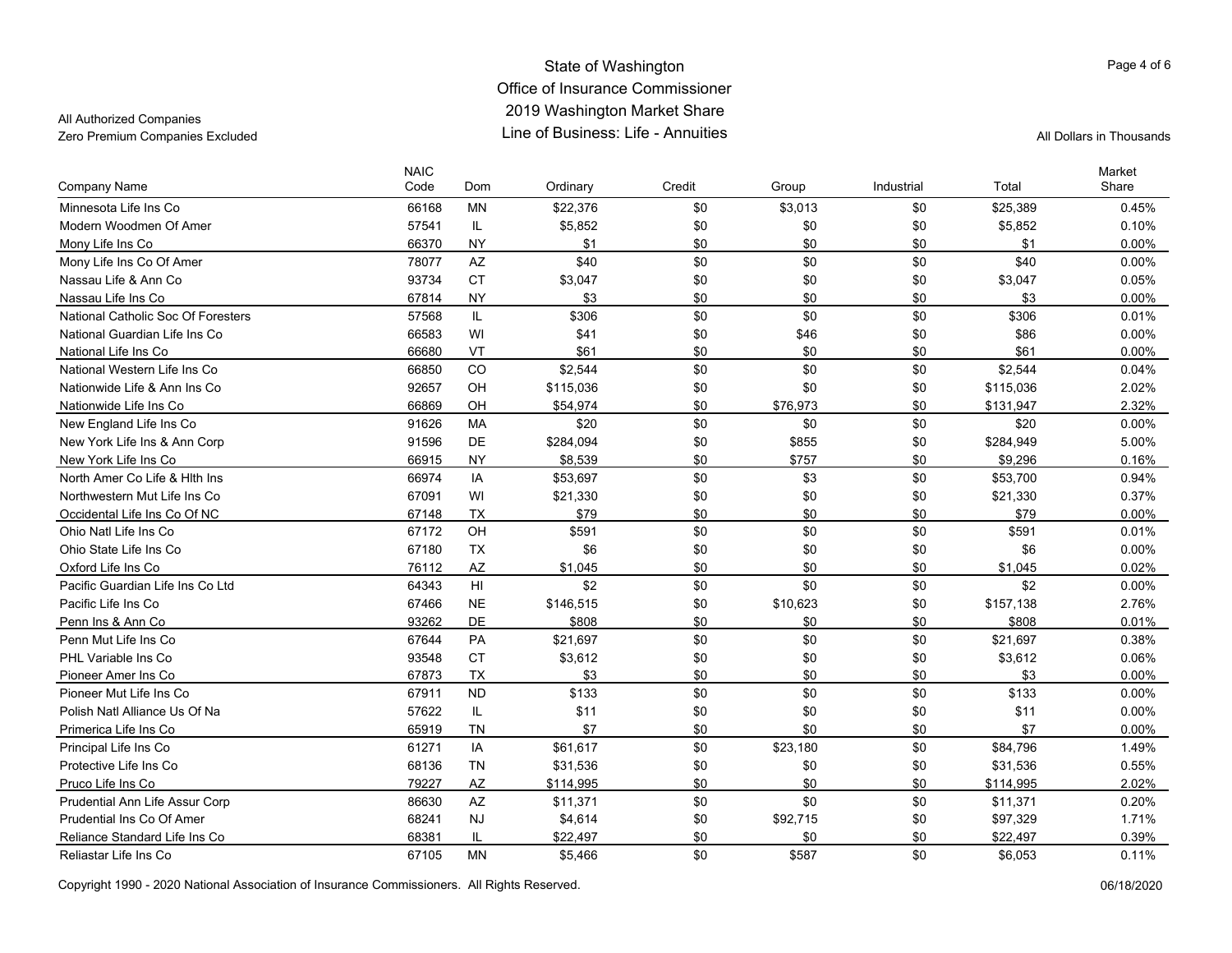### State of Washington Office of Insurance Commissioner 2019 Washington Market Share Line of Business: Life - AnnuitiesZero Premium Companies Excluded **All Dollars in Thousands** Line of Business: Life - Annuities

### All Authorized Companies

| Company Name                            | <b>NAIC</b><br>Code | Dom       | Ordinary  | Credit | Group     | Industrial | Total     | Market<br>Share |
|-----------------------------------------|---------------------|-----------|-----------|--------|-----------|------------|-----------|-----------------|
| Reliastar Life Ins Co Of NY             | 61360               | NY.       | \$2       | \$0    | \$0       | \$0        | \$2       | 0.00%           |
| Reserve Natl Ins Co                     | 68462               | IL        | \$0       | \$0    | \$0       | \$0        | \$0       | 0.00%           |
| RGA Reins Co                            | 93572               | <b>MO</b> | \$0       | \$0    | \$150     | \$0        | \$150     | 0.00%           |
| RiverSource Life Ins Co                 | 65005               | <b>MN</b> | \$95,112  | \$0    | \$751     | \$0        | \$95,863  | 1.68%           |
| Royal Neighbors Of Amer                 | 57657               | IL        | \$1,140   | \$0    | \$0       | \$0        | \$1,140   | 0.02%           |
| S USA Life Ins Co Inc                   | 60183               | <b>AZ</b> | \$1,014   | \$0    | \$0       | \$0        | \$1,014   | 0.02%           |
| Sagicor Life Ins Co                     | 60445               | <b>TX</b> | \$7,288   | \$0    | \$179     | \$0        | \$7,467   | 0.13%           |
| Securian Life Ins Co                    | 93742               | <b>MN</b> | \$0       | \$0    | \$4,245   | \$0        | \$4,245   | 0.07%           |
| Security Benefit Life Ins Co            | 68675               | KS        | \$65,870  | \$0    | \$337     | \$0        | \$66,208  | 1.16%           |
| Security Life Of Denver Ins Co          | 68713               | CO        | \$1       | \$0    | \$0       | \$0        | \$1       | 0.00%           |
| Sentinel Security Life Ins Co           | 68802               | UT        | \$10,272  | \$0    | \$0       | \$0        | \$10,272  | 0.18%           |
| Sentry Life Ins Co                      | 68810               | WI        | \$211     | \$0    | \$8,313   | \$0        | \$8.524   | 0.15%           |
| Shenandoah Life Ins Co                  | 68845               | <b>VA</b> | \$0       | \$0    | \$0       | \$0        | \$0       | 0.00%           |
| Sons Of Norway                          | 57142               | <b>MN</b> | \$1,258   | \$0    | \$0       | \$0        | \$1,258   | 0.02%           |
| Standard Ins Co                         | 69019               | <b>OR</b> | \$26,532  | \$0    | \$51      | \$0        | \$26,583  | 0.47%           |
| Standard Security Life Ins Co Of NY     | 69078               | <b>NY</b> | \$1       | \$0    | \$0       | \$0        | \$1       | 0.00%           |
| State Farm Life Ins Co                  | 69108               | IL        | \$5,633   | \$0    | \$0       | \$0        | \$5,633   | 0.10%           |
| State Life Ins Co                       | 69116               | IN        | \$8,545   | \$0    | \$0       | \$0        | \$8,545   | 0.15%           |
| Sterling Investors Life Ins Co          | 89184               | IN        | \$0       | \$0    | \$0       | \$0        | \$0       | 0.00%           |
| Sunset Life Ins Co Of Amer              | 69272               | <b>MO</b> | \$1,666   | \$0    | \$0       | \$0        | \$1,666   | 0.03%           |
| Supreme Council The Royal Arcanum       | 58181               | MA        | \$2       | \$0    | \$0       | \$0        | \$2       | 0.00%           |
| Surety Life Ins Co                      | 69310               | <b>NE</b> | \$8       | \$0    | \$0       | \$0        | \$8       | 0.00%           |
| Symetra Life Ins Co                     | 68608               | IA        | \$96,004  | \$0    | \$806     | \$0        | \$96,810  | 1.70%           |
| Talcott Resolution Life & Ann Ins Co    | 71153               | <b>CT</b> | \$2,922   | \$0    | \$0       | \$0        | \$2,922   | 0.05%           |
| Talcott Resolution Life Ins Co          | 88072               | <b>CT</b> | \$4,085   | \$0    | \$0       | \$0        | \$4,085   | 0.07%           |
| Teachers Ins & Ann Assoc Of Amer        | 69345               | <b>NY</b> | \$136,960 | \$0    | \$120,667 | \$0        | \$257,627 | 4.52%           |
| The Cincinnati Life Ins Co              | 76236               | OH        | \$349     | \$0    | \$0       | \$0        | \$349     | 0.01%           |
| The Savings Bank Mut Life Ins Co of     | 70435               | <b>MA</b> | \$3,774   | \$0    | \$0       | \$0        | \$3,774   | 0.07%           |
| <b>Thrivent Financial For Lutherans</b> | 56014               | WI        | \$93,930  | \$0    | \$0       | \$0        | \$93,930  | 1.65%           |
| TIAA Cref Life Ins Co                   | 60142               | <b>NY</b> | \$6,220   | \$0    | \$0       | \$0        | \$6,220   | 0.11%           |
| Trans World Assur Co                    | 69566               | CA        | \$51      | \$0    | \$0       | \$0        | \$51      | 0.00%           |
| Transamerica Life Ins Co                | 86231               | IA        | \$47,625  | \$0    | \$1,117   | \$0        | \$48,742  | 0.86%           |
| Transamerica Premier Life Ins Co        | 66281               | IA        | \$18,394  | \$0    | \$40      | \$0        | \$18,435  | 0.32%           |
| <b>Trustmark Ins Co</b>                 | 61425               | IL        | \$0       | \$0    | \$0       | \$0        | \$0       | 0.00%           |
| Union Security Ins Co                   | 70408               | KS        | \$1,125   | \$0    | \$0       | \$0        | \$1,125   | 0.02%           |
| United Amer Ins Co                      | 92916               | <b>NE</b> | \$189     | \$0    | \$0       | \$0        | \$189     | $0.00\%$        |
| United Fidelity Life Ins Co             | 87645               | <b>TX</b> | \$2       | \$0    | \$0       | \$0        | \$2       | 0.00%           |

Copyright 1990 - 2020 National Association of Insurance Commissioners. All Rights Reserved. 06/18/2020

Page 5 of 6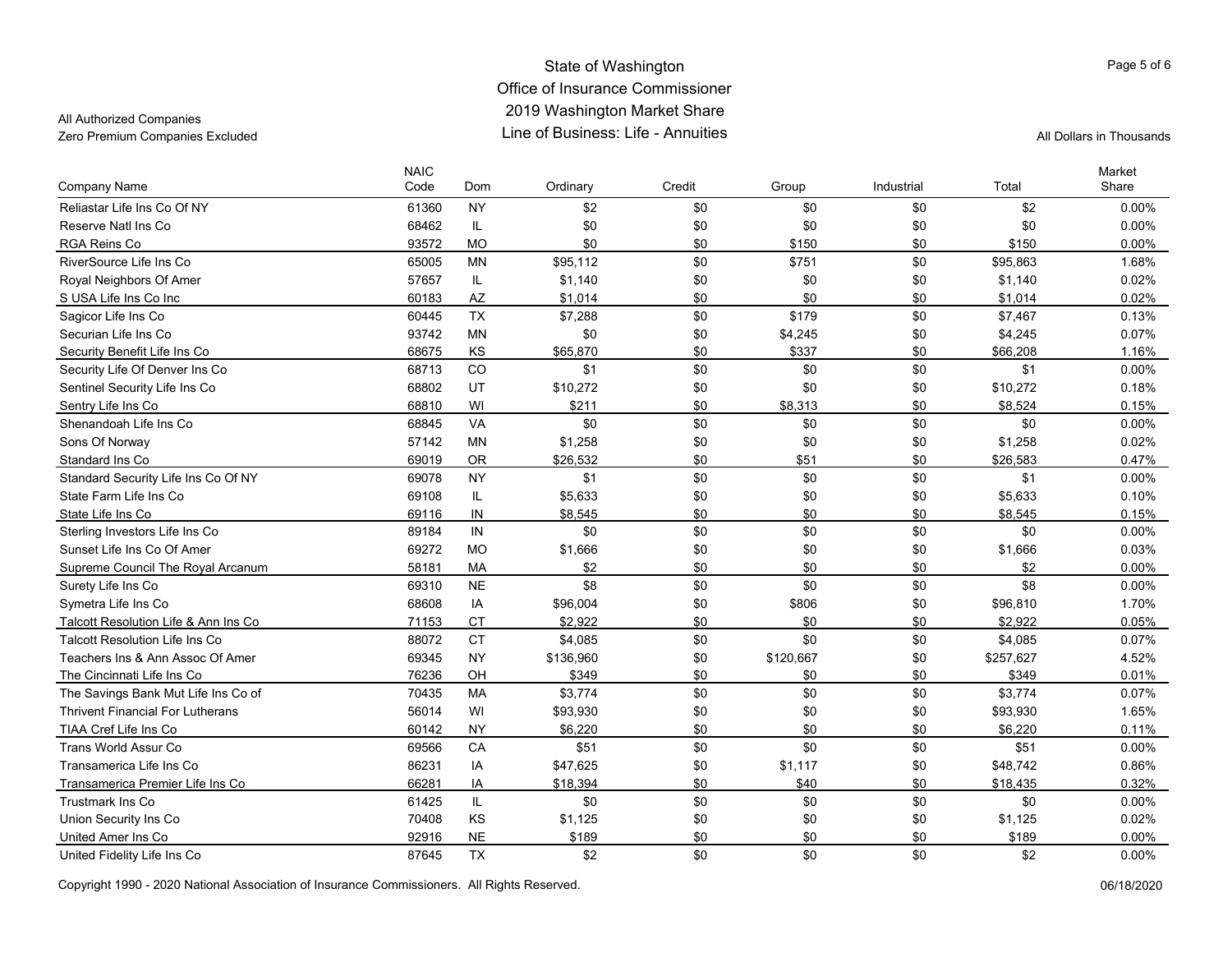### State of Washington Office of Insurance Commissioner 2019 Washington Market Share Line of Business: Life - AnnuitiesZero Premium Companies Excluded **All Dollars in Thousands** Line of Business: Life - Annuities

### All Authorized Companies

|                                      | <b>NAIC</b> |           |             |        |             |            |             | Market   |
|--------------------------------------|-------------|-----------|-------------|--------|-------------|------------|-------------|----------|
| Company Name                         | Code        | Dom       | Ordinary    | Credit | Group       | Industrial | Total       | Share    |
| United Heritage Life Ins Co          | 63983       | ID        | \$8,713     | \$0    | \$0         | \$0        | \$8,713     | 0.15%    |
| United Of Omaha Life Ins Co          | 69868       | <b>NE</b> | \$1,839     | \$0    | \$17,537    | \$0        | \$19,376    | 0.34%    |
| United Transportation Union Ins Assn | 56413       | OH        | \$7         | \$0    | \$0         | \$0        | \$7         | $0.00\%$ |
| Universal Guar Life Ins Co           | 70130       | OH        | \$0         | \$0    | \$0         | \$0        | \$0         | 0.00%    |
| US Business of Canada Life Assur Co  | 80659       | MI        | \$60        | \$0    | \$0         | \$0        | \$60        | $0.00\%$ |
| USAA Life Ins Co                     | 69663       | <b>TX</b> | \$19,232    | \$0    | \$0         | \$0        | \$19,232    | 0.34%    |
| Vantis Life Ins Co                   | 68632       | <b>CT</b> | \$374       | \$0    | \$0         | \$0        | \$374       | 0.01%    |
| Variable Ann Life Ins Co             | 70238       | <b>TX</b> | \$55,446    | \$0    | \$36,017    | \$0        | \$91,463    | 1.61%    |
| Voya Ins & Ann Co                    | 80942       | IA        | \$796       | \$0    | \$10        | \$0        | \$807       | 0.01%    |
| Voya Retirement Ins & Ann Co         | 86509       | <b>CT</b> | \$201       | \$0    | \$179,245   | \$0        | \$179,446   | 3.15%    |
| Washington Natl Ins Co               | 70319       | IN        | \$42        | \$0    | \$0         | \$0        | \$42        | $0.00\%$ |
| Western Southern Life Assur Co       | 92622       | OH        | \$47,369    | \$0    | \$0         | \$0        | \$47,369    | 0.83%    |
| Western United Life Assur Co         | 85189       | <b>WA</b> | \$60,641    | \$0    | \$0         | \$0        | \$60,641    | 1.06%    |
| Womans Life Ins Society              | 56170       | MI        | \$3         | \$0    | \$0         | \$0        | \$3         | 0.00%    |
| Woodmen World Life Ins Soc           | 57320       | <b>NE</b> | \$479       | \$0    | \$0         | \$0        | \$479       | 0.01%    |
| Zurich Amer Life Ins Co              | 90557       | IL.       | \$13,944    | \$0    | \$1         | \$0        | \$13,945    | 0.24%    |
|                                      | Totals      |           | \$4,137,660 | \$0    | \$1,558,643 | \$0        | \$5,696,303 | 100.00%  |
|                                      |             |           |             |        |             |            |             |          |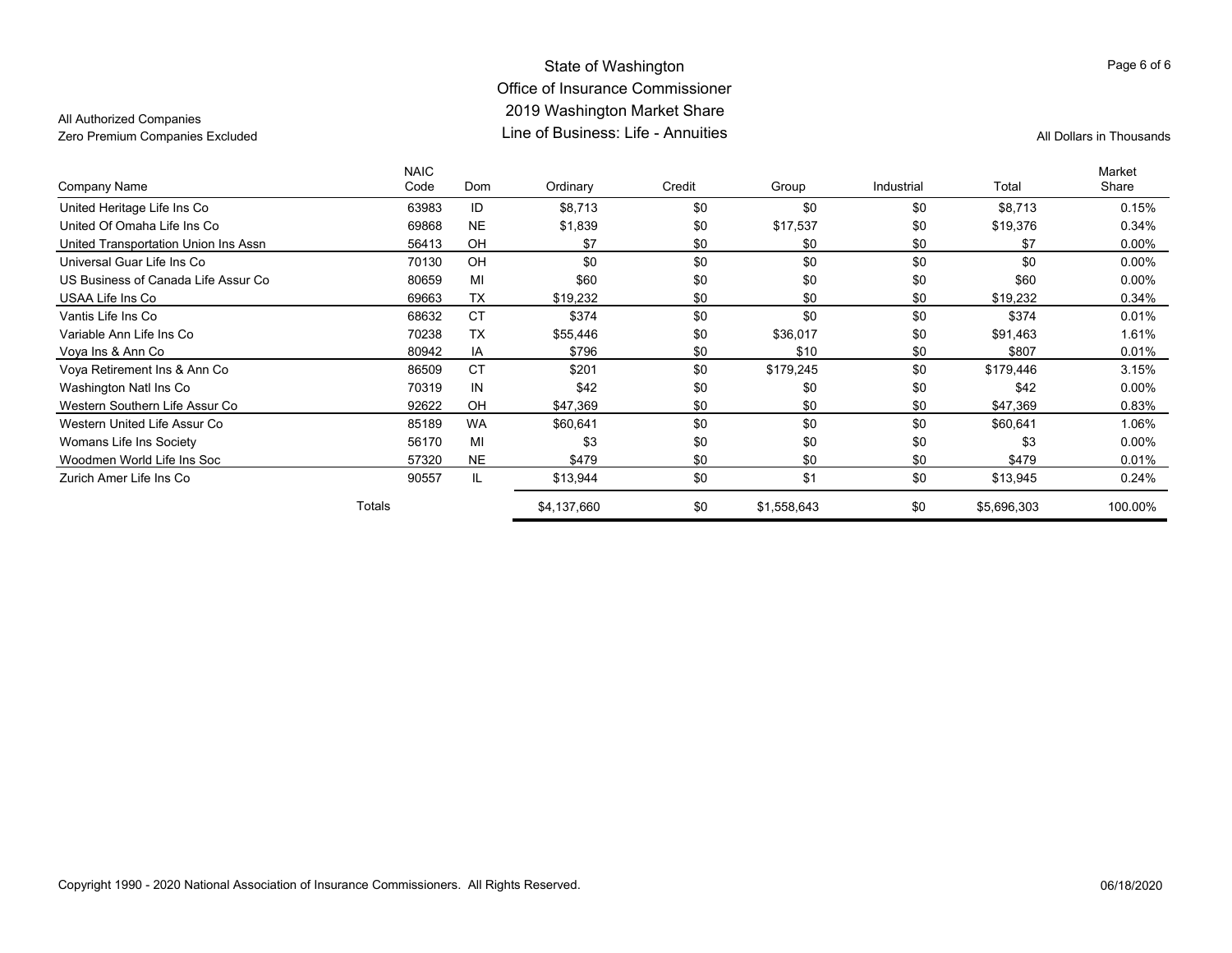#### State of Washington Office of Insurance Commissioner 2019 Washington Market Share Line of Business: Life - Other ConsiderationsZero Premium Companies Excluded Line of Business: Life - Other Considerations All Dollars in Thousands

All Authorized Companies

|                                       | <b>NAIC</b> |           |          |        |             |            |             | Market   |
|---------------------------------------|-------------|-----------|----------|--------|-------------|------------|-------------|----------|
| Company Name                          | Code        | Dom       | Ordinary | Credit | Group       | Industrial | Total       | Share    |
| AXA Equitable Life Ins Co             | 62944       | <b>NY</b> | \$0      | \$0    | \$1,751     | \$0        | \$1,751     | 0.11%    |
| CMFG Life Ins Co                      | 62626       | IA        | \$0      | \$0    | \$14,105    | \$0        | \$14,105    | 0.88%    |
| Country Life Ins Co                   | 62553       | IL.       | \$0      | \$0    | \$117       | \$0        | \$117       | 0.01%    |
| John Hancock Life Ins Co USA          | 65838       | MI        | \$0      | \$0    | \$287,491   | \$0        | \$287,491   | 17.84%   |
| Massachusetts Mut Life Ins Co         | 65935       | <b>MA</b> | \$0      | \$0    | \$75,804    | \$0        | \$75,804    | 4.70%    |
| Metropolitan Life Ins Co              | 65978       | <b>NY</b> | \$0      | \$0    | \$89        | \$0        | \$89        | 0.01%    |
| Minnesota Life Ins Co                 | 66168       | <b>MN</b> | \$0      | \$0    | \$13,414    | \$0        | \$13,414    | 0.83%    |
| Mutual Of Amer Life Ins Co            | 88668       | <b>NY</b> | \$3,873  | \$0    | \$38,680    | \$0        | \$42,553    | 2.64%    |
| New York Life Ins Co                  | 66915       | <b>NY</b> | \$0      | \$0    | \$87,949    | \$0        | \$87,949    | 5.46%    |
| Ohio Natl Life Ins Co                 | 67172       | OH        | \$0      | \$0    | \$989       | \$0        | \$989       | 0.06%    |
| Prudential Ins Co Of Amer             | 68241       | <b>NJ</b> | \$0      | \$0    | \$757,978   | \$0        | \$757,978   | 47.05%   |
| Prudential Retirement Ins & Ann Co    | 93629       | <b>CT</b> | \$0      | \$0    | (\$2)       | \$0        | ( \$2)      | $0.00\%$ |
| Standard Ins Co.                      | 69019       | <b>OR</b> | \$0      | \$0    | \$150,820   | \$0        | \$150,820   | 9.36%    |
| Talcott Resolution Life & Ann Ins Co  | 71153       | <b>CT</b> | \$1,275  | \$0    | \$0         | \$0        | \$1,275     | 0.08%    |
| <b>Talcott Resolution Life Ins Co</b> | 88072       | CT        | \$288    | \$0    | \$37,145    | \$0        | \$37,432    | 2.32%    |
| Transamerica Financial Life Ins Co    | 70688       | <b>NY</b> | \$0      | \$0    | \$65,097    | \$0        | \$65,097    | 4.04%    |
| Transamerica Life Ins Co              | 86231       | IA        | \$0      | \$0    | \$74,286    | \$0        | \$74,286    | 4.61%    |
| United Of Omaha Life Ins Co           | 69868       | <b>NE</b> | \$2      | \$0    | \$0         | \$0        | \$2         | $0.00\%$ |
|                                       | Totals      |           | \$5,438  | \$0    | \$1,605,712 | \$0        | \$1,611,151 | 100.00%  |

#### Page 1 of 1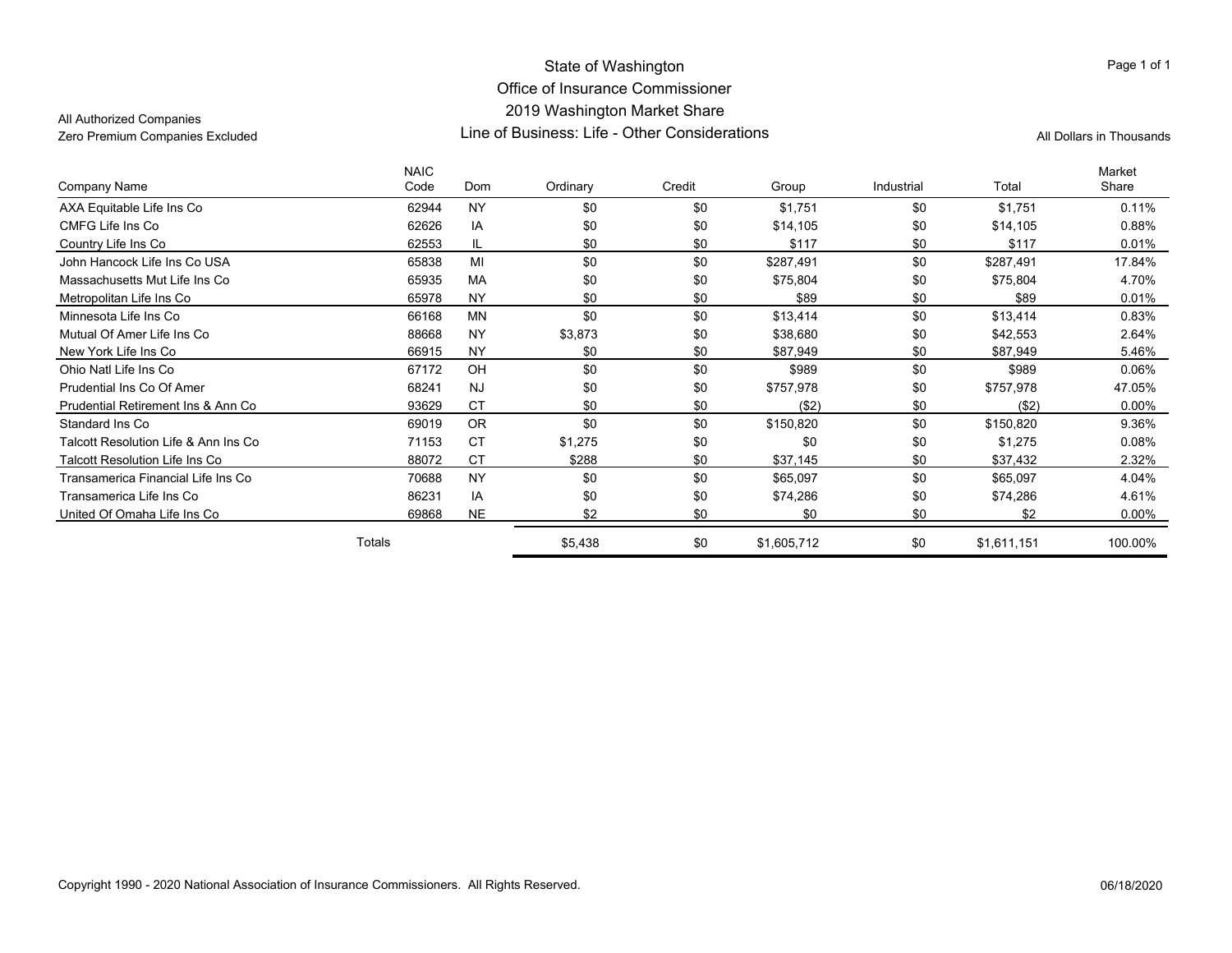### 2019 Washington Market Share and Loss Ratio

All Authorized Companies

Zero Premium and Loss Companies Excluded Line of Business: Property and Casualty Totals (excludes Accident and Health) All Dollars in Thousands

| Written<br>Ratio<br>Code<br>Dom<br>Share<br>Earned<br>Incurred<br>Company Name<br>25232<br>MN<br>\$0<br>0.00%<br>\$0<br>\$153<br>21st Century Advantage Ins Co<br>0.00%<br>34789<br>\$0<br>\$0<br>\$5<br>21st Century Centennial Ins Co<br>PA<br>0.00%<br>0.00%<br>\$0<br>21st Century Ins Co<br>12963<br>CA<br>\$0<br>0.00%<br>\$0<br>0.00%<br>32220<br><b>NY</b><br>\$0<br>\$0<br>0.00%<br>21st Century N Amer Ins Co<br>$0.00\%$<br>(\$120)<br>CO<br>23795<br>\$0<br>\$0<br>0.00%<br>21st Century Pacific Ins Co<br>0.00%<br>\$0<br>22225<br>\$0<br>\$0<br>( \$3)<br>21st Century Preferred Ins Co<br>OK<br>0.00%<br>0.00%<br>20796<br>PA<br>\$0<br>0.00%<br>\$0<br>\$97<br>0.00%<br>21st Century Premier Ins Co<br>VT<br>12934<br>\$16<br>0.00%<br>\$16<br>\$14<br>90.20%<br>Academic Medical Professionals Ins E<br>\$0<br>31325<br>IA<br>0.00%<br>\$0<br>\$0<br>11.69%<br>Acadia Ins Co |                       |             |           | <b>Direct</b> |        | <b>Direct</b> | <b>Direct</b> |             |
|-----------------------------------------------------------------------------------------------------------------------------------------------------------------------------------------------------------------------------------------------------------------------------------------------------------------------------------------------------------------------------------------------------------------------------------------------------------------------------------------------------------------------------------------------------------------------------------------------------------------------------------------------------------------------------------------------------------------------------------------------------------------------------------------------------------------------------------------------------------------------------------------------|-----------------------|-------------|-----------|---------------|--------|---------------|---------------|-------------|
|                                                                                                                                                                                                                                                                                                                                                                                                                                                                                                                                                                                                                                                                                                                                                                                                                                                                                               |                       | <b>NAIC</b> |           | Premiums      | Market | Premiums      | Losses        | Loss        |
|                                                                                                                                                                                                                                                                                                                                                                                                                                                                                                                                                                                                                                                                                                                                                                                                                                                                                               |                       |             |           |               |        |               |               |             |
|                                                                                                                                                                                                                                                                                                                                                                                                                                                                                                                                                                                                                                                                                                                                                                                                                                                                                               |                       |             |           |               |        |               |               |             |
|                                                                                                                                                                                                                                                                                                                                                                                                                                                                                                                                                                                                                                                                                                                                                                                                                                                                                               |                       |             |           |               |        |               |               |             |
|                                                                                                                                                                                                                                                                                                                                                                                                                                                                                                                                                                                                                                                                                                                                                                                                                                                                                               |                       |             |           |               |        |               |               |             |
|                                                                                                                                                                                                                                                                                                                                                                                                                                                                                                                                                                                                                                                                                                                                                                                                                                                                                               |                       |             |           |               |        |               |               |             |
|                                                                                                                                                                                                                                                                                                                                                                                                                                                                                                                                                                                                                                                                                                                                                                                                                                                                                               |                       |             |           |               |        |               |               |             |
|                                                                                                                                                                                                                                                                                                                                                                                                                                                                                                                                                                                                                                                                                                                                                                                                                                                                                               |                       |             |           |               |        |               |               |             |
|                                                                                                                                                                                                                                                                                                                                                                                                                                                                                                                                                                                                                                                                                                                                                                                                                                                                                               |                       |             |           |               |        |               |               |             |
|                                                                                                                                                                                                                                                                                                                                                                                                                                                                                                                                                                                                                                                                                                                                                                                                                                                                                               |                       |             |           |               |        |               |               |             |
|                                                                                                                                                                                                                                                                                                                                                                                                                                                                                                                                                                                                                                                                                                                                                                                                                                                                                               |                       |             |           |               |        |               |               |             |
|                                                                                                                                                                                                                                                                                                                                                                                                                                                                                                                                                                                                                                                                                                                                                                                                                                                                                               | Acceptance Ind Ins Co | 20010       | <b>NE</b> | \$12          | 0.00%  | \$9           | (\$2)         | $(22.00)\%$ |
| 12304<br>MI<br>\$3<br>0.00%<br>\$3<br>\$337<br>12556.08%<br>Accident Fund Gen Ins Co                                                                                                                                                                                                                                                                                                                                                                                                                                                                                                                                                                                                                                                                                                                                                                                                          |                       |             |           |               |        |               |               |             |
| MI<br>\$21<br>0.00%<br>\$14<br>(\$41)<br>Accident Fund Ins Co of Amer<br>10166<br>(285.57)%                                                                                                                                                                                                                                                                                                                                                                                                                                                                                                                                                                                                                                                                                                                                                                                                   |                       |             |           |               |        |               |               |             |
| \$0<br>\$0<br>\$3<br>12305<br>MI<br>0.00%<br>6937.50%<br>Accident Fund Natl Ins Co.                                                                                                                                                                                                                                                                                                                                                                                                                                                                                                                                                                                                                                                                                                                                                                                                           |                       |             |           |               |        |               |               |             |
| FL<br>26379<br>\$46<br>0.00%<br>\$47<br>\$23<br>49.20%<br>Accredited Surety & Cas Co Inc                                                                                                                                                                                                                                                                                                                                                                                                                                                                                                                                                                                                                                                                                                                                                                                                      |                       |             |           |               |        |               |               |             |
| 22667<br>0.69%<br><b>PA</b><br>\$89,173<br>\$85,048<br>\$46,634<br>54.83%<br>Ace Amer Ins Co                                                                                                                                                                                                                                                                                                                                                                                                                                                                                                                                                                                                                                                                                                                                                                                                  |                       |             |           |               |        |               |               |             |
| 20702<br><b>PA</b><br>\$559<br>0.00%<br>\$434<br>\$475<br>109.47%<br>Ace Fire Underwriters Ins Co                                                                                                                                                                                                                                                                                                                                                                                                                                                                                                                                                                                                                                                                                                                                                                                             |                       |             |           |               |        |               |               |             |
| 20699<br>77.46%<br>Ace Prop & Cas Ins Co<br><b>PA</b><br>\$54,076<br>0.42%<br>\$53,688<br>\$41,587                                                                                                                                                                                                                                                                                                                                                                                                                                                                                                                                                                                                                                                                                                                                                                                            |                       |             |           |               |        |               |               |             |
| 19984<br>\$354<br>IL<br>0.00%<br>\$354<br>(\$444)<br>$(125.29)\%$<br>ACIG Ins Co                                                                                                                                                                                                                                                                                                                                                                                                                                                                                                                                                                                                                                                                                                                                                                                                              |                       |             |           |               |        |               |               |             |
| IL<br>22950<br>\$4<br>\$19<br>0.00%<br>(\$13)<br>Acstar Ins Co<br>$(70.54)\%$                                                                                                                                                                                                                                                                                                                                                                                                                                                                                                                                                                                                                                                                                                                                                                                                                 |                       |             |           |               |        |               |               |             |
| 33898<br>PA<br>\$268<br>\$244<br>Aegis Security Ins Co<br>0.00%<br>\$20<br>8.38%                                                                                                                                                                                                                                                                                                                                                                                                                                                                                                                                                                                                                                                                                                                                                                                                              |                       |             |           |               |        |               |               |             |
| RI<br>\$43,702<br>105.07%<br>10014<br>0.34%<br>\$42,644<br>\$44,805<br>Affiliated Fm Ins Co                                                                                                                                                                                                                                                                                                                                                                                                                                                                                                                                                                                                                                                                                                                                                                                                   |                       |             |           |               |        |               |               |             |
| VT<br>13677<br>\$69<br>\$70<br>\$172<br>245.54%<br>Affiliates Ins Recip a RRG<br>0.00%                                                                                                                                                                                                                                                                                                                                                                                                                                                                                                                                                                                                                                                                                                                                                                                                        |                       |             |           |               |        |               |               |             |
| 22837<br>60.99%<br><b>AGCS Marine Ins Co</b><br>IL<br>\$15,977<br>0.12%<br>\$17,523<br>\$10,687                                                                                                                                                                                                                                                                                                                                                                                                                                                                                                                                                                                                                                                                                                                                                                                               |                       |             |           |               |        |               |               |             |
| 42757<br>IA<br>\$7,834<br>0.06%<br>\$7,918<br>\$6,897<br>87.11%<br>Agri Gen Ins Co                                                                                                                                                                                                                                                                                                                                                                                                                                                                                                                                                                                                                                                                                                                                                                                                            |                       |             |           |               |        |               |               |             |
| IL<br>\$2<br>40258<br>0.00%<br>\$21<br>\$4<br>20.47%<br>AIG Assur Co                                                                                                                                                                                                                                                                                                                                                                                                                                                                                                                                                                                                                                                                                                                                                                                                                          |                       |             |           |               |        |               |               |             |
| IL<br>AIG Prop Cas Co<br>19402<br>\$20,114<br>0.16%<br>\$19,680<br>\$6,435<br>32.70%                                                                                                                                                                                                                                                                                                                                                                                                                                                                                                                                                                                                                                                                                                                                                                                                          |                       |             |           |               |        |               |               |             |
| \$0<br>\$139<br>19399<br><b>NY</b><br>0.00%<br>\$0<br>0.00%<br>AIU Ins Co                                                                                                                                                                                                                                                                                                                                                                                                                                                                                                                                                                                                                                                                                                                                                                                                                     |                       |             |           |               |        |               |               |             |
| 38733<br>AK<br>\$36,031<br>\$16,318<br>Alaska Natl Ins Co<br>0.28%<br>\$31,413<br>51.95%                                                                                                                                                                                                                                                                                                                                                                                                                                                                                                                                                                                                                                                                                                                                                                                                      |                       |             |           |               |        |               |               |             |
| 13285<br><b>NJ</b><br>\$729<br>0.01%<br>\$775<br>$(0.85)\%$<br>Allegheny Cas Co<br>(\$7)                                                                                                                                                                                                                                                                                                                                                                                                                                                                                                                                                                                                                                                                                                                                                                                                      |                       |             |           |               |        |               |               |             |
| 11965<br>HI<br>\$524<br>51.64%<br>Allegiant Ins Co Inc A RRG<br>\$1,015<br>0.01%<br>\$1,015                                                                                                                                                                                                                                                                                                                                                                                                                                                                                                                                                                                                                                                                                                                                                                                                   |                       |             |           |               |        |               |               |             |
| VT<br>\$280<br>10023<br>\$1,250<br>0.01%<br>\$1,153<br>Alliance Of Nonprofits For Ins RRG<br>24.25%                                                                                                                                                                                                                                                                                                                                                                                                                                                                                                                                                                                                                                                                                                                                                                                           |                       |             |           |               |        |               |               |             |
| 35300<br>IL<br>35.82%<br>Allianz Global Risks US Ins Co<br>\$18,319<br>0.14%<br>\$15,562<br>\$5,574                                                                                                                                                                                                                                                                                                                                                                                                                                                                                                                                                                                                                                                                                                                                                                                           |                       |             |           |               |        |               |               |             |
| OH<br>\$7,509<br>0.06%<br>\$6,575<br>\$4,447<br>67.63%<br>Allied Ins Co of Amer<br>10127                                                                                                                                                                                                                                                                                                                                                                                                                                                                                                                                                                                                                                                                                                                                                                                                      |                       |             |           |               |        |               |               |             |
| Allied Professionals Ins Co RRG<br>11710<br>$\mathsf{A}\mathsf{Z}$<br>\$938<br>0.01%<br>\$943<br>\$124<br>13.14%                                                                                                                                                                                                                                                                                                                                                                                                                                                                                                                                                                                                                                                                                                                                                                              |                       |             |           |               |        |               |               |             |
| 42579<br>Allied Prop & Cas Ins Co<br>IA<br>\$35,359<br>0.27%<br>\$38,718<br>68.05%<br>\$26,348                                                                                                                                                                                                                                                                                                                                                                                                                                                                                                                                                                                                                                                                                                                                                                                                |                       |             |           |               |        |               |               |             |
| 22730<br>Allied World Ins Co<br><b>NH</b><br>\$4,233<br>0.03%<br>\$3,606<br>\$1,035<br>28.69%                                                                                                                                                                                                                                                                                                                                                                                                                                                                                                                                                                                                                                                                                                                                                                                                 |                       |             |           |               |        |               |               |             |
| Allied World Natl Assur Co<br>10690<br><b>NH</b><br>\$9,910<br>0.08%<br>\$10,794<br>\$3,524<br>32.65%                                                                                                                                                                                                                                                                                                                                                                                                                                                                                                                                                                                                                                                                                                                                                                                         |                       |             |           |               |        |               |               |             |
| 16624<br>DE<br>\$3,137<br>0.02%<br>\$3,061<br>(\$1,891)<br>(61.78)%<br>Allied World Specialty Ins Co                                                                                                                                                                                                                                                                                                                                                                                                                                                                                                                                                                                                                                                                                                                                                                                          |                       |             |           |               |        |               |               |             |

Copyright 1990 - 2020 National Association of Insurance Commissioners. All Rights Reserved. 06/18/2020 Commissioners. All Rights Reserved.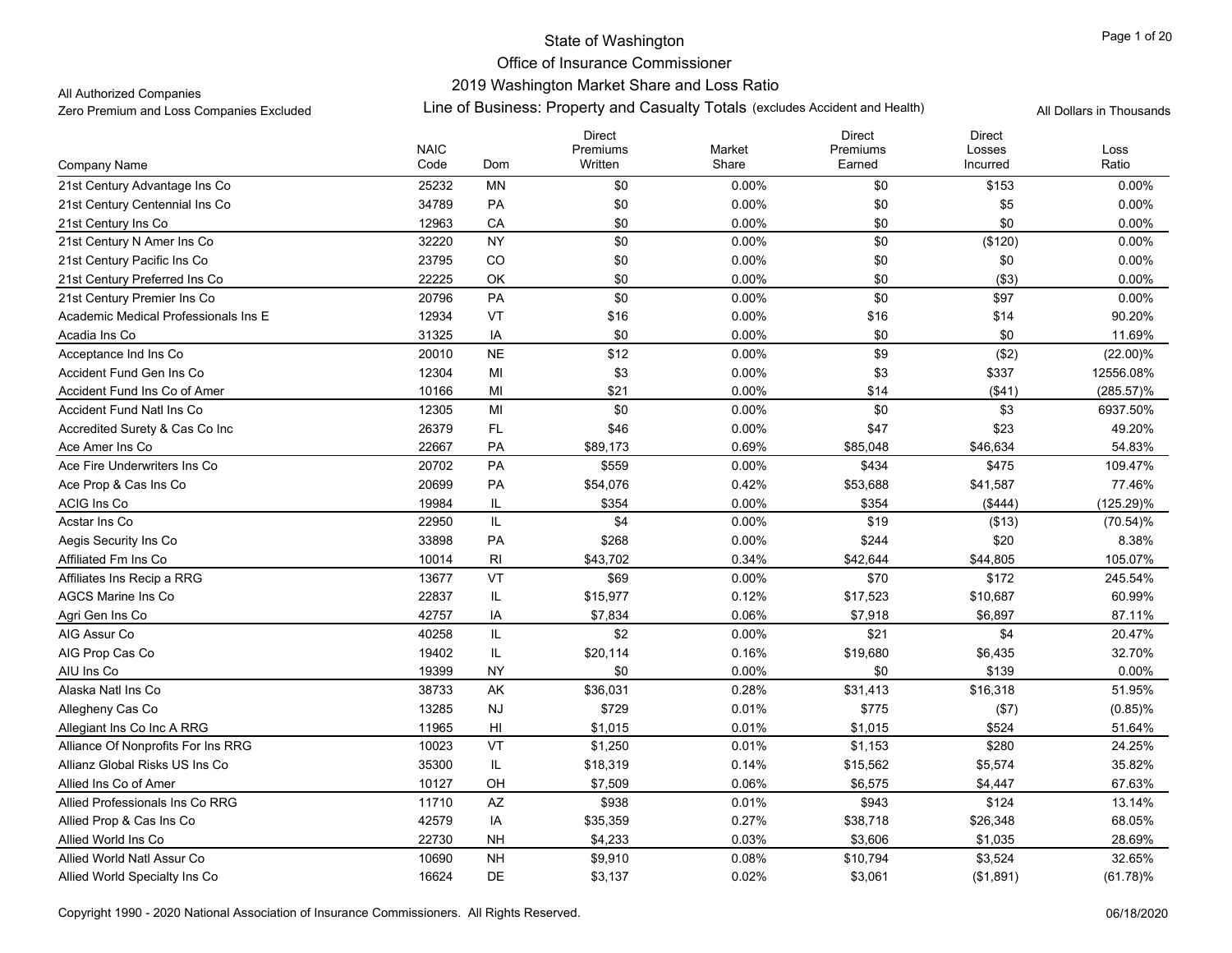# State of Washington Office of Insurance Commissioner 2019 Washington Market Share and Loss Ratio

#### All Authorized Companies

|                                      |                     |                        | <b>Direct</b>       |                 | <b>Direct</b>      | <b>Direct</b>      |               |
|--------------------------------------|---------------------|------------------------|---------------------|-----------------|--------------------|--------------------|---------------|
| Company Name                         | <b>NAIC</b><br>Code | Dom                    | Premiums<br>Written | Market<br>Share | Premiums<br>Earned | Losses<br>Incurred | Loss<br>Ratio |
| Allmerica Fin Benefit Ins Co         | 41840               | MI                     | \$6,751             | 0.05%           | \$6,390            | \$4,256            | 66.61%        |
| Allstate Fire & Cas Ins Co           | 29688               | IL                     | \$333,537           | 2.59%           | \$326,311          | \$190,399          | 58.35%        |
| Allstate Ind Co                      | 19240               | IL                     | \$102,010           | 0.79%           | \$99,724           | \$62,793           | 62.97%        |
| Allstate Ins Co                      | 19232               | IL                     | \$161,148           | 1.25%           | \$162,302          | \$103,467          | 63.75%        |
| Allstate Prop & Cas Ins Co           | 17230               | IL                     | \$117,273           | 0.91%           | \$117,815          | \$65,873           | 55.91%        |
| Allstate Vehicle & Prop Ins Co       | 37907               | IL                     | \$31,419            | 0.24%           | \$22,389           | \$17,035           | 76.08%        |
| Alpha Prop & Cas Ins Co              | 38156               | WI                     | \$340               | 0.00%           | \$374              | \$171              | 45.60%        |
| ALPS Prop & Cas Ins Co               | 32450               | MT                     | \$3,218             | 0.03%           | \$4,015            | \$2,996            | 74.61%        |
| Amalgamated Cas Ins Co               | 13293               | DC                     | \$134               | 0.00%           | \$118              | \$114              | 97.02%        |
| Ambac Assur Corp                     | 18708               | WI                     | \$658               | 0.01%           | \$982              | \$0                | 0.00%         |
|                                      |                     |                        |                     |                 |                    |                    | 52.58%        |
| Amco Ins Co                          | 19100               | IA                     | \$11,208            | 0.09%           | \$11,319           | \$5,952            |               |
| American Agri Business Ins Co        | 12548               | TX<br>DE               | \$17,651            | 0.14%           | \$16,581           | \$25,816           | 155.69%       |
| American Alt Ins Corp                | 19720               |                        | \$27,797            | 0.22%           | \$26,917           | \$14,005           | 52.03%        |
| American Assoc Of Othodontists RRG   | 10232               | $\mathsf{A}\mathsf{Z}$ | \$174               | 0.00%           | \$178              | \$9                | 5.06%         |
| American Automobile Ins Co           | 21849               | <b>MO</b>              | \$1,895             | 0.01%           | \$1,467            | (\$469)            | $(32.00)\%$   |
| American Bankers Ins Co Of FL        | 10111               | FL.                    | \$79,934            | 0.62%           | \$78,591           | \$37,436           | 47.63%        |
| American Cas Co Of Reading PA        | 20427               | PA                     | \$9,185             | 0.07%           | \$9,050            | \$1,967            | 21.73%        |
| American Commerce Ins Co             | 19941               | OH                     | \$13,709            | 0.11%           | \$15,003           | \$9,782            | 65.20%        |
| American Contractors Ind Co          | 10216               | CA                     | \$2,984             | 0.02%           | \$3,174            | (\$153)            | (4.82)%       |
| American Contractors Ins Co RRG      | 12300               | <b>TX</b>              | (\$249)             | 0.00%           | (\$302)            | \$735              | $(243.76)\%$  |
| American Economy Ins Co              | 19690               | IN                     | \$2,033             | 0.02%           | \$2,351            | \$3,157            | 134.28%       |
| American Excess Ins Exch RRG         | 10903               | VT                     | \$1,174             | 0.01%           | \$1,131            | (\$269)            | (23.74)%      |
| American Family Connect Prop & Cas I | 29068               | WI                     | \$87,779            | 0.68%           | \$87,246           | \$64,830           | 74.31%        |
| American Family Home Ins Co          | 23450               | FL                     | \$3,128             | 0.02%           | \$3,008            | \$1,398            | 46.47%        |
| American Family Ins Co               | 10386               | WI                     | \$133,419           | 1.04%           | \$125,569          | \$88,910           | 70.81%        |
| American Family Mut Ins Co SI        | 19275               | WI                     | \$124,221           | 0.97%           | \$128,879          | \$63,816           | 49.52%        |
| American Fire & Cas Co               | 24066               | <b>NH</b>              | \$36,705            | 0.29%           | \$38,803           | \$23,053           | 59.41%        |
| American Forest Cas Co RRG           | 11590               | VT                     | \$3,298             | 0.03%           | \$3,196            | \$2,215            | 69.31%        |
| American Guar & Liab Ins             | 26247               | <b>NY</b>              | \$22,726            | 0.18%           | \$22,808           | \$4,284            | 18.78%        |
| American Hallmark Ins Co Of TX       | 43494               | <b>TX</b>              | \$10,506            | 0.08%           | \$9,390            | \$4,575            | 48.73%        |
| American Home Assur Co               | 19380               | <b>NY</b>              | \$6,815             | 0.05%           | \$10,815           | (\$17,141)         | $(158.50)\%$  |
| American Ins Co                      | 21857               | OH                     | \$5,471             | 0.04%           | \$5,817            | \$10,916           | 187.66%       |
| American Mercury Ins Co              | 16810               | OK                     | \$329               | 0.00%           | \$314              | \$219              | 69.80%        |
| American Modern Home Ins Co          | 23469               | OH                     | \$14,824            | 0.12%           | \$13,915           | \$4,292            | 30.85%        |
| American Modern Select Ins Co.       | 38652               | OH                     | \$17,022            | 0.13%           | \$15,822           | \$8,550            | 54.04%        |
| American Natl Gen Ins Co             | 39942               | <b>MO</b>              | \$311               | $0.00\%$        | \$339              | \$229              | 67.57%        |
| American Natl Prop & Cas Co          | 28401               | <b>MO</b>              | \$21,265            | 0.17%           | \$20,318           | \$13,228           | 65.11%        |
| American Pet Ins Co                  | 12190               | <b>NY</b>              | \$21,465            | 0.17%           | \$20,290           | \$12,390           | 61.06%        |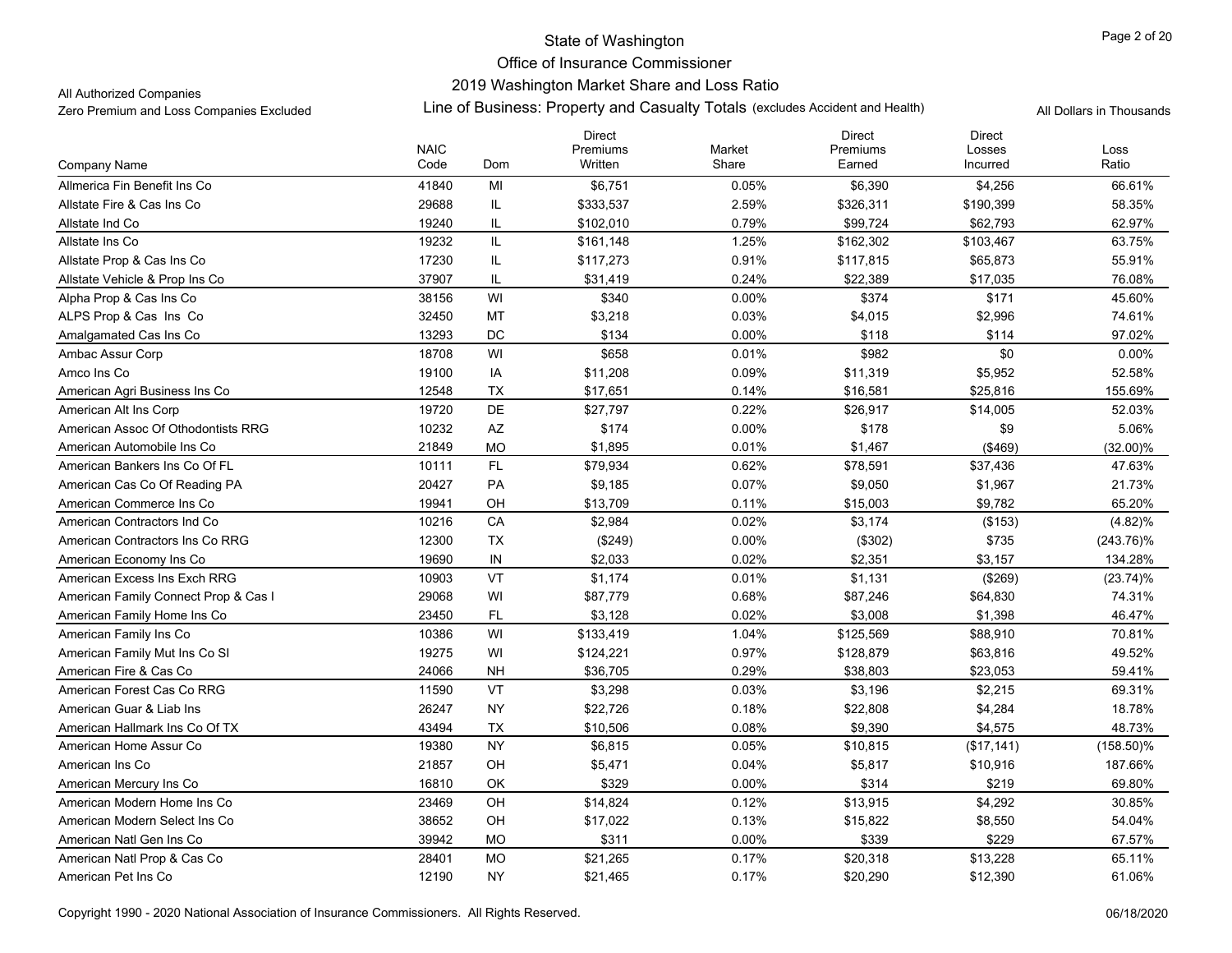# 2019 Washington Market Share and Loss Ratio

All Authorized Companies

|                                      | <b>NAIC</b> |           | <b>Direct</b><br>Premiums | Market   | <b>Direct</b><br>Premiums | <b>Direct</b><br>Losses | Loss         |
|--------------------------------------|-------------|-----------|---------------------------|----------|---------------------------|-------------------------|--------------|
| Company Name                         | Code        | Dom       | Written                   | Share    | Earned                    | Incurred                | Ratio        |
| American Reliable Ins Co             | 19615       | AZ        | \$6,793                   | 0.05%    | \$6,503                   | \$3,012                 | 46.32%       |
| American Road Ins Co                 | 19631       | MI        | \$659                     | 0.01%    | \$659                     | \$0                     | (0.06)%      |
| American Security Ins Co.            | 42978       | <b>DE</b> | \$7,915                   | 0.06%    | \$5,570                   | \$1,393                 | 25.00%       |
| American Select Ins Co               | 19992       | OH        | \$0                       | 0.00%    | \$0                       | \$0                     | $(339.66)\%$ |
| American Southern Home Ins Co        | 41998       | FL.       | \$335                     | 0.00%    | \$289                     | \$81                    | 28.08%       |
| American Southern Ins Co             | 10235       | KS        | \$11                      | $0.00\%$ | \$9                       | \$1                     | 12.49%       |
| American Standard Ins Co of WI       | 19283       | WI        | \$559                     | 0.00%    | \$624                     | (\$26)                  | (4.24)%      |
| American States Ins Co               | 19704       | $\sf IN$  | \$12,148                  | 0.09%    | \$13,247                  | \$10,088                | 76.16%       |
| American States Preferred Ins Co     | 37214       | IN        | \$3,666                   | 0.03%    | \$3,946                   | \$4,190                 | 106.18%      |
| American Strategic Ins Corp          | 10872       | <b>FL</b> | \$20,701                  | 0.16%    | \$15,952                  | \$7,582                 | 47.53%       |
| American Surety Co                   | 31380       | IN        | \$237                     | 0.00%    | \$239                     | \$0                     | 0.00%        |
| American T & T Ins Co RRG            | 11534       | MT        | \$3,460                   | 0.03%    | \$3,460                   | \$3,527                 | 101.95%      |
| American Transportation Grp Ins RRG  | 16384       | <b>NC</b> | \$331                     | 0.00%    | \$211                     | \$116                   | 54.97%       |
| American Zurich Ins Co.              | 40142       | IL        | \$7,942                   | 0.06%    | \$7,310                   | \$430                   | 5.89%        |
| Amerisure Ins Co                     | 19488       | MI        | \$77                      | 0.00%    | \$62                      | \$98                    | 159.62%      |
| Amerisure Mut Ins Co.                | 23396       | MI        | \$267                     | 0.00%    | \$243                     | \$149                   | 61.21%       |
| Amerisure Partners Ins Co            | 11050       | MI        | \$484                     | 0.00%    | \$479                     | \$346                   | 72.22%       |
| Amex Assur Co                        | 27928       | IL        | \$2,372                   | 0.02%    | \$2,372                   | \$1,639                 | 69.11%       |
| Amguard Ins Co                       | 42390       | PA        | \$5,628                   | 0.04%    | \$4,690                   | \$2,095                 | 44.67%       |
| Amica Mut Ins Co                     | 19976       | RI        | \$48,526                  | 0.38%    | \$55,539                  | \$32,981                | 59.38%       |
| Amica Prop & Cas Ins Co              | 12287       | RI        | \$784                     | 0.01%    | \$568                     | \$402                   | 70.75%       |
| AmTrust Ins Co of KS Inc             | 15954       | KS        | \$3,058                   | 0.02%    | \$2,162                   | \$766                   | 35.42%       |
| Applied Medico Legal Solutions RRG   | 11598       | AZ        | \$619                     | 0.00%    | \$708                     | (\$82)                  | $(11.54)\%$  |
| Arag Ins Co                          | 34738       | IA        | \$9,876                   | 0.08%    | \$9,876                   | \$4,293                 | 43.47%       |
| Arch Ind Ins Co                      | 30830       | <b>MO</b> | \$0                       | $0.00\%$ | \$0                       | \$0                     | 0.00%        |
| Arch Ins Co                          | 11150       | <b>MO</b> | \$23,399                  | 0.18%    | \$21,382                  | \$10,750                | 50.28%       |
| ARCH Mortgage Assur Co               | 29114       | WI        | \$0                       | 0.00%    | \$0                       | \$0                     | 0.00%        |
| Arch Mortgage Guar Co                | 18732       | WI        | \$41                      | 0.00%    | \$40                      | \$0                     | 0.00%        |
| <b>ARCH Mortgage Ins Co</b>          | 40266       | WI        | \$21,301                  | 0.17%    | \$19,889                  | \$122                   | 0.61%        |
| <b>ARCOA RRG Inc</b>                 | 13177       | <b>NV</b> | \$495                     | 0.00%    | \$495                     | \$9                     | 1.72%        |
| Argonaut Great Central Ins Co        | 19860       | IL        | \$756                     | 0.01%    | \$740                     | (\$549)                 | $(74.16)\%$  |
| Argonaut Ins Co                      | 19801       | IL        | \$10,305                  | 0.08%    | \$10,716                  | \$13,884                | 129.56%      |
| Argonaut Midwest Ins Co              | 19828       | IL        | \$68                      | 0.00%    | \$86                      | (\$221)                 | $(257.70)\%$ |
| ARISE Boiler Inspection & Ins Co RRG | 13580       | KY        | \$23                      | 0.00%    | \$20                      | \$1                     | 2.52%        |
| <b>Armed Forces Ins Exch</b>         | 41459       | KS        | \$2,278                   | 0.02%    | \$2,313                   | \$2,251                 | 97.32%       |
| Arrowood Ind Co                      | 24678       | DE        | \$0                       | 0.00%    | \$0                       | \$3,539                 | 0.00%        |
| Ascot Ins Co                         | 23752       | CO        | \$413                     | $0.00\%$ | \$110                     | \$25                    | 22.61%       |
| Aspen Amer Ins Co                    | 43460       | <b>TX</b> | \$10,607                  | 0.08%    | \$9,555                   | \$4,879                 | 51.06%       |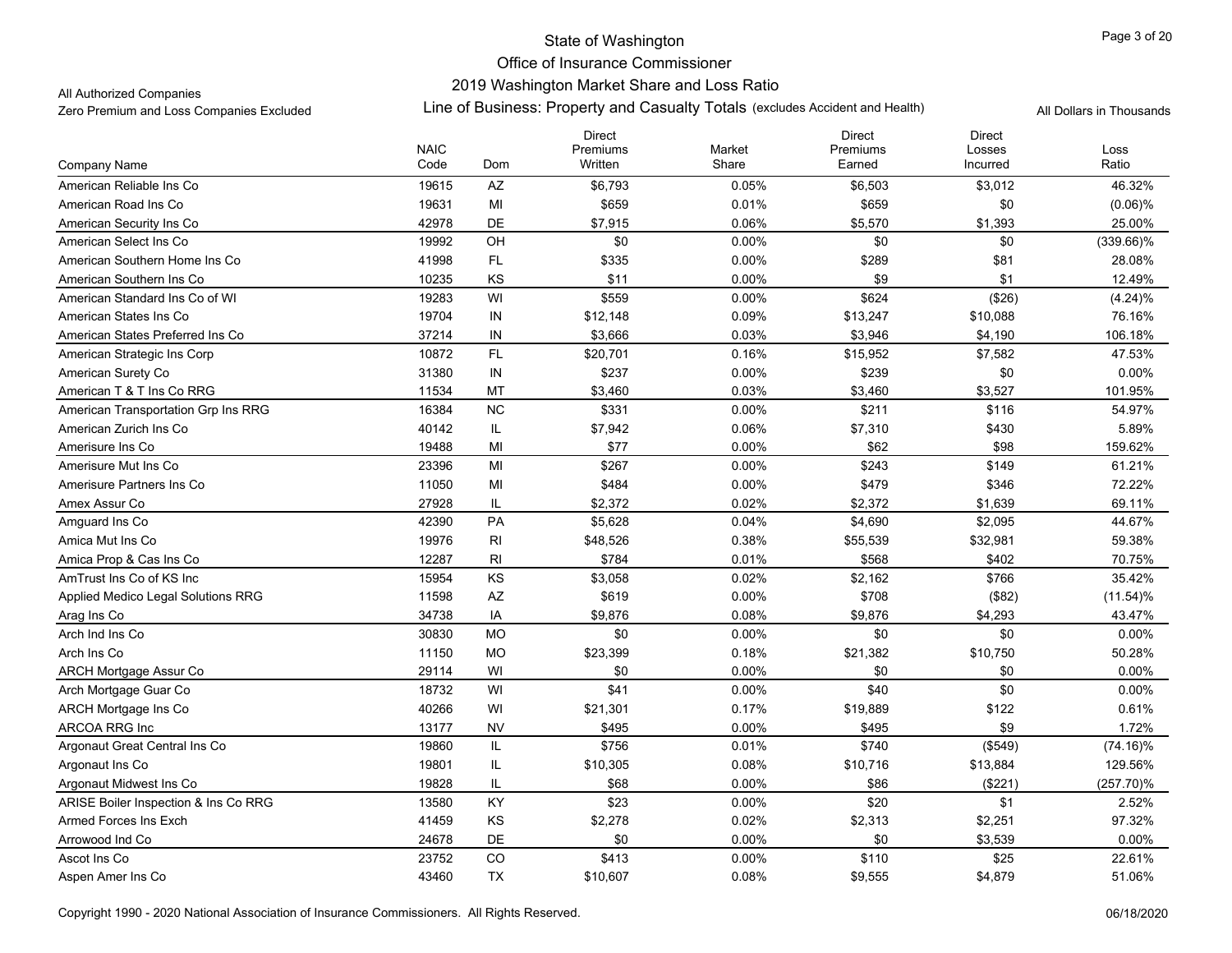# 2019 Washington Market Share and Loss Ratio

All Authorized Companies

|                                     |                     |               | <b>Direct</b>       |                 | <b>Direct</b>      | <b>Direct</b>      |               |
|-------------------------------------|---------------------|---------------|---------------------|-----------------|--------------------|--------------------|---------------|
| Company Name                        | <b>NAIC</b><br>Code | Dom           | Premiums<br>Written | Market<br>Share | Premiums<br>Earned | Losses<br>Incurred | Loss<br>Ratio |
| <b>Associated Ind Corp</b>          | 21865               | CA            | \$3,242             | 0.03%           | \$3,941            | \$5,756            | 146.08%       |
| <b>Assured Guar Corp</b>            | 30180               | <b>MD</b>     | \$0                 | 0.00%           | \$216              | (\$610)            | $(281.84)\%$  |
| Assured Guar Municipal Corp         | 18287               | <b>NY</b>     | \$1,410             | 0.01%           | \$981              | \$0                | $0.00\%$      |
| Atain Ins Co                        | 29033               | <b>TX</b>     | \$0                 | 0.00%           | \$0                | \$0                | 0.00%         |
| AtHome Ins Co                       | 23833               | <b>NJ</b>     | \$0                 | 0.00%           | \$0                | \$3                | 0.00%         |
| Atlantic Specialty Ins Co           | 27154               | <b>NY</b>     | \$15,277            | 0.12%           | \$15,077           | \$15,845           | 105.09%       |
| Atradius Trade Credit Ins Co        | 25422               | <b>MD</b>     | \$7,022             | 0.05%           | \$7,159            | (\$4,018)          | $(56.13)\%$   |
| Attorneys Liab Assur Society Ltd    | 15445               | VT            | \$7,216             | 0.06%           | \$7,218            | \$1,098            | 15.21%        |
| AttPro RRG Recip RRG                | 13795               | DC            | \$1,490             | 0.01%           | \$1,375            | \$189              | 13.73%        |
| Austin Mut Ins Co                   | 13412               | MN            | \$7,647             | 0.06%           | \$7,315            | \$9,500            | 129.86%       |
| Automobile Ins Co Of Hartford CT    | 19062               | СT            | \$4,930             | 0.04%           | \$4,863            | \$1,987            | 40.87%        |
| Avemco Ins Co                       | 10367               | <b>MD</b>     | \$1,181             | 0.01%           | \$1,064            | \$725              | 68.19%        |
| AXA Ins Co                          | 33022               | <b>NY</b>     | \$1,943             | 0.02%           | \$1,948            | \$762              | 39.13%        |
| Axis Ins Co                         | 37273               | IL            | \$10,628            | 0.08%           | \$10,433           | \$3,612            | 34.62%        |
| <b>AXIS Reins Co</b>                | 20370               | <b>NY</b>     | \$192               | 0.00%           | \$191              | (\$83)             | $(43.16)\%$   |
| <b>AXIS Specialty Ins Co</b>        | 15610               | <b>CT</b>     | \$0                 | $0.00\%$        | \$0                | (\$15)             | 0.00%         |
| Balboa Ins Co                       | 24813               | CA            | (\$2)               | $0.00\%$        | ( \$1)             | (\$2)              | 236.38%       |
| Bankers Ins Co                      | 33162               | FL            | \$437               | 0.00%           | \$499              | \$66               | 13.26%        |
| <b>Bankers Standard Ins Co</b>      | 18279               | PA            | \$20,578            | 0.16%           | \$20,622           | \$12,688           | 61.53%        |
| <b>BCS Ins Co</b>                   | 38245               | OH            | \$4,635             | 0.04%           | \$4,874            | \$26,192           | 537.40%       |
| Beazley Ins Co Inc                  | 37540               | <b>CT</b>     | \$5,865             | 0.05%           | \$5,622            | \$641              | 11.40%        |
| Bedivere Ins Co                     | 21970               | PA            | \$0                 | $0.00\%$        | \$0                | \$1,028            | $0.00\%$      |
| Benchmark Ins Co                    | 41394               | KS            | \$223               | $0.00\%$        | \$572              | \$694              | 121.33%       |
| Berkley Cas Co                      | 15911               | IA            | \$1                 | 0.00%           | \$1                | \$0                | 11.06%        |
| Berkley Ins Co                      | 32603               | DE            | \$9,051             | 0.07%           | \$9,182            | \$2,736            | 29.80%        |
| Berkley Natl Ins Co                 | 38911               | IA            | \$5,458             | 0.04%           | \$4,947            | \$1,503            | 30.37%        |
| Berkley Regional Ins Co             | 29580               | IA            | \$1,005             | 0.01%           | \$1,021            | \$103              | 10.07%        |
| Berkshire Hathaway Direct Ins Co    | 10391               | <b>NE</b>     | \$12                | $0.00\%$        | \$1                | \$1                | 60.47%        |
| Berkshire Hathaway Homestate Ins Co | 20044               | $N\mathsf{E}$ | \$1,315             | 0.01%           | \$1,250            | \$692              | 55.34%        |
| Berkshire Hathaway Specialty Ins Co | 22276               | <b>NE</b>     | \$10,085            | 0.08%           | \$9,256            | \$4,837            | 52.25%        |
| <b>BITCO Gen Ins Corp</b>           | 20095               | IL            | \$4,971             | 0.04%           | \$4,973            | \$1,987            | 39.95%        |
| <b>BITCO Natl Ins Co</b>            | 20109               | IL            | \$258               | 0.00%           | \$248              | \$408              | 164.57%       |
| Bond Safeguard Ins Co               | 27081               | <b>SD</b>     | \$37                | 0.00%           | \$41               | \$18               | 42.59%        |
| <b>Bonded Builders Ins Co RRG</b>   | 13010               | <b>NV</b>     | \$99                | $0.00\%$        | \$40               | \$0                | (1.00)%       |
| Brooklyn Specialty Ins Co RRG Inc   | 16396               | <b>NC</b>     | \$368               | 0.00%           | \$245              | \$86               | 35.21%        |
| Brotherhood Mut Ins Co              | 13528               | IN            | \$8,579             | 0.07%           | \$8,162            | \$3,361            | 41.17%        |
| <b>Build Amer Mut Assur Co</b>      | 14380               | <b>NY</b>     | \$23                | 0.00%           | \$20               | \$0                | 0.00%         |
| California Cas & Fire Ins Co        | 27464               | CA            | \$0                 | 0.00%           | \$0                | \$0                | 0.00%         |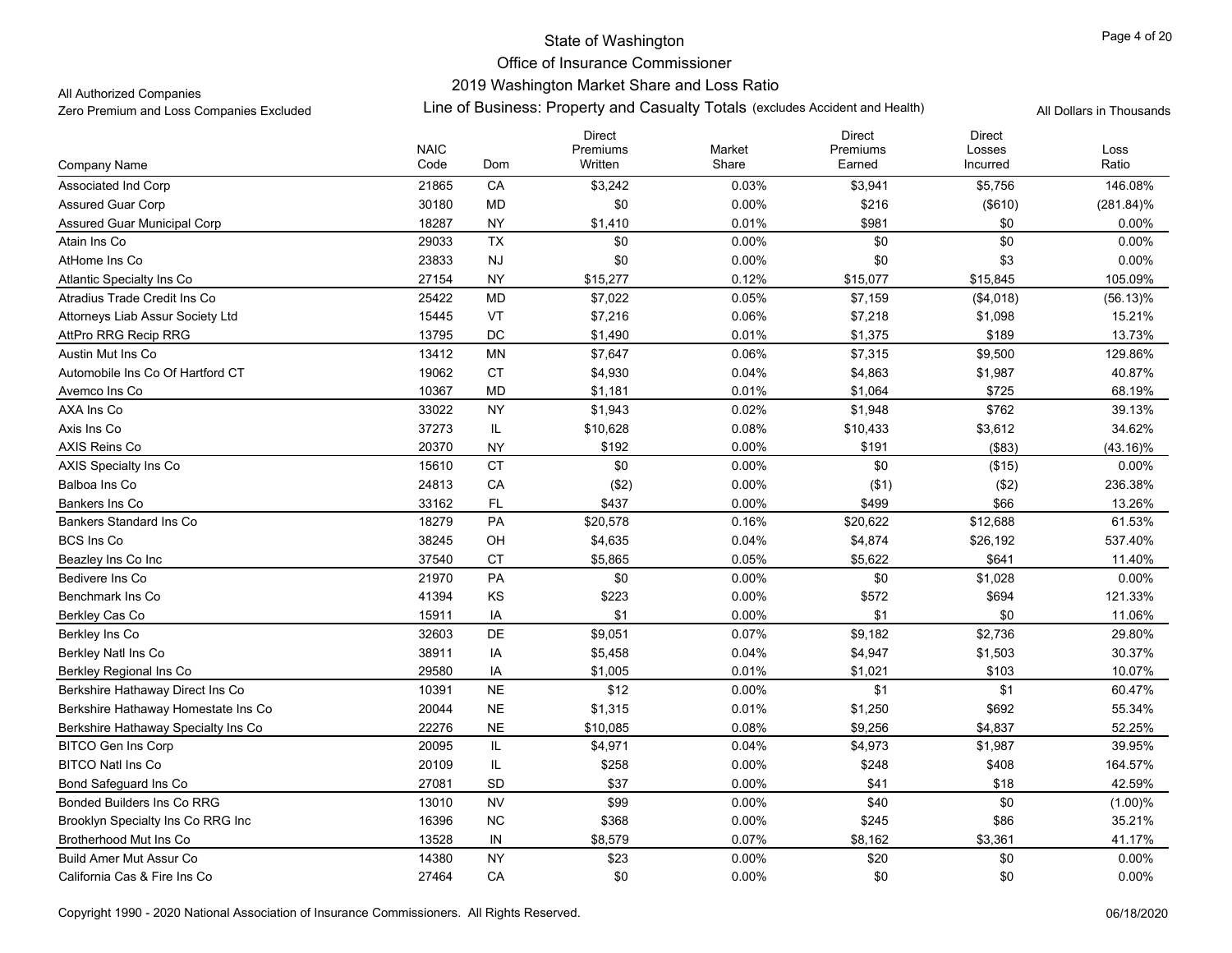### 2019 Washington Market Share and Loss Ratio

All Authorized Companies

|                                     | <b>NAIC</b> |               | <b>Direct</b><br>Premiums | Market   | <b>Direct</b><br>Premiums | <b>Direct</b><br>Losses | Loss        |
|-------------------------------------|-------------|---------------|---------------------------|----------|---------------------------|-------------------------|-------------|
| Company Name                        | Code        | Dom           | Written                   | Share    | Earned                    | Incurred                | Ratio       |
| California Cas Gen Ins Co of OR     | 35955       | <b>OR</b>     | \$12,088                  | 0.09%    | \$11,739                  | \$8,205                 | 69.89%      |
| California Cas Ind Exch             | 20117       | CA            | \$0                       | 0.00%    | \$0                       | ( \$1)                  | 0.00%       |
| California Hithcare Ins Co Inc RRG  | 44504       | HI            | \$35                      | $0.00\%$ | \$35                      | \$0                     | $0.00\%$    |
| California Ins Co                   | 38865       | CA            | \$74                      | $0.00\%$ | \$74                      | (\$3)                   | (4.07)%     |
| Camico Mut Ins Co                   | 36340       | CA            | \$1,334                   | 0.01%    | \$1,372                   | \$420                   | 30.62%      |
| Campmed Cas & Ind Co Inc            | 12260       | <b>NH</b>     | \$3                       | $0.00\%$ | \$1                       | \$0                     | 36.46%      |
| Canal Ins Co                        | 10464       | <b>SC</b>     | \$2,757                   | 0.02%    | \$3,316                   | \$935                   | 28.18%      |
| Capitol Ind Corp                    | 10472       | WI            | \$1,735                   | 0.01%    | \$1,696                   | \$868                   | 51.16%      |
| <b>Caring Communities Recip RRG</b> | 12373       | <b>DC</b>     | \$729                     | 0.01%    | \$729                     | \$161                   | 22.13%      |
| Carolina Cas Ins Co                 | 10510       | IA            | \$903                     | 0.01%    | \$868                     | \$413                   | 47.56%      |
| Caterpillar Ins Co                  | 11255       | <b>MO</b>     | \$3,989                   | 0.03%    | \$3,397                   | \$2,071                 | 60.97%      |
| Catlin Ind Co                       | 24503       | <b>DE</b>     | \$0                       | 0.00%    | \$0                       | (\$207)                 | 0.00%       |
| Catlin Ins Co                       | 19518       | TX            | \$452                     | $0.00\%$ | \$557                     | \$2,246                 | 402.95%     |
| Censtat Cas Co                      | 11499       | <b>NE</b>     | \$0                       | 0.00%    | \$1                       | \$0                     | 68.96%      |
| Central States Ind Co Of Omaha      | 34274       | <b>NE</b>     | \$241                     | 0.00%    | \$241                     | \$15                    | 6.14%       |
| Century Ind Co                      | 20710       | PA            | \$0                       | 0.00%    | \$0                       | \$1,748                 | 0.00%       |
| Century Natl Ins Co                 | 26905       | CA            | \$5,029                   | 0.04%    | \$4,047                   | \$1,902                 | 46.99%      |
| CGB Ins Co                          | 11445       | IN            | \$12,524                  | 0.10%    | \$12,174                  | \$1,183                 | 9.72%       |
| Charter Ind Co                      | 37524       | TX            | \$11,532                  | 0.09%    | \$10,975                  | \$5,884                 | 53.62%      |
| Charter Oak Fire Ins Co             | 25615       | <b>CT</b>     | \$18,058                  | 0.14%    | \$17,406                  | \$9,191                 | 52.80%      |
| Cherokee Guar Co Inc a RRG          | 14388       | AZ            | \$30                      | 0.00%    | \$30                      | \$11                    | 38.13%      |
| Cherokee Ins Co                     | 10642       | MI            | \$0                       | $0.00\%$ | \$0                       | \$0                     | $0.00\%$    |
| Chicago Ins Co                      | 22810       | IL            | \$0                       | $0.00\%$ | \$0                       | \$542                   | 0.00%       |
| Chubb Ind Ins Co                    | 12777       | <b>NY</b>     | \$124                     | $0.00\%$ | \$132                     | \$8                     | 5.82%       |
| Chubb Natl Ins Co                   | 10052       | $\mathsf{IN}$ | \$34                      | 0.00%    | \$30                      | \$1                     | 4.13%       |
| Church Mut Ins Co                   | 18767       | WI            | \$11,235                  | 0.09%    | \$10,246                  | \$6,213                 | 60.64%      |
| Citizens Ins Co Of Amer             | 31534       | MI            | \$5,846                   | 0.05%    | \$5,871                   | \$1,658                 | 28.24%      |
| Civil Serv Employees Ins Co         | 10693       | CA            | \$0                       | $0.00\%$ | \$0                       | \$113                   | 0.00%       |
| Claim Professionals Liab ins Co RRG | 12172       | VT            | \$16                      | 0.00%    | \$18                      | (\$17)                  | $(93.77)\%$ |
| Clarendon Natl Ins Co               | 20532       | <b>TX</b>     | (\$1,226)                 | $-0.01%$ | (\$1,226)                 | (\$182)                 | 14.80%      |
| Clear Blue Ins Co.                  | 28860       | IL            | \$78                      | 0.00%    | \$27                      | \$7                     | 27.50%      |
| Coast Natl Ins Co                   | 25089       | CA            | \$19,761                  | 0.15%    | \$24,712                  | \$12,211                | 49.41%      |
| Coface N Amer Ins Co                | 31887       | <b>MA</b>     | \$667                     | 0.01%    | \$609                     | (\$191)                 | $(31.31)\%$ |
| College Liab Ins Co Recip RRG       | 44598       | HI            | \$822                     | 0.01%    | \$857                     | (\$42)                  | $(4.86)\%$  |
| College RRG Inc                     | 13613       | VT            | \$341                     | $0.00\%$ | \$333                     | \$216                   | 65.03%      |
| Colonial Amer Cas & Surety Co       | 34347       | IL            | \$15                      | $0.00\%$ | \$53                      | \$48                    | 90.73%      |
| Colonial Surety Co                  | 10758       | <b>PA</b>     | \$258                     | 0.00%    | \$253                     | \$7                     | 2.87%       |
| Colony Specialty Ins Co             | 36927       | OH            | (\$25)                    | 0.00%    | \$42                      | (\$29)                  | $(69.35)\%$ |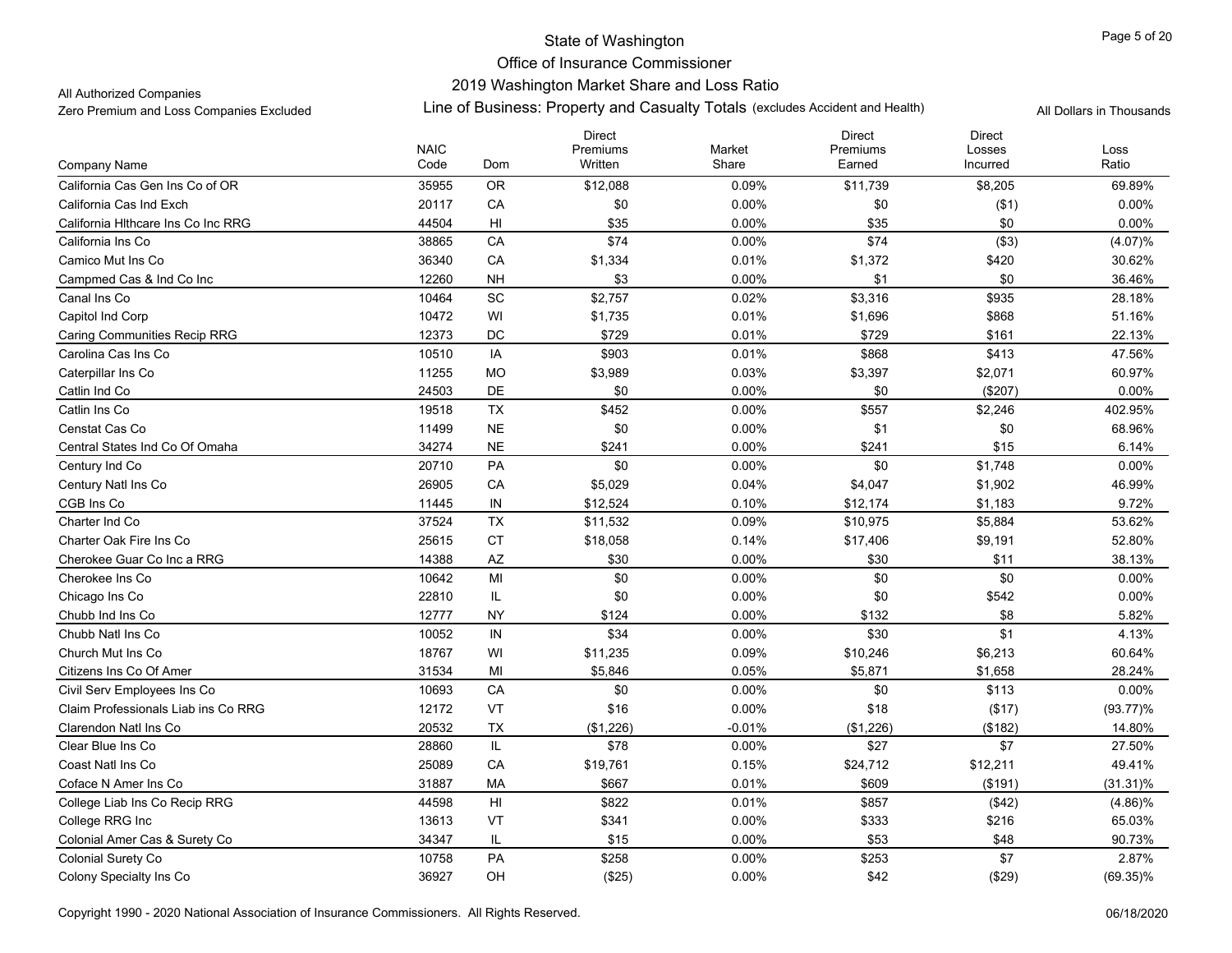### 2019 Washington Market Share and Loss Ratio

All Authorized Companies

|                                      |                     |                              | <b>Direct</b>       |                 | <b>Direct</b>      | <b>Direct</b>      |                  |
|--------------------------------------|---------------------|------------------------------|---------------------|-----------------|--------------------|--------------------|------------------|
| Company Name                         | <b>NAIC</b><br>Code | Dom                          | Premiums<br>Written | Market<br>Share | Premiums<br>Earned | Losses<br>Incurred | Loss<br>Ratio    |
| Colorado Cas Ins Co                  | 41785               | <b>NH</b>                    | \$0                 | $0.00\%$        | \$0                | \$0                | 0.00%            |
| Columbia Ins Co                      | 27812               | $N\mathsf{E}$                | \$1,810             | 0.01%           | \$1,826            | \$879              | 48.13%           |
| Columbia Natl RRG Inc                | 10803               | VT                           | \$0                 | 0.00%           | \$0                | \$0                | $0.00\%$         |
| Commerce & Industry Ins Co           | 19410               | <b>NY</b>                    | \$593               | 0.00%           | \$846              | \$803              | 94.91%           |
| Commerce W Ins Co                    | 13161               | CA                           | \$31,072            | 0.24%           | \$38,341           | \$24,815           | 64.72%           |
| Commonwealth Ins Co Of Amer          | 10220               | DE                           | \$0                 | 0.00%           | \$0                | \$440              | 0.00%            |
| <b>Community Blood Cntr Exch RRG</b> | 13893               | $\sf IN$                     | \$38                | 0.00%           | \$40               | \$0                | 0.96%            |
| Consolidated Ins Co                  | 22640               | ${\sf IN}$                   | \$0                 | 0.00%           | \$0                | (\$76)             | 0.00%            |
| Continental Cas Co                   | 20443               | IL                           | \$114,419           | 0.89%           | \$111,191          | \$51,130           | 45.98%           |
| Continental Divide Ins Co            | 35939               | $_{\rm CO}$                  | \$5,534             | 0.04%           | \$6,835            | \$2,815            | 41.19%           |
| Continental Heritage Ins Co          | 39551               | FL                           | \$47                | $0.00\%$        | \$12               | \$6                | 48.85%           |
|                                      | 28258               |                              | ( \$1)              | 0.00%           | ( \$1)             | \$0                |                  |
| Continental Ind Co                   | 35289               | IA<br>PA                     | \$38,826            | 0.30%           | \$32,484           | \$21,096           | 70.17%<br>64.94% |
| Continental Ins Co                   |                     |                              |                     |                 |                    |                    | 23.51%           |
| <b>Continental Western Ins Co</b>    | 10804               | IA                           | \$13,911            | 0.11%           | \$16,818           | \$3,954            |                  |
| Contractors Bonding & Ins Co         | 37206               | IL                           | \$19,917            | 0.15%           | \$18,600           | \$4,039            | 21.72%           |
| Contractors Ins Co of N Amer Inc RRG | 11603               | H <sub>II</sub>              | \$307               | 0.00%           | \$310              | \$91               | 29.34%           |
| Copic RRG                            | 14906               | DC                           | \$52                | $0.00\%$        | \$42               | \$10               | 22.69%           |
| CorePointe Ins Co                    | 10499               | DE                           | \$458               | 0.00%           | \$497              | \$450              | 90.54%           |
| Country Cas Ins Co                   | 20982               | IL                           | \$6,098             | 0.05%           | \$5,670            | \$4,094            | 72.20%           |
| <b>Country Mut Ins Co</b>            | 20990               | IL                           | \$91,420            | 0.71%           | \$89,162           | \$51,564           | 57.83%           |
| Country Pref Ins Co                  | 21008               | IL                           | \$58,143            | 0.45%           | \$56,244           | \$40,787           | 72.52%           |
| County Hall Ins Co Inc A RRG         | 15947               | NC                           | \$592               | $0.00\%$        | \$1,136            | \$1,452            | 127.87%          |
| Courtesy Ins Co                      | 26492               | FL.                          | \$321               | $0.00\%$        | \$372              | \$217              | 58.34%           |
| Cpa Mut Ins Co Of Amer RRG           | 10164               | VT                           | \$161               | 0.00%           | \$159              | (\$5)              | (3.04)%          |
| Crestbrook Ins Co                    | 18961               | OH                           | \$19,530            | 0.15%           | \$18,212           | \$12,220           | 67.10%           |
| CrossFit RRG Inc                     | 13720               | MT                           | \$138               | $0.00\%$        | \$151              | \$30               | 20.10%           |
| Crum & Forster Ind Co                | 31348               | DE                           | \$1,900             | 0.01%           | \$1,248            | \$676              | 54.17%           |
| Crusader Ins Co                      | 14010               | CA                           | ( \$1)              | $0.00\%$        | \$1                | \$0                | 0.00%            |
| Cumis Ins Society Inc                | 10847               | IA                           | \$13,263            | 0.10%           | \$12,927           | \$6,805            | 52.65%           |
| Dairyland Ins Co                     | 21164               | WI                           | \$2,641             | 0.02%           | \$2,805            | \$1,062            | 37.87%           |
| DAN RRG Inc                          | 15928               | $\operatorname{\textsf{SC}}$ | \$80                | $0.00\%$        | \$68               | \$34               | 49.23%           |
| Dealers Assur Co                     | 16705               | OH                           | \$21,018            | 0.16%           | \$13,428           | \$7,790            | 58.02%           |
| Dentists Ins Co                      | 40975               | CA                           | \$6,879             | 0.05%           | \$7,020            | \$1,309            | 18.65%           |
| Depositors Ins Co                    | 42587               | IA                           | \$13,231            | 0.10%           | \$13,142           | \$9,825            | 74.76%           |
| Developers Surety & Ind Co           | 12718               | CA                           | \$10,485            | 0.08%           | \$11,055           | \$3,551            | 32.12%           |
| Diamond State Ins Co                 | 42048               | IN                           | \$257               | 0.00%           | \$220              | \$110              | 49.88%           |
| Discover Prop & Cas Ins Co           | 36463               | <b>CT</b>                    | \$0                 | 0.00%           | \$0                | (\$61)             | 0.00%            |
| Doctors Co An Interins Exch          | 34495               | CA                           | \$8,931             | 0.07%           | \$9,457            | \$3,205            | 33.89%           |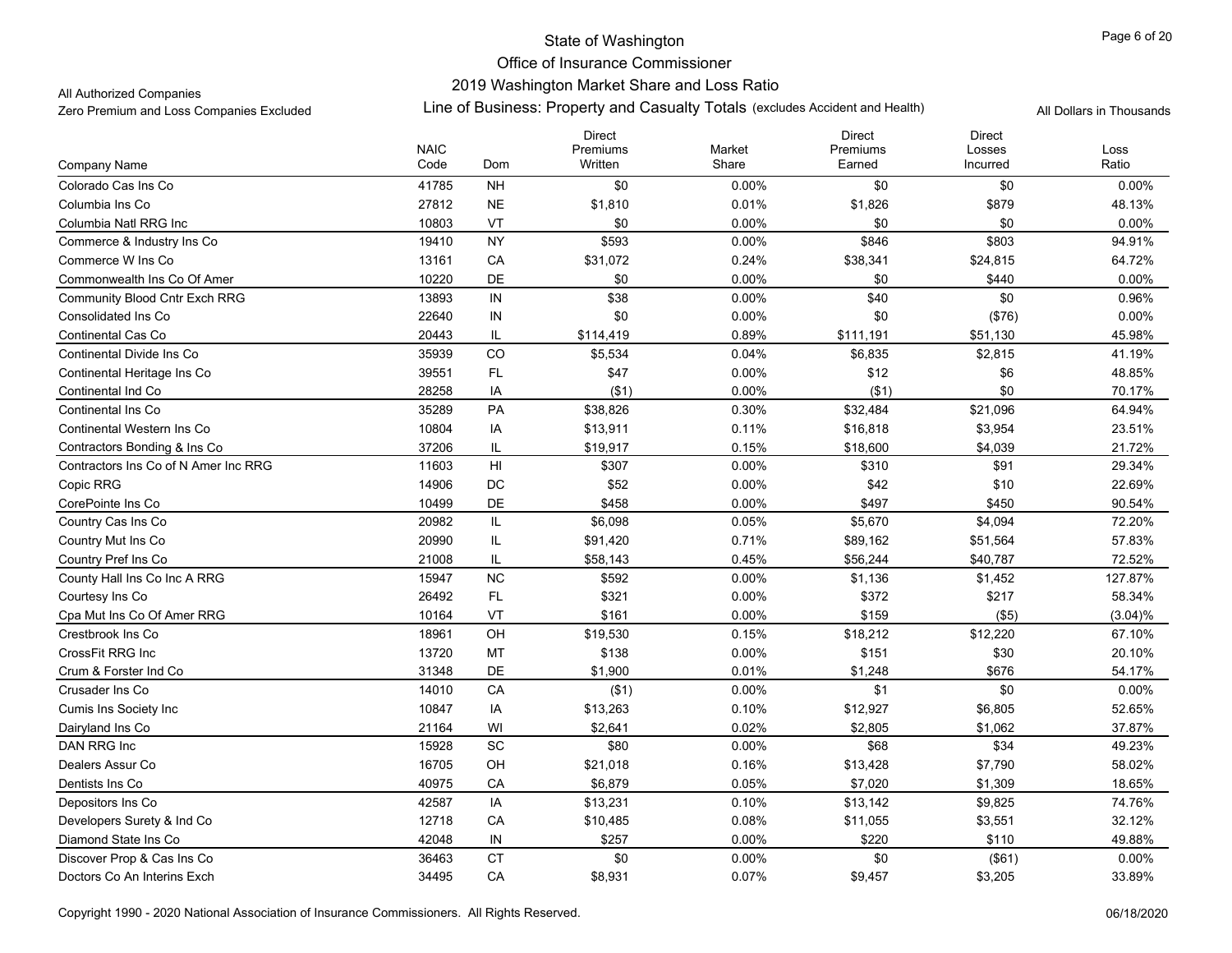### 2019 Washington Market Share and Loss Ratio

All Authorized Companies

|                                            | <b>NAIC</b> |                | <b>Direct</b><br>Premiums | Market   | <b>Direct</b><br>Premiums | <b>Direct</b><br>Losses | Loss         |
|--------------------------------------------|-------------|----------------|---------------------------|----------|---------------------------|-------------------------|--------------|
| Company Name                               | Code        | Dom            | Written                   | Share    | Earned                    | Incurred                | Ratio        |
| Doctors Professional Liabity RRG Inc       | 15893       | <b>NC</b>      | \$25                      | $0.00\%$ | \$24                      | ( \$1)                  | (2.67)%      |
| Eagle Builders Ins Co RRG Inc              | 16104       | NC             | \$1                       | 0.00%    | \$0                       | \$0                     | 0.00%        |
| Eagle W Ins Co                             | 12890       | CA             | \$40,949                  | 0.32%    | \$36,734                  | \$31,121                | 84.72%       |
| Economy Preferred Ins Co                   | 38067       | IL             | \$14,799                  | 0.12%    | \$13,877                  | \$8,624                 | 62.15%       |
| Economy Premier Assur Co                   | 40649       | IL             | \$2,607                   | 0.02%    | \$2,658                   | \$2,305                 | 86.73%       |
| Electric Ins Co                            | 21261       | МA             | \$2,081                   | 0.02%    | \$2,014                   | (\$32)                  | (1.59)%      |
| Emc Prop & Cas Ins Co                      | 25186       | IA             | \$3                       | $0.00\%$ | \$0                       | \$1                     | 112.45%      |
| Emcasco Ins Co                             | 21407       | IA             | \$707                     | 0.01%    | \$574                     | \$578                   | 100.80%      |
| <b>Emergency Medicine Professional Asr</b> | 12003       | <b>NV</b>      | \$1,952                   | 0.02%    | \$1,944                   | \$358                   | 18.42%       |
| Emergency Physicians Ins Exchange RR       | 11714       | VT             | \$522                     | $0.00\%$ | \$519                     | \$117                   | 22.61%       |
| Empire Fire & Marine Ins Co                | 21326       | IL             | \$9,714                   | 0.08%    | \$9,789                   | \$2,671                 | 27.28%       |
| Employers Fire Ins Co                      | 20648       | <b>PA</b>      | \$0                       | 0.00%    | \$0                       | (\$246)                 | 2729422.22%  |
| Employers Ins Co of Wausau                 | 21458       | WI             | \$8,286                   | 0.06%    | \$6,231                   | \$6,948                 | 111.50%      |
| Employers Mut Cas Co                       | 21415       | IA             | \$4,464                   | 0.03%    | \$3,488                   | \$2,208                 | 63.30%       |
| Encompass Ind Co                           | 15130       | IL             | \$27,296                  | 0.21%    | \$26,160                  | \$11,174                | 42.71%       |
| Encompass Ins Co Of Amer                   | 10071       | IL.            | \$4,395                   | 0.03%    | \$4,593                   | \$2,647                 | 57.62%       |
| <b>Endurance Amer Ins Co</b>               | 10641       | DE             | \$20,505                  | 0.16%    | \$19,033                  | \$17,885                | 93.97%       |
| <b>Endurance Assur Corp</b>                | 11551       | <b>DE</b>      | \$1,607                   | 0.01%    | \$1,776                   | \$454                   | 25.56%       |
| Endurance Risk Solutions Assur Co          | 43630       | DE             | \$0                       | $0.00\%$ | \$0                       | (\$2)                   | 0.00%        |
| Enumclaw Prop & Cas Ins Co                 | 11232       | OR             | \$57,235                  | 0.44%    | \$61,189                  | \$35,888                | 58.65%       |
| Equity Ins Co                              | 28746       | TX             | \$842                     | 0.01%    | \$745                     | \$449                   | 60.25%       |
| <b>Essent Guar Inc</b>                     | 13634       | PA             | \$35,740                  | 0.28%    | \$35,236                  | \$634                   | 1.80%        |
| Essentia Ins Co                            | 37915       | <b>MO</b>      | \$13,755                  | 0.11%    | \$12,962                  | \$3,057                 | 23.59%       |
| Esurance Ins Co                            | 25712       | WI             | \$48,870                  | 0.38%    | \$47,998                  | \$30,596                | 63.74%       |
| Euler Hermes N Amer Ins Co                 | 20516       | <b>MD</b>      | \$9,657                   | 0.08%    | \$8,840                   | \$1,796                 | 20.31%       |
| Everest Denali Ins Co                      | 16044       | DE             | \$4,814                   | 0.04%    | \$3,109                   | \$1,875                 | 60.32%       |
| Everest Natl Ins Co                        | 10120       | DE             | \$7,959                   | 0.06%    | \$8,235                   | \$1,162                 | 14.11%       |
| Everest Premier Ins Co                     | 16045       | DE             | \$279                     | $0.00\%$ | \$181                     | \$71                    | 39.18%       |
| Everest Reins Co                           | 26921       | <b>DE</b>      | \$569                     | $0.00\%$ | \$496                     | \$170                   | 34.17%       |
| Evergreen Natl Ind Co                      | 12750       | OH             | \$110                     | 0.00%    | \$152                     | (\$116)                 | (76.07)%     |
| <b>Excess Share Ins Corp</b>               | 10003       | OH             | \$132                     | 0.00%    | \$132                     | \$0                     | $0.00\%$     |
| Executive Risk Ind Inc.                    | 35181       | DE             | \$679                     | 0.01%    | \$655                     | \$1,659                 | 253.44%      |
| Factory Mut Ins Co                         | 21482       | R <sub>l</sub> | \$68,050                  | 0.53%    | \$60,844                  | \$12,701                | 20.87%       |
| Fair Amer Ins & Reins Co                   | 35157       | <b>NY</b>      | \$449                     | $0.00\%$ | \$456                     | (\$10)                  | (2.17)%      |
| Falls Lake Natl Ins Co                     | 31925       | OH             | \$1                       | $0.00\%$ | \$25                      | (\$170)                 | $(686.31)\%$ |
| Farmers Ins Co Of WA                       | 21644       | <b>WA</b>      | \$290,624                 | 2.26%    | \$296,159                 | \$147,932               | 49.95%       |
| <b>Farmers Ins Exch</b>                    | 21652       | CA             | \$37,213                  | 0.29%    | \$36,806                  | \$28,993                | 78.77%       |
| Farmington Cas Co                          | 41483       | <b>CT</b>      | \$6                       | $0.00\%$ | \$6                       | ( \$46)                 | $(732.18)\%$ |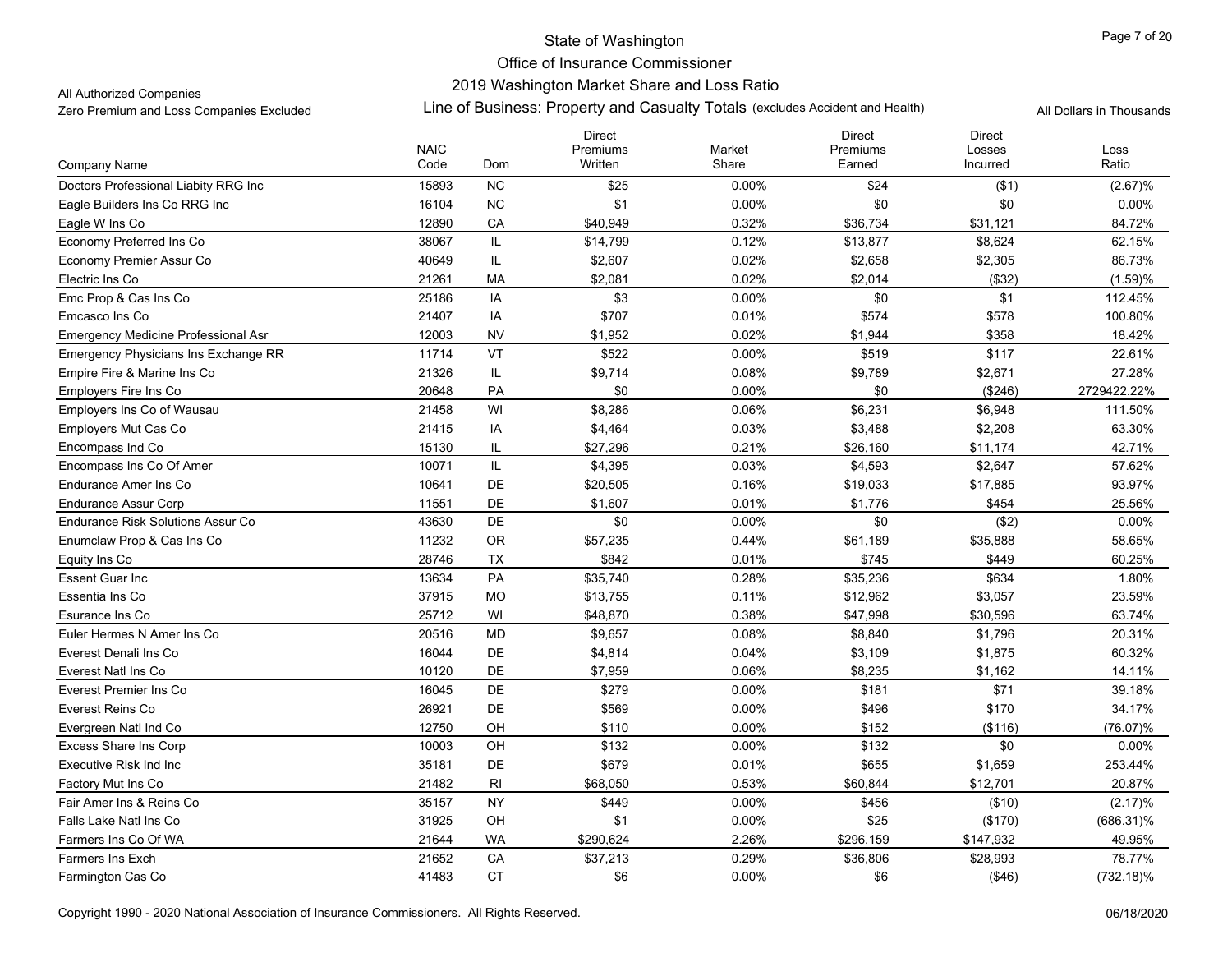# State of Washington Office of Insurance Commissioner 2019 Washington Market Share and Loss Ratio

#### All Authorized Companies

|                                          |                     |           | <b>Direct</b>       |                 | <b>Direct</b><br>Premiums | <b>Direct</b>      |               |
|------------------------------------------|---------------------|-----------|---------------------|-----------------|---------------------------|--------------------|---------------|
| Company Name                             | <b>NAIC</b><br>Code | Dom       | Premiums<br>Written | Market<br>Share | Earned                    | Losses<br>Incurred | Loss<br>Ratio |
| Federal Ins Co                           | 20281               | IN        | \$57,257            | 0.44%           | \$53,528                  | \$10,623           | 19.84%        |
| <b>Federated Mut Ins Co</b>              | 13935               | MN        | \$29,982            | 0.23%           | \$28,645                  | \$14,372           | 50.17%        |
| <b>Federated Reserve Ins Co</b>          | 16024               | ΜN        | \$1,849             | 0.01%           | \$912                     | \$248              | 27.21%        |
| <b>Federated Rural Electric Ins Exch</b> | 11118               | KS        | \$2,549             | 0.02%           | \$2,518                   | \$354              | 14.07%        |
| Federated Serv Ins Co                    | 28304               | MN        | \$2,326             | 0.02%           | \$2,392                   | \$3,138            | 131.21%       |
| Fidelity & Deposit Co Of MD              | 39306               | IL        | \$19,522            | 0.15%           | \$19,615                  | \$1,709            | 8.71%         |
| Fidelity & Guar Ins Co                   | 35386               | IA        | \$0                 | 0.00%           | \$0                       | (\$14)             | 0.00%         |
| Fidelity & Guar Ins Underwriters Inc     | 25879               | WI        | \$0                 | 0.00%           | \$0                       | ( \$7)             | 0.00%         |
| Financial Cas & Surety Inc               | 35009               | TX        | \$11                | 0.00%           | \$11                      | \$0                | 1.44%         |
| Financial Ind Co                         | 19852               | IL        | \$441               | 0.00%           | \$467                     | \$46               | 9.89%         |
| Fire Ins Exch                            | 21660               | CA        | \$56,755            | 0.44%           | \$56,542                  | \$31,342           | 55.43%        |
| Firemans Fund Ins Co                     | 21873               | CA        | \$14,114            | 0.11%           | \$12,026                  | \$11,605           | 96.51%        |
| Firemens Ins Co Of Washington DC         | 21784               | DE        | \$6,960             | 0.05%           | \$8,334                   | \$1,902            | 22.82%        |
| First Amer Prop & Cas Ins Co             | 37710               | CA        | \$17,795            | 0.14%           | \$16,766                  | \$12,739           | 75.98%        |
| <b>First Colonial Ins Co</b>             | 29980               | FL.       | \$733               | 0.01%           | \$1,471                   | \$920              | 62.50%        |
| First Community Ins Co                   | 13990               | FL        | \$6                 | 0.00%           | \$4                       | \$0                | 0.00%         |
| <b>First Guard Ins Co</b>                | 10676               | AZ        | \$147               | 0.00%           | \$147                     | \$24               | 16.54%        |
| First Liberty Ins Corp                   | 33588               | IL        | \$774               | 0.01%           | \$729                     | (\$79)             | (10.84)%      |
| First Natl Ins Co Of Amer                | 24724               | <b>NH</b> | \$377,604           | 2.93%           | \$364,466                 | \$253,383          | 69.52%        |
| Florists Mut Ins Co                      | 13978               | IL        | \$610               | 0.00%           | \$539                     | \$239              | 44.34%        |
| FMH Ag Risk Ins Co                       | 36781               | IA        | \$160               | 0.00%           | \$160                     | \$919              | 573.52%       |
| Foremost Ins Co Grand Rapids MI          | 11185               | MI        | \$117,176           | 0.91%           | \$108,472                 | \$49,329           | 45.48%        |
| Foremost Prop & Cas Ins Co               | 11800               | MI        | \$8,090             | 0.06%           | \$8,149                   | \$5,067            | 62.18%        |
| Foremost Signature Ins Co                | 41513               | MI        | ( \$11)             | 0.00%           | \$280                     | (\$319)            | $(114.09)\%$  |
| Fortress Ins Co                          | 10801               | IL        | \$128               | 0.00%           | \$114                     | \$2                | 1.45%         |
| Frankenmuth Mut Ins Co                   | 13986               | MI        | \$1                 | 0.00%           | \$0                       | \$0                | 12.18%        |
| Franklin Cas Ins Co RRG                  | 10842               | VT        | \$7                 | 0.00%           | \$7                       | \$0                | 0.00%         |
| <b>Fraternal Beneficial Association</b>  | 29360               | <b>WA</b> | \$56                | $0.00\%$        | \$56                      | \$0                | 0.00%         |
| Freedom Specialty Ins Co                 | 22209               | OH        | \$4,282             | 0.03%           | \$2,028                   | \$736              | 36.31%        |
| Garrison Prop & Cas Ins Co               | 21253               | TX        | \$81,766            | 0.64%           | \$78,360                  | \$50,404           | 64.32%        |
| <b>GEICO Advantage Ins Co</b>            | 14138               | <b>NE</b> | \$237,182           | 1.84%           | \$226,781                 | \$171,011          | 75.41%        |
| Geico Cas Co                             | 41491               | MD        | \$2,895             | 0.02%           | \$3,017                   | \$1,962            | 65.03%        |
| GEICO Choice Ins Co                      | 14139               | <b>NE</b> | \$128,906           | 1.00%           | \$124,743                 | \$78,512           | 62.94%        |
| Geico Gen Ins Co                         | 35882               | MD        | \$133,069           | 1.03%           | \$138,435                 | \$91,643           | 66.20%        |
| Geico Ind Co                             | 22055               | <b>MD</b> | \$51,138            | 0.40%           | \$52,894                  | \$29,740           | 56.22%        |
| <b>GEICO Marine Ins Co</b>               | 37923               | MD        | \$5,775             | 0.04%           | \$5,576                   | \$3,627            | 65.04%        |
| <b>GEICO Secure Ins Co</b>               | 14137               | <b>NE</b> | \$68,849            | 0.54%           | \$67,317                  | \$40,052           | 59.50%        |
| General Cas Co Of WI                     | 24414               | WI        | \$4,682             | 0.04%           | \$4,577                   | \$851              | 18.60%        |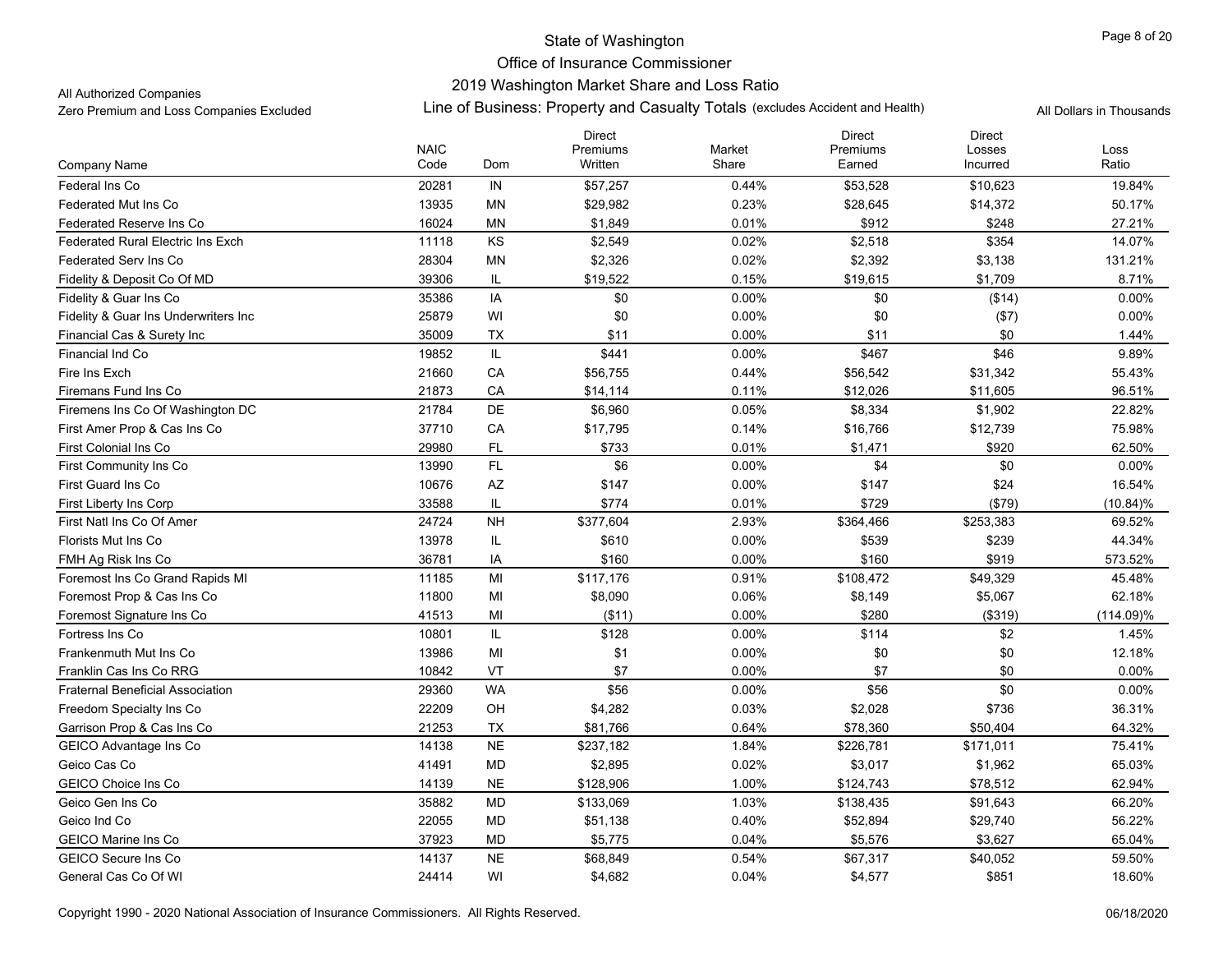# 2019 Washington Market Share and Loss Ratio

All Authorized Companies

|                                     |                     |            | <b>Direct</b>       |                 | <b>Direct</b>      | <b>Direct</b>      |               |
|-------------------------------------|---------------------|------------|---------------------|-----------------|--------------------|--------------------|---------------|
|                                     | <b>NAIC</b><br>Code | Dom        | Premiums<br>Written | Market<br>Share | Premiums<br>Earned | Losses<br>Incurred | Loss<br>Ratio |
| Company Name                        |                     |            |                     |                 |                    |                    |               |
| General Ins Co Of Amer              | 24732               | <b>NH</b>  | \$2,574             | 0.02%           | \$2,753            | \$4,556            | 165.49%       |
| <b>General Reins Corp</b>           | 22039               | DE         | \$708               | 0.01%           | \$680              | \$48               | 7.03%         |
| <b>General Security Natl Ins Co</b> | 39322               | <b>NY</b>  | \$1,649             | 0.01%           | \$699              | \$534              | 76.38%        |
| General Star Natl Ins Co            | 11967               | DE         | \$140               | 0.00%           | \$126              | \$2                | 1.59%         |
| Generali Us Branch                  | 11231               | <b>NY</b>  | \$3,474             | 0.03%           | \$3,377            | \$1,979            | 58.59%        |
| Genesis Ins Co                      | 38962               | DE         | \$16                | 0.00%           | \$42               | \$165              | 391.45%       |
| Genworth Mortgage Ins Corp          | 38458               | <b>NC</b>  | \$37,899            | 0.29%           | \$39,505           | \$515              | 1.30%         |
| Geovera Ins Co                      | 10799               | CA         | \$21,644            | 0.17%           | \$21,289           | \$0                | 0.00%         |
| Global Hawk Ins Co RRG              | 11948               | VT         | \$548               | 0.00%           | \$354              | \$73               | 20.74%        |
| Golden Ins Co RRG                   | 11145               | NC         | \$5                 | 0.00%           | \$4                | \$0                | 0.00%         |
| Government Employees Ins Co         | 22063               | MD         | \$50,400            | 0.39%           | \$51,884           | \$36,846           | 71.02%        |
| Grange Ins Assn                     | 22101               | <b>WA</b>  | \$78,646            | 0.61%           | \$79,220           | \$50,630           | 63.91%        |
| Granite Re Inc                      | 26310               | OK         | \$191               | 0.00%           | \$161              | \$34               | 20.88%        |
| Granite State Ins Co                | 23809               | IL         | \$2,857             | 0.02%           | \$3,185            | (\$71)             | (2.23)%       |
| Granwest Prop & Cas                 | 22128               | <b>WA</b>  | \$15,421            | 0.12%           | \$15,632           | \$12,757           | 81.61%        |
| Gray Ins Co                         | 36307               | LA         | \$68                | 0.00%           | \$67               | \$10               | 14.26%        |
| Great Amer Alliance Ins Co          | 26832               | OH         | \$3,589             | 0.03%           | \$3,390            | \$1,310            | 38.65%        |
| Great Amer Assur Co                 | 26344               | OH         | \$13,060            | 0.10%           | \$11,553           | \$3,626            | 31.39%        |
| Great Amer Ins Co                   | 16691               | OH         | \$42,177            | 0.33%           | \$38,439           | \$18,076           | 47.03%        |
| Great Amer Ins Co of NY             | 22136               | <b>NY</b>  | \$2,819             | 0.02%           | \$4,157            | \$5,349            | 128.70%       |
| Great Amer Protection Ins Co        | 38580               | OH         | \$0                 | 0.00%           | \$0                | \$0                | 0.00%         |
| Great Amer Spirit Ins Co            | 33723               | OH         | \$2,959             | 0.02%           | \$1,478            | \$451              | 30.52%        |
| Great Divide Ins Co                 | 25224               | <b>ND</b>  | \$2,650             | 0.02%           | \$2,706            | \$478              | 17.67%        |
| Great Midwest Ins Co                | 18694               | <b>TX</b>  | \$124               | 0.00%           | \$98               | \$7                | 7.37%         |
| Great Northern Ins Co               | 20303               | ${\sf IN}$ | \$32,934            | 0.26%           | \$30,788           | \$20,818           | 67.62%        |
| <b>Great Northwest Ins Co</b>       | 26654               | MN         | \$0                 | 0.00%           | \$1                | (\$55)             | (5990.92)%    |
| Great West Cas Co                   | 11371               | <b>NE</b>  | \$44,896            | 0.35%           | \$43,182           | \$24,258           | 56.18%        |
| Green Hills Ins Co RRG              | 11941               | VT         | \$49                | $0.00\%$        | \$53               | ( \$4)             | $(6.66)$ %    |
| Greenwich Ins Co.                   | 22322               | DE         | \$28,027            | 0.22%           | \$27,967           | \$23,652           | 84.57%        |
| Guarantee Co Of N Amer USA          | 36650               | MI         | \$1,095             | 0.01%           | \$1,046            | \$1,594            | 152.48%       |
| Guideone Elite Ins Co               | 42803               | IA         | \$181               | $0.00\%$        | \$204              | \$4                | 2.20%         |
| Guideone Mut Ins Co                 | 15032               | IA         | \$3,834             | 0.03%           | \$3,537            | \$559              | 15.79%        |
| Guideone Specialty Mut Ins Co       | 14559               | IA         | \$630               | 0.00%           | \$694              | \$660              | 95.19%        |
| Hallmark Ins Co                     | 34037               | AZ         | \$36                | $0.00\%$        | \$36               | (\$85)             | $(239.20)\%$  |
| Hanover Amer Ins Co                 | 36064               | <b>NH</b>  | \$8,191             | 0.06%           | \$7,646            | \$1,952            | 25.54%        |
| Hanover Ins Co                      | 22292               | <b>NH</b>  | \$21,799            | 0.17%           | \$20,701           | \$9,103            | 43.97%        |
| Harco Natl Ins Co                   | 26433               | IL         | \$2,326             | 0.02%           | \$1,722            | \$832              | 48.32%        |
| Harleysville Ins Co                 | 23582               | OH         | \$106               | 0.00%           | \$104              | ( \$1)             | (0.53)%       |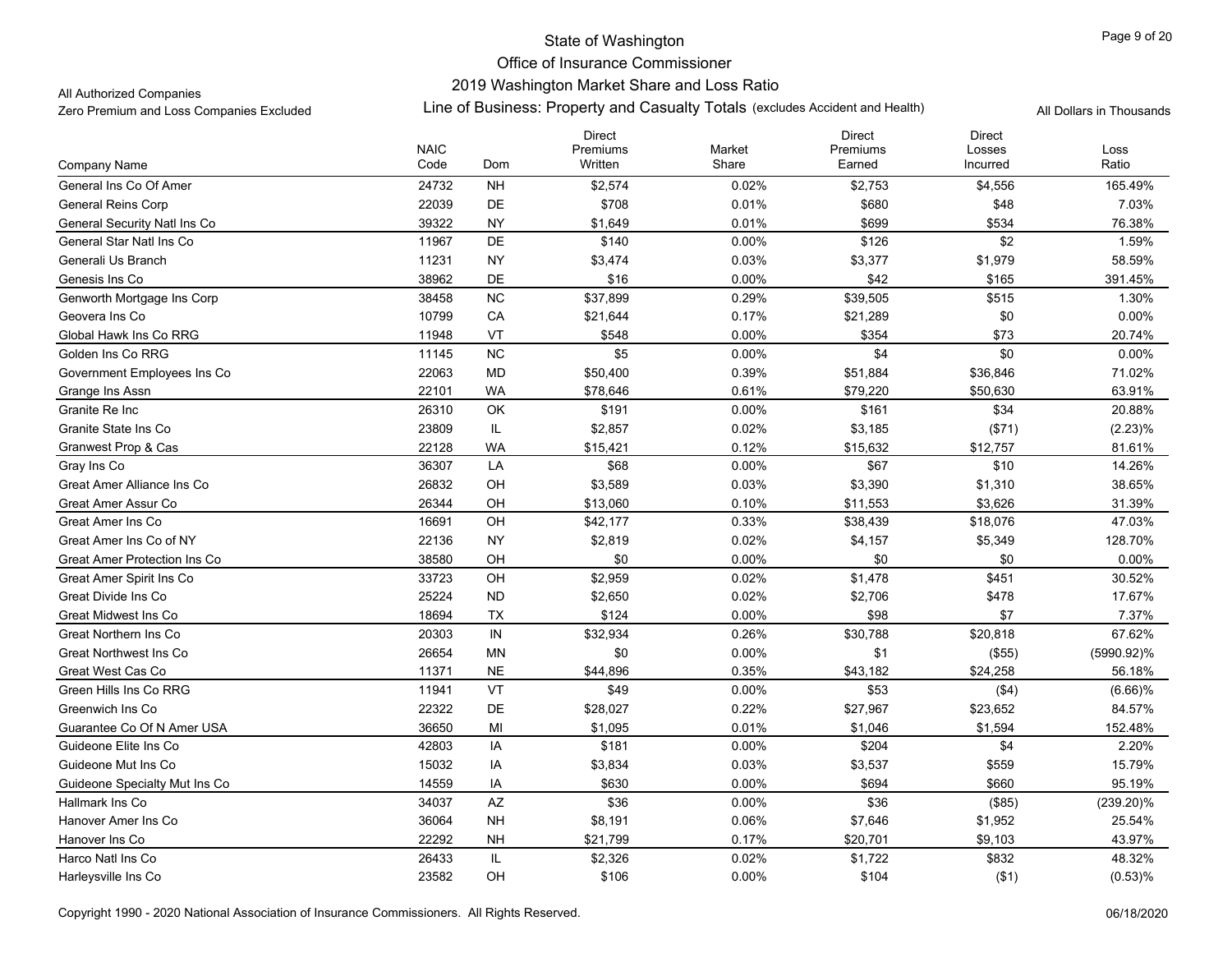# 2019 Washington Market Share and Loss Ratio

All Authorized Companies

|                                     |                     |                | <b>Direct</b>       |                 | <b>Direct</b>      | <b>Direct</b>      |               |
|-------------------------------------|---------------------|----------------|---------------------|-----------------|--------------------|--------------------|---------------|
| Company Name                        | <b>NAIC</b><br>Code | Dom            | Premiums<br>Written | Market<br>Share | Premiums<br>Earned | Losses<br>Incurred | Loss<br>Ratio |
| Hartford Accident & Ind Co.         | 22357               | <b>CT</b>      | \$12,710            | 0.10%           | \$12,919           | \$9,173            | 71.00%        |
| Hartford Cas Ins Co                 | 29424               | $\sf IN$       | \$85,146            | 0.66%           | \$82,765           | \$48,601           | 58.72%        |
| Hartford Fire Ins Co                | 19682               | <b>CT</b>      | \$29,275            | 0.23%           | \$25,033           | \$10,865           | 43.40%        |
| Hartford Ins Co Of The Midwest      | 37478               | IN             | \$14,768            | 0.11%           | \$15,436           | \$3,632            | 23.53%        |
| Hartford Ins Co Of The Southeast    | 38261               | <b>CT</b>      | \$0                 | 0.00%           | \$0                | \$0                | 0.00%         |
| Hartford Steam Boil Inspec & Ins Co | 11452               | <b>CT</b>      | \$1,694             | 0.01%           | \$1,493            | \$10,446           | 699.75%       |
| <b>Hartford Underwriters Ins Co</b> | 30104               | <b>CT</b>      | \$21,289            | 0.17%           | \$22,334           | \$12,310           | 55.12%        |
| <b>HDI Global Ins Co</b>            | 41343               | IL             | \$3,934             | 0.03%           | \$3,500            | \$1,618            | 46.23%        |
| Health Care Industry Liab Recip Ins | 11832               | DC             | \$798               | 0.01%           | \$796              | \$444              | 55.78%        |
| Health Providers Ins Recip RRG      | 10080               | H <sub>l</sub> | \$484               | $0.00\%$        | \$484              | \$0                | 0.00%         |
| Heritage Ind Co                     | 39527               | CA             | \$233               | $0.00\%$        | \$712              | \$348              | 48.83%        |
| Hiscox Ins Co Inc                   | 10200               | IL             | \$8,909             | 0.07%           | \$8,299            | \$3,346            | 40.31%        |
| Homesite Ins Co                     | 17221               | WI             | \$34,275            | 0.27%           | \$25,858           | \$18,913           | 73.14%        |
| Homesite Ins Co Of The Midwest      | 13927               | WI             | \$28,013            | 0.22%           | \$27,610           | \$15,633           | 56.62%        |
| Horace Mann Ins Co                  | 22578               | IL             | \$4,059             | 0.03%           | \$3,888            | \$2,373            | 61.04%        |
| Horace Mann Prop & Cas Ins Co       | 22756               | IL.            | \$1,521             | 0.01%           | \$1,566            | \$1,235            | 78.86%        |
| Housing Authority Prop A Mut Co     | 10069               | VT             | \$1,121             | 0.01%           | \$1,119            | \$63               | 5.66%         |
| Housing Authority RRG Inc           | 26797               | VT             | \$1,387             | 0.01%           | \$1,344            | \$408              | 30.40%        |
| Housing Enterprise Ins Co Inc       | 11206               | VT             | \$1,704             | 0.01%           | \$1,614            | (\$34)             | (2.10)%       |
| Hudson Ins Co                       | 25054               | DE             | \$24,500            | 0.19%           | \$22,763           | \$4,760            | 20.91%        |
| ICI Mut Ins Co RRG                  | 11268               | VT             | \$118               | 0.00%           | \$116              | \$1                | 0.92%         |
| Illinois Natl Ins Co                | 23817               | IL             | \$88                | $0.00\%$        | \$81               | \$400              | 492.61%       |
| Imperium Ins Co                     | 35408               | <b>TX</b>      | \$1,670             | 0.01%           | \$1,073            | \$460              | 42.88%        |
| Indemnity Co Of CA                  | 25550               | CA             | \$910               | 0.01%           | \$1,310            | (\$39)             | $(3.01)\%$    |
| Indemnity Ins Co Of North Amer      | 43575               | PA             | \$11,037            | 0.09%           | \$11,120           | \$8,210            | 73.84%        |
| Independence Amer Ins Co            | 26581               | DE             | \$1,009             | 0.01%           | \$1,009            | \$590              | 58.45%        |
| Indiana Ins Co                      | 22659               | IN             | \$0                 | 0.00%           | \$0                | \$1,151            | 0.00%         |
| Indiana Lumbermens Mut Ins Co       | 14265               | IN             | \$0                 | $0.00\%$        | \$0                | (\$1,092)          | 0.00%         |
| Infinity Ins Co                     | 22268               | IN             | \$561               | $0.00\%$        | \$556              | \$214              | 38.51%        |
| Insurance Co of N Amer              | 22713               | PA             | \$317               | 0.00%           | \$325              | \$1,241            | 382.41%       |
| Insurance Co Of The State Of PA     | 19429               | IL             | \$3,325             | 0.03%           | \$4,029            | (\$761)            | $(18.90)\%$   |
| Insurance Co Of The West            | 27847               | CA             | \$4,535             | 0.04%           | \$3,799            | \$1,357            | 35.72%        |
| Integon Gen Ins Corp                | 22780               | <b>NC</b>      | (\$1)               | 0.00%           | ( \$1)             | \$101              | (17985.15)%   |
| Integon Ind Corp                    | 22772               | <b>NC</b>      | \$138               | $0.00\%$        | \$138              | \$55               | 40.00%        |
| Integon Natl Ins Co                 | 29742               | <b>NC</b>      | \$84,542            | 0.66%           | \$82,483           | \$45,821           | 55.55%        |
| Integon Preferred Ins Co            | 31488               | <b>NC</b>      | \$11,767            | 0.09%           | \$14,342           | \$6,959            | 48.52%        |
| International Fidelity Ins Co       | 11592               | <b>NJ</b>      | \$4,159             | 0.03%           | \$4,337            | \$301              | 6.94%         |
| Intrepid Ins Co                     | 10749               | IA             | \$599               | $0.00\%$        | \$319              | \$87               | 27.34%        |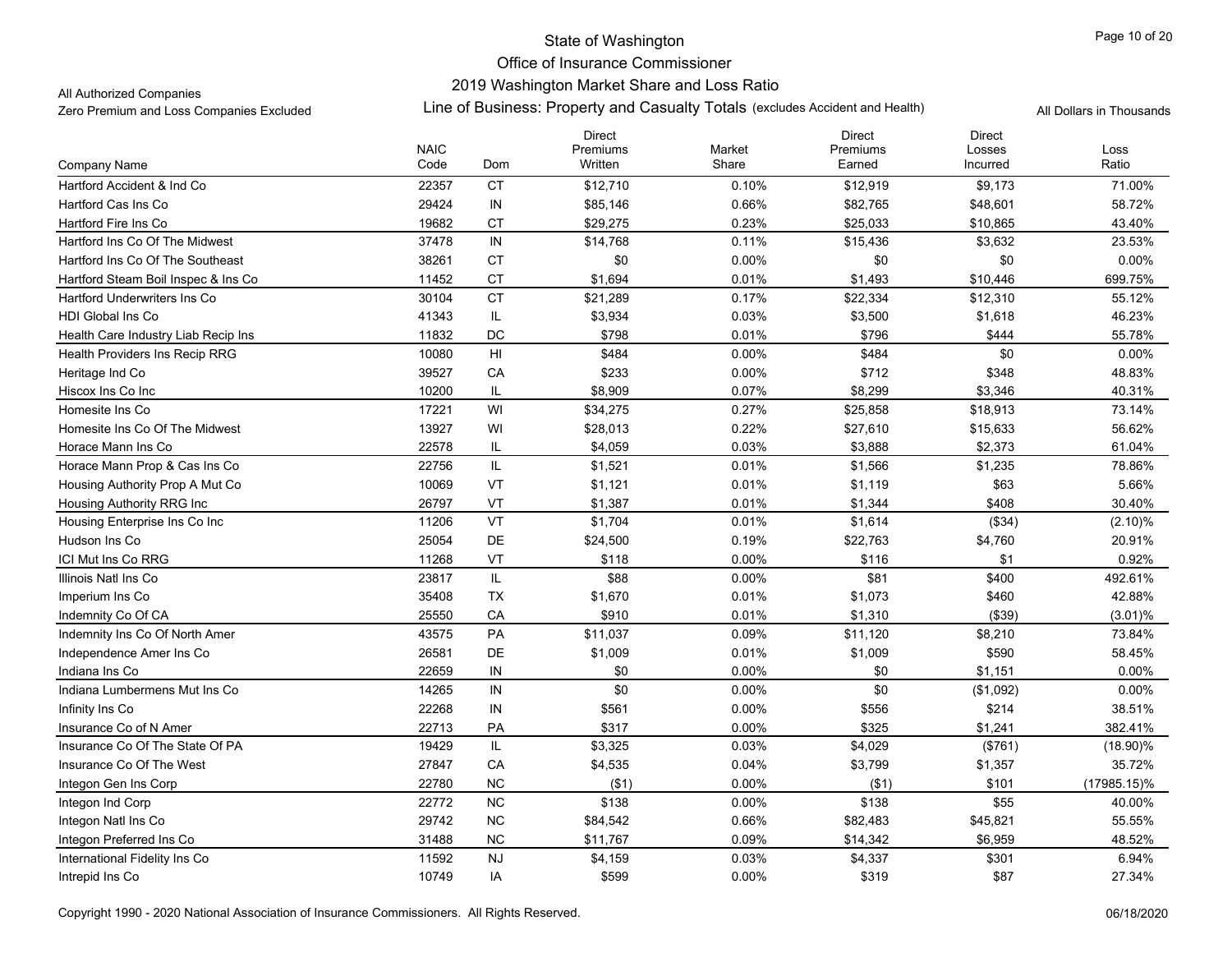### 2019 Washington Market Share and Loss Ratio

All Authorized Companies

|                                    |                     |             | <b>Direct</b>       |                 | <b>Direct</b>      | <b>Direct</b>      |               |
|------------------------------------|---------------------|-------------|---------------------|-----------------|--------------------|--------------------|---------------|
| Company Name                       | <b>NAIC</b><br>Code | Dom         | Premiums<br>Written | Market<br>Share | Premiums<br>Earned | Losses<br>Incurred | Loss<br>Ratio |
| Ironshore Ind Inc                  | 23647               | MN          | \$1,875             | 0.01%           | \$2,440            | \$826              | 33.84%        |
| Jefferson Ins Co                   | 11630               | <b>NY</b>   | \$24,510            | 0.19%           | \$23,595           | \$5,646            | 23.93%        |
| Jewelers Mut Ins Co                | 14354               | WI          | \$3,762             | 0.03%           | \$3,553            | \$1,012            | 28.49%        |
| Kemper Financial Ind Co            | 39004               | IL          | \$0                 | 0.00%           | \$0                | \$0                | 0.00%         |
| Key Risk Ins Co                    | 10885               | IA          | \$5                 | 0.00%           | \$5                | ( \$1)             | $(21.54)\%$   |
| Knightbrook Ins Co                 | 13722               | DE          | ( \$29)             | 0.00%           | \$150              | (\$164)            | $(109.51)\%$  |
| Lamorak Ins Co                     | 20621               | PA          | \$0                 | 0.00%           | \$0                | \$1,183            | 0.00%         |
| Lancer Ins Co                      | 26077               | IL          | \$4,103             | 0.03%           | \$4,001            | \$1,600            | 39.98%        |
| Landcar Cas Co                     | 37109               | UT          | \$1,143             | 0.01%           | \$925              | \$512              | 55.32%        |
| Lexington Natl Ins Corp            | 37940               | FL          | \$111               | 0.00%           | \$114              | \$2                | 2.00%         |
| Lexon Ins Co                       | 13307               | TX          | \$3,552             | 0.03%           | \$3,228            | \$97               | 2.99%         |
| Liberty Ins Corp                   | 42404               | IL          | \$35,736            | 0.28%           | \$35,734           | \$23,808           | 66.62%        |
| Liberty Ins Underwriters Inc       | 19917               | $\sf IL$    | \$75,446            | 0.59%           | \$75,800           | \$69,202           | 91.29%        |
| Liberty Mut Fire Ins Co            | 23035               | WI          | \$98,200            | 0.76%           | \$107,118          | \$62,183           | 58.05%        |
| Liberty Mut Ins Co                 | 23043               | МA          | \$45,768            | 0.36%           | \$34,229           | \$11,701           | 34.18%        |
| <b>Liberty Northwest Ins Corp</b>  | 41939               | OR          | \$662               | 0.01%           | \$723              | \$1,243            | 172.01%       |
| LM Gen Ins Co                      | 36447               | IL          | \$44,143            | 0.34%           | \$41,859           | \$30,017           | 71.71%        |
| <b>LM Ins Corp</b>                 | 33600               | IL          | \$26,916            | 0.21%           | \$26,293           | \$12,795           | 48.66%        |
| LM Prop & Cas Ins Co               | 32352               | IN          | \$0                 | 0.00%           | \$0                | (\$1)              | 0.00%         |
| Lone Star Alliance RRG             | 15211               | $_{\rm DC}$ | \$1,234             | 0.01%           | \$921              | \$157              | 17.05%        |
| Lyndon Southern Ins Co             | 10051               | <b>DE</b>   | \$5,831             | 0.05%           | \$6,596            | \$3,414            | 51.77%        |
| Main Street Amer Protection Ins Co | 13026               | FL          | \$285               | 0.00%           | \$94               | \$25               | 26.92%        |
| Manufacturers Alliance Ins Co      | 36897               | PA          | \$955               | 0.01%           | \$983              | \$1,184            | 120.43%       |
| Markel Amer Ins Co                 | 28932               | VA          | \$18,525            | 0.14%           | \$15,420           | \$6,860            | 44.48%        |
| Markel Ins Co                      | 38970               | $\sf IL$    | \$5,532             | 0.04%           | \$5,280            | \$1,705            | 32.29%        |
| Massachusetts Bay Ins Co           | 22306               | <b>NH</b>   | \$4,792             | 0.04%           | \$4,671            | \$668              | 14.30%        |
| Maxum Cas Ins Co                   | 10784               | <b>CT</b>   | \$0                 | 0.00%           | \$0                | \$0                | 0.00%         |
| <b>MBIA Ins Corp</b>               | 12041               | <b>NY</b>   | \$0                 | $0.00\%$        | \$555              | \$0                | $0.00\%$      |
| <b>MD RRG Inc</b>                  | 12355               | MT          | \$6,002             | 0.05%           | \$6,107            | \$2,903            | 47.55%        |
| MedChoice RRG Inc                  | 15738               | VT          | \$72                | 0.00%           | \$53               | \$27               | 50.95%        |
| Medical Ins Exch Of CA             | 32433               | CA          | \$17                | 0.00%           | \$19               | \$6                | 29.97%        |
| Medical Protective Co              | 11843               | ${\sf IN}$  | \$6,471             | 0.05%           | \$6,409            | (\$759)            | $(11.85)\%$   |
| Medmarc Cas Ins Co                 | 22241               | VT          | \$881               | 0.01%           | \$744              | (\$47)             | $(6.35)\%$    |
| Mendakota Cas Co                   | 42862               | IL          | \$0                 | 0.00%           | \$0                | ( \$4)             | 0.00%         |
| <b>Mental Hith RRG</b>             | 44237               | VT          | \$28                | $0.00\%$        | \$23               | \$4                | 18.04%        |
| Merastar Ins Co                    | 31968               | IL          | \$58                | 0.00%           | \$59               | (\$25)             | (42.01)%      |
| Merchants Bonding Co a Mut         | 14494               | IA          | \$2,980             | 0.02%           | \$2,766            | \$158              | 5.70%         |
| Merchants Natl Bonding Inc         | 11595               | IA          | \$2,210             | 0.02%           | \$1,936            | \$39               | 2.01%         |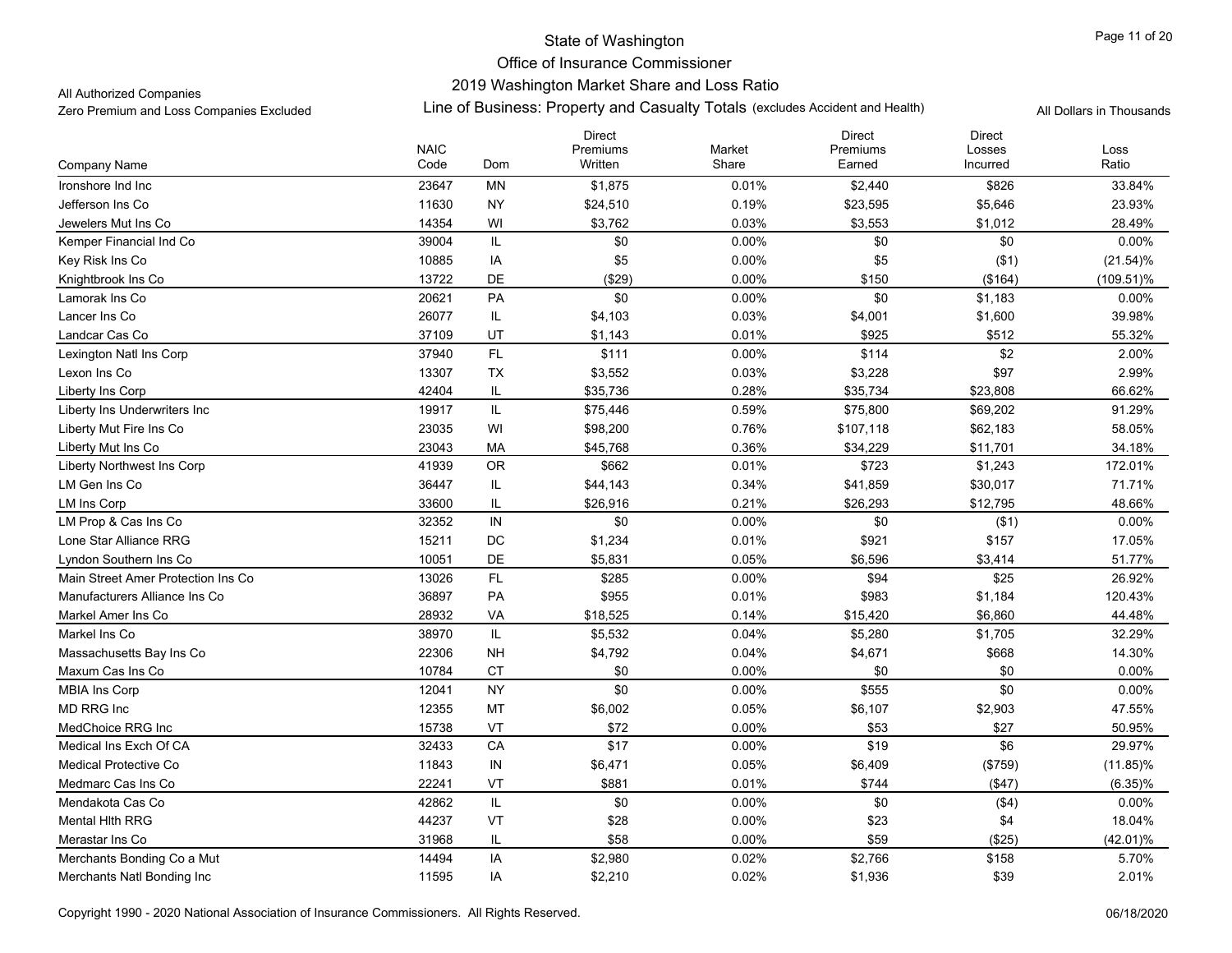# 2019 Washington Market Share and Loss Ratio

All Authorized Companies

|                                      |                     |                 | <b>Direct</b>       |                 | <b>Direct</b>      | <b>Direct</b>      |               |
|--------------------------------------|---------------------|-----------------|---------------------|-----------------|--------------------|--------------------|---------------|
| Company Name                         | <b>NAIC</b><br>Code | Dom             | Premiums<br>Written | Market<br>Share | Premiums<br>Earned | Losses<br>Incurred | Loss<br>Ratio |
|                                      | 24821               | CA              |                     | 0.00%           |                    |                    | 298.99%       |
| Meritplan Ins Co                     |                     | <b>DE</b>       | ( \$1)              |                 | ( \$1)             | (\$2)              |               |
| Metromile Ins Co                     | 16187               |                 | \$10,970            | 0.09%           | \$10,765           | \$7,125            | 66.19%        |
| Metropolitan Cas Ins Co              | 40169               | RI              | \$19,283            | 0.15%           | \$19,966           | \$9,598            | 48.07%        |
| Metropolitan Gen Ins Co              | 39950               | RI              | \$38                | $0.00\%$        | \$38               | \$4                | 9.29%         |
| Metropolitan Grp Prop & Cas Ins Co   | 34339               | RI              | \$28,860            | 0.22%           | \$29,641           | \$16,225           | 54.74%        |
| Metropolitan Prop & Cas Ins Co       | 26298               | RI              | \$39,075            | 0.30%           | \$39,483           | \$17,157           | 43.45%        |
| <b>MGIC Ind Corp</b>                 | 18740               | WI              | \$15                | 0.00%           | \$14               | \$0                | 0.00%         |
| MIC Prop & Cas Ins Corp              | 38601               | MI              | \$1,630             | 0.01%           | \$1,426            | \$855              | 60.00%        |
| Mid Century Ins Co                   | 21687               | CA              | \$171,291           | 1.33%           | \$167,879          | \$95,422           | 56.84%        |
| Mid Continent Cas Co                 | 23418               | OH              | \$1                 | 0.00%           | \$2                | \$0                | 0.00%         |
| Middlesex Ins Co                     | 23434               | WI              | \$51,174            | 0.40%           | \$50,096           | \$24,181           | 48.27%        |
| Midvale Ind Co                       | 27138               | WI              | \$3,586             | 0.03%           | \$2,552            | \$1,069            | 41.89%        |
| Midwest Employers Cas Co             | 23612               | DE              | \$5,704             | 0.04%           | \$5,479            | \$4,992            | 91.10%        |
| Milford Cas Ins Co                   | 26662               | DE              | \$2,283             | 0.02%           | \$2,734            | \$2,488            | 90.99%        |
| Mitsui Sumitomo Ins Co of Amer       | 20362               | <b>NY</b>       | \$4,254             | 0.03%           | \$4,764            | \$1,720            | 36.11%        |
| Mitsui Sumitomo Ins USA Inc          | 22551               | <b>NY</b>       | \$2,542             | 0.02%           | \$2,373            | \$677              | 28.52%        |
| Monterey Ins Co                      | 23540               | CA              | \$1,532             | 0.01%           | \$1,419            | \$266              | 18.74%        |
| Mortgage Guar Ins Corp               | 29858               | WI              | \$33,217            | 0.26%           | \$33,917           | \$1,203            | 3.55%         |
| Motorists Commercial Mut Ins Co      | 13331               | OH              | \$0                 | 0.00%           | \$0                | \$309              | 0.00%         |
| Motors Ins Corp                      | 22012               | MI              | \$99                | $0.00\%$        | \$99               | \$268              | 272.38%       |
| Mountain States Hithcare Recip RRG   | 11585               | <b>MT</b>       | \$0                 | 0.00%           | \$0                | (\$254)            | 0.00%         |
| Munich Reins Amer Inc                | 10227               | DE              | \$0                 | 0.00%           | \$0                | (\$918)            | 0.00%         |
| Mutual Of Enumclaw Ins Co.           | 14761               | <b>OR</b>       | \$185,011           | 1.44%           | \$177,774          | \$101,778          | 57.25%        |
| NASW RRG Inc                         | 14366               | DC              | \$248               | $0.00\%$        | \$230              | (\$3)              | (1.22)%       |
| National Amer Ins Co                 | 23663               | OK              | \$15                | $0.00\%$        | \$12               | \$2                | 13.53%        |
| National Cas Co                      | 11991               | OH              | \$34,469            | 0.27%           | \$32,414           | \$8,033            | 24.78%        |
| National Continental Ins Co          | 10243               | <b>NY</b>       | \$1,061             | 0.01%           | \$1,190            | \$2,177            | 182.97%       |
| National Farmers Union Prop & Cas    | 16217               | <b>NC</b>       | \$475               | $0.00\%$        | \$474              | \$671              | 141.68%       |
| National Fire Ins Co Of Hartford     | 20478               | IL.             | \$11,744            | 0.09%           | \$10,917           | (\$12,194)         | $(111.70)\%$  |
| National Gen Assur Co                | 42447               | <b>MO</b>       | \$708               | 0.01%           | \$748              | \$877              | 117.25%       |
| National Gen Ins Co                  | 23728               | <b>MO</b>       | \$5,995             | 0.05%           | \$6,008            | \$2,537            | 42.22%        |
| National Guardian RRG Inc.           | 36072               | H <sub>II</sub> | \$0                 | 0.00%           | \$0                | (\$65)             | 0.00%         |
| National Home Ins Co RRG             | 44016               | CO              | \$0                 | 0.00%           | \$91               | (\$6)              | $(6.75)\%$    |
| National Ind Co                      | 20087               | <b>NE</b>       | \$6,802             | 0.05%           | \$9,192            | \$5,202            | 56.59%        |
| National Independent Truckers IC RRG | 11197               | SC              | \$2                 | 0.00%           | \$2                | \$0                | $(2.34)\%$    |
| National Interstate Ins Co           | 32620               | OH              | \$3,432             | 0.03%           | \$3,906            | \$2,742            | 70.20%        |
| National Liab & Fire Ins Co          | 20052               | <b>CT</b>       | \$864               | 0.01%           | \$783              | \$344              | 43.96%        |
| National Mortgage Ins Corp           | 13695               | WI              | \$11,507            | 0.09%           | \$11,649           | \$162              | 1.39%         |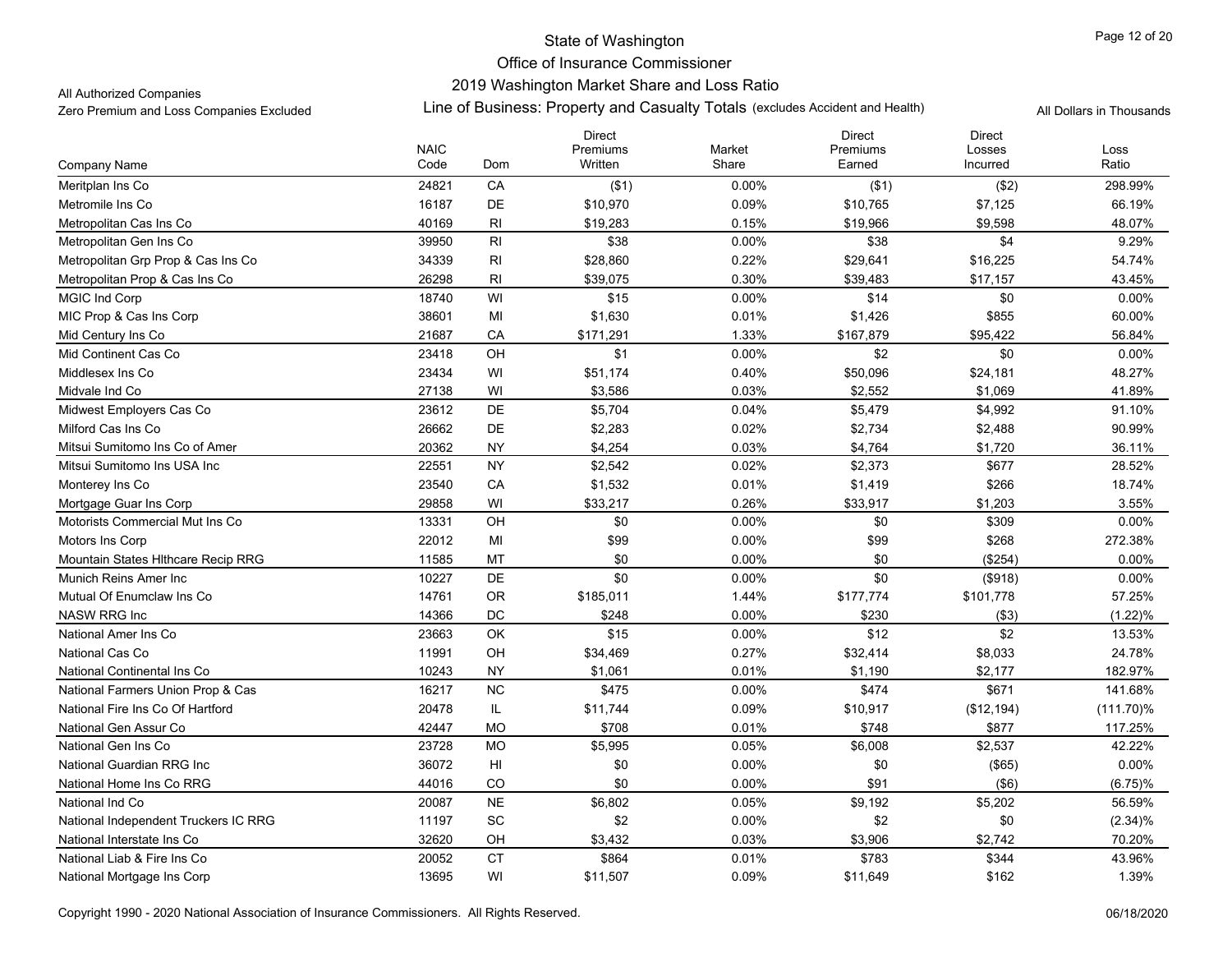# 2019 Washington Market Share and Loss Ratio

All Authorized Companies

|                                      |                     |           | <b>Direct</b>       |                 | <b>Direct</b>      | <b>Direct</b>      |               |
|--------------------------------------|---------------------|-----------|---------------------|-----------------|--------------------|--------------------|---------------|
| Company Name                         | <b>NAIC</b><br>Code | Dom       | Premiums<br>Written | Market<br>Share | Premiums<br>Earned | Losses<br>Incurred | Loss<br>Ratio |
|                                      |                     | <b>NY</b> | \$0                 |                 |                    | \$0                |               |
| National Public Finance Guar Corp    | 23825               | DC        |                     | 0.00%           | \$339              |                    | $0.00\%$      |
| National Serv Contract Ins Co RRG    | 10234               |           | \$1                 | 0.00%           | \$1                | \$0                | 0.00%         |
| National Specialty Ins Co            | 22608               | <b>TX</b> | \$797               | 0.01%           | \$976              | (\$87)             | $(8.90)\%$    |
| <b>National Surety Corp</b>          | 21881               | IL        | \$8,774             | 0.07%           | \$9,971            | \$10,576           | 106.06%       |
| National Transportation Ins Co RRG L | 16011               | MT        | \$86                | 0.00%           | \$37               | \$9                | 25.01%        |
| National Union Fire Ins Co Of Pitts  | 19445               | PA        | \$190,819           | 1.48%           | \$190,153          | \$45,855           | 24.11%        |
| Nationwide Affinity Co of Amer       | 26093               | OH        | \$17,491            | 0.14%           | \$18,688           | \$11,686           | 62.53%        |
| Nationwide Agribusiness Ins Co       | 28223               | IA        | \$24,329            | 0.19%           | \$23,588           | \$12,894           | 54.66%        |
| Nationwide Assur Co                  | 10723               | OH        | \$0                 | 0.00%           | \$0                | ( \$3)             | 0.00%         |
| Nationwide Gen Ins Co                | 23760               | OH        | \$11,531            | 0.09%           | \$8,203            | \$5,549            | 67.65%        |
| Nationwide Ins Co Of Amer            | 25453               | OH        | \$26,231            | 0.20%           | \$27,165           | \$12,789           | 47.08%        |
| Nationwide Mut Fire Ins Co           | 23779               | OH        | \$149               | 0.00%           | \$335              | \$98               | 29.10%        |
| Nationwide Mut Ins Co                | 23787               | OH        | \$37,709            | 0.29%           | \$33,390           | \$17,855           | 53.48%        |
| Nationwide Prop & Cas Ins Co         | 37877               | OH        | \$0                 | 0.00%           | \$0                | \$1                | 0.00%         |
| NAU Country Ins Co                   | 25240               | ΜN        | \$18,656            | 0.14%           | \$16,667           | \$13,902           | 83.41%        |
| Navigators Ins Co                    | 42307               | <b>NY</b> | \$32,744            | 0.25%           | \$28,930           | \$9,376            | 32.41%        |
| <b>NCMIC Ins Co</b>                  | 15865               | IA        | \$2,657             | 0.02%           | \$2,604            | \$209              | 8.04%         |
| Netherlands Ins Co The               | 24171               | <b>NH</b> | \$0                 | 0.00%           | \$0                | \$2,063            | 0.00%         |
| New England Ins Co                   | 21830               | <b>CT</b> | \$0                 | 0.00%           | \$0                | \$4,341            | 0.00%         |
| New Hampshire Ins Co                 | 23841               | IL        | \$13,998            | 0.11%           | \$13,821           | \$2,700            | 19.54%        |
| New Home Warranty Ins Co a RRG       | 13792               | DC        | \$1,009             | 0.01%           | \$851              | \$144              | 16.89%        |
| New South Ins Co.                    | 12130               | <b>NC</b> | \$212               | 0.00%           | \$266              | \$55               | 20.86%        |
| New York Marine & Gen Ins Co.        | 16608               | <b>NY</b> | \$6,691             | 0.05%           | \$6,933            | \$3,638            | 52.47%        |
| Newport Ins Co.                      | 24848               | AZ        | \$0                 | 0.00%           | \$0                | \$0                | 0.00%         |
| NGM Ins Co                           | 14788               | FL        | \$229               | 0.00%           | \$213              | \$70               | 32.86%        |
| Norcal Mut Ins Co                    | 33200               | CA        | \$662               | 0.01%           | \$416              | \$233              | 55.96%        |
| North Amer Elite Ins Co              | 29700               | <b>NH</b> | \$2,846             | 0.02%           | \$3,012            | \$3,025            | 100.42%       |
| North Amer Specialty Ins Co.         | 29874               | <b>NH</b> | \$6,544             | 0.05%           | \$7,043            | \$1,319            | 18.72%        |
| North Pacific Ins Co                 | 23892               | <b>OR</b> | \$12,116            | 0.09%           | \$12,499           | \$14,469           | 115.75%       |
| North Pointe Ins Co                  | 27740               | PA        | \$26                | 0.00%           | \$23               | \$3                | 12.91%        |
| North River Ins Co.                  | 21105               | <b>NJ</b> | \$2,560             | 0.02%           | \$2,564            | \$1,746            | 68.07%        |
| Northland Cas Co                     | 24031               | <b>CT</b> | \$0                 | 0.00%           | \$0                | \$0                | 0.00%         |
| Northland Ins Co                     | 24015               | <b>CT</b> | \$12,858            | 0.10%           | \$12,297           | \$7,082            | 57.59%        |
| Nova Cas Co                          | 42552               | <b>NY</b> | \$3,403             | 0.03%           | \$2,837            | \$1,281            | 45.15%        |
| Oak River Ins Co                     | 34630               | <b>NE</b> | \$11                | 0.00%           | \$10               | \$2                | 21.72%        |
| OBI Amer Ins Co                      | 15645               | PA        | \$3                 | 0.00%           | \$2                | \$0                | 16.68%        |
| OBI Natl Ins Co                      | 14190               | PA        | \$24                | 0.00%           | \$19               | \$2                | 8.49%         |
| Occidental Fire & Cas Co Of NC       | 23248               | <b>NC</b> | \$1,690             | 0.01%           | \$1,738            | \$387              | 22.26%        |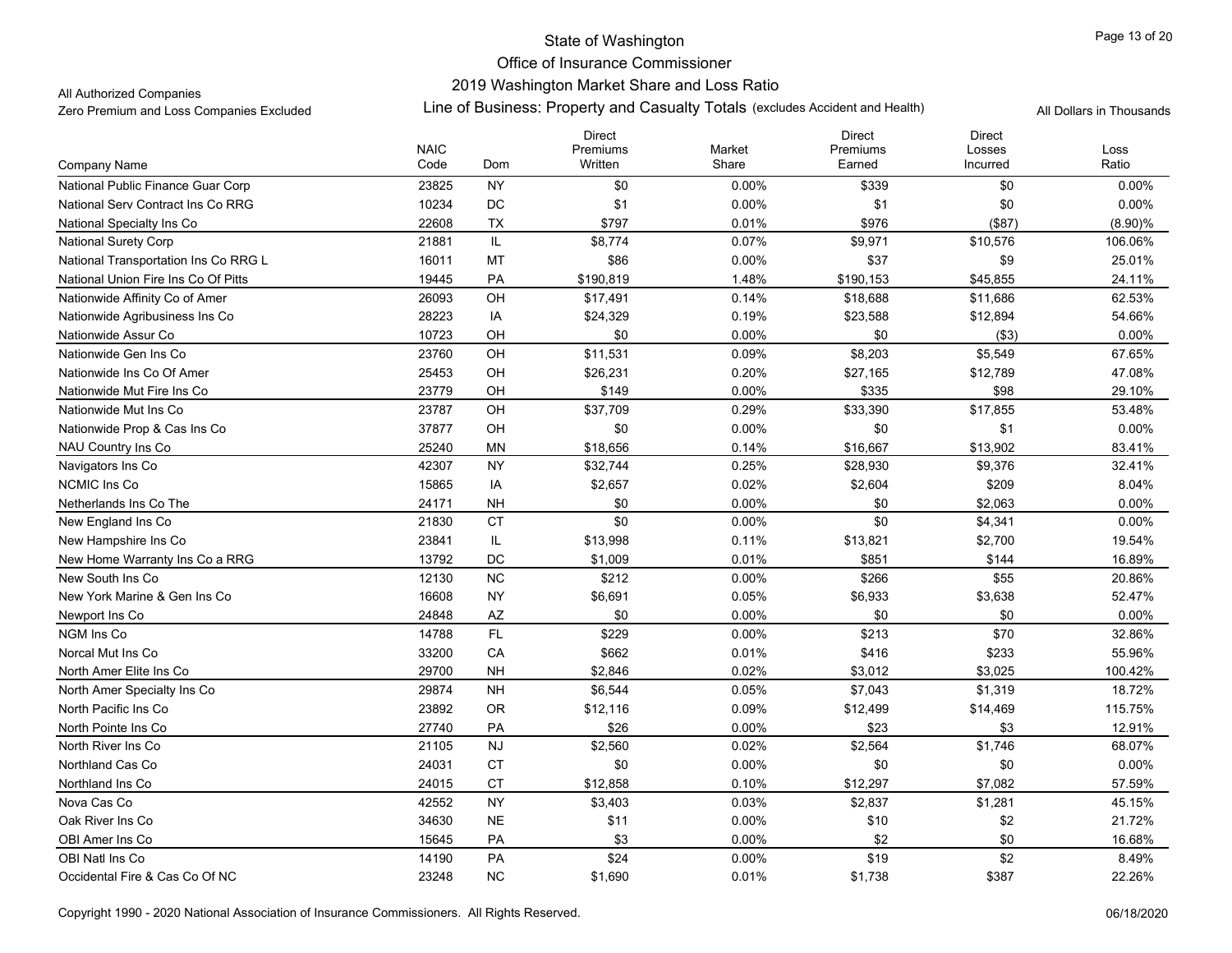### 2019 Washington Market Share and Loss Ratio

All Authorized Companies

|                                      |                     |               | <b>Direct</b>       |                 | <b>Direct</b>      | <b>Direct</b>      |               |
|--------------------------------------|---------------------|---------------|---------------------|-----------------|--------------------|--------------------|---------------|
| Company Name                         | <b>NAIC</b><br>Code | Dom           | Premiums<br>Written | Market<br>Share | Premiums<br>Earned | Losses<br>Incurred | Loss<br>Ratio |
| Ohio Cas Ins Co                      | 24074               | <b>NH</b>     | \$70,307            | 0.55%           | \$66,893           | \$62,081           | 92.81%        |
| Ohio Farmers Ins Co                  | 24104               | OH            | \$10                | 0.00%           | \$8                | \$1                | 9.43%         |
| Ohio Ind Co                          | 26565               | OH            | \$701               | 0.01%           | \$272              | \$58               | 21.42%        |
| Ohio Security Ins Co                 | 24082               | <b>NH</b>     | \$184,408           | 1.43%           | \$174,746          | \$119,988          | 68.66%        |
| Old Republic Gen Ins Corp            | 24139               | IL            | \$377               | $0.00\%$        | \$344              | (\$115)            | (33.51)%      |
| Old Republic Ins Co                  | 24147               | PA            | \$24,231            | 0.19%           | \$22,877           | \$19,001           | 83.06%        |
| Old Republic Surety Co               | 40444               | WI            | \$2,058             | 0.02%           | \$1,934            | (\$8)              | (0.39)%       |
| Omni Ins Co                          | 39098               | IL            | \$0                 | 0.00%           | \$2                | (\$302)            | (16280.82)%   |
| Oms Natl Ins Co Rrg                  | 44121               | IL            | \$1,948             | 0.02%           | \$1,893            | \$414              | 21.84%        |
| Onyx Ins Co Inc a RRG                | 15208               | <b>TN</b>     | (\$5)               | $0.00\%$        | \$0                | \$0                | 0.00%         |
| Ooida RRG Inc                        | 10353               | VT            | \$287               | $0.00\%$        | \$307              | \$244              | 79.66%        |
| Ophthalmic Mut Ins Co RRG            | 44105               | VT            | \$917               | 0.01%           | \$911              | \$891              | 97.84%        |
| Oregon Automobile Ins Co             | 23922               | OR            | \$570               | $0.00\%$        | \$927              | \$166              | 17.89%        |
| Oregon Mut Ins Co                    | 14907               | <b>OR</b>     | \$38,684            | 0.30%           | \$36,952           | \$21,811           | 59.02%        |
| Pacific Employers Ins Co             | 22748               | PA            | \$74                | 0.00%           | \$37               | (\$1,090)          | (2919.85)%    |
| Pacific Ind Co                       | 20346               | WI            | \$6,046             | 0.05%           | \$5,970            | \$7,169            | 120.09%       |
| Pacific Specialty Ins Co             | 37850               | CA            | \$0                 | $0.00\%$        | \$0                | (\$12)             | 0.00%         |
| Pacific Star Ins Co                  | 29793               | WI            | \$3,901             | 0.03%           | \$4,114            | \$3,110            | 75.58%        |
| Palomar Specialty Ins Co             | 20338               | ${\sf OR}$    | \$9,607             | 0.07%           | \$7,433            | \$0                | $0.00\%$      |
| Paratransit Ins Co Mut RRG           | 44130               | TN            | \$297               | 0.00%           | \$289              | \$96               | 33.24%        |
| PartnerRe Amer Ins Co                | 11835               | DE            | \$880               | 0.01%           | \$880              | \$670              | 76.15%        |
| Patriot Gen Ins Co                   | 23442               | WI            | \$1,008             | 0.01%           | \$1,069            | \$378              | 35.37%        |
| PCH Mut Ins Co Inc RRG               | 11973               | VT            | \$830               | 0.01%           | \$726              | \$416              | 57.33%        |
| Peak Prop & Cas Ins Corp             | 18139               | WI            | \$1,749             | 0.01%           | \$1,832            | \$526              | 28.73%        |
| Peerless Ind Ins Co                  | 18333               | $\mathsf{IL}$ | \$0                 | $0.00\%$        | \$0                | \$15               | 0.00%         |
| Peerless Ins Co                      | 24198               | <b>NH</b>     | \$0                 | $0.00\%$        | \$0                | (\$123)            | 0.00%         |
| Pemco Mut Ins Co                     | 24341               | <b>WA</b>     | \$442,391           | 3.44%           | \$435,938          | \$272,339          | 62.47%        |
| Penn Amer Ins Co                     | 32859               | PA            | \$8                 | $0.00\%$        | \$7                | (\$5)              | $(79.09)\%$   |
| Penn Millers Ins Co                  | 14982               | PA            | \$18,291            | 0.14%           | \$16,498           | \$10,826           | 65.62%        |
| Pennsylvania Lumbermens Mut Ins      | 14974               | PA            | \$4,414             | 0.03%           | \$5,544            | \$681              | 12.29%        |
| Pennsylvania Manufacturers Assoc Ins | 12262               | PA            | \$4,689             | 0.04%           | \$4,421            | \$977              | 22.11%        |
| Pennsylvania Manufacturers Ind Co    | 41424               | PA            | \$734               | 0.01%           | \$939              | \$117              | 12.52%        |
| Pennsylvania Natl Mut Cas Ins Co     | 14990               | PA            | \$1                 | $0.00\%$        | \$1                | \$0                | 0.00%         |
| Permanent Gen Assur Corp             | 37648               | WI            | \$22,433            | 0.17%           | \$21,094           | \$13,940           | 66.09%        |
| <b>Pharmacists Mut Ins Co</b>        | 13714               | IA            | \$2,028             | 0.02%           | \$1,854            | \$665              | 35.85%        |
| Philadelphia Ind Ins Co              | 18058               | PA            | \$94,102            | 0.73%           | \$93,906           | \$55,751           | 59.37%        |
| Phoenix Ins Co                       | 25623               | <b>CT</b>     | \$18,424            | 0.14%           | \$18,176           | \$7,341            | 40.39%        |
| Physicians Ins A Mut Co              | 40738               | <b>WA</b>     | \$78,896            | 0.61%           | \$73,611           | \$34,511           | 46.88%        |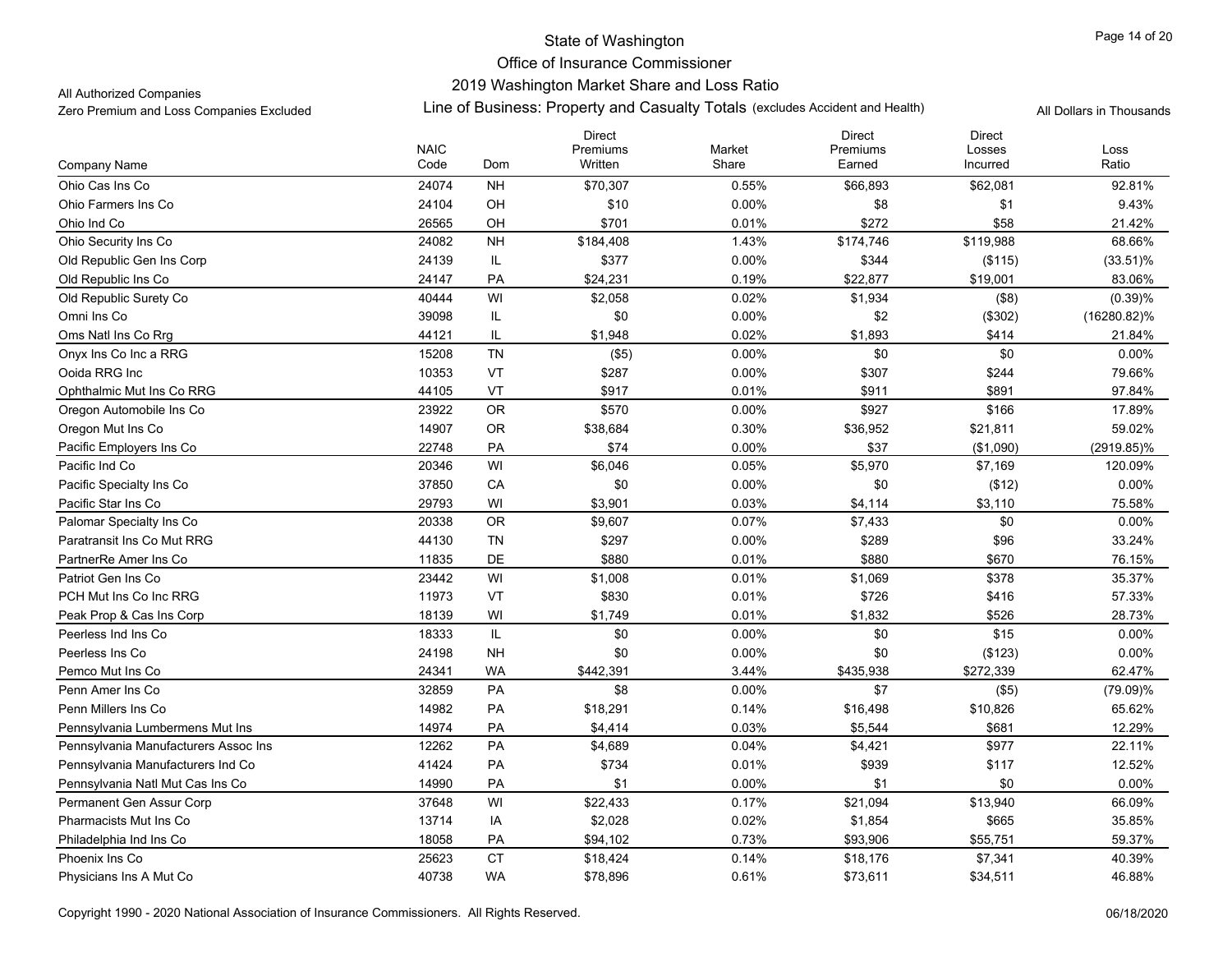### 2019 Washington Market Share and Loss Ratio

All Authorized Companies

|                                      |                     |           | <b>Direct</b>       |                 | <b>Direct</b>      | <b>Direct</b>      |               |
|--------------------------------------|---------------------|-----------|---------------------|-----------------|--------------------|--------------------|---------------|
| Company Name                         | <b>NAIC</b><br>Code | Dom       | Premiums<br>Written | Market<br>Share | Premiums<br>Earned | Losses<br>Incurred | Loss<br>Ratio |
| Pinnacle Nat Ins Co                  | 21296               | <b>TX</b> | \$0                 | $0.00\%$        | \$0                | \$346              | $0.00\%$      |
| Pioneer Specialty Ins Co             | 40312               | MN        | \$6,352             | 0.05%           | \$6,002            | \$1,600            | 26.66%        |
| Plateau Cas Ins Co                   | 10817               | <b>TN</b> | \$201               | $0.00\%$        | \$191              | \$21               | 11.12%        |
| Platte River Ins Co                  | 18619               | <b>NE</b> | \$688               | 0.01%           | \$645              | (\$6)              | (0.90)%       |
| Plaza Ins Co                         | 30945               | IA        | \$113               | 0.00%           | \$400              | \$178              | 44.35%        |
| Plymouth Rock Assur Preferred Corp   | 36587               | <b>NY</b> | \$0                 | 0.00%           | \$0                | \$0                | 0.00%         |
| Praetorian Ins Co                    | 37257               | PA        | \$1,659             | 0.01%           | \$2,177            | \$467              | 21.43%        |
| Preferred Contractors Ins Co RRG LLC | 12497               | MT        | \$1,235             | 0.01%           | \$1,092            | \$739              | 67.69%        |
| Preferred Physicians Medical RRG a M | 44083               | <b>MO</b> | \$443               | 0.00%           | \$424              | (\$9)              | (2.13)%       |
| Preferred Professional Ins Co        | 36234               | <b>NE</b> | \$308               | $0.00\%$        | \$138              | ( \$4)             | (2.53)%       |
| Princeton Ins Co                     | 42226               | NJ        | \$0                 | 0.00%           | \$0                | \$0                | 0.00%         |
| Privilege Underwriters Recp Exch     | 12873               | <b>FL</b> | \$20.352            | 0.16%           | \$17,859           | \$7,450            | 41.72%        |
| ProAssurance Ind Co Inc              | 33391               | <b>AL</b> | \$61                | 0.00%           | \$19               | ( \$1)             | $(3.33)\%$    |
| ProAssurance Ins Co of Amer          | 14460               | IL        | \$1,776             | 0.01%           | \$1,890            | \$1,312            | 69.44%        |
| Producers Agriculture Ins Co         | 34312               | TX        | \$34,819            | 0.27%           | \$34,833           | \$41,094           | 117.98%       |
| Professional Solutions Ins Co        | 11127               | IA        | \$177               | 0.00%           | \$164              | \$43               | 25.89%        |
| Progressive Amer Ins Co              | 24252               | OH        | \$226               | 0.00%           | \$228              | \$254              | 111.48%       |
| Progressive Cas Ins Co               | 24260               | OH        | \$249,278           | 1.94%           | \$233,100          | \$132,299          | 56.76%        |
| Progressive Classic Ins Co           | 42994               | WI        | \$5,176             | 0.04%           | \$5,533            | \$1,761            | 31.82%        |
| Progressive Direct Ins Co            | 16322               | OH        | \$417,757           | 3.25%           | \$399,178          | \$230,872          | 57.84%        |
| Progressive Max Ins Co               | 24279               | OH        | \$2,035             | 0.02%           | \$2,165            | \$1,690            | 78.04%        |
| Progressive Northern Ins Co          | 38628               | WI        | \$115               | $0.00\%$        | \$119              | \$15               | 12.65%        |
| Progressive Northwestern Ins Co      | 42919               | OH        | \$183               | 0.00%           | \$186              | (\$372)            | $(200.37)\%$  |
| Progressive Preferred Ins Co         | 37834               | OH        | \$115               | $0.00\%$        | \$114              | \$160              | 140.23%       |
| Progressive Specialty Ins Co         | 32786               | OH        | \$0                 | 0.00%           | \$0                | ( \$1)             | 0.00%         |
| Progressive West Ins Co              | 27804               | OH        | \$0                 | 0.00%           | \$0                | (\$62)             | 0.00%         |
| Property & Cas Ins Co Of Hartford    | 34690               | IN        | \$34,639            | 0.27%           | \$35,249           | \$13,848           | 39.29%        |
| Proselect Ins Co                     | 10638               | <b>NE</b> | \$6,054             | 0.05%           | \$5,579            | \$8,488            | 152.13%       |
| Protective Ins Co                    | 12416               | IN        | \$4,099             | 0.03%           | \$4,288            | \$3,602            | 84.00%        |
| Protective Prop & Cas Ins Co         | 35769               | <b>MO</b> | \$12,649            | 0.10%           | \$9,678            | \$4,834            | 49.95%        |
| Providence Washington Ins Co         | 24295               | RI        | \$0                 | $0.00\%$        | \$0                | \$7,786            | 0.00%         |
| QBE Ins Corp                         | 39217               | PA        | \$12,194            | 0.09%           | \$11,267           | \$9,225            | 81.88%        |
| Qualitas Ins Co                      | 14133               | CA        | \$0                 | 0.00%           | \$0                | \$4                | 0.00%         |
| Radian Guar Inc                      | 33790               | PA        | \$30,917            | 0.24%           | \$32,100           | \$765              | 2.38%         |
| <b>Recreation RRG Inc</b>            | 15905               | VT        | \$18                | $0.00\%$        | \$17               | \$0                | (2.14)%       |
| Red Shield Ins Co                    | 41580               | <b>WA</b> | \$9,874             | 0.08%           | \$9,248            | \$3,700            | 40.01%        |
| Redwood Fire & Cas Ins Co            | 11673               | <b>NE</b> | \$13                | 0.00%           | \$11               | \$3                | 24.34%        |
| Regent Ins Co                        | 24449               | WI        | \$4,730             | 0.04%           | \$3,961            | \$1,390            | 35.09%        |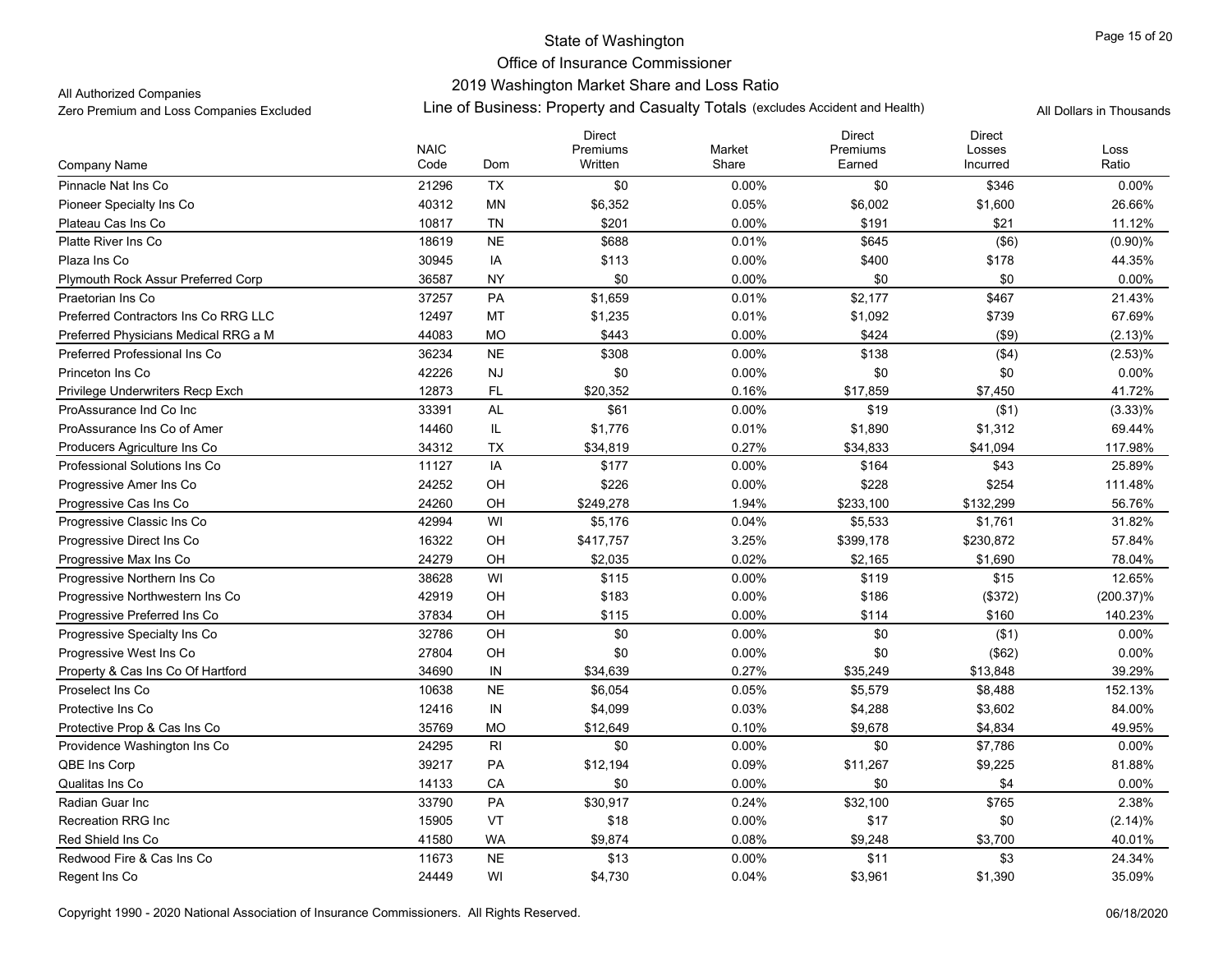### 2019 Washington Market Share and Loss Ratio

All Authorized Companies

|                                   | <b>NAIC</b> |           | <b>Direct</b>       |                 | Direct             | <b>Direct</b>      |               |
|-----------------------------------|-------------|-----------|---------------------|-----------------|--------------------|--------------------|---------------|
| Company Name                      | Code        | Dom       | Premiums<br>Written | Market<br>Share | Premiums<br>Earned | Losses<br>Incurred | Loss<br>Ratio |
| Republic Ind Co Of Amer           | 22179       | CA        | \$0                 | 0.00%           | \$0                | \$115              | 0.00%         |
| Republic Mortgage Ins Co          | 28452       | <b>NC</b> | \$1,069             | 0.01%           | \$1,104            | (\$56)             | $(5.08)\%$    |
| Repwest Ins Co                    | 31089       | AZ        | \$1,335             | 0.01%           | \$1,332            | \$135              | 10.13%        |
| Response Ins Co                   | 43044       | IL        | \$0                 | 0.00%           | \$0                | \$0                | 0.00%         |
| Response Worldwide Ins Co         | 26050       | IL        | \$0                 | $0.00\%$        | \$0                | ( \$1)             | 0.00%         |
| <b>Restoration RRG Inc</b>        | 12209       | VT        | \$401               | 0.00%           | \$389              | \$554              | 142.46%       |
| Riverport Ins Co                  | 36684       | IA        | \$678               | 0.01%           | \$658              | (\$28)             | (4.32)%       |
| <b>RLI Ins Co</b>                 | 13056       | IL        | \$11,676            | 0.09%           | \$11,429           | \$12,276           | 107.42%       |
| Roche Surety & Cas Co Inc         | 42706       | <b>FL</b> | \$50                | 0.00%           | \$50               | \$0                | 0.00%         |
| RSUI Ind Co                       | 22314       | <b>NH</b> | \$10,275            | 0.08%           | \$9,513            | \$2,206            | 23.19%        |
| Rural Comm Ins Co                 | 39039       | MN        | \$44,029            | 0.34%           | \$36,057           | \$17,444           | 48.38%        |
| RVI Amer Ins Co                   | 23132       | <b>CT</b> | \$27                | 0.00%           | \$116              | \$0                | 0.00%         |
| Safeco Ins Co Of Amer             | 24740       | <b>NH</b> | \$272,424           | 2.12%           | \$260,957          | \$138,414          | 53.04%        |
| Safeco Ins Co Of IL               | 39012       | IL        | \$117,855           | 0.92%           | \$118,150          | \$74,677           | 63.20%        |
| Safeco Ins Co Of IN               | 11215       | IN        | \$0                 | 0.00%           | \$0                | \$13               | 0.00%         |
| Safeco Ins Co of OR               | 11071       | <b>OR</b> | \$20,205            | 0.16%           | \$20,658           | \$11,105           | 53.75%        |
| Safety Natl Cas Corp              | 15105       | <b>MO</b> | \$19,579            | 0.15%           | \$18,393           | \$24,677           | 134.16%       |
| Sagamore Ins Co                   | 40460       | IN        | \$221               | $0.00\%$        | \$216              | \$146              | 67.72%        |
| Samsung Fire & Marine Ins Co Ltd  | 38300       | <b>NY</b> | \$26                | 0.00%           | \$25               | \$3                | 11.80%        |
| Scottsdale Ind Co                 | 15580       | OH        | \$6,683             | 0.05%           | \$6,797            | \$2,568            | 37.77%        |
| Securian Cas Co                   | 10054       | MN        | \$9,864             | 0.08%           | \$9,347            | \$3,143            | 33.63%        |
| Security Natl Ins Co              | 19879       | DE        | \$7,946             | 0.06%           | \$10,811           | \$6,321            | 58.47%        |
| Select Ins Co                     | 22233       | TX        | \$0                 | 0.00%           | \$0                | ( \$1)             | 0.00%         |
| Selective Ins Co Of Amer          | 12572       | <b>NJ</b> | \$1,378             | 0.01%           | \$1,191            | \$104              | 8.74%         |
| Seneca Ins Co Inc                 | 10936       | <b>NY</b> | \$893               | 0.01%           | \$753              | \$125              | 16.58%        |
| Sentinel Ins Co Ltd               | 11000       | <b>CT</b> | \$27,695            | 0.22%           | \$26,766           | \$20,194           | 75.45%        |
| Sentry Cas Co                     | 28460       | WI        | (\$23)              | 0.00%           | \$22               | \$45               | 200.67%       |
| Sentry Ins A Mut Co               | 24988       | WI        | \$6,282             | 0.05%           | \$6,238            | \$3,361            | 53.88%        |
| Sentry Select Ins Co              | 21180       | WI        | \$12,503            | 0.10%           | \$12,200           | \$7,385            | 60.54%        |
| Service Amer Ind Co               | 39152       | OK        | \$0                 | 0.00%           | \$0                | \$0                | 0.00%         |
| Sirius Amer Ins Co                | 38776       | <b>NY</b> | \$101               | 0.00%           | \$35               | \$5                | 14.40%        |
| Sompo Amer Fire & Mar Ins Co Amer | 38997       | <b>NY</b> | \$11                | 0.00%           | \$8                | \$3                | 35.70%        |
| Sompo Amer Ins Co                 | 11126       | <b>NY</b> | \$6,941             | 0.05%           | \$7,085            | \$38               | 0.54%         |
| Southern Ins Co                   | 19216       | <b>TX</b> | (\$5)               | 0.00%           | \$6                | \$19               | 307.04%       |
| Southwest Marine & Gen Ins Co     | 12294       | AZ        | \$206               | 0.00%           | \$186              | (\$11)             | (6.17)%       |
| Southwest Physicians RRG Inc      | 12907       | SC        | \$0                 | 0.00%           | \$0                | (\$35)             | 0.00%         |
| Sparta Ins Co                     | 20613       | <b>CT</b> | \$0                 | 0.00%           | \$0                | (\$193)            | 0.00%         |
| Spirit Mountain Ins Co RRG Inc    | 10754       | <b>AL</b> | \$44                | $0.00\%$        | \$45               | \$2                | 3.52%         |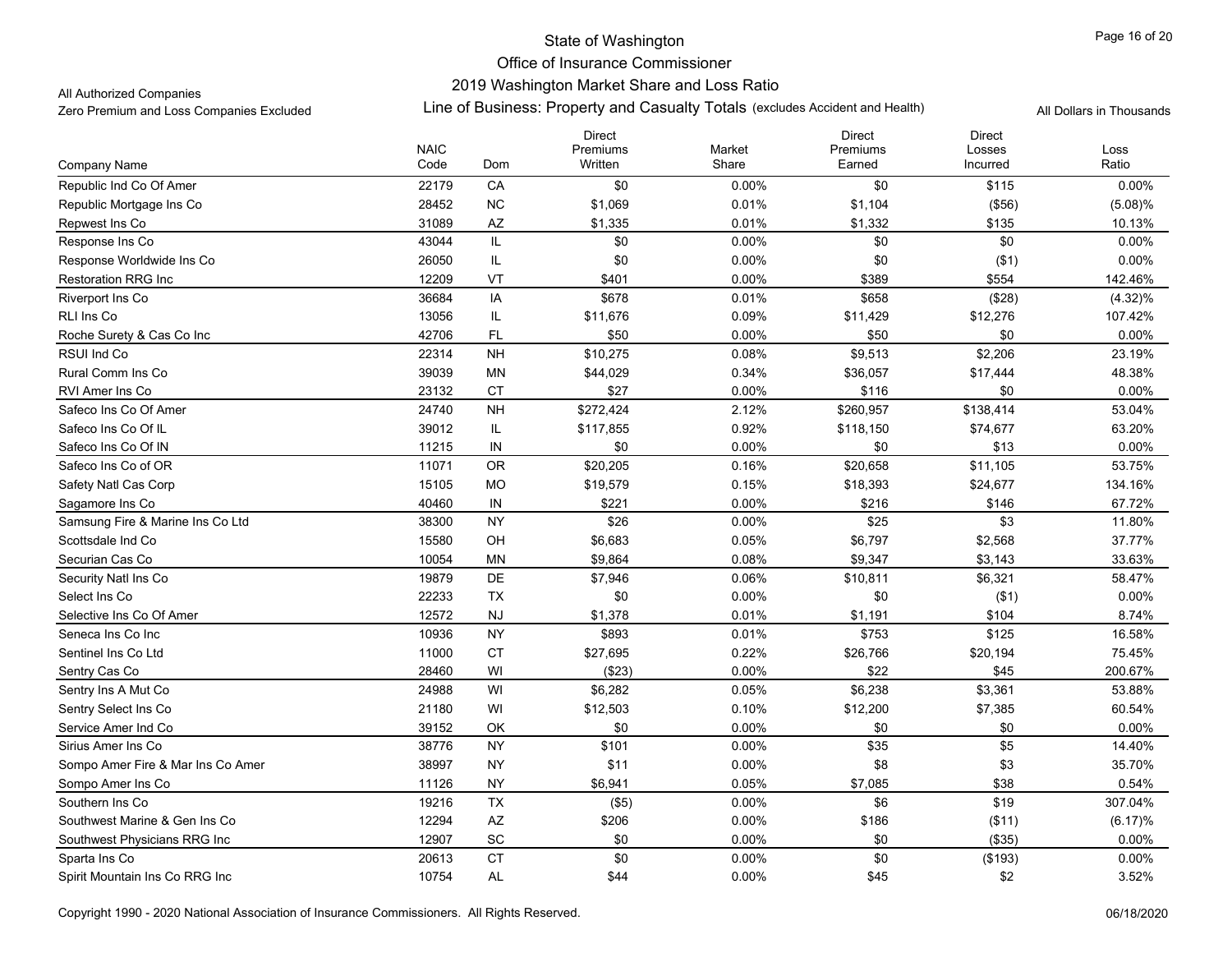### 2019 Washington Market Share and Loss Ratio

All Authorized Companies

|                                 | <b>NAIC</b> |                                   | <b>Direct</b><br>Premiums | Market   | <b>Direct</b><br>Premiums | <b>Direct</b><br>Losses | Loss          |
|---------------------------------|-------------|-----------------------------------|---------------------------|----------|---------------------------|-------------------------|---------------|
| Company Name                    | Code        | Dom                               | Written                   | Share    | Earned                    | Incurred                | Ratio         |
| St Charles Ins Co RRG           | 11114       | SC                                | \$35                      | $0.00\%$ | \$35                      | \$32                    | 90.81%        |
| St Paul Fire & Marine Ins Co    | 24767       | <b>CT</b>                         | \$216                     | 0.00%    | \$336                     | \$4,149                 | 1235.44%      |
| St Paul Guardian Ins Co         | 24775       | <b>CT</b>                         | \$0                       | $0.00\%$ | \$0                       | \$82                    | $0.00\%$      |
| St Paul Mercury Ins Co          | 24791       | CT                                | \$0                       | $0.00\%$ | \$10                      | (\$1,026)               | $(9813.85)\%$ |
| St Paul Protective Ins Co       | 19224       | <b>CT</b>                         | \$0                       | $0.00\%$ | \$0                       | \$10                    | 0.00%         |
| Standard Fire Ins Co            | 19070       | <b>CT</b>                         | \$92,436                  | 0.72%    | \$82,853                  | \$52,597                | 63.48%        |
| <b>Standard Guar Ins Co</b>     | 42986       | DE                                | \$8,957                   | 0.07%    | \$8,961                   | \$4,738                 | 52.87%        |
| Star Ins Co                     | 18023       | MI                                | \$371                     | 0.00%    | \$259                     | \$806                   | 311.05%       |
| Starnet Ins Co                  | 40045       | IA                                | \$4,269                   | 0.03%    | \$4,020                   | \$2,367                 | 58.88%        |
| Starr Ind & Liab Co             | 38318       | <b>TX</b>                         | \$33,672                  | 0.26%    | \$31,168                  | \$97,081                | 311.47%       |
| <b>Starr Specialty Ins Co</b>   | 16109       | TX                                | \$14                      | $0.00\%$ | \$9                       | \$4                     | 46.12%        |
| Starr Surplus Lines Ins Co      | 13604       | TX                                | \$20,840                  | 0.16%    | \$14,736                  | \$8,773                 | 59.53%        |
| StarStone Natl Ins Co           | 25496       | DE                                | \$4,571                   | 0.04%    | \$3,646                   | \$2,363                 | 64.81%        |
| State Farm Fire & Cas Co        | 25143       | IL                                | \$529,552                 | 4.12%    | \$518,763                 | \$258,065               | 49.75%        |
| State Farm Gen Ins Co           | 25151       | IL                                | \$0                       | 0.00%    | \$0                       | \$118                   | 0.00%         |
| State Farm Mut Auto Ins Co      | 25178       | $\ensuremath{\mathsf{IL}}\xspace$ | \$819,574                 | 6.37%    | \$811,122                 | \$515,075               | 63.50%        |
| State Natl Ins Co Inc           | 12831       | TX                                | \$16,676                  | 0.13%    | \$16,587                  | \$5,946                 | 35.85%        |
| STICO Mut Ins Co RRG            | 10476       | VT                                | \$46                      | 0.00%    | \$42                      | (\$5)                   | $(11.97)\%$   |
| Stillwater Ins Co               | 25180       | CA                                | \$9,591                   | 0.07%    | \$9,267                   | \$5,643                 | 60.89%        |
| Stillwater Prop & Cas Ins Co    | 16578       | <b>NY</b>                         | \$1,830                   | 0.01%    | \$1,694                   | \$920                   | 54.32%        |
| Stonington Ins Co               | 10340       | PA                                | \$449                     | 0.00%    | \$537                     | \$102                   | 19.04%        |
| Stratford Ins Co                | 40436       | <b>NH</b>                         | \$618                     | $0.00\%$ | \$620                     | \$205                   | 33.10%        |
| Sun Surety Ins Co               | 10909       | <b>SD</b>                         | \$173                     | $0.00\%$ | \$173                     | \$26                    | 14.75%        |
| Suretec Ins Co                  | 10916       | <b>TX</b>                         | \$751                     | 0.01%    | \$371                     | \$15                    | 4.09%         |
| Sutter Ins Co                   | 32107       | CA                                | \$573                     | $0.00\%$ | \$623                     | \$223                   | 35.82%        |
| <b>Sutton National Ins Co</b>   | 25798       | WI                                | \$0                       | $0.00\%$ | \$0                       | (\$57)                  | 0.00%         |
| Syncora Guar Inc                | 20311       | <b>NY</b>                         | \$0                       | 0.00%    | \$169                     | \$0                     | 0.00%         |
| THE Ins Co                      | 12866       | LA                                | \$503                     | $0.00\%$ | \$681                     | (\$2,660)               | $(390.84)\%$  |
| <b>TDC Natl Assur Co</b>        | 41050       | <b>OR</b>                         | \$49                      | $0.00\%$ | \$57                      | \$26                    | 45.60%        |
| Teachers Ins Co                 | 22683       | IL                                | \$2,372                   | 0.02%    | \$2,408                   | \$1,481                 | 61.49%        |
| Technology Ins Co Inc           | 42376       | DE                                | \$201                     | $0.00\%$ | \$140                     | \$44                    | 31.64%        |
| Terra Ins Co RRG                | 10113       | VT                                | \$869                     | 0.01%    | \$869                     | \$431                   | 49.63%        |
| <b>Terrafirma RRG LLC</b>       | 14395       | VT                                | \$80                      | 0.00%    | \$80                      | \$21                    | 26.61%        |
| The Cincinnati Cas Co           | 28665       | OH                                | \$3,043                   | 0.02%    | \$2,647                   | \$697                   | 26.34%        |
| The Cincinnati Ind Co           | 23280       | OH                                | \$5,706                   | 0.04%    | \$5,560                   | \$2,882                 | 51.84%        |
| The Cincinnati Ins Co           | 10677       | OH                                | \$34,044                  | 0.26%    | \$30,398                  | \$9,469                 | 31.15%        |
| The Doctors Co RRG a Recip Exch | 14347       | DC                                | \$87                      | 0.00%    | \$104                     | (\$71)                  | $(67.67)\%$   |
| The Mutual RRG Inc              | 26257       | HI                                | \$286                     | $0.00\%$ | \$286                     | (\$356)                 | $(124.49)\%$  |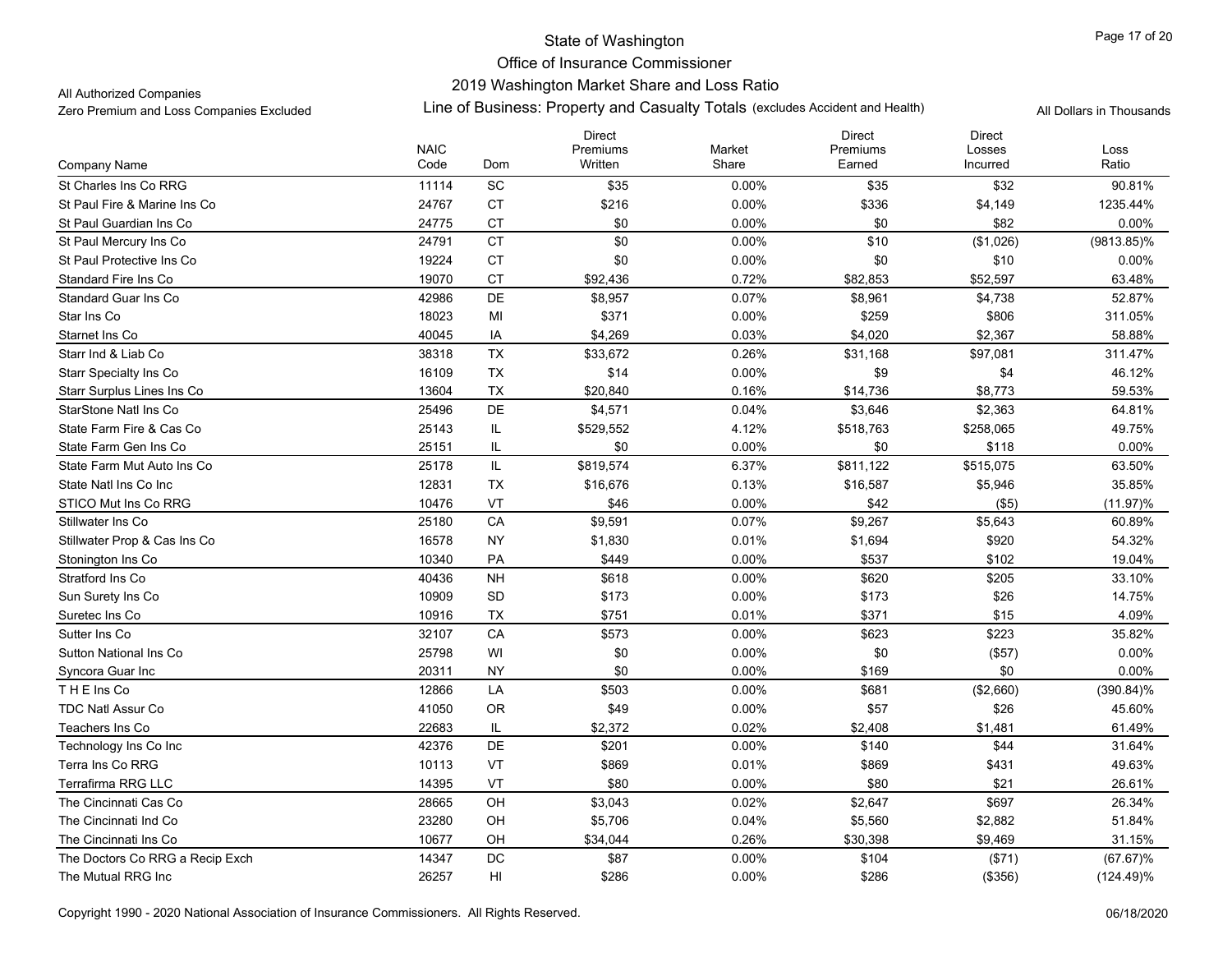### 2019 Washington Market Share and Loss Ratio

All Authorized Companies

|                                            |                     |                 | <b>Direct</b>       |                 | <b>Direct</b>      | <b>Direct</b>      |               |
|--------------------------------------------|---------------------|-----------------|---------------------|-----------------|--------------------|--------------------|---------------|
| Company Name                               | <b>NAIC</b><br>Code | Dom             | Premiums<br>Written | Market<br>Share | Premiums<br>Earned | Losses<br>Incurred | Loss<br>Ratio |
| The Travelers Cas Co                       | 41769               |                 |                     | $0.00\%$        |                    |                    |               |
|                                            |                     | <b>CT</b><br>CA | \$0                 |                 | \$0<br>\$0         | \$9<br>\$9,376     | $0.00\%$      |
| TIG Ins Co                                 | 25534               |                 | \$0                 | 0.00%           |                    |                    | 0.00%         |
| Titan Ins Co Inc RRG                       | 11153               | <b>SC</b>       | \$11,146            | 0.09%           | \$4,783            | \$1,777            | 37.15%        |
| Title Industry Assur Co RRG                | 10084               | VT              | \$45                | $0.00\%$        | \$46               | \$94               | 206.11%       |
| TNUS Ins Co                                | 32301               | <b>NY</b>       | \$100               | $0.00\%$        | \$112              | (\$15)             | $(13.66)\%$   |
| Tokio Marine Amer Ins Co                   | 10945               | <b>NY</b>       | \$6,388             | 0.05%           | \$6,753            | \$6,655            | 98.54%        |
| Topa Ins Co                                | 18031               | CA              | \$435               | $0.00\%$        | \$832              | \$1,729            | 207.94%       |
| Toyota Motor Ins Co                        | 37621               | IA              | \$9,023             | 0.07%           | \$7,994            | \$2,593            | 32.44%        |
| Trans Pacific Ins Co                       | 41238               | <b>NY</b>       | \$71                | $0.00\%$        | \$136              | \$363              | 267.28%       |
| Transamerica Cas Ins Co                    | 10952               | IA              | \$3                 | 0.00%           | \$259              | \$55               | 21.23%        |
| Transguard Ins Co Of Amer Inc              | 28886               | IL              | \$3,011             | 0.02%           | \$2,704            | \$1,143            | 42.27%        |
| <b>Transportation Ins Co</b>               | 20494               | IL              | \$4,815             | 0.04%           | \$3,757            | \$2,175            | 57.89%        |
| Transverse Ins Co                          | 21075               | <b>TX</b>       | $($ \$9)            | 0.00%           | \$189              | \$104              | 54.74%        |
| Travco Ins Co                              | 28188               | <b>CT</b>       | \$0                 | $0.00\%$        | \$0                | \$0                | 0.00%         |
| Travelers Cas & Surety Co                  | 19038               | CT              | \$1,432             | 0.01%           | \$2,747            | \$15,910           | 579.16%       |
| Travelers Cas & Surety Co Of Amer          | 31194               | <b>CT</b>       | \$76,160            | 0.59%           | \$69,520           | \$13,768           | 19.80%        |
| Travelers Cas Co Of CT                     | 36170               | <b>CT</b>       | \$0                 | $0.00\%$        | \$0                | (\$1)              | 0.00%         |
| Travelers Cas Ins Co Of Amer               | 19046               | <b>CT</b>       | \$20,725            | 0.16%           | \$19,417           | \$18,676           | 96.19%        |
| <b>Travelers Commercial Ins Co</b>         | 36137               | <b>CT</b>       | \$6,203             | 0.05%           | \$6,036            | \$3,540            | 58.64%        |
| <b>Travelers Constitution State Ins Co</b> | 41750               | <b>CT</b>       | \$0                 | $0.00\%$        | \$0                | \$0                | 0.00%         |
| Travelers Home & Marine Ins Co             | 27998               | <b>CT</b>       | \$75,451            | 0.59%           | \$69,838           | \$45,529           | 65.19%        |
| <b>Travelers Ind Co</b>                    | 25658               | <b>CT</b>       | \$25,554            | 0.20%           | \$26,397           | \$26,192           | 99.22%        |
| Travelers Ind Co Of Amer                   | 25666               | <b>CT</b>       | \$16,241            | 0.13%           | \$15,102           | \$9,111            | 60.33%        |
| Travelers Ind Co Of CT                     | 25682               | <b>CT</b>       | \$13,550            | 0.11%           | \$12,584           | \$4,338            | 34.47%        |
| Travelers Prop Cas Co Of Amer              | 25674               | <b>CT</b>       | \$74,836            | 0.58%           | \$69,367           | \$37,839           | 54.55%        |
| Travelers Prop Cas Ins Co                  | 36161               | <b>CT</b>       | \$0                 | 0.00%           | \$0                | \$0                | 0.00%         |
| Tri State Ins Co Of MN                     | 31003               | IA              | \$1,222             | 0.01%           | \$736              | \$136              | 18.44%        |
| <b>Trinity Universal Ins Co</b>            | 19887               | TX              | \$694               | 0.01%           | \$294              | \$98               | 33.43%        |
| <b>Triton Ins Co</b>                       | 41211               | TX              | \$3,432             | 0.03%           | \$1,862            | \$575              | 30.90%        |
| Triumphe Cas Co                            | 41106               | OH              | \$0                 | 0.00%           | \$0                | (\$1)              | 0.00%         |
| <b>Truck Ins Exch</b>                      | 21709               | CA              | \$82,937            | 0.64%           | \$77,968           | \$40,427           | 51.85%        |
| <b>Trumbull Ins Co</b>                     | 27120               | <b>CT</b>       | \$24,856            | 0.19%           | \$24,259           | \$12,451           | 51.33%        |
| Twin City Fire Ins Co Co                   | 29459               | IN              | \$18,109            | 0.14%           | \$18,401           | \$13,094           | 71.16%        |
| UMIA Ins Inc                               | 36676               | <b>OR</b>       | \$694               | 0.01%           | \$376              | \$526              | 139.74%       |
| Umialik Ins Co                             | 40126               | AK              | \$0                 | $0.00\%$        | \$0                | \$0                | 0.00%         |
| Unigard Ins Co                             | 25747               | WI              | \$4,030             | 0.03%           | \$19,546           | \$21,639           | 110.71%       |
| Union Ins Co                               | 25844               | IA              | \$10,052            | 0.08%           | \$11,903           | \$8,012            | 67.31%        |
| Union Ins Co Of Providence                 | 21423               | IA              | \$48                | $0.00\%$        | \$18               | \$2                | 13.27%        |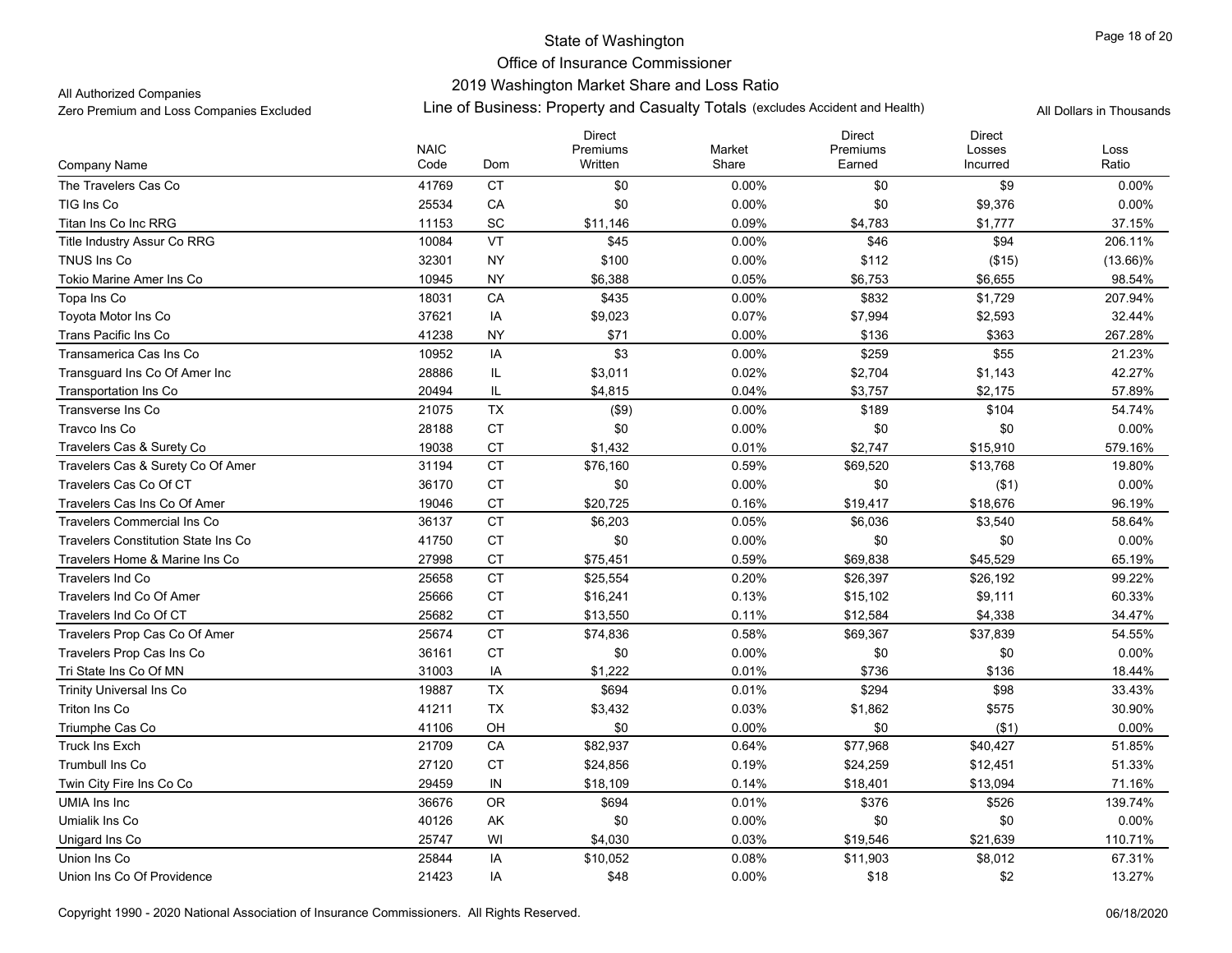# State of Washington Office of Insurance Commissioner 2019 Washington Market Share and Loss Ratio

### All Authorized Companies

|                                      | <b>NAIC</b> |           | <b>Direct</b><br>Premiums | Market   | <b>Direct</b><br>Premiums | <b>Direct</b><br>Losses | Loss         |
|--------------------------------------|-------------|-----------|---------------------------|----------|---------------------------|-------------------------|--------------|
| Company Name                         | Code        | Dom       | Written                   | Share    | Earned                    | Incurred                | Ratio        |
| United Cas & Surety Ins Co           | 36226       | <b>NE</b> | \$37                      | 0.00%    | \$53                      | \$4                     | 6.90%        |
| United Educators Ins RRG Inc.        | 10020       | <b>VT</b> | \$1,308                   | 0.01%    | \$1,200                   | \$675                   | 56.29%       |
| United Financial Cas Co              | 11770       | OH        | \$95,305                  | 0.74%    | \$89,496                  | \$44,502                | 49.73%       |
| United Fire & Cas Co                 | 13021       | IA        | \$168                     | $0.00\%$ | \$80                      | (\$5)                   | $(6.21)\%$   |
| United Guar Residential Ins Co       | 15873       | <b>NC</b> | \$13,968                  | 0.11%    | \$20,157                  | (\$1,340)               | $(6.65)\%$   |
| United Guar Residential Ins Co of NC | 16667       | NC        | \$9                       | $0.00\%$ | \$9                       | (\$77)                  | $(820.44)\%$ |
| United Serv Automobile Assn          | 25941       | TX        | \$259,445                 | 2.02%    | \$254,037                 | \$163,789               | 64.47%       |
| United States Fidelity & Guar Co     | 25887       | <b>CT</b> | \$0                       | 0.00%    | \$0                       | \$2,014                 | 1012233.17%  |
| United States Fire Ins Co            | 21113       | DE        | \$18,676                  | 0.15%    | \$18,323                  | \$10,082                | 55.03%       |
| United States Liab Ins Co            | 25895       | PA        | \$6,798                   | 0.05%    | \$7,234                   | \$1,107                 | 15.31%       |
| United WI Ins Co                     | 29157       | WI        | \$10                      | 0.00%    | \$9                       | ( \$1)                  | $(16.14)\%$  |
| Unitrin Auto & Home Ins Co           | 16063       | <b>NY</b> | \$10,242                  | 0.08%    | \$11,348                  | \$6,237                 | 54.96%       |
| Unitrin Direct Prop & Cas Co         | 10915       | IL        | \$1,244                   | 0.01%    | \$1,285                   | \$264                   | 20.55%       |
| Universal N Amer Ins Co              | 10759       | <b>TX</b> | \$651                     | 0.01%    | \$669                     | \$1,210                 | 180.88%      |
| Universal Surety Co                  | 25933       | <b>NE</b> | \$0                       | 0.00%    | \$0                       | \$0                     | 15.19%       |
| Universal Underwriters Ins Co        | 41181       | IL        | \$11,194                  | 0.09%    | \$11,553                  | \$8,717                 | 75.45%       |
| Universal Underwriters Of TX Ins     | 40843       | IL        | \$0                       | 0.00%    | \$1                       | \$563                   | 104244.26%   |
| Urgent MD RRG Inc                    | 15908       | VT        | \$127                     | 0.00%    | \$124                     | \$18                    | 14.51%       |
| US Specialty Ins Co.                 | 29599       | TX        | \$5,342                   | 0.04%    | \$4,948                   | \$835                   | 16.88%       |
| USAA Cas Ins Co                      | 25968       | TX        | \$234,191                 | 1.82%    | \$230,337                 | \$155,999               | 67.73%       |
| USAA Gen Ind Co                      | 18600       | <b>TX</b> | \$133,201                 | 1.04%    | \$129,388                 | \$85,949                | 66.43%       |
| Utica Mut Ins Co                     | 25976       | <b>NY</b> | \$1,340                   | 0.01%    | \$1,373                   | (\$150)                 | $(10.92)\%$  |
| Valley Forge Ins Co                  | 20508       | PA        | \$11,640                  | 0.09%    | \$11,183                  | \$7,022                 | 62.79%       |
| Valley Prop & Cas Ins Co             | 10698       | 0R        | \$337                     | 0.00%    | \$358                     | (\$27)                  | $(7.45)\%$   |
| Vanliner Ins Co                      | 21172       | <b>MO</b> | \$1,235                   | 0.01%    | \$1,217                   | \$450                   | 36.95%       |
| Vantapro Specialty Ins Co            | 44768       | <b>AR</b> | \$226                     | 0.00%    | \$130                     | \$91                    | 69.88%       |
| Verlan Fire Ins Co MD                | 10815       | <b>NH</b> | \$2,875                   | 0.02%    | \$2,669                   | \$168                   | 6.30%        |
| Victoria Fire & Cas Co               | 42889       | OH        | \$0                       | 0.00%    | \$0                       | (\$4)                   | 0.00%        |
| Vigilant Ins Co                      | 20397       | <b>NY</b> | \$14,986                  | 0.12%    | \$15,173                  | \$20,334                | 134.02%      |
| Viking Ins Co Of WI                  | 13137       | WI        | \$1,335                   | 0.01%    | \$1,367                   | \$456                   | 33.37%       |
| Virginia Surety Co Inc               | 40827       | IL        | \$5,331                   | 0.04%    | \$7,060                   | \$2,468                 | 34.96%       |
| Warner Ins Co                        | 26085       | IL        | \$0                       | 0.00%    | \$0                       | \$0                     | 0.00%        |
| Washington Intl Ins Co               | 32778       | <b>NH</b> | \$145                     | 0.00%    | \$155                     | \$70                    | 44.98%       |
| Watford Ins Co                       | 25585       | <b>NJ</b> | \$0                       | $0.00\%$ | \$0                       | (\$142)                 | 0.00%        |
| Wausau Business Ins Co               | 26069       | WI        | \$0                       | 0.00%    | (\$12)                    | (\$24)                  | 194.86%      |
| Wausau Underwriters Ins Co           | 26042       | WI        | \$0                       | 0.00%    | (\$117)                   | \$716                   | $(611.51)\%$ |
| WCF Natl Ins Co                      | 40517       | UT        | \$14                      | 0.00%    | \$14                      | \$0                     | 0.00%        |
| Wesco Ins Co                         | 25011       | DE        | \$27,327                  | 0.21%    | \$20,582                  | \$11,141                | 54.13%       |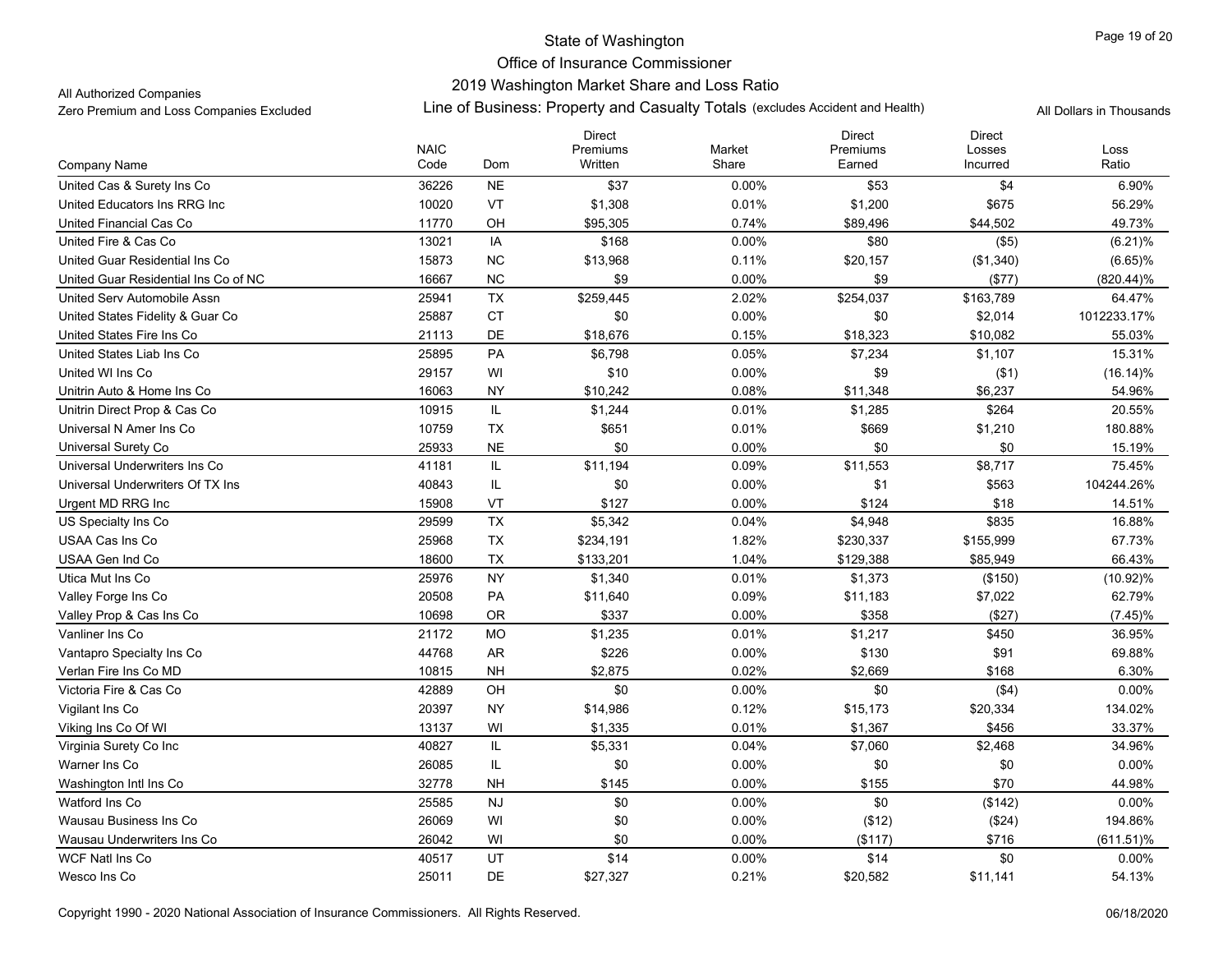# State of Washington Office of Insurance Commissioner2019 Washington Market Share and Loss Ratio

#### All Authorized Companies

### Zero Premium and Loss Companies Excluded Line of Business: Property and Casualty Totals (excludes Accident and Health) All Dollars in Thousands

|                                |                     |           | <b>Direct</b>       |                 | <b>Direct</b>      | <b>Direct</b>      |               |
|--------------------------------|---------------------|-----------|---------------------|-----------------|--------------------|--------------------|---------------|
| Company Name                   | <b>NAIC</b><br>Code | Dom       | Premiums<br>Written | Market<br>Share | Premiums<br>Earned | Losses<br>Incurred | Loss<br>Ratio |
| West Amer Ins Co               | 44393               | IN        | \$39,555            | 0.31%           | \$40,572           | \$21,060           | 51.91%        |
| Westchester Fire Ins Co        | 10030               | <b>PA</b> | \$9,738             | 0.08%           | \$10,458           | \$2,780            | 26.58%        |
| Western Natl Assur Co          | 24465               | <b>MN</b> | \$8,154             | 0.06%           | \$6,804            | \$10,636           | 156.31%       |
| Western Natl Mut Ins Co        | 15377               | <b>MN</b> | \$42,036            | 0.33%           | \$36,886           | \$13,035           | 35.34%        |
| Western Pacific Mut Ins Co RRG | 40940               | CO        | \$785               | 0.01%           | \$767              | \$12               | 1.53%         |
| Western Protectors Ins Co      | 30961               | <b>OR</b> | \$0                 | $0.00\%$        | \$0                | ( \$3)             | $0.00\%$      |
| Western Surety Co              | 13188               | <b>SD</b> | \$12,200            | 0.09%           | \$11,856           | \$2,850            | 24.04%        |
| Westfield Ins Co               | 24112               | OH        | \$330               | 0.00%           | \$377              | \$30               | 7.98%         |
| Westport Ins Corp              | 39845               | <b>MO</b> | \$7,400             | 0.06%           | \$6,856            | \$6,396            | 93.29%        |
| Wilshire Ins Co                | 13234               | <b>NC</b> | \$1,339             | 0.01%           | \$1,367            | \$1,705            | 124.71%       |
| Wright Natl Flood Ins Co       | 11523               | <b>TX</b> | \$2,758             | 0.02%           | \$2,952            | \$83               | 2.80%         |
| XL Ins Amer Inc                | 24554               | DE        | \$29,305            | 0.23%           | \$17,917           | \$10,033           | 56.00%        |
| XL Specialty Ins Co            | 37885               | DE        | \$23,716            | 0.18%           | \$23,418           | \$10,152           | 43.35%        |
| Yosemite Ins Co                | 26220               | OK        | (\$135)             | $0.00\%$        | \$169              | \$726              | 429.29%       |
| Zurich Amer Ins Co             | 16535               | <b>NY</b> | \$81,961            | 0.64%           | \$76,808           | \$48,074           | 62.59%        |
| Zurich Amer Ins Co Of IL       | 27855               | IL        | \$975               | 0.01%           | \$975              | \$588              | 60.31%        |
| Totals (Loss Ratio is average  |                     |           | \$12,868,541        | 100.00%         | \$12,514,463       | \$7,270,704        | 58.10%        |

(1) Excluding all Loss Adjustment Expenses (LAE)